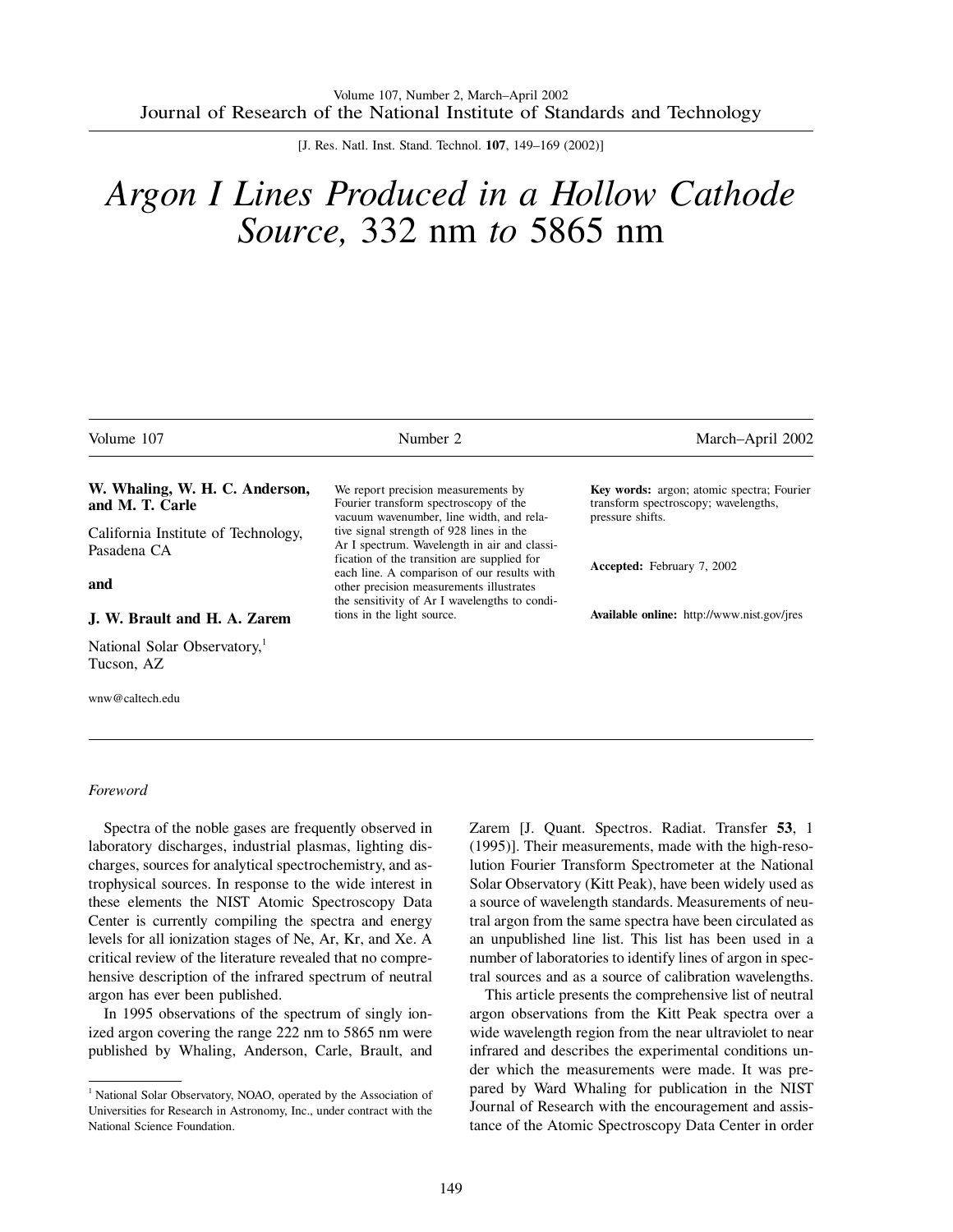to make these data available to the broad community of users and to adequately document the work so that its results can be integrated with other available data in our argon compilation.

*Craig J. Sansonetti*

*NIST Atomic Spectroscopy Data Center*

## **1. Introduction**

Argon is frequently used to sustain the discharge in a hollow cathode spectral source, and the source typically excites the first, second, and third spectra of argon as well as the spectrum of the cathode material. Consequently, a complete picture of the argon spectrum is useful in avoiding, or correcting for, interference between argon lines and lines from the cathode material. In this paper we provide such a line list for Ar I; similar line lists for Ar II [1] and Ar III [2] have been published earlier.

# **2. Experimental Method**

Argon lines were obtained by comparing many highresolution spectra of a hollow cathode discharge in argon, with *different* cathode materials for the different spectra. By extracting lines common to several spectra, regardless of the cathode material, we have generated a list of lines arising from the argon that supports the discharge, or from a common contaminant as discussed below.

All spectra were recorded on the 1 m vacuum Fourier transform spectrometer [3] at the National Solar Observatory (Kitt Peak). Hollow cathode spectra from the Kitt Peak archive with cathodes of Co, Cu, Fe, Mo, Ti, V, and Y were measured for this work; the Kitt Peak National Observatory archive designation of each spectrum is given in Ref. [1]. The cathode cavity was 25 mm long by 8 mm diameter; further details of the water-cooled source will be found in Ref. [1]. The source pressure varied from one spectrum to another between 270 Pa and 530 Pa (2 Torr and 4 Torr) of high purity argon, with discharge currents between 150 mA and 600 mA.

All spectra were measured with the DECOMP [4] line-finding program developed by Brault. This program fits a Voigt profile to the spectral feature and records the line-center, peak amplitude, full width at half maximum intensity (FWHM), and other parameters of the Voigt profile.

### **3. Results**

In the first column of Table 1 we list the line-center vacuum wavenumber (in  $cm^{-1}$ ), followed by the experimental uncertainty in column 2. The ratio of the peak amplitude *S* to the root mean square background noise *N* appears in column 3 as the  $log_{10}(S/N)$  for each line. Note that the peak amplitude has not been corrected for the spectrometer response. Over the range of a given spectrum, the spectrometer response may vary by an order of magnitude, and the comparison of the signal-tonoise ratio of two lines is a reliable indication of the relative strength of the lines only if they are close in wavelength. The full width of the observed line (in  $10^{-3}$ )  $cm^{-1}$ ) at half maximum height appears in the 4th column. The absolute value of the line width depends on source and instrumental conditions, but the increased relative width of lines from levels of high excitation and high angular momentum is an aid in identification.

The uncertainty  $\Delta \sigma$  in the line-center wavenumber appears in the second column. This experimental uncertainty (one standard deviation level) comes from two sources: (1) the uncertainty  $\Delta \sigma_{\rm L}$  in locating the center of the line in the presence of noise, and (2)  $\Delta \sigma_s$  from the uncertainty in the scale of the FTS. We combine these to find the overall uncertainty in the wave number:  $\Delta \sigma = [(\Delta \sigma_{\rm L})^2 + (\Delta \sigma_{\rm S})^2]^{1/2}.$ 

(1) We evaluate the uncertainty in locating the line center from  $\Delta \sigma_{\rm L} = 0.5(W)/(S/N)$ , where *W* (the FWHM) and *S*/*N* (the signal-to-noise ratio) appear in Table 1, and the factor 0.5 is an approximation to the more precise factor given by Davis, Abrams, and Brault [5]. For very strong lines  $(S/N > 10^4)$  this expression may underestimate  $\Delta \sigma_{\rm L}$  because it neglects self-absorption that may, if asymmetric, shift the line center, and it neglects the local increase in the noise level under a strong line in the FTS spectrum [6]. We therefore set a lower limit on  $\Delta \sigma_{\rm L}$  of 0.0003 cm<sup>-1</sup>. The argument supporting this limiting value is presented in Ref. [1].

(2) Wavenumbers measured with the FTS must be multiplied by a scale factor *s* to correct for any angular deviation between the path followed by light from the source as it passes through the instrument and the path followed by the laser beam that measures the displacement of the FTS mirror. The scale factor *s* is a constant  $(\sim)$  for a given spectrum and is determined empirically by measuring with the FTS standard lines of accurately known wavenumber; *s* = (standard wavenumber)/(measured wavenumber). Any uncertainty  $\Delta s$  in the determination of *s* contributes a proportional uncertainty in the corrected wavenumber  $\sigma$  given by  $\Delta \sigma_s = \sigma(\Delta s/s)$ . The factor in parentheses was typically (3 to 7)  $\times$  10<sup>-8</sup> for the different spectra that we measured. We adopt as the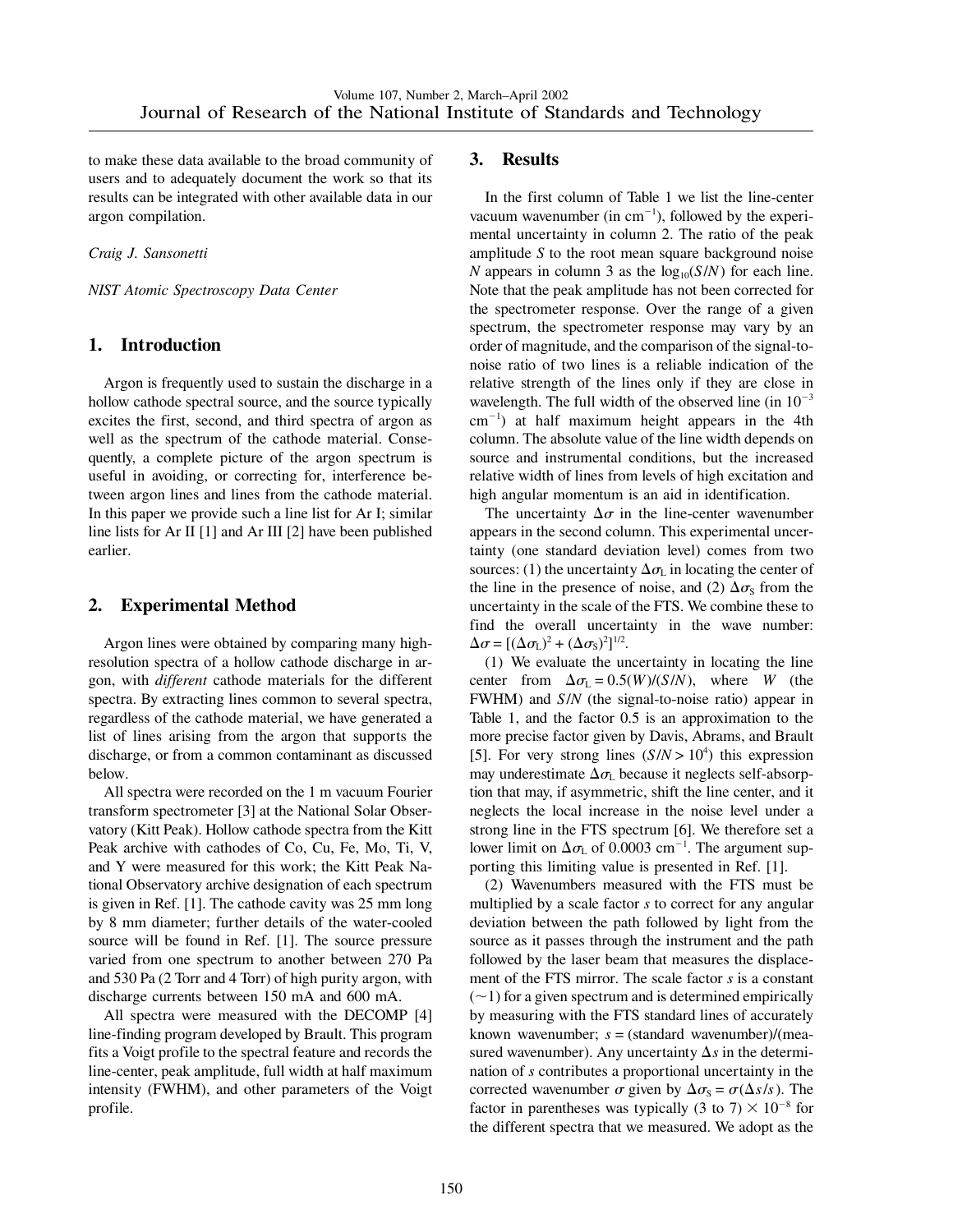uncertainty  $\Delta s$  for a particular spectrum the standard deviation in the mean value of *s* derived from measurements of 28 Ar II standard lines in that spectrum.

As standards we used as many as possible of the 28 Ar II lines recommended by Learner and Thorne [7]. These well isolated lines of good strength from transitions between low excitation levels should be minimally sensitive to pressure in the source. Our wavenumbers for these Ar II standard lines were taken from Ref. [1] and derive ultimately from the CO molecular lines used to calibrate the Ar II spectra [8]. Our Ar II wavenumbers are slightly higher than the values reported by Norlén [9]. For the 28 Ar II standard lines, the mean value of the ratio  $\sigma$  (based on CO)/ $\sigma$  (Norlén) is  $[1 + 67(8) \times 10^{-9}]$ .

The list of argon wavenumbers collected by comparing different spectra was then compared with line lists in the literature for Ar I, Ar II, and Ar III—notably those of Minnhagen [10], Striganov and Sventitskii [11], and Kurucz and Peytremann [12]—to identify the ion and classify the transition. Additional Ar I lines with wavelengths longer than those in existing compilations were identified by calculating all electric dipole transition energies allowed by parity and *J* -value selection rules, using Ar I level energies from Moore [13] as expanded and refined by level energies from Minnhagen [10] and Norlén [9]. In Table 1, we identify the transition upper level in columns 5–7 by its energy, *J* -value, and orbital, and the lower level in columns 8–10. When individual *J* levels could not be resolved, the [K] value (the result of coupling the total angular momentum  $J_1$  of the  $3p^5$  core with the orbital angular momentum *l* of the valence electron) is given. The last column gives the wavelength in air as determined from the vacuum wavenumber by a formula from Edlén [14].

Ar II and Ar III lines were identified and classified in the same way. When all Ar I, II, and III lines had been removed from the list of common lines, we searched for possible contaminants that might be common to all our spectra by searching for the strongest lines in the spectra of H, He, C, N, O, Ne, Na, and Fe. A few H, C, and O lines were found, readily identified as coming from a low-mass contaminant by their broad Doppler widths. On the Cu cathode spectrum between  $2000 \text{ cm}^{-1}$  and  $3000 \text{ cm}^{-1}$ , molecular lines from ArH<sup>+</sup> were abundant and strong  $(S/N$  up to  $10<sup>2</sup>$ ).

With all known Ar and contaminant lines removed, the 114 common lines left over are presumably from Ar. By comparing the relative intensity of these unidentified lines in spectra recorded at different power levels, we conclude that most come from an Ar ion. Four unidentified lines that appear to come from Ar I are included in Table 1 with no designation.

#### **4. Comparison With Other Line Lists**

Our Ar I wavelengths agree with those of Minnhagen [10] within the modest precision he assigns: "better than 10 mÅ for lines that are not too weak." Our agreement with Norlén's [9] wavenumbers is generally within (1 or  $2) \times 10^{-3}$  cm<sup>-1</sup>, as might be expected from the close agreement of his calculated wavenumbers for Ar II with the values we used to calibrate the FTS scale. Norlén's calculated wavenumbers are essentially averages over many alternate (Ritz-equivalent) paths that reduce the uncertainty of his values well below that which we are able to achieve in a single measurement, especially for weak lines. Hence Norlén's values, multiplied by  $[1 + 67(8) \times 10^{-9}]$ , are to be preferred to those in Table 1 when available.

Palmeri and Biemont [15] have measured 100 transitions from 4*f*, 5*g*, and 6*g* levels in Ar I, using spectra recorded with the same FTS used in the present experiment. In their hollow cathode source they used various Ar pressures but all were lower than ours; their average pressure of about 130 Pa (1 Torr) was lower than ours by a factor of 1/3. For the  $4f \rightarrow 3d$  transitions (66 lines), our wavenumbers agree beautifully with theirs; the mean deviation between the two sets of wavenumbers is  $0.4(1.1) \times 10^{-3}$  cm<sup>-1</sup>. For the 5*g*  $\rightarrow$  4*f* and 6*g*  $\rightarrow$  4*f* transitions (33 lines), our wavenumbers are, on average, greater than theirs by  $6 \times 10^{-3}$  cm<sup>-1</sup>. We attribute this difference to a pressure effect that appears to be strongly dependent on the angular momentum of the levels involved. This difference did not show up in our comparison with Norlén's wavenumbers, even though his source pressure was lower than ours by a factor of 1/10, because the shift depends on the angular momentum of the levels involved and Norlén measured only transitions between *s*, *p*, and *d* orbitals in Ar I.

Any interaction between an excited Ar atom and neighboring atoms that shifts the energy of an excited level will also broaden it, and this effect is clearly seen in Table 1. For example, transitions near  $3800 \text{ cm}^{-1}$ from the 6*g* levels in Ar I have an average width  $\approx 300 \times 10^{-3}$  cm<sup>-1</sup>, while nearby lines from 4*d'* and 5*p'* upper levels have widths between (18 and 22)  $\times$  10<sup>-3</sup>  $cm^{-1}$ . The dependence on *l* appears to be greater than the dependence on  $n$ ; nine lines from  $7p$  configurations in the same (3600 to 4000)  $cm^{-1}$  range have an average width of  $38 \times 10^{-3}$  cm<sup>-1</sup>. In these examples, the lines are only broadened and shifted at the pressure (270 Pa to 530 Pa) of our source, but the lines may not be seen at all from a source at higher pressure. Palmeri and Biemont [15] report lines near 2100 cm<sup>-1</sup> from  $7g$  and 7*h* levels of Ar I that are broadened beyond recognition as lines on our spectra.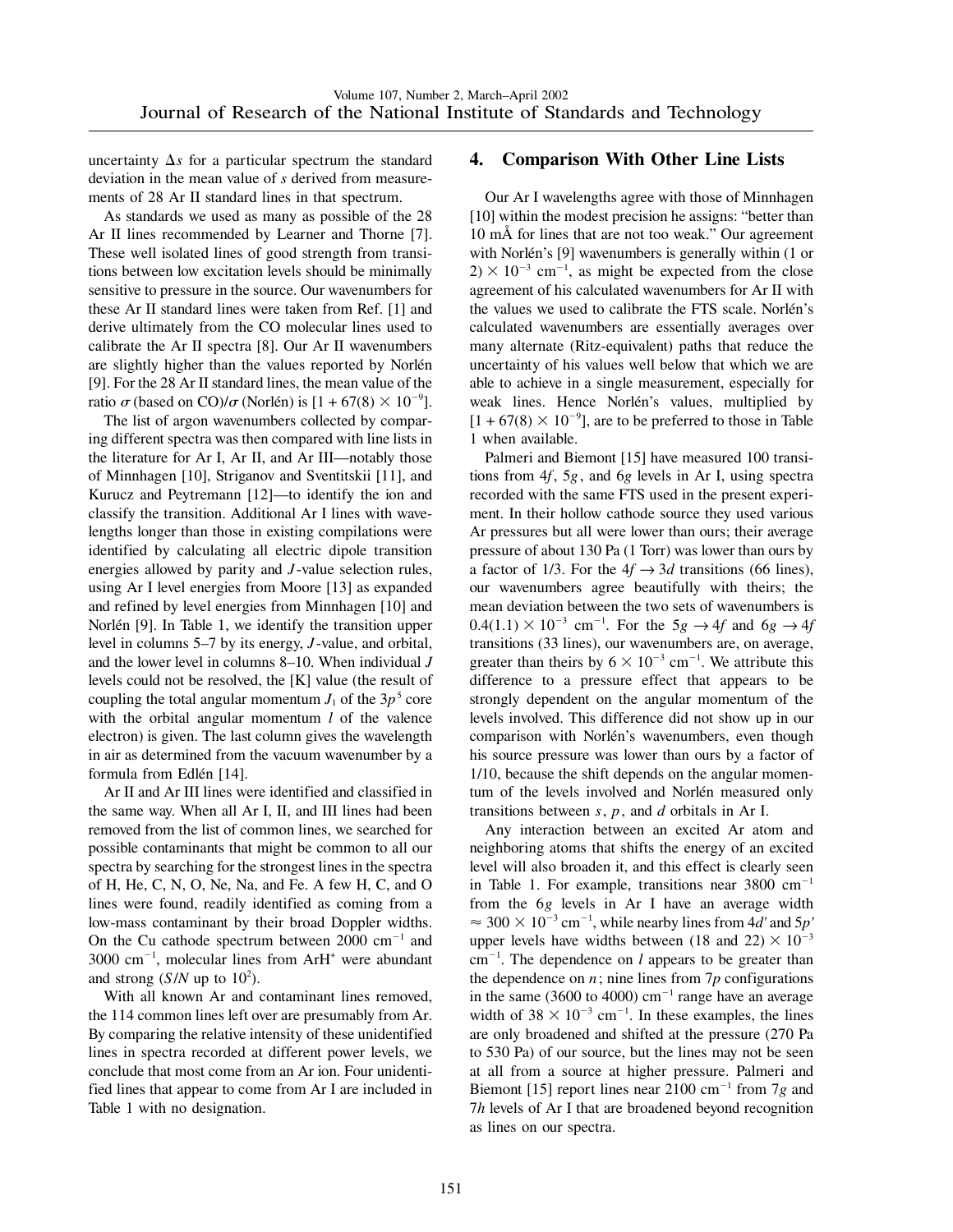We conclude that the gas pressure in our hollow cathode source has *increased* the wavenumber of some lines from levels of high *l* or *n*. The shifted lines display a width noticeably greater than that of nearby transitions between *s*, *p*, and *d* levels. The wavenumbers, line widths, and relative signal amplitudes in the table are those one can expect to see from a hollow cathode discharge in Ar at a pressure of a few hundred Pa.

**Table 1.** Ar I lines observed in the hollow cathode spectrum. The vacuum wavenumber  $(cm^{-1})$  in the first column has been converted to wavelength in standard air in the last column. Upper and lower levels are identified by the integer part of the level energy in cm<sup>-1</sup>, *J*-value (or [K]-value if individual *J* levels are not resolved), and configuration. Descriptive notes at the far right are as follows:  $B =$  blended line;  $R =$  reversed;  $? =$  uncertain classification

| Wavenumber<br>$\rm (cm^{-1})$ | Unc.<br>$\rm (cm^{-1})$ | log(S/N)     | <b>FWHM</b><br>$(10^{-3}$ cm <sup>-1</sup> ) | Upper level <sup>a</sup><br>$\rm (cm^{-1})$ |                                  |     | Lower level <sup>a</sup><br>$\rm (cm^{-1})$ |                     |           | Wavelength<br>(nm) |
|-------------------------------|-------------------------|--------------|----------------------------------------------|---------------------------------------------|----------------------------------|-----|---------------------------------------------|---------------------|-----------|--------------------|
|                               |                         |              |                                              |                                             |                                  |     |                                             |                     |           |                    |
| 1704.5679                     | .0008                   | 1.10         | 21                                           | 121271                                      | $\mathfrak{2}$                   | 6p  | 119566                                      | 3                   | 4d        | 5864.9902          |
| 1710.0644                     | .0005                   | 1.23         | 18                                           | 121470                                      | $\boldsymbol{0}$                 | 6p  | 119760                                      | $\mathbf{1}$        | 6s        | 5846.1389          |
| 1723.0187                     | .0003                   | 2.23         | 15                                           | 118907                                      | $\mathfrak{2}$                   | 4d  | 117184                                      | $\overline{c}$      | 5p        | 5802.1855          |
| 1746.9721                     | .0004                   | 1.36         | 17                                           | 121192                                      | $\mathfrak{2}$                   | 6p  | 119445                                      | $\overline{c}$      | 4d        | 5722.6295          |
| 1755.2831                     | .0003                   | 1.71         | 15                                           | 118907                                      | $\overline{c}$                   | 4d  | 117151                                      | $\mathbf{1}$        | 5p        | 5695.5337          |
| 1778.6263                     | .0003                   | 1.45         | 19                                           | 122791                                      | $\Omega$                         | 6p' | 121012                                      | $\mathbf{1}$        | 4d'       | 5620.7838          |
| 1786.1520                     | .0016                   | 0.84         | 22                                           | 122036                                      | $\overline{4}$                   | 5d  | 120250                                      | $\overline{4}$      | 4f        | 5597.1015          |
| 1798.3588                     | .0003                   | 1.77         | 14                                           | 116660                                      | $\mathbf{1}$                     | 5p  | 114862                                      | $\overline{0}$      | 5s'       | 5559.1098          |
| 1806.8168                     | .0005                   | 1.30         | 19                                           | 121655                                      | $\overline{c}$                   | 4f  | 119848                                      | $\mathbf{1}$        | 4d        | 5533.0867          |
| 1812.3256                     | .0003                   | 2.26         | 19                                           | 121257                                      | $\mathbf{1}$                     | 6p  | 119445                                      | $\overline{c}$      | 4d        | 5516.2681          |
| 1816.7271                     | .0005                   | 1.18         | 15                                           | 117184                                      | $\mathfrak{2}$                   | 5p  | 115367                                      | $\mathbf{1}$        | 3d'       | 5502.9035          |
| 1825.7821                     | .0008                   | 1.15         | 23                                           | 121271                                      | $\overline{c}$                   | 6p  | 119445                                      | $\overline{c}$      | 4d        | 5475.6118          |
| 1828.9313                     | .0003                   | 2.15         | 21                                           | 122036                                      | $\overline{4}$                   | 5d  | 120207                                      | 5                   | 4f        | 5466.1834          |
| 1850.9071                     | .0050                   | 0.48         | 30                                           | 123505                                      | $\overline{c}$                   | 5d' | 121655                                      | $\overline{c}$      | 4f'       | 5401.2835          |
| 1852.2026                     | .0003                   | 3.53         | 16                                           | 118512                                      | $\overline{0}$                   | 4d  | 116660                                      | $\mathbf{1}$        | 5p        | 5397.5056          |
| 1853.5579                     | .0046                   | 1.00         | 91                                           | 124136                                      | 3                                | 5f' | 122282                                      | $\overline{c}$      | 5d        | 5393.5590          |
| 1854.8601                     | .0003                   | 2.15         | 15                                           | 116660                                      | $\mathbf{1}$                     | 5p  | 114805                                      | $\overline{c}$      | 3d'       | 5389.7725          |
| 1856.8485                     | .0008                   | 1.11         | 20                                           | 122087                                      | $\mathfrak{2}$                   | 5d  | 120230                                      | $\mathbf{2}$        | 4f        | 5384.0008          |
| 1857.1584                     | .0003                   | 2.50         | 21                                           | 122087                                      | $\overline{c}$                   | 5d  | 120230                                      | 3                   | 4f        | 5383.1024          |
| 1881.5954                     | .0003                   | 2.98         | 18                                           | 122635                                      | $\overline{c}$                   | 6p' | 120753                                      | 3                   | 4d'       | 5313.1900          |
| 1898.2640                     | .0003                   | 1.71         | 22                                           | 122087                                      | $\overline{c}$                   | 5d  | 120189                                      | $\overline{c}$      | 4f        | 5266.5350          |
| 1898.6772                     | .0011                   | 0.95         | 20                                           | 122087                                      | $\overline{c}$                   | 5d  | 120188                                      | $\mathbf{1}$        | 4f        | 5265.3889          |
| 1903.1812                     | .0054                   | 0.50         | 34                                           | 123557                                      | 3                                | 5d' | 121654                                      | 3                   | 4f'       | 5252.9280          |
| 1904.1373                     | .0003                   | 1.94         | 26                                           | 123557                                      | 3                                | 5d' | 121653                                      | 4                   | 4f        | 5250.2904          |
| 1907.2839                     | .0003                   | 2.36         | 15                                           | 118907                                      | $\overline{c}$                   | 4d  | 116999                                      | $\overline{c}$      | 5p        | 5241.6286          |
| 1910.2258                     | .0003                   | 1.45         | 17                                           | 122160                                      | 3                                | 5d  | 120250                                      | $\overline{4}$      | 4f        | 5233.5561          |
| 1910.2660                     | .0005                   | 1.61         | 41                                           | 122160                                      | 3                                | 5d  | 120250                                      | 3                   | 4f        | 5233.4459          |
| 1930.0838                     | .0095                   | 0.47         | 56                                           | 122160                                      | 3                                | 5d  | 120230                                      | $\overline{c}$      | 4f        | 5179.7098          |
| 1930.3927                     | .0020                   | 0.84         | 27                                           | 122160                                      | 3                                | 5d  | 120230                                      | 3                   | 4f        | 5178.8810          |
| 1942.2126                     | .0014                   | 1.43         | 73                                           | 122696                                      | $\overline{4}$                   | 5f  | 120753                                      | 3                   | 4d'       | 5147.3634          |
| 1952.4926                     | .0003                   | 2.51         | 19                                           | 121165                                      | 3                                | 6p  | 119213                                      | 3                   | 4d        | 5120.2621          |
| 1952.9706                     | .0003                   | 2.48         | 23                                           | 122160                                      | 3                                | 5d  | 120207                                      | $\overline{4}$      | 4f        | 5119.0089          |
| 1963.8546                     | .0003                   | 1.77         | 16                                           | 118907                                      | $\overline{c}$                   | 4d  | 116943                                      | 3                   | 5p        | 5090.6386          |
| 1964.3675                     | .0030                   | 1.30         | 121                                          | 122718                                      | 3                                | 5f  | 120753                                      | 3                   | 4d'       | 5089.3094          |
| 1971.1566                     | .0020                   | 0.52         | 13                                           | 121654                                      | 3                                | 4f' | 119683                                      | $\overline{c}$      | 6s        | 5071.7807          |
| 1975.5468                     | .0043                   | 0.95         | 76                                           | 124136                                      | $\overline{4}$                   | 5f' | 122160                                      | 3                   | 5d        | 5060.5098          |
| 1978.9326                     | .0003                   | 3.25         | 18                                           | 121192                                      | $\overline{c}$                   | 6p  | 119213                                      | 3                   | 4d        | 5051.8517          |
| 1990.6309                     | .0003                   | 2.49         | 20                                           | 122610                                      | $\mathbf{1}$                     | 6p' | 120619                                      | $\overline{c}$      | 4d'       | 5022.1635          |
| 1991.3992                     | .0003                   | 3.61         | 15                                           | 118651                                      | $\mathbf{1}$                     | 4d  | 116660                                      | $\mathbf{1}$        |           | 5020.2259          |
| 2000.3339                     | .0003                   | 1.57         | 21                                           | 122601                                      | $\mathbf{1}$                     | 6p' | 120601                                      | $\overline{2}$      | 5p<br>4d' | 4997.8026          |
| 2007.1430                     | .0011                   | 0.70         | 11                                           | 124715                                      | 3                                | 7d  | 122708                                      | 3                   | 5f        |                    |
|                               | .0035                   |              | 33                                           |                                             |                                  |     |                                             | $\mathbf{1}$        |           | 4980.8478          |
| 2010.6171                     |                         | 0.67         |                                              | 123172                                      | $\mathbf{1}$                     | 7p  | 121161                                      |                     | 6s'       | 4972.2416          |
| 2024.3074                     | .0003                   | 1.75         | 15                                           | 116999                                      | $\mathfrak{2}$                   | 5p  | 114975                                      | $\mathbf{1}$        | 5s'       | 4938.6145          |
| 2029.2808                     | .0003                   | 2.47         | 16                                           | 119213                                      | 3                                | 4d  | 117184                                      | $\boldsymbol{2}$    | 5p        | 4926.5108          |
| 2032.2207                     | .0003<br>.0003          | 2.20<br>2.20 | 26<br>19                                     | 122282                                      | $\overline{c}$<br>$\overline{c}$ | 5d  | 120250                                      | 3<br>$\overline{c}$ | 4f<br>4d' | 4919.3839          |
| 2034.1767                     |                         |              |                                              | 122635                                      |                                  | 6p' | 120601                                      |                     |           | 4914.6536          |
| 2050.2908                     | .0012                   | 1.52         | 78                                           | 124137                                      | 3                                | 5f' | 122087                                      | $\overline{c}$      | 5d        | 4876.0273          |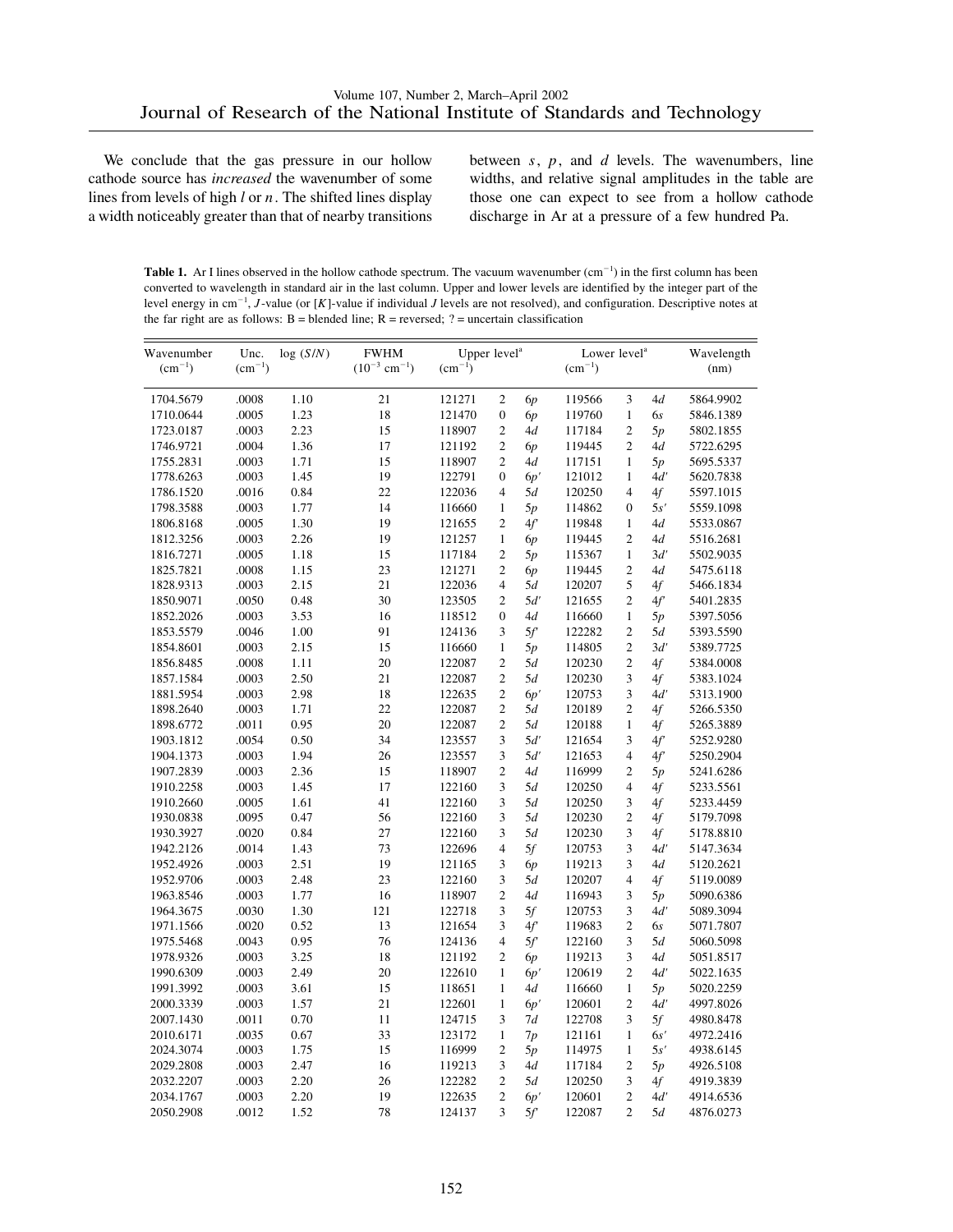| Wavenumber  | Unc.        | log(S/N) | <b>FWHM</b>                   | Upper level <sup>a</sup> |                  |                          | Lower level <sup>a</sup> |                  |     | Wavelength  |
|-------------|-------------|----------|-------------------------------|--------------------------|------------------|--------------------------|--------------------------|------------------|-----|-------------|
| $(cm^{-1})$ | $(cm^{-1})$ |          | $(10^{-3}$ cm <sup>-1</sup> ) | $(cm^{-1})$              |                  |                          | $\rm (cm^{-1})$          |                  |     | (nm)        |
| 2052.0339   | .0004       | 1.50     | 26                            | 122282                   | $\mathbf{2}$     | 5d                       | 120230                   | $\mathfrak{2}$   | 4f  | 4871.8853   |
| 2057.7439   | .0003       | 1.49     | 21                            | 121271                   | $\overline{c}$   | 6p                       | 119213                   | 3                | 4d  | 4858.3664   |
| 2067.0419   | .0054       | 0.66     | 49                            | 122686                   | $\mathbf{1}$     | 5f                       | 120619                   | $\overline{c}$   | 4d' | 4836.5124   |
| 2067.3880   | .0023       | 1.09     | 56                            | 122686                   | $\overline{c}$   | 5f                       | 120619                   | $\overline{c}$   | 4d' | 4835.7027   |
| 2075.0395   | .0004       | 1.13     | 11                            | 125330                   | $\overline{c}$   | 10s                      | 123255                   | $\mathbf{1}$     | 7p  | 4817.8716   |
| 2075.3327   | .0029       | 0.67     | 27                            | 123172                   | $\mathbf{1}$     | 7p                       | 121097                   | $\boldsymbol{0}$ | 6s' | 4817.1909   |
| 2079.7502   | .0003       | 2.24     | 28                            | 122330                   | 3                | 5d                       | 120250                   | $\overline{4}$   | 4f  | 4806.9589   |
| 2080.8897   | .0003       | 4.77     | 16                            | 119024                   | $\overline{4}$   | 4d                       | 116943                   | 3                | 5p  | 4804.3266   |
| 2085.5130   | .0011       | 1.45     | 61                            | 122686                   | $\mathfrak{2}$   | 5f                       | 120601                   | $\mathfrak{2}$   | 4ď  | 4793.6761   |
| 2087.2321   | .0003       | 1.73     | 18                            | 121653                   | $\overline{4}$   | 4f'                      | 119566                   | 3                | 4d  | 4789.7279   |
| 2088.1848   | .0004       | 1.34     | 18                            | 121654                   | 3                | 4f'                      | 119566                   | 3                | 4d  | 4787.5427   |
| 2088.8664   | .0012       | 1.56     | 86                            | 122708                   | 3                | 5f                       | 120619                   | $\mathfrak{2}$   | 4d' | 4785.9805   |
| 2089.1113   | .0024       | 1.19     | 73                            | 122708                   | $\overline{2}$   | 5f                       | 120619                   | $\overline{c}$   | 4ď  | 4785.4194   |
| 2098.7920   | .0051       | 1.21     | 164                           | 122718                   | 3                | 5f                       | 120619                   | $\mathfrak{2}$   | 4d  | 4763.3466 B |
| 2099.9107   | .0004       | 1.53     | 28                            | 122330                   | 3                | 5d                       | 120230                   | 3                | 4f  | 4760.8090   |
| 2102.3065   | .0003       | 1.71     | 31                            | 123373                   | $\overline{c}$   | 5d'                      | 121271                   | $\overline{c}$   | 6p  | 4755.3836   |
| 2106.9917   | .0005       | 1.86     | 78                            | 122708                   | 3                | 5f                       | 120601                   | 2                | 4d' | 4744.8093   |
| 2115.7642   | .0024       | 0.78     | 29                            | 123373                   | 2                | 5d'                      | 121257                   | $\mathbf{1}$     | 6р  | 4725.1361   |
| 2120.5669   | .0007       | 1.24     | 25                            | 123774                   | 3                | 6d                       | 121653                   | 4                | 4f' | 4714.4345   |
| 2120.8171   | .0003       | 3.14     | 15                            | 116943                   | 3                | 5p                       | 114822                   | 3                | 3d' | 4713.8783   |
| 2122.4890   | .0007       | 1.38     | 32                            | 122330                   | 3                | 5d                       | 120207                   | 4                | 4f  | 4710.1652   |
| 2131.8359   | .0003       | 3.34     | 17                            | 120601                   | $\overline{c}$   | 4d'                      | 118469                   | $\overline{c}$   | 5p' | 4689.5137   |
| 2140.9990   | .0003       | 3.56     | 19                            | 121012                   | $\mathbf{1}$     | 4d'                      | 118871                   | $\overline{0}$   | 5p' | 4669.4434   |
| 2141.2904   | .0003       | 3.84     | 17                            | 120601                   | $\overline{2}$   | 4d'                      | 118460                   | $\mathbf{1}$     | 5p' | 4668.8080   |
| 2141.7196   | .0003       | 3.68     | 19                            | 121165                   | 3                | 6p                       | 119024                   | $\overline{4}$   | 4d  | 4667.8724   |
| 2149.9613   | .0003       | 2.00     | 16                            | 120619                   | $\mathfrak{2}$   | 4d'                      | 118469                   | 2                | 5p' | 4649.9785   |
| 2153.0756   | .0133       | 0.97     | 249                           | 124871                   | $\overline{4}$   | 7g                       | 122718                   | 4                | 5f  | 4643.2525   |
| 2154.2720   | .0033       | 0.84     | 45                            | 123809                   | $\overline{c}$   | 6d                       | 121654                   | 3                | 4f' | 4640.6738   |
| 2155.2844   | .0005       | 1.16     | 15                            | 123809                   | $\overline{c}$   | 6d                       | 121653                   | 3                | 4f  | 4638.4940   |
| 2159.4158   | .0003       | 3.60     | 17                            | 120619                   | $\overline{c}$   | 4d'                      | 118460                   | $\mathbf{1}$     | 5p' | 4629.6196   |
| 2160.9803   | .0029       | 0.93     | 49                            | 123816                   | $\mathbf{1}$     | 5d'                      | 121655                   | $\overline{c}$   | 4f' | 4626.2679   |
| 2162.1254   | .0003       | 2.66     | 20                            | 121069                   | $\mathbf{1}$     | 6p                       | 118907                   | $\mathfrak{2}$   | 4d  | 4623.8177   |
| 2171.5873   | .0188       | 0.93     | 320                           | 124867                   | 5                | 7g                       | 122696                   | 5                | 5f  | 4603.6711   |
| 2176.3085   | .0003       | 2.14     | 15                            | 117151                   | $\mathbf{1}$     | 5p                       | 114975                   | $\mathbf{1}$     | 5s' | 4593.6841   |
| 2177.3877   | .0003       | 2.82     | 15                            | 116999                   | $\mathfrak{2}$   | 5p                       | 114822                   | 3                | 3d' | 4591.4073   |
| 2193.4579   | .0003       | 3.57     | 17                            | 120601                   | $\overline{c}$   | 4d'                      | 118407                   | $\mathbf{1}$     | 5p' | 4557.7687   |
| 2194.1919   | .0003       | 2.63     | 15                            | 116999                   | $\mathfrak{2}$   | 5p                       | 114805                   | 2                | 3d' | 4556.2440   |
| 2196.0919   | .0003       | 1.84     | 16                            | 117563                   | $\mathbf{0}$     | 5p                       | 115367                   | $\mathbf{1}$     | 3d' | 4552.3021   |
| 2196.7152   | .0008       | 0.99     | 16                            | 124357                   | 2                | 8p                       | 122160                   | 3                | 5d  | 4551.0104   |
| 2197.2121   | .0003       | 3.70     | 17                            | 119760                   | $\mathbf{1}$     | 6s                       | 117563                   | $\boldsymbol{0}$ | 5p  | 4549.9812   |
| 2204.5860   | .0015       | 1.37     | 71                            | 124137                   | $\overline{c}$   | 5f                       | 121933                   | 1                | 5d  | 4534.7624   |
|             | .0003       |          | 18                            |                          |                  |                          |                          | $\sqrt{2}$       |     |             |
| 2208.4057   |             | 2.65     |                               | 121653<br>117184         | $\mathfrak{Z}$   | $4\ensuremath{f^\prime}$ | 119445                   |                  | 4d  | 4526.9190   |
| 2208.5727   | .0003       | 3.14     | 15                            |                          | 2                | 5p                       | 114975                   | 1                | 5s' | 4526.5767   |
| 2209.3987   | .0005       | 1.25     | 18                            | 121654                   | 3                | 4f'                      | 119445                   | 2                | 4d  | 4524.8844   |
| 2209.7454   | .0003       | 1.57     | 19                            | 121655                   | $\sqrt{2}$       | 4f'                      | 119445                   | 2                | 4d  | 4524.1744   |
| 2211.5834   | .0003       | 4.03     | 17                            | 120619                   | $\sqrt{2}$       | 4d'                      | 118407                   | $\mathbf{1}$     | 5p' | 4520.4145   |
| 2213.5460   | .0003       | 4.46     | 16                            | 119213                   | 3                | 4d                       | 116999                   | 2                | 5p  | 4516.4065   |
| 2246.6156   | .0003       | 3.99     | 16                            | 118907                   | 2                | 4d                       | 116660                   | $\mathbf{1}$     | 5p  | 4449.9264   |
| 2248.3218   | .0011       | 0.95     | 19                            | 123505                   | 2                | 5d'                      | 121257                   | 1                | 6р  | 4446.5494   |
| 2251.7588   | .0044       | 0.56     | 32                            | 123509                   | $\boldsymbol{0}$ | 6d                       | 121257                   | 1                | 6р  | 4439.7624   |
| 2258.7548   | .0005       | 1.27     | 18                            | 121165                   | 3                | 6p                       | 118907                   | 2                | 4d  | 4426.0112   |
| 2261.2421   | .0003       | 2.98     | 17                            | 119445                   | 2                | 4d                       | 117184                   | 2                | 5p  | 4421.1427   |
| 2270.1168   | .0003       | 3.75     | 16                            | 119213                   | 3                | 4d                       | 116943                   | 3                | 5p  | 4403.8589   |
| 2284.4171   | .0003       | 4.27     | 17                            | 120753                   | 3                | 4d'                      | 118469                   | $\mathfrak{2}$   | 5p' | 4376.2910   |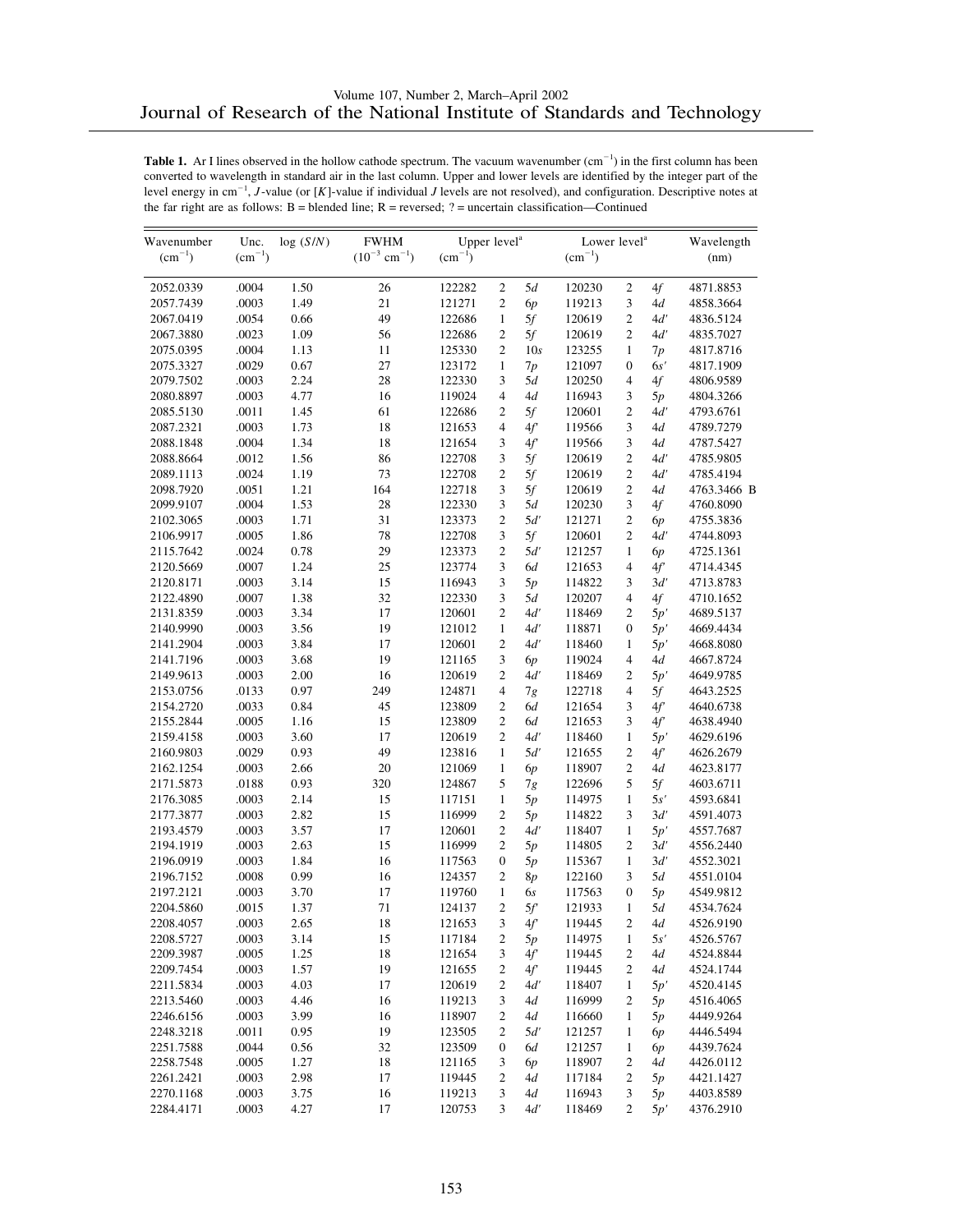| Wavenumber  | Unc.        | log(S/N) | <b>FWHM</b>                   |             | Upper level <sup>a</sup> |     |                 | Lower level <sup>a</sup> |     | Wavelength  |
|-------------|-------------|----------|-------------------------------|-------------|--------------------------|-----|-----------------|--------------------------|-----|-------------|
| $(cm^{-1})$ | $(cm^{-1})$ |          | $(10^{-3}$ cm <sup>-1</sup> ) | $(cm^{-1})$ |                          |     | $\rm (cm^{-1})$ |                          |     | (nm)        |
| 2284.8056   | .0003       | 3.97     | 19                            | 119848      | $\mathbf{1}$             | 4d  | 117563          | $\boldsymbol{0}$         | 5p  | 4375.5469   |
| 2285.1957   | .0003       | 2.02     | 20                            | 121192      | $\overline{c}$           | 6p  | 118907          | $\overline{2}$           | 4d  | 4374.7999   |
| 2289.6911   | .0003       | 2.36     | 15                            | 117151      | $\mathbf{1}$             | 5p  | 114862          | $\boldsymbol{0}$         | 5s' | 4366.2108   |
| 2290.3931   | .0003       | 2.40     | 17                            | 121161      | $\mathbf{1}$             | 6s' | 118871          | $\boldsymbol{0}$         | 5p' | 4364.8726   |
| 2293.5068   | .0003       | 4.18     | 17                            | 119445      | $\overline{c}$           | 4d  | 117151          | $\mathbf{1}$             | 5p  | 4358.9467   |
| 2301.7641   | .0003       | 1.98     | 16                            | 116943      | 3                        | 5p  | 114641          | $\overline{2}$           | 3d' | 4343.3095   |
| 2312.9381   | .0035       | 1.12     | 93                            | 124349      | 3                        | 8p  | 122036          | $\overline{4}$           | 5d  | 4322.3266   |
| 2313.6761   | .0014       | 0.90     | 22                            | 123505      | $\overline{c}$           | 5d' | 121192          | $\overline{2}$           | 6p  | 4320.9479   |
| 2325.5328   | .0009       | 1.32     | 38                            | 122514      | 1                        | 5d  | 120189          | $\mathfrak{2}$           | 4f  | 4298.9176   |
| 2346.1926   | .0003       | 2.48     | 16                            | 117151      | $\mathbf{1}$             | 5p  | 114805          | $\overline{2}$           | 3d' | 4261.0628   |
| 2350.5497   | .0003       | 2.29     | 19                            | 121257      | $\mathbf{1}$             | 6p  | 118907          | $\overline{2}$           | 4d  | 4253.1642   |
| 2358.3348   | .0003       | 3.05     | 15                            | 116999      | 2                        | 5p  | 114641          | $\mathfrak{2}$           | 3d' | 4239.1241   |
| 2361.6531   | .0003       | 2.94     | 16                            | 117184      | 2                        | 5p  | 114822          | 3                        | 3d' | 4233.1678   |
| 2364.0065   | .0003       | 3.30     | 19                            | 121271      | 2                        | 6р  | 118907          | $\mathfrak{2}$           | 4d  | 4228.9536   |
| 2365.6102   | .0008       | 1.17     | 24                            | 123557      | 3                        | 5d' | 121192          | $\mathfrak{2}$           | 6p  | 4226.0867   |
| 2378.4572   | .0003       | 3.68     | 16                            | 117184      | $\overline{c}$           | 5p  | 114805          | $\overline{c}$           | 3d' | 4203.2599   |
| 2382.4561   | .0003       | 4.39     | 17                            | 119566      | 3                        | 4d  | 117184          | $\mathfrak{2}$           | 5p  | 4196.2049   |
| 2392.0485   | .0018       | 0.85     | 25                            | 123557      | 3                        | 5d' | 121165          | 3                        | 6p  | 4179.3776   |
| 2399.2345   | .0008       | 1.33     | 33                            | 123468      | $\mathbf{1}$             | 6d  | 121069          | $\mathbf{1}$             | 6p  | 4166.8598   |
| 2417.3418   | .0003       | 2.91     | 20                            | 121069      | $\mathbf{1}$             | 6p  | 118651          | 1                        | 4d  | 4135.6476   |
| 2440.1867   | .0015       | 1.02     | 31                            | 123509      | $\boldsymbol{0}$         | 6d  | 121069          | $\mathbf{1}$             | 6p  | 4096.9299   |
| 2440.4078   | .0003       | 2.96     | 18                            | 121653      | $\overline{4}$           | 4f' | 119213          | 3                        | 4d  | 4096.5587   |
| 2441.3600   | .0003       | 1.60     | 17                            | 121654      | 3                        | 4f' | 119213          | 3                        | 4d  | 4094.9609   |
| 2441.7057   | .0018       | 0.71     | 18                            | 121655      | $\overline{c}$           | 4f' | 119213          | 3                        | 4d  | 4094.3811   |
| 2445.5073   | .0003       | 3.97     | 17                            | 119445      | $\overline{c}$           | 4d  | 116999          | $\mathfrak{2}$           | 5p  | 4088.0163   |
| 2459.5585   | .0038       | 0.96     | 69                            | 122709      | [2.5]                    | 5g  | 120250          | $\overline{4}$           | 4f  | 4064.6619 B |
| 2459.5811   | .0103       | 0.76     | 119                           | 122709      | [2.5]                    | 5g  | 120250          | $\mathfrak{Z}$           | 4f  | 4064.6246 B |
| 2465.6143   | .0063       | 0.48     | 38                            | 123936      | $\mathbf{1}$             | 8s  | 121470          | $\mathbf{0}$             | 6p  | 4054.6787   |
| 2469.5656   | .0003       | 2.37     | 66                            | 122719      | [3.5]                    | 5g  | 120250          | $\overline{4}$           | 4f  | 4048.1912 B |
| 2469.5987   | .0003       | 2.43     | 100                           | 122719      | [3.5]                    | 5g  | 120250          | 3                        | 4f  | 4048.1370 B |
| 2473.0739   | .0003       | 3.07     | 44                            | 122723      | [4.5]                    | 5g  | 120250          | $\overline{4}$           | 4f  | 4042.4484 B |
| 2473.1102   | .0003       | 3.47     | 87                            | 122723      | 4                        | 5g  | 120250          | 3                        | 4f  | 4042.3891   |
| 2479.4116   | .0003       | 2.18     | 29                            | 122709      | [2.5]                    | 5g  | 120230          | $\mathfrak{2}$           | 4f  | 4032.1154   |
| 2479.7056   | .0003       | 2.48     | 57                            | 122709      | [2.5]                    | 5g  | 120230          | 3                        | 4f  | 4031.6374 B |
| 2487.7965   | .0012       | 1.14     | 34                            | 123653      | $\overline{4}$           | 6d  | 121165          | 3                        | 6p  | 4018.5255   |
| 2489.4120   | .0003       | 3.18     | 65                            | 122719      | 3                        | 5g  | 120230          | $\overline{2}$           | 4f  | 4015.9177   |
| 2489.7220   | .0003       | 3.32     | 67                            | 122719      | [3.5]                    | 5g  | 120230          | 3                        | 4f  | 4015.4177 B |
| 2493.9253   | .0003       | 2.86     | 57                            | 124149      | 3                        | 5g  | 121655          | $\overline{2}$           | 4f  | 4008.6500   |
| 2494.2737   | .0003       | 3.00     | 57                            | 124148      | [3.5]                    | 5g  | 121654          | 3                        | 4f  | 4008.0901 B |
| 2495.0047   | .0003       | 3.25     | 88                            | 124148      | [3.5]                    | 5g  | 121653          | 3                        | 4f  | 4006.9158 B |
| 2495.2332   | .0013       | 1.61     | 102                           | 124148      | [3.5]                    | 5g  | 121653          | $\overline{4}$           | 4f  | 4006.5489 B |
| 2499.4868   | .0003       | 3.75     | 17                            | 119683      | 2                        | 6s  | 117184          | $\sqrt{2}$               | 5p  | 3999.7305   |
| 2502.0780   | .0003       | 2.74     | 17                            | 119445      | 2                        | 4d  | 116943          | 3                        | 5p  | 3995.5883   |
| 2505.6623   | .0003       | 3.48     | 39                            | 122713      | [5.5]                    | 5g  | 120207          | 4                        | 4f  | 3989.8727 B |
| 2505.7057   | .0003       | 3.69     | 58                            | 122713      | [5.5]                    | 5g  | 120207          | 5                        | 4f  | 3989.8036 B |
| 2510.3355   | .0003       | 3.36     | 16                            | 117151      | $\mathbf{1}$             | 5p  | 114641          | 2                        | 3d' | 3982.4453   |
| 2512.2643   | .0003       | 1.76     | 18                            | 116660      | 1                        | 5p  | 114148          | 1                        | 3d  | 3979.3877   |
| 2512.3413   | .0048       | 0.98     | 92                            | 122719      | [3.5]                    | 5g  | 120207          | [4.5]                    | 4f  | 3979.2658 B |
| 2515.8301   | .0003       | 2.19     | 78                            | 122723      | [4.5]                    | 5g  | 120207          | $\overline{4}$           | 4f  | 3973.7475 B |
| 2515.8629   | .0003       | 2.26     | 109                           | 122723      | [4.5]                    | 5g  | 120207          | 5                        | 4f  | 3973.6957 B |
| 2520.8112   | .0003       | 3.31     | 56                            | 122709      | [2.5]                    | 5g  | 120189          | 2                        | 4f  | 3965.8955 B |
| 2521.2210   | .0003       | 3.08     | 60                            | 122709      | 2                        | 5g  | 120188          | $\mathbf{1}$             | 4f  | 3965.2508   |
| 2531.7513   | .0003       | 2.90     | 17                            | 119683      | 2                        | 6s  | 117151          | 1                        | 5p  | 3948.7582   |
| 2542.8637   | .0003       | 3.20     | 19                            | 121012      | $\mathbf{1}$             | 4d' | 118469          | $\overline{c}$           | 5p' | 3931.5020   |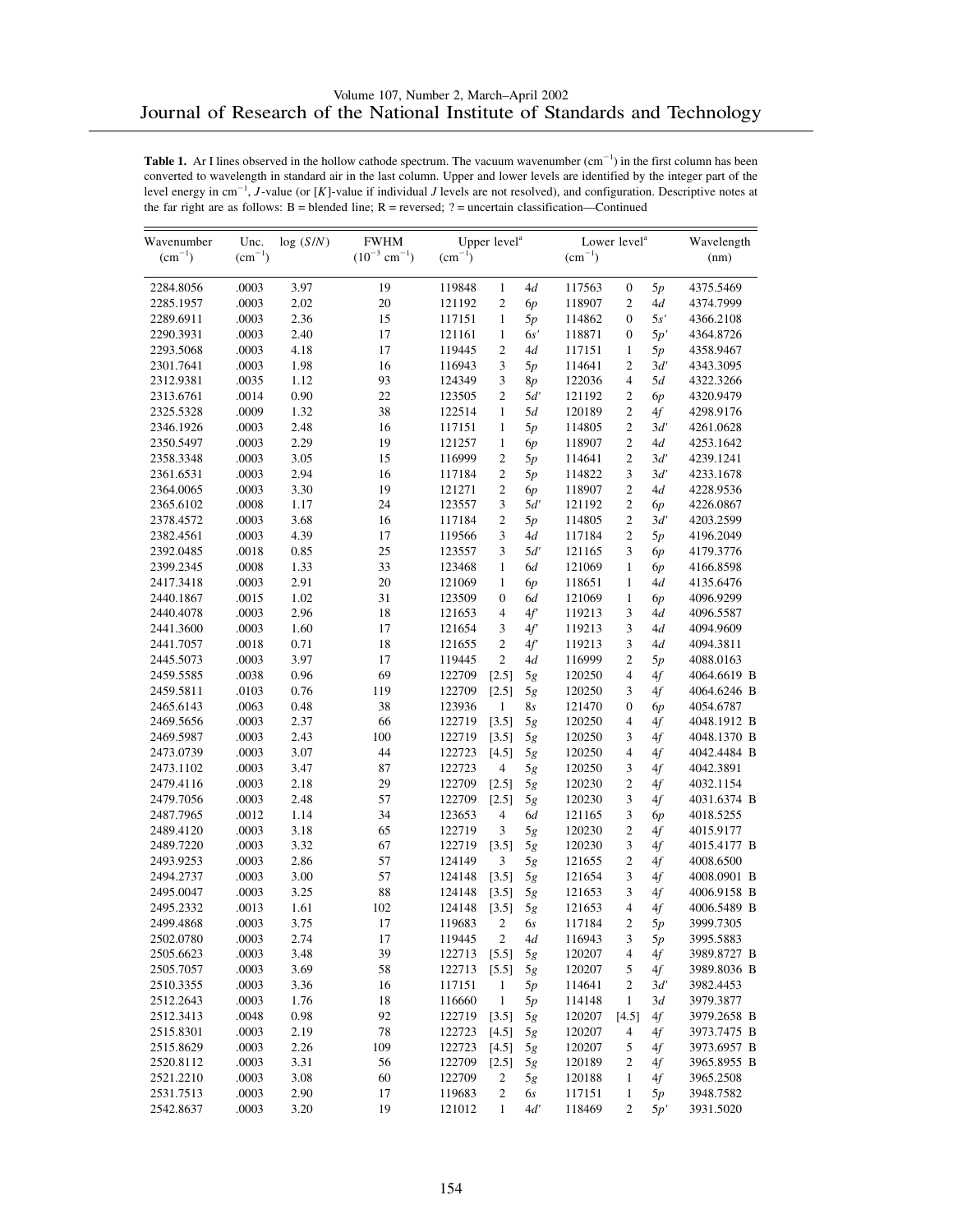| Wavenumber  | Unc.        | log(S/N) | <b>FWHM</b>                   | Upper level <sup>a</sup> |                  |          | Lower level <sup>a</sup> |                  |          | Wavelength  |
|-------------|-------------|----------|-------------------------------|--------------------------|------------------|----------|--------------------------|------------------|----------|-------------|
| $(cm^{-1})$ | $(cm^{-1})$ |          | $(10^{-3}$ cm <sup>-1</sup> ) | $\rm (cm^{-1})$          |                  |          | $\rm (cm^{-1})$          |                  |          | (nm)        |
| 2552.3181   | .0003       | 2.94     | 19                            | 121012                   | $\mathbf{1}$     | 4d'      | 118460                   | $\mathbf{1}$     | 5p'      | 3916.9387   |
| 2556.5390   | .0003       | 2.56     | 21                            | 121069                   | $\mathbf{1}$     | 6p       | 118512                   | $\boldsymbol{0}$ | 4d       | 3910.4718   |
| 2566.7213   | .0003       | 3.55     | 17                            | 119566                   | 3                | 4d       | 116999                   | $\mathfrak{2}$   | 5p       | 3894.9588   |
| 2571.0392   | .0136       | 0.44     | 75                            | 123172                   | $\mathbf{1}$     | 7p       | 120601                   | $\mathfrak{2}$   | 4d'      | 3888.4174   |
| 2576.5772   | .0003       | 3.43     | 17                            | 119760                   | $\mathbf{1}$     | 6s       | 117184                   | $\overline{c}$   | 5p       | 3880.0598   |
| 2587.9374   | .0003       | 1.73     | 16                            | 117563                   | $\boldsymbol{0}$ | 5p       | 114975                   | 1                | 5s'      | 3863.0276   |
| 2604.4858   | .0003       | 2.76     | 19                            | 121012                   | $\mathbf{1}$     | 4d'      | 118407                   | $\mathbf{1}$     | 5p'      | 3838.4827   |
| 2605.7661   | .0003       | 2.19     | 20                            | 121257                   | $\mathbf{1}$     | 6p       | 118651                   | $\mathbf{1}$     | 4d       | 3836.5967   |
| 2608.8419   | .0003       | 3.80     | 17                            | 119760                   | $\mathbf{1}$     | 6s       | 117151                   | $\mathbf{1}$     | 5p       | 3832.0734   |
| 2619.2228   | .0003       | 2.42     | 20                            | 121271                   | $\mathfrak{2}$   | 6p       | 118651                   | $\mathbf{1}$     | 4d       | 3816.8855   |
| 2623.2920   | .0003       | 3.86     | 18                            | 119566                   | 3                | 4d       | 116943                   | 3                | 5p       | 3810.9648   |
| 2625.0351   | .0014       | 1.00     | 28                            | 123882                   | $\mathbf{1}$     | 7s'      | 121257                   | $\mathbf{1}$     | 6р       | 3808.4342   |
| 2632.5850   | .0017       | 1.16     | 48                            | 123903                   | $\overline{c}$   | 8s       | 121271                   | $\mathfrak{2}$   | 6p       | 3797.5122   |
| 2637.0050   | .0003       | 3.18     | 19                            | 121097                   | $\mathbf{0}$     | 6s'      | 118460                   | $\mathbf{1}$     | 5p'      | 3791.1470   |
| 2664.1706   | .0003       | 2.52     | 19                            | 119848                   | $\mathbf{1}$     | 4d       | 117184                   | $\mathfrak{2}$   | 5p       | 3752.4900   |
| 2665.2399   | .0030       | 0.90     | 48                            | 123936                   | $\mathbf{1}$     | 8s       | 121271                   | $\overline{c}$   | 6р       | 3750.9845   |
| 2678.6952   | .0021       | 1.12     | 55                            | 123936                   | $\mathbf{1}$     | 8s       | 121257                   | $\mathbf{1}$     | 6р       | 3732.1430   |
| 2683.7523   | .0003       | 3.44     | 18                            | 119683                   | $\overline{c}$   | 6s       | 116999                   | $\mathfrak{2}$   | 5p       | 3725.1104   |
| 2689.1726   | .0003       | 3.27     | 18                            | 121097                   | $\mathbf{0}$     | 6s'      | 118407                   | $\mathbf{1}$     | 5p'      | 3717.6021   |
| 2690.3873   | .0012       | 1.02     | 26                            | 123882                   | $\mathbf{1}$     | 7s'      | 121192                   | $\mathfrak{2}$   | 6р       | 3715.9236   |
| 2692.2580   | .0003       | 3.86     | 18                            | 121161                   | $\mathbf{1}$     | 6s'      | 118469                   | $\mathfrak{2}$   | 5p'      | 3713.3416   |
| 2696.4354   | .0003       | 4.11     | 19                            | 119848                   | $\mathbf{1}$     | 4d       | 117151                   | $\mathbf{1}$     | 5p       | 3707.5888   |
| 2701.7123   | .0003       | 3.65     | 18                            | 121161                   | $\mathbf{1}$     | 6s'      | 118460                   | $\mathbf{1}$     | 5p'      | 3700.3473   |
| 2711.4036   | .0003       | 1.98     | 15                            | 123903                   | $\overline{c}$   | 8s       | 121192                   | $\mathfrak{2}$   | 6р       | 3687.1212 B |
| 2725.0243   | .0067       | 0.65     | 60                            | 125335                   | $\boldsymbol{0}$ | 8s'      | 122610                   | $\mathbf{1}$     | 6p'      | 3668.6916   |
| 2737.8368   | .0006       | 1.59     | 44                            | 123903                   | $\mathfrak{2}$   | 8s       | 121165                   | 3                | 6р       | 3651.5229   |
| 2740.3226   | .0003       | 4.28     | 18                            | 119683                   | $\mathfrak{2}$   | 6s       | 116943                   | 3                | 5p       | 3648.2105   |
| 2744.0525   | .0009       | 1.37     | 40                            | 123936                   | $\mathbf{1}$     | 8s       | 121192                   | $\overline{c}$   | 6p       | 3643.2516   |
| 2744.9632   | .0003       | 1.72     | 21                            | 121257                   | $\mathbf{1}$     | 6p       | 118512                   | $\boldsymbol{0}$ | 4d       | 3642.0429   |
| 2747.6223   | .0003       | 3.57     | 18                            | 121654                   | 3                | 4f'      | 118907                   | $\mathfrak{2}$   | 4d       | 3638.5182   |
| 2747.9691   | .0003       | 2.44     | 18                            | 121655                   | $\overline{c}$   | 4f'      | 118907                   | $\overline{c}$   | 4d       | 3638.0590   |
| 2753.4613   | .0026       | 0.70     | 26                            | 122601                   | $\mathbf{1}$     | 6p'      | 119848                   | $\mathbf{1}$     | 4d       | 3630.8023   |
| 2753.8798   | .0003       | 3.82     | 18                            | 121161                   | $\mathbf{1}$     | 6s'      | 118407                   | $\mathbf{1}$     | 5p'      | 3630.2505   |
| 2760.8424   | .0003       | 4.08     | 18                            | 119760                   | $\mathbf{1}$     | 6s       | 116999                   | $\overline{2}$   | 5p       | 3621.0954   |
| 2784.8409   | .0012       | 0.85     | 17                            | 119445                   | $\overline{c}$   | 4d       | 116660                   | $\mathbf{1}$     | 5p       | 3589.8904   |
| 2813.4539   | .0039       | 0.60     | 31                            | 123882                   | $\mathbf{1}$     | 7s'      | 121069                   | $\mathbf{1}$     |          | 3553.3810   |
| 2818.8415   | .0003       | 2.03     | 20                            | 121470                   | $\boldsymbol{0}$ |          | 118651                   | $\mathbf{1}$     | 6р<br>4d | 3546.5895   |
| 2834.4679   | .0017       | 1.19     | 54                            | 123903                   | $\overline{2}$   | 6p<br>8s | 121069                   | $\mathbf{1}$     |          | 3527.0371   |
| 2838.2967   | .0023       | 1.25     | 83                            | 122686                   | $\mathbf{1}$     | 5f       | 119848                   | $\mathbf{1}$     | 6р<br>4d | 3522.2792   |
| 2838.6384   | .0003       | 2.52     | 58                            | 122686                   | $\overline{c}$   | 5f       | 119848                   | $\mathbf{1}$     | 4d       | 3521.8552   |
| 2848.4359   | .0003       | 2.15     | 20                            | 119848                   | $\mathbf{1}$     | 4d       | 116999                   | 2                |          | 3509.7414   |
|             |             | 2.28     | 17                            |                          | $\sqrt{2}$       |          |                          | $\mathbf{1}$     | 5p       |             |
| 2851.5955   | .0003       |          |                               | 116999                   |                  | 5p       | 114148<br>119848         |                  | 3d       | 3505.8526   |
| 2860.3627   | .0003       | 2.43     | 81                            | 122708                   | $\overline{c}$   | 5f       |                          | $\mathbf{1}$     | 4d       | 3495.1069   |
| 2874.8957   | .0039       | 0.64     | 34                            | 122635                   | 2                | 6p'      | 119760                   | 1                | 6s       | 3477.4387   |
| 2918.1446   | .0007       | 1.17     | 21                            | 122601                   | $\mathbf{1}$     | 6p'      | 119683                   | 2                | 6s       | 3425.9006   |
| 2926.5652   | .0036       | 0.69     | 35                            | 122610                   | $\mathbf{1}$     | 6p'      | 119683                   | 2                | 6s       | 3416.0433   |
| 2942.7840   | .0072       | 0.59     | 56                            | 122791                   | $\boldsymbol{0}$ | 6p'      | 119848                   | 1                | 4d       | 3397.2162   |
| 2947.9582   | .0023       | 1.30     | 90                            | 122708                   | 2                | 5f       | 119760                   | $\mathbf{1}$     | 6s       | 3391.2534   |
| 2976.1176   | .0023       | 1.23     | 78                            | 124137                   | $\sqrt{2}$       | 5f'      | 121161                   | $\mathbf{1}$     | 6s'      | 3359.1661   |
| 3003.1852   | .0003       | 2.94     | 19                            | 121655                   | 2                | 4f'      | 118651                   | 1                | 4d       | 3328.8900   |
| 3003.5961   | .0003       | 4.16     | 17                            | 117151                   | $\mathbf{1}$     | 5p       | 114148                   | $\mathbf{1}$     | 3d       | 3328.4346   |
| 3016.7344   | .0003       | 4.10     | 16                            | 116660                   | $\mathbf{1}$     | 5p       | 113643                   | $\mathbf{1}$     | 5s       | 3313.9388   |
| 3023.0838   | .0003       | 3.94     | 18                            | 119683                   | 2                | 6s       | 116660                   | 1                | 5p       | 3306.9785   |
| 3024.8017   | .0022       | 1.32     | 90                            | 122708                   | 3                | 5f       | 119683                   | $\boldsymbol{2}$ | 6s       | 3305.1004   |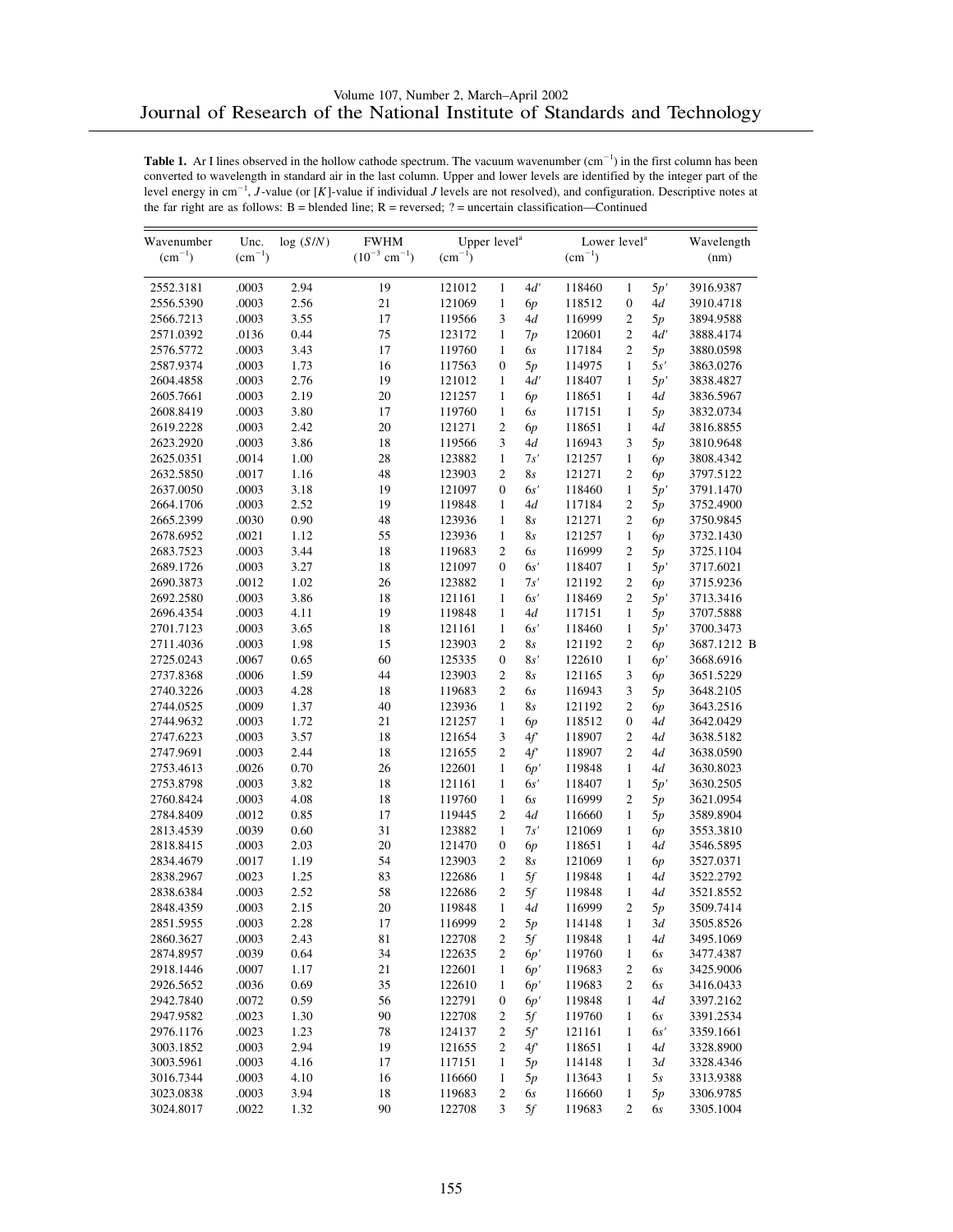| Wavenumber  | Unc.            | log(S/N) | <b>FWHM</b>                   | Upper level <sup>a</sup> |                          |     | Lower level <sup>a</sup> |                  |      | Wavelength  |
|-------------|-----------------|----------|-------------------------------|--------------------------|--------------------------|-----|--------------------------|------------------|------|-------------|
| $(cm^{-1})$ | $\rm (cm^{-1})$ |          | $(10^{-3}$ cm <sup>-1</sup> ) | $(cm^{-1})$              |                          |     | $(cm^{-1})$              |                  |      | (nm)        |
| 3035.8606   | .0003           | 2.43     | 17                            | 117184                   | $\mathfrak{2}$           | 5p  | 114148                   | $\mathbf{1}$     | 3d   | 3293.0607   |
| 3040.5660   | .0003           | 3.57     | 18                            | 118407                   | $\mathbf{1}$             | 5p' | 115367                   | $\mathbf{1}$     | 3d'  | 3287.9646   |
| 3061.9268   | .0003           | 2.51     | 21                            | 121933                   | $\mathbf{1}$             | 5d  | 118871                   | $\boldsymbol{0}$ | 5p'  | 3265.0269   |
| 3069.0179   | .0011           | 1.04     | 25                            | 122635                   | $\overline{c}$           | 6p' | 119566                   | 3                | 4d   | 3257.4829   |
| 3092.7336   | .0003           | 3.57     | 18                            | 118460                   | $\mathbf{1}$             | 5p' | 115367                   | $\mathbf{1}$     | 3d'  | 3232.5038   |
| 3095.4093   | .0003           | 3.01     | 15                            | 111818                   | $\mathbf{1}$             | 3d  | 108723                   | $\boldsymbol{0}$ | 4p'  | 3229.7096   |
| 3100.1742   | .0003           | 3.25     | 18                            | 119760                   | $\mathbf{1}$             | 6s  | 116660                   | $\mathbf{1}$     | 5p   | 3224.7456   |
| 3102.1880   | .0003           | 2.81     | 18                            | 118469                   | $\overline{c}$           | 5p' | 115367                   | $\mathbf{1}$     | 3d'  | 3222.6523   |
| 3120.3530   | .0033           | 1.00     | 65                            | 122686                   | 2                        | 5f  | 119566                   | 3                | 4d   | 3203.8917   |
| 3125.5136   | .0004           | 1.96     | 74                            | 124137                   | $\overline{c}$           | 5f  | 121012                   | $\mathbf{1}$     | 4d'  | 3198.6017   |
| 3129.6340   | .0003           | 2.05     | 61                            | 122696                   | $\overline{4}$           | 5f  | 119566                   | 3                | 4d   | 3194.3905   |
| 3141.8337   | .0004           | 2.03     | 75                            | 122708                   | 3                        | 5f  | 119566                   | 3                | 4d   | 3181.9867   |
| 3143.1718   | .0013           | 1.08     | 32                            | 123373                   | $\overline{c}$           | 5d' | 120230                   | 3                | 4f   | 3180.6321   |
| 3151.7997   | .0003           | 2.60     | 92                            | 122718                   | 4                        | 5f  | 119566                   | 3                | 4d   | 3171.9253   |
| 3164.8110   | .0006           | 1.25     | 22                            | 122610                   | $\mathbf{1}$             | 6p' | 119445                   | $\overline{c}$   | 4d   | 3158.8847   |
| 3187.7678   | .0003           | 2.01     | 20                            | 119848                   | $\mathbf{1}$             | 4d  | 116660                   | $\mathbf{1}$     | 5p   | 3136.1359   |
| 3191.5209   | .0003           | 4.70     | 17                            | 116660                   | $\mathbf{1}$             | 5p  | 113468                   | 2                | 5s   | 3132.4479   |
| 3226.2014   | .0003           | 3.64     | 17                            | 116943                   | 3                        | 5p  | 113717                   | 3                | 3d   | 3098.7752   |
| 3234.0312   | .0003           | 2.09     | 24                            | 116660                   | $\mathbf{1}$             | 5p  | 113426                   | $\overline{c}$   | 3d   | 3091.2729 B |
| 3255.6064   | .0111           | 0.43     | 60                            | 123505                   | 2                        | 5d' | 120250                   | 3                | 4f   | 3070.7867   |
| 3263.2924   | .0006           | 1.81     | 78                            | 122708                   | $\overline{c}$           | 5f  | 119445                   | $\overline{c}$   | 4d   | 3063.5541   |
| 3272.9837   | .0003           | 2.40     | 91                            | 122718                   | 3                        | 5f  | 119445                   | $\overline{c}$   | 4d   | 3054.4830   |
| 3279.3267   | .0039           | 0.90     | 62                            | 123468                   | $\mathbf{1}$             | 6d  | 120189                   | 2                | 4f   | 3048.5749   |
| 3279.7342   | .0042           | 0.70     | 42                            | 123468                   | $\mathbf{1}$             | 6d  | 120188                   | $\mathbf{1}$     | 4f   | 3048.1961   |
| 3282.7720   | .0003           | 3.49     | 17                            | 116999                   | $\overline{c}$           | 5p  | 113717                   | 3                | 3d   | 3045.3753   |
| 3320.6895   | .0044           | 0.71     | 45                            | 123509                   | 0                        | 6d  | 120188                   | 1                | 4f   | 3010.6015   |
| 3334.4971   | .0003           | 1.91     | 21                            | 121794                   | $\boldsymbol{0}$         | 5d  | 118460                   | 1                | 5p'  | 2998.1351   |
| 3350.2442   | .0019           | 0.94     | 33                            | 123557                   | 3                        | 5d' | 120207                   | 4                | 4f   | 2984.0430   |
| 3356.0661   | .0003           | 4.96     | 17                            | 116999                   | 2                        | 5p  | 113643                   | $\mathbf{1}$     | 5s   | 2978.8665   |
| 3382.2227   | .0003           | 2.34     | 68                            | 124136                   | 4                        | 5f  | 120753                   | 3                | 4d'  | 2955.8292   |
| 3383.7324   | .0044           | 0.95     | 78                            | 124137                   | 3                        | 5f  | 120753                   | 3                | 4d'  | 2954.5105   |
| 3386.6647   | .0009           | 1.09     | 23                            | 121794                   | 0                        | 5d  | 118407                   | $\mathbf{1}$     | 5p'  | 2951.9523   |
| 3403.2640   | .0077           | 0.53     | 52                            | 123653                   | 4                        | 6d  | 120250                   | $\overline{4}$   | 4f   | 2937.5543   |
| 3407.1346   | .0013           | 1.13     | 35                            | 123255                   | $\mathbf{1}$             | 7p  | 119848                   | $\mathbf{1}$     | 4d   | 2934.2171   |
| 3415.2255   | .0003           | 3.77     | 18                            | 117563                   | 0                        | 5p  | 114148                   | 1                | 3d   | 2927.2658   |
| 3417.2967   | .0003           | 3.43     | 19                            | 120601                   | $\overline{c}$           | 4d' | 117184                   | 2                | 5p   | 2925.4916   |
| 3422.1922   | .0006           | 1.31     | 22                            | 122635                   | 2                        | 6p' | 119213                   | 3                | 4d   | 2921.3066   |
| 3432.4115   | .0003           | 4.12     | 17                            | 118407                   | $\mathbf{1}$             | 5p' | 114975                   | $\mathbf{1}$     | 5s'  | 2912.6090   |
| 3435.4222   | .0003           | 3.18     | 19                            | 120619                   | $\overline{c}$           | 4d' | 117184                   | 2                | 5p   | 2910.0565   |
| 3444.4688   | .0107           | 0.60     | 85                            | 124610                   | $\overline{\mathcal{L}}$ | 7d  | 121165                   | 3                | 6p   | 2902.4135   |
| 3446.0344   | .0004           | 1.67     | 36                            | 123653                   | 4                        | 6d  | 120207                   | 5                | 4f   | 2901.0949   |
| 3448.9604   | .0009           | 1.07     | 22                            | 121012                   | $\mathbf{1}$             | 4d' | 117563                   | $\mathbf{0}$     | $5p$ | 2898.6337   |
| 3449.5614   | .0003           | 2.95     | 19                            | 120601                   | 2                        | 4d' | 117151                   | 1                | 5p   | 2898.1286   |
| 3460.5026   | .0006           | 1.39     | 31                            | 123221                   | $\mathfrak{2}$           | 7p  | 119760                   | 1                | 6s   | 2888.9655   |
| 3463.7917   | .0003           | 2.11     | 22                            | 121933                   | $\mathbf{1}$             | 5d  | 118469                   | 2                | 5p'  | 2886.2222   |
| 3467.0373   | .0003           | 4.35     | 18                            | 117184                   | 2                        | 5p  | 113717                   | 3                | 3d   | 2883.5204   |
| 3467.6864   | .0003           | 1.57     | 20                            | 120619                   | 2                        | 4d' | 117151                   | 1                | 5p   | 2882.9806   |
| 3474.2819   | .0064           | 0.12     | 17                            | 116943                   | 3                        | 5p  | 113468                   | 2                | 5s   | 2877.5076   |
| 3482.0739   | .0031           | 1.00     | 62                            | 124643                   | $\mathbf{1}$             | 7p' | 121161                   | $\mathbf{1}$     | 6s'  | 2871.0685   |
| 3482.8101   | .0003           | 2.74     | 60                            | 122696                   | 4                        | 5f  | 119213                   | 3                | 4d   | 2870.4616   |
| 3484.5791   | .0003           | 4.10     | 18                            | 118460                   | 1                        | 5p' | 114975                   | $\mathbf{1}$     | 5s'  | 2869.0044   |
| 3488.8505   | .0008           | 1.36     | 35                            | 123172                   | 1                        | 7p  | 119683                   | 2                | 6s   | 2865.4918   |
| 3494.0335   | .0003           | 4.72     | 18                            | 118469                   | $\mathfrak{2}$           | 5p' | 114975                   | $\mathbf{1}$     | 5s'  | 2861.2412   |
| 3494.7287   | .0008           | 1.25     | 27                            | 123255                   | $\mathbf{1}$             | 7p  | 119760                   | $\mathbf{1}$     | 6s   | 2860.6720   |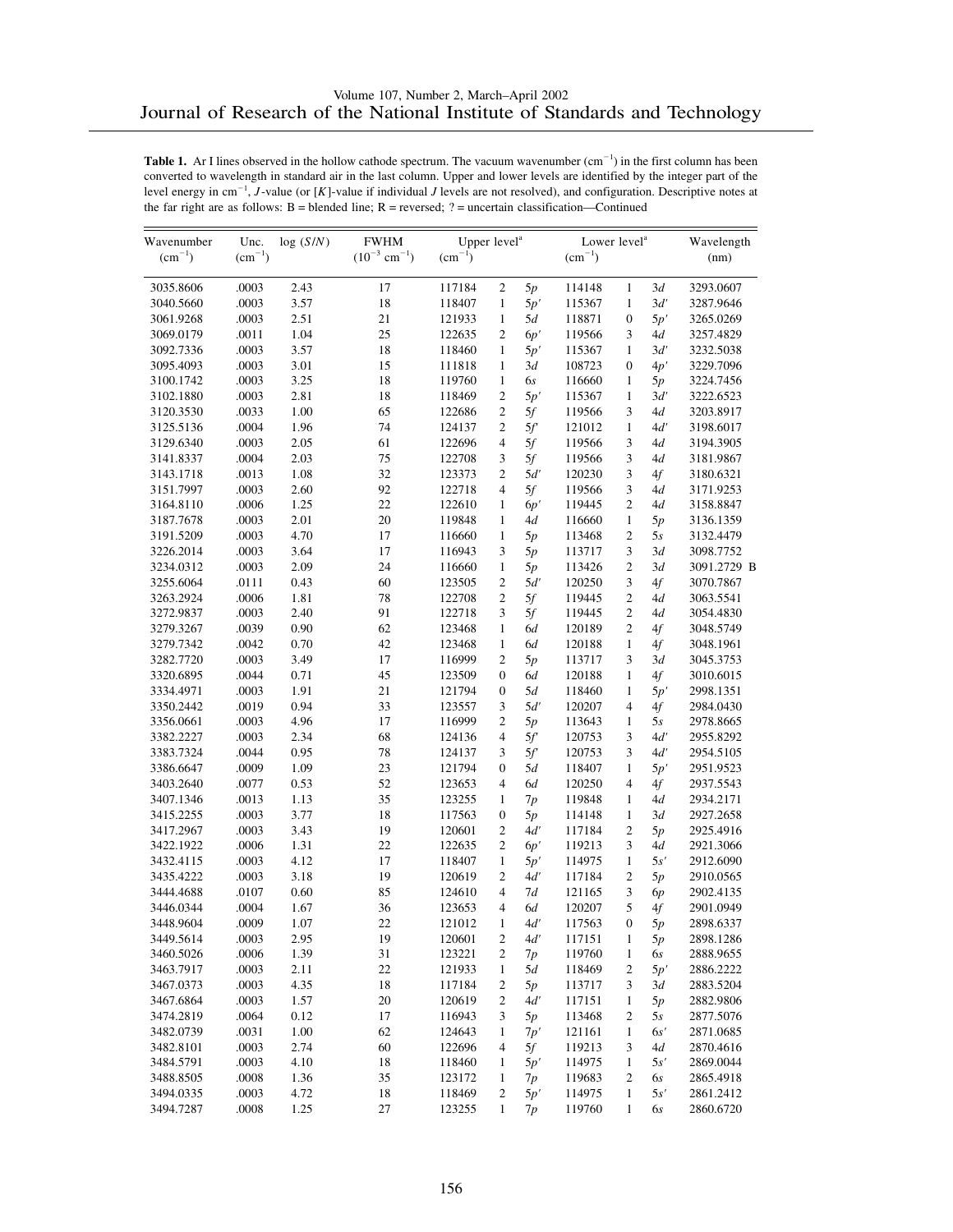| $(10^{-3}$ cm <sup>-1</sup> )<br>$(cm^{-1})$<br>$(cm^{-1})$<br>$(cm^{-1})$<br>$\rm (cm^{-1})$<br>(nm)<br>3497.1292<br>.0020<br>0.97<br>38<br>$\sqrt{2}$<br>7p'<br>121161<br>$\mathbf{1}$<br>6s'<br>2858.7084<br>124658<br>.0043<br>0.80<br>54<br>123262<br>$\mathfrak{2}$<br>119760<br>$\mathbf{1}$<br>2855.2539<br>3501.3603<br>7p<br>6s<br>19<br>.0003<br>3.47<br>118871<br>5p'<br>3d'<br>3504.0525<br>$\boldsymbol{0}$<br>115367<br>$\mathbf{1}$<br>2853.0602<br>.0005<br>2.04<br>3<br>5f<br>3<br>3504.9537<br>103<br>122718<br>119213<br>4d<br>2852.3266<br>.0003<br>4.81<br>18<br>117151<br>$\mathbf{1}$<br>$\mathbf{1}$<br>2849.7956<br>3508.0666<br>5p<br>113643<br>5s<br>.0003<br>2.05<br>67<br>124136<br>3<br>5f<br>120619<br>$\mathfrak{2}$<br>4d'<br>3516.6474<br>2842.8419<br>69<br>$\overline{2}$<br>.0008<br>1.67<br>124137<br>3<br>5f<br>3518.1904<br>120619<br>4ď<br>2841.5951<br>3522.7069<br>.0004<br>1.63<br>35<br>123206<br>3<br>$\mathfrak{2}$<br>7p<br>119683<br>6s<br>2837.9519<br>2.05<br>23<br>5d<br>3525.4137<br>.0003<br>121933<br>$\mathbf{1}$<br>118407<br>$\mathbf{1}$<br>5p'<br>2835.7729<br>4.34<br>17<br>$\mathfrak{2}$<br>$\mathfrak{2}$<br>3530.8526<br>.0003<br>116999<br>5p<br>113468<br>5s<br>2831.4047<br>69<br>.0005<br>1.87<br>3<br>5f<br>$\mathfrak{2}$<br>4d'<br>2828.2643<br>3534.7731<br>124136<br>120601<br>.0003<br>2.09<br>73<br>3<br>120601<br>$\mathfrak{2}$<br>4d'<br>3536.3163<br>124137<br>5f<br>2827.0301<br>.0048<br>1.25<br>172<br>$\mathfrak{2}$<br>5f<br>$\mathfrak{2}$<br>4d'<br>3536.5335<br>124137<br>120601<br>2826.8565<br>.0017<br>1.20<br>55<br>123385<br>3537.2741<br>$\boldsymbol{0}$<br>7p<br>119848<br>$\mathbf{1}$<br>4d<br>2826.2646<br>65<br>1.00<br>$\mathfrak{2}$<br>$\overline{2}$<br>3537.5832<br>.0033<br>123221<br>7p<br>119683<br>6s<br>2826.0176<br>.0003<br>4.46<br>18<br>$\overline{c}$<br>$\mathbf{1}$<br>3540.3313<br>117184<br>5p<br>113643<br>5s<br>2823.8240<br>.0003<br>4.27<br>18<br>3545.7945<br>118407<br>$\mathbf{1}$<br>5p'<br>114862<br>$\mathbf{0}$<br>5s'<br>2819.4732<br>.0026<br>1.07<br>61<br>3<br>4<br>4f<br>3566.6722<br>123774<br>6d<br>120207<br>2802.9693<br>.0003<br>1.88<br>19<br>120753<br>3<br>4d'<br>$\mathfrak{2}$<br>3569.8779<br>117184<br>5p<br>2800.4522<br>3573.3636<br>.0003<br>4.12<br>18<br>116999<br>$\overline{c}$<br>$\mathfrak{2}$<br>2797.7205<br>5p<br>113426<br>3d<br>$\overline{2}$<br>3<br>.0039<br>0.83<br>53<br>4f<br>3576.8590<br>123827<br>6d<br>120250<br>2794.9865<br>$\overline{c}$<br>$\overline{2}$<br>.0005<br>1.56<br>35<br>123809<br>4f<br>3578.4471<br>6d<br>120230<br>2793.7461<br>0.95<br>47<br>123809<br>$\mathfrak{2}$<br>3<br>3578.7552<br>.0026<br>6d<br>120230<br>4f<br>2793.5055<br>3<br>.0032<br>0.97<br>60<br>123832<br>6d<br>120250<br>$\overline{4}$<br>3582.4919<br>4f<br>2790.5918<br>.0003<br>4.18<br>18<br>118460<br>3597.9620<br>$\mathbf{1}$<br>5p'<br>114862<br>$\mathbf{0}$<br>5s'<br>2778.5931<br>19<br>6s'<br>3598.3539<br>.0003<br>1.81<br>121161<br>$\mathbf{1}$<br>117563<br>$\boldsymbol{0}$<br>2778.2905<br>5p<br>.0003<br>2.17<br>18<br>$\mathbf{1}$<br>$\mathfrak{2}$<br>3602.2960<br>118407<br>5p'<br>114805<br>3d'<br>2775.2501<br>$\overline{2}$<br>.0003<br>2.18<br>24<br>122087<br>$\overline{c}$<br>3617.8589<br>5d<br>118469<br>5p'<br>2763.3119<br>2.70<br>19<br>$\mathfrak{2}$<br>4d'<br>$\mathfrak{2}$<br>3619.6875<br>.0003<br>120619<br>116999<br>2761.9159<br>5p<br>.0008<br>1.42<br>40<br>123385<br>$\boldsymbol{0}$<br>$\mathbf{1}$<br>3624.8701<br>7p<br>119760<br>6s<br>2757.9671<br>2.56<br>.0003<br>24<br>122087<br>$\overline{c}$<br>5d<br>118460<br>3627.3130<br>$\mathbf{1}$<br>5p'<br>2756.1097<br>1.05<br>36<br>3<br>3639.7370<br>.0016<br>123206<br>3<br>7p<br>119566<br>4d<br>2746.7019<br>0.84<br>54<br>.0039<br>122514<br>$\mathbf{1}$<br>5d<br>$\boldsymbol{0}$<br>3643.2630<br>118871<br>5p'<br>2744.0436<br>4.30<br>18<br>118469<br>$\overline{c}$<br>3<br>3647.1139<br>.0003<br>5p'<br>114822<br>3d'<br>2741.1462<br>.0003<br>4.01<br>18<br>5p'<br>$\mathfrak{2}$<br>3654.4636<br>118460<br>$\mathbf{1}$<br>114805<br>3d'<br>2735.6333<br>.0006<br>1.18<br>19<br>120601<br>$\mathfrak{2}$<br>4d'<br>116943<br>$\mathfrak{Z}$<br>3658.1322<br>5p<br>2732.8899<br>.0003<br>3.01<br>18<br>$\mathfrak{2}$<br>$\mathfrak{2}$<br>3663.9180<br>118469<br>5p'<br>114805<br>3d'<br>2728.5743<br>2.86<br>61<br>5<br>4<br>3671.9998<br>.0003<br>122696<br>5f<br>119024<br>4d<br>2722.5689<br>1.96<br>37<br>$\overline{c}$<br>3<br>3676.2657<br>.0003<br>120619<br>4d'<br>116943<br>5p<br>2719.4096<br>3.98<br>18<br>$\mathbf{1}$<br>$\mathfrak{2}$<br>3682.8532<br>.0003<br>117151<br>5p<br>113468<br>5s<br>2714.5454<br>2.10<br>25<br>3<br>$\overline{2}$<br>3691.0920<br>.0003<br>122160<br>5d<br>118469<br>5p'<br>2708.4864<br>[3.5]<br>$5\!f$<br>3694.2020<br>.0010<br>1.69<br>94<br>122718<br>119024<br>$\overline{4}$<br>4d<br>2706.2062 B<br>3694.6143<br>.0003<br>24<br>122601<br>2705.9042<br>1.77<br>$\mathbf{1}$<br>118907<br>2<br>4d<br>6p'<br>.0005<br>1.68<br>43<br>123262<br>3695.4821<br>2<br>7p<br>119566<br>3<br>4d<br>2705.2688<br>.0007<br>1.21<br>21<br>122610<br>$\mathbf{1}$<br>3703.0354<br>6p'<br>118907<br>2<br>4d<br>2699.7507<br>4.79<br>18<br>3715.1178<br>.0003<br>117184<br>2<br>113468<br>2<br>2690.9705<br>5p<br>5s | Wavenumber | Unc. | log(S/N) | <b>FWHM</b> | Upper level <sup>a</sup> | Lower level <sup>a</sup> |  | Wavelength |
|----------------------------------------------------------------------------------------------------------------------------------------------------------------------------------------------------------------------------------------------------------------------------------------------------------------------------------------------------------------------------------------------------------------------------------------------------------------------------------------------------------------------------------------------------------------------------------------------------------------------------------------------------------------------------------------------------------------------------------------------------------------------------------------------------------------------------------------------------------------------------------------------------------------------------------------------------------------------------------------------------------------------------------------------------------------------------------------------------------------------------------------------------------------------------------------------------------------------------------------------------------------------------------------------------------------------------------------------------------------------------------------------------------------------------------------------------------------------------------------------------------------------------------------------------------------------------------------------------------------------------------------------------------------------------------------------------------------------------------------------------------------------------------------------------------------------------------------------------------------------------------------------------------------------------------------------------------------------------------------------------------------------------------------------------------------------------------------------------------------------------------------------------------------------------------------------------------------------------------------------------------------------------------------------------------------------------------------------------------------------------------------------------------------------------------------------------------------------------------------------------------------------------------------------------------------------------------------------------------------------------------------------------------------------------------------------------------------------------------------------------------------------------------------------------------------------------------------------------------------------------------------------------------------------------------------------------------------------------------------------------------------------------------------------------------------------------------------------------------------------------------------------------------------------------------------------------------------------------------------------------------------------------------------------------------------------------------------------------------------------------------------------------------------------------------------------------------------------------------------------------------------------------------------------------------------------------------------------------------------------------------------------------------------------------------------------------------------------------------------------------------------------------------------------------------------------------------------------------------------------------------------------------------------------------------------------------------------------------------------------------------------------------------------------------------------------------------------------------------------------------------------------------------------------------------------------------------------------------------------------------------------------------------------------------------------------------------------------------------------------------------------------------------------------------------------------------------------------------------------------------------------------------------------------------------------------------------------------------------------------------------------------------------------------------------------------------------------------------------------------------------------------------------------------------------------------------------------------------------------------------------------------------------------------------------------------------------------------------------------------------------------------------------------------------------------------------------------------------------------------------------------------------------------------------------------------------------------------------------------------------------------------------------------------------------------------------------------------------|------------|------|----------|-------------|--------------------------|--------------------------|--|------------|
|                                                                                                                                                                                                                                                                                                                                                                                                                                                                                                                                                                                                                                                                                                                                                                                                                                                                                                                                                                                                                                                                                                                                                                                                                                                                                                                                                                                                                                                                                                                                                                                                                                                                                                                                                                                                                                                                                                                                                                                                                                                                                                                                                                                                                                                                                                                                                                                                                                                                                                                                                                                                                                                                                                                                                                                                                                                                                                                                                                                                                                                                                                                                                                                                                                                                                                                                                                                                                                                                                                                                                                                                                                                                                                                                                                                                                                                                                                                                                                                                                                                                                                                                                                                                                                                                                                                                                                                                                                                                                                                                                                                                                                                                                                                                                                                                                                                                                                                                                                                                                                                                                                                                                                                                                                                                                                                                                    |            |      |          |             |                          |                          |  |            |
|                                                                                                                                                                                                                                                                                                                                                                                                                                                                                                                                                                                                                                                                                                                                                                                                                                                                                                                                                                                                                                                                                                                                                                                                                                                                                                                                                                                                                                                                                                                                                                                                                                                                                                                                                                                                                                                                                                                                                                                                                                                                                                                                                                                                                                                                                                                                                                                                                                                                                                                                                                                                                                                                                                                                                                                                                                                                                                                                                                                                                                                                                                                                                                                                                                                                                                                                                                                                                                                                                                                                                                                                                                                                                                                                                                                                                                                                                                                                                                                                                                                                                                                                                                                                                                                                                                                                                                                                                                                                                                                                                                                                                                                                                                                                                                                                                                                                                                                                                                                                                                                                                                                                                                                                                                                                                                                                                    |            |      |          |             |                          |                          |  |            |
|                                                                                                                                                                                                                                                                                                                                                                                                                                                                                                                                                                                                                                                                                                                                                                                                                                                                                                                                                                                                                                                                                                                                                                                                                                                                                                                                                                                                                                                                                                                                                                                                                                                                                                                                                                                                                                                                                                                                                                                                                                                                                                                                                                                                                                                                                                                                                                                                                                                                                                                                                                                                                                                                                                                                                                                                                                                                                                                                                                                                                                                                                                                                                                                                                                                                                                                                                                                                                                                                                                                                                                                                                                                                                                                                                                                                                                                                                                                                                                                                                                                                                                                                                                                                                                                                                                                                                                                                                                                                                                                                                                                                                                                                                                                                                                                                                                                                                                                                                                                                                                                                                                                                                                                                                                                                                                                                                    |            |      |          |             |                          |                          |  |            |
|                                                                                                                                                                                                                                                                                                                                                                                                                                                                                                                                                                                                                                                                                                                                                                                                                                                                                                                                                                                                                                                                                                                                                                                                                                                                                                                                                                                                                                                                                                                                                                                                                                                                                                                                                                                                                                                                                                                                                                                                                                                                                                                                                                                                                                                                                                                                                                                                                                                                                                                                                                                                                                                                                                                                                                                                                                                                                                                                                                                                                                                                                                                                                                                                                                                                                                                                                                                                                                                                                                                                                                                                                                                                                                                                                                                                                                                                                                                                                                                                                                                                                                                                                                                                                                                                                                                                                                                                                                                                                                                                                                                                                                                                                                                                                                                                                                                                                                                                                                                                                                                                                                                                                                                                                                                                                                                                                    |            |      |          |             |                          |                          |  |            |
|                                                                                                                                                                                                                                                                                                                                                                                                                                                                                                                                                                                                                                                                                                                                                                                                                                                                                                                                                                                                                                                                                                                                                                                                                                                                                                                                                                                                                                                                                                                                                                                                                                                                                                                                                                                                                                                                                                                                                                                                                                                                                                                                                                                                                                                                                                                                                                                                                                                                                                                                                                                                                                                                                                                                                                                                                                                                                                                                                                                                                                                                                                                                                                                                                                                                                                                                                                                                                                                                                                                                                                                                                                                                                                                                                                                                                                                                                                                                                                                                                                                                                                                                                                                                                                                                                                                                                                                                                                                                                                                                                                                                                                                                                                                                                                                                                                                                                                                                                                                                                                                                                                                                                                                                                                                                                                                                                    |            |      |          |             |                          |                          |  |            |
|                                                                                                                                                                                                                                                                                                                                                                                                                                                                                                                                                                                                                                                                                                                                                                                                                                                                                                                                                                                                                                                                                                                                                                                                                                                                                                                                                                                                                                                                                                                                                                                                                                                                                                                                                                                                                                                                                                                                                                                                                                                                                                                                                                                                                                                                                                                                                                                                                                                                                                                                                                                                                                                                                                                                                                                                                                                                                                                                                                                                                                                                                                                                                                                                                                                                                                                                                                                                                                                                                                                                                                                                                                                                                                                                                                                                                                                                                                                                                                                                                                                                                                                                                                                                                                                                                                                                                                                                                                                                                                                                                                                                                                                                                                                                                                                                                                                                                                                                                                                                                                                                                                                                                                                                                                                                                                                                                    |            |      |          |             |                          |                          |  |            |
|                                                                                                                                                                                                                                                                                                                                                                                                                                                                                                                                                                                                                                                                                                                                                                                                                                                                                                                                                                                                                                                                                                                                                                                                                                                                                                                                                                                                                                                                                                                                                                                                                                                                                                                                                                                                                                                                                                                                                                                                                                                                                                                                                                                                                                                                                                                                                                                                                                                                                                                                                                                                                                                                                                                                                                                                                                                                                                                                                                                                                                                                                                                                                                                                                                                                                                                                                                                                                                                                                                                                                                                                                                                                                                                                                                                                                                                                                                                                                                                                                                                                                                                                                                                                                                                                                                                                                                                                                                                                                                                                                                                                                                                                                                                                                                                                                                                                                                                                                                                                                                                                                                                                                                                                                                                                                                                                                    |            |      |          |             |                          |                          |  |            |
|                                                                                                                                                                                                                                                                                                                                                                                                                                                                                                                                                                                                                                                                                                                                                                                                                                                                                                                                                                                                                                                                                                                                                                                                                                                                                                                                                                                                                                                                                                                                                                                                                                                                                                                                                                                                                                                                                                                                                                                                                                                                                                                                                                                                                                                                                                                                                                                                                                                                                                                                                                                                                                                                                                                                                                                                                                                                                                                                                                                                                                                                                                                                                                                                                                                                                                                                                                                                                                                                                                                                                                                                                                                                                                                                                                                                                                                                                                                                                                                                                                                                                                                                                                                                                                                                                                                                                                                                                                                                                                                                                                                                                                                                                                                                                                                                                                                                                                                                                                                                                                                                                                                                                                                                                                                                                                                                                    |            |      |          |             |                          |                          |  |            |
|                                                                                                                                                                                                                                                                                                                                                                                                                                                                                                                                                                                                                                                                                                                                                                                                                                                                                                                                                                                                                                                                                                                                                                                                                                                                                                                                                                                                                                                                                                                                                                                                                                                                                                                                                                                                                                                                                                                                                                                                                                                                                                                                                                                                                                                                                                                                                                                                                                                                                                                                                                                                                                                                                                                                                                                                                                                                                                                                                                                                                                                                                                                                                                                                                                                                                                                                                                                                                                                                                                                                                                                                                                                                                                                                                                                                                                                                                                                                                                                                                                                                                                                                                                                                                                                                                                                                                                                                                                                                                                                                                                                                                                                                                                                                                                                                                                                                                                                                                                                                                                                                                                                                                                                                                                                                                                                                                    |            |      |          |             |                          |                          |  |            |
|                                                                                                                                                                                                                                                                                                                                                                                                                                                                                                                                                                                                                                                                                                                                                                                                                                                                                                                                                                                                                                                                                                                                                                                                                                                                                                                                                                                                                                                                                                                                                                                                                                                                                                                                                                                                                                                                                                                                                                                                                                                                                                                                                                                                                                                                                                                                                                                                                                                                                                                                                                                                                                                                                                                                                                                                                                                                                                                                                                                                                                                                                                                                                                                                                                                                                                                                                                                                                                                                                                                                                                                                                                                                                                                                                                                                                                                                                                                                                                                                                                                                                                                                                                                                                                                                                                                                                                                                                                                                                                                                                                                                                                                                                                                                                                                                                                                                                                                                                                                                                                                                                                                                                                                                                                                                                                                                                    |            |      |          |             |                          |                          |  |            |
|                                                                                                                                                                                                                                                                                                                                                                                                                                                                                                                                                                                                                                                                                                                                                                                                                                                                                                                                                                                                                                                                                                                                                                                                                                                                                                                                                                                                                                                                                                                                                                                                                                                                                                                                                                                                                                                                                                                                                                                                                                                                                                                                                                                                                                                                                                                                                                                                                                                                                                                                                                                                                                                                                                                                                                                                                                                                                                                                                                                                                                                                                                                                                                                                                                                                                                                                                                                                                                                                                                                                                                                                                                                                                                                                                                                                                                                                                                                                                                                                                                                                                                                                                                                                                                                                                                                                                                                                                                                                                                                                                                                                                                                                                                                                                                                                                                                                                                                                                                                                                                                                                                                                                                                                                                                                                                                                                    |            |      |          |             |                          |                          |  |            |
|                                                                                                                                                                                                                                                                                                                                                                                                                                                                                                                                                                                                                                                                                                                                                                                                                                                                                                                                                                                                                                                                                                                                                                                                                                                                                                                                                                                                                                                                                                                                                                                                                                                                                                                                                                                                                                                                                                                                                                                                                                                                                                                                                                                                                                                                                                                                                                                                                                                                                                                                                                                                                                                                                                                                                                                                                                                                                                                                                                                                                                                                                                                                                                                                                                                                                                                                                                                                                                                                                                                                                                                                                                                                                                                                                                                                                                                                                                                                                                                                                                                                                                                                                                                                                                                                                                                                                                                                                                                                                                                                                                                                                                                                                                                                                                                                                                                                                                                                                                                                                                                                                                                                                                                                                                                                                                                                                    |            |      |          |             |                          |                          |  |            |
|                                                                                                                                                                                                                                                                                                                                                                                                                                                                                                                                                                                                                                                                                                                                                                                                                                                                                                                                                                                                                                                                                                                                                                                                                                                                                                                                                                                                                                                                                                                                                                                                                                                                                                                                                                                                                                                                                                                                                                                                                                                                                                                                                                                                                                                                                                                                                                                                                                                                                                                                                                                                                                                                                                                                                                                                                                                                                                                                                                                                                                                                                                                                                                                                                                                                                                                                                                                                                                                                                                                                                                                                                                                                                                                                                                                                                                                                                                                                                                                                                                                                                                                                                                                                                                                                                                                                                                                                                                                                                                                                                                                                                                                                                                                                                                                                                                                                                                                                                                                                                                                                                                                                                                                                                                                                                                                                                    |            |      |          |             |                          |                          |  |            |
|                                                                                                                                                                                                                                                                                                                                                                                                                                                                                                                                                                                                                                                                                                                                                                                                                                                                                                                                                                                                                                                                                                                                                                                                                                                                                                                                                                                                                                                                                                                                                                                                                                                                                                                                                                                                                                                                                                                                                                                                                                                                                                                                                                                                                                                                                                                                                                                                                                                                                                                                                                                                                                                                                                                                                                                                                                                                                                                                                                                                                                                                                                                                                                                                                                                                                                                                                                                                                                                                                                                                                                                                                                                                                                                                                                                                                                                                                                                                                                                                                                                                                                                                                                                                                                                                                                                                                                                                                                                                                                                                                                                                                                                                                                                                                                                                                                                                                                                                                                                                                                                                                                                                                                                                                                                                                                                                                    |            |      |          |             |                          |                          |  |            |
|                                                                                                                                                                                                                                                                                                                                                                                                                                                                                                                                                                                                                                                                                                                                                                                                                                                                                                                                                                                                                                                                                                                                                                                                                                                                                                                                                                                                                                                                                                                                                                                                                                                                                                                                                                                                                                                                                                                                                                                                                                                                                                                                                                                                                                                                                                                                                                                                                                                                                                                                                                                                                                                                                                                                                                                                                                                                                                                                                                                                                                                                                                                                                                                                                                                                                                                                                                                                                                                                                                                                                                                                                                                                                                                                                                                                                                                                                                                                                                                                                                                                                                                                                                                                                                                                                                                                                                                                                                                                                                                                                                                                                                                                                                                                                                                                                                                                                                                                                                                                                                                                                                                                                                                                                                                                                                                                                    |            |      |          |             |                          |                          |  |            |
|                                                                                                                                                                                                                                                                                                                                                                                                                                                                                                                                                                                                                                                                                                                                                                                                                                                                                                                                                                                                                                                                                                                                                                                                                                                                                                                                                                                                                                                                                                                                                                                                                                                                                                                                                                                                                                                                                                                                                                                                                                                                                                                                                                                                                                                                                                                                                                                                                                                                                                                                                                                                                                                                                                                                                                                                                                                                                                                                                                                                                                                                                                                                                                                                                                                                                                                                                                                                                                                                                                                                                                                                                                                                                                                                                                                                                                                                                                                                                                                                                                                                                                                                                                                                                                                                                                                                                                                                                                                                                                                                                                                                                                                                                                                                                                                                                                                                                                                                                                                                                                                                                                                                                                                                                                                                                                                                                    |            |      |          |             |                          |                          |  |            |
|                                                                                                                                                                                                                                                                                                                                                                                                                                                                                                                                                                                                                                                                                                                                                                                                                                                                                                                                                                                                                                                                                                                                                                                                                                                                                                                                                                                                                                                                                                                                                                                                                                                                                                                                                                                                                                                                                                                                                                                                                                                                                                                                                                                                                                                                                                                                                                                                                                                                                                                                                                                                                                                                                                                                                                                                                                                                                                                                                                                                                                                                                                                                                                                                                                                                                                                                                                                                                                                                                                                                                                                                                                                                                                                                                                                                                                                                                                                                                                                                                                                                                                                                                                                                                                                                                                                                                                                                                                                                                                                                                                                                                                                                                                                                                                                                                                                                                                                                                                                                                                                                                                                                                                                                                                                                                                                                                    |            |      |          |             |                          |                          |  |            |
|                                                                                                                                                                                                                                                                                                                                                                                                                                                                                                                                                                                                                                                                                                                                                                                                                                                                                                                                                                                                                                                                                                                                                                                                                                                                                                                                                                                                                                                                                                                                                                                                                                                                                                                                                                                                                                                                                                                                                                                                                                                                                                                                                                                                                                                                                                                                                                                                                                                                                                                                                                                                                                                                                                                                                                                                                                                                                                                                                                                                                                                                                                                                                                                                                                                                                                                                                                                                                                                                                                                                                                                                                                                                                                                                                                                                                                                                                                                                                                                                                                                                                                                                                                                                                                                                                                                                                                                                                                                                                                                                                                                                                                                                                                                                                                                                                                                                                                                                                                                                                                                                                                                                                                                                                                                                                                                                                    |            |      |          |             |                          |                          |  |            |
|                                                                                                                                                                                                                                                                                                                                                                                                                                                                                                                                                                                                                                                                                                                                                                                                                                                                                                                                                                                                                                                                                                                                                                                                                                                                                                                                                                                                                                                                                                                                                                                                                                                                                                                                                                                                                                                                                                                                                                                                                                                                                                                                                                                                                                                                                                                                                                                                                                                                                                                                                                                                                                                                                                                                                                                                                                                                                                                                                                                                                                                                                                                                                                                                                                                                                                                                                                                                                                                                                                                                                                                                                                                                                                                                                                                                                                                                                                                                                                                                                                                                                                                                                                                                                                                                                                                                                                                                                                                                                                                                                                                                                                                                                                                                                                                                                                                                                                                                                                                                                                                                                                                                                                                                                                                                                                                                                    |            |      |          |             |                          |                          |  |            |
|                                                                                                                                                                                                                                                                                                                                                                                                                                                                                                                                                                                                                                                                                                                                                                                                                                                                                                                                                                                                                                                                                                                                                                                                                                                                                                                                                                                                                                                                                                                                                                                                                                                                                                                                                                                                                                                                                                                                                                                                                                                                                                                                                                                                                                                                                                                                                                                                                                                                                                                                                                                                                                                                                                                                                                                                                                                                                                                                                                                                                                                                                                                                                                                                                                                                                                                                                                                                                                                                                                                                                                                                                                                                                                                                                                                                                                                                                                                                                                                                                                                                                                                                                                                                                                                                                                                                                                                                                                                                                                                                                                                                                                                                                                                                                                                                                                                                                                                                                                                                                                                                                                                                                                                                                                                                                                                                                    |            |      |          |             |                          |                          |  |            |
|                                                                                                                                                                                                                                                                                                                                                                                                                                                                                                                                                                                                                                                                                                                                                                                                                                                                                                                                                                                                                                                                                                                                                                                                                                                                                                                                                                                                                                                                                                                                                                                                                                                                                                                                                                                                                                                                                                                                                                                                                                                                                                                                                                                                                                                                                                                                                                                                                                                                                                                                                                                                                                                                                                                                                                                                                                                                                                                                                                                                                                                                                                                                                                                                                                                                                                                                                                                                                                                                                                                                                                                                                                                                                                                                                                                                                                                                                                                                                                                                                                                                                                                                                                                                                                                                                                                                                                                                                                                                                                                                                                                                                                                                                                                                                                                                                                                                                                                                                                                                                                                                                                                                                                                                                                                                                                                                                    |            |      |          |             |                          |                          |  |            |
|                                                                                                                                                                                                                                                                                                                                                                                                                                                                                                                                                                                                                                                                                                                                                                                                                                                                                                                                                                                                                                                                                                                                                                                                                                                                                                                                                                                                                                                                                                                                                                                                                                                                                                                                                                                                                                                                                                                                                                                                                                                                                                                                                                                                                                                                                                                                                                                                                                                                                                                                                                                                                                                                                                                                                                                                                                                                                                                                                                                                                                                                                                                                                                                                                                                                                                                                                                                                                                                                                                                                                                                                                                                                                                                                                                                                                                                                                                                                                                                                                                                                                                                                                                                                                                                                                                                                                                                                                                                                                                                                                                                                                                                                                                                                                                                                                                                                                                                                                                                                                                                                                                                                                                                                                                                                                                                                                    |            |      |          |             |                          |                          |  |            |
|                                                                                                                                                                                                                                                                                                                                                                                                                                                                                                                                                                                                                                                                                                                                                                                                                                                                                                                                                                                                                                                                                                                                                                                                                                                                                                                                                                                                                                                                                                                                                                                                                                                                                                                                                                                                                                                                                                                                                                                                                                                                                                                                                                                                                                                                                                                                                                                                                                                                                                                                                                                                                                                                                                                                                                                                                                                                                                                                                                                                                                                                                                                                                                                                                                                                                                                                                                                                                                                                                                                                                                                                                                                                                                                                                                                                                                                                                                                                                                                                                                                                                                                                                                                                                                                                                                                                                                                                                                                                                                                                                                                                                                                                                                                                                                                                                                                                                                                                                                                                                                                                                                                                                                                                                                                                                                                                                    |            |      |          |             |                          |                          |  |            |
|                                                                                                                                                                                                                                                                                                                                                                                                                                                                                                                                                                                                                                                                                                                                                                                                                                                                                                                                                                                                                                                                                                                                                                                                                                                                                                                                                                                                                                                                                                                                                                                                                                                                                                                                                                                                                                                                                                                                                                                                                                                                                                                                                                                                                                                                                                                                                                                                                                                                                                                                                                                                                                                                                                                                                                                                                                                                                                                                                                                                                                                                                                                                                                                                                                                                                                                                                                                                                                                                                                                                                                                                                                                                                                                                                                                                                                                                                                                                                                                                                                                                                                                                                                                                                                                                                                                                                                                                                                                                                                                                                                                                                                                                                                                                                                                                                                                                                                                                                                                                                                                                                                                                                                                                                                                                                                                                                    |            |      |          |             |                          |                          |  |            |
|                                                                                                                                                                                                                                                                                                                                                                                                                                                                                                                                                                                                                                                                                                                                                                                                                                                                                                                                                                                                                                                                                                                                                                                                                                                                                                                                                                                                                                                                                                                                                                                                                                                                                                                                                                                                                                                                                                                                                                                                                                                                                                                                                                                                                                                                                                                                                                                                                                                                                                                                                                                                                                                                                                                                                                                                                                                                                                                                                                                                                                                                                                                                                                                                                                                                                                                                                                                                                                                                                                                                                                                                                                                                                                                                                                                                                                                                                                                                                                                                                                                                                                                                                                                                                                                                                                                                                                                                                                                                                                                                                                                                                                                                                                                                                                                                                                                                                                                                                                                                                                                                                                                                                                                                                                                                                                                                                    |            |      |          |             |                          |                          |  |            |
|                                                                                                                                                                                                                                                                                                                                                                                                                                                                                                                                                                                                                                                                                                                                                                                                                                                                                                                                                                                                                                                                                                                                                                                                                                                                                                                                                                                                                                                                                                                                                                                                                                                                                                                                                                                                                                                                                                                                                                                                                                                                                                                                                                                                                                                                                                                                                                                                                                                                                                                                                                                                                                                                                                                                                                                                                                                                                                                                                                                                                                                                                                                                                                                                                                                                                                                                                                                                                                                                                                                                                                                                                                                                                                                                                                                                                                                                                                                                                                                                                                                                                                                                                                                                                                                                                                                                                                                                                                                                                                                                                                                                                                                                                                                                                                                                                                                                                                                                                                                                                                                                                                                                                                                                                                                                                                                                                    |            |      |          |             |                          |                          |  |            |
|                                                                                                                                                                                                                                                                                                                                                                                                                                                                                                                                                                                                                                                                                                                                                                                                                                                                                                                                                                                                                                                                                                                                                                                                                                                                                                                                                                                                                                                                                                                                                                                                                                                                                                                                                                                                                                                                                                                                                                                                                                                                                                                                                                                                                                                                                                                                                                                                                                                                                                                                                                                                                                                                                                                                                                                                                                                                                                                                                                                                                                                                                                                                                                                                                                                                                                                                                                                                                                                                                                                                                                                                                                                                                                                                                                                                                                                                                                                                                                                                                                                                                                                                                                                                                                                                                                                                                                                                                                                                                                                                                                                                                                                                                                                                                                                                                                                                                                                                                                                                                                                                                                                                                                                                                                                                                                                                                    |            |      |          |             |                          |                          |  |            |
|                                                                                                                                                                                                                                                                                                                                                                                                                                                                                                                                                                                                                                                                                                                                                                                                                                                                                                                                                                                                                                                                                                                                                                                                                                                                                                                                                                                                                                                                                                                                                                                                                                                                                                                                                                                                                                                                                                                                                                                                                                                                                                                                                                                                                                                                                                                                                                                                                                                                                                                                                                                                                                                                                                                                                                                                                                                                                                                                                                                                                                                                                                                                                                                                                                                                                                                                                                                                                                                                                                                                                                                                                                                                                                                                                                                                                                                                                                                                                                                                                                                                                                                                                                                                                                                                                                                                                                                                                                                                                                                                                                                                                                                                                                                                                                                                                                                                                                                                                                                                                                                                                                                                                                                                                                                                                                                                                    |            |      |          |             |                          |                          |  |            |
|                                                                                                                                                                                                                                                                                                                                                                                                                                                                                                                                                                                                                                                                                                                                                                                                                                                                                                                                                                                                                                                                                                                                                                                                                                                                                                                                                                                                                                                                                                                                                                                                                                                                                                                                                                                                                                                                                                                                                                                                                                                                                                                                                                                                                                                                                                                                                                                                                                                                                                                                                                                                                                                                                                                                                                                                                                                                                                                                                                                                                                                                                                                                                                                                                                                                                                                                                                                                                                                                                                                                                                                                                                                                                                                                                                                                                                                                                                                                                                                                                                                                                                                                                                                                                                                                                                                                                                                                                                                                                                                                                                                                                                                                                                                                                                                                                                                                                                                                                                                                                                                                                                                                                                                                                                                                                                                                                    |            |      |          |             |                          |                          |  |            |
|                                                                                                                                                                                                                                                                                                                                                                                                                                                                                                                                                                                                                                                                                                                                                                                                                                                                                                                                                                                                                                                                                                                                                                                                                                                                                                                                                                                                                                                                                                                                                                                                                                                                                                                                                                                                                                                                                                                                                                                                                                                                                                                                                                                                                                                                                                                                                                                                                                                                                                                                                                                                                                                                                                                                                                                                                                                                                                                                                                                                                                                                                                                                                                                                                                                                                                                                                                                                                                                                                                                                                                                                                                                                                                                                                                                                                                                                                                                                                                                                                                                                                                                                                                                                                                                                                                                                                                                                                                                                                                                                                                                                                                                                                                                                                                                                                                                                                                                                                                                                                                                                                                                                                                                                                                                                                                                                                    |            |      |          |             |                          |                          |  |            |
|                                                                                                                                                                                                                                                                                                                                                                                                                                                                                                                                                                                                                                                                                                                                                                                                                                                                                                                                                                                                                                                                                                                                                                                                                                                                                                                                                                                                                                                                                                                                                                                                                                                                                                                                                                                                                                                                                                                                                                                                                                                                                                                                                                                                                                                                                                                                                                                                                                                                                                                                                                                                                                                                                                                                                                                                                                                                                                                                                                                                                                                                                                                                                                                                                                                                                                                                                                                                                                                                                                                                                                                                                                                                                                                                                                                                                                                                                                                                                                                                                                                                                                                                                                                                                                                                                                                                                                                                                                                                                                                                                                                                                                                                                                                                                                                                                                                                                                                                                                                                                                                                                                                                                                                                                                                                                                                                                    |            |      |          |             |                          |                          |  |            |
|                                                                                                                                                                                                                                                                                                                                                                                                                                                                                                                                                                                                                                                                                                                                                                                                                                                                                                                                                                                                                                                                                                                                                                                                                                                                                                                                                                                                                                                                                                                                                                                                                                                                                                                                                                                                                                                                                                                                                                                                                                                                                                                                                                                                                                                                                                                                                                                                                                                                                                                                                                                                                                                                                                                                                                                                                                                                                                                                                                                                                                                                                                                                                                                                                                                                                                                                                                                                                                                                                                                                                                                                                                                                                                                                                                                                                                                                                                                                                                                                                                                                                                                                                                                                                                                                                                                                                                                                                                                                                                                                                                                                                                                                                                                                                                                                                                                                                                                                                                                                                                                                                                                                                                                                                                                                                                                                                    |            |      |          |             |                          |                          |  |            |
|                                                                                                                                                                                                                                                                                                                                                                                                                                                                                                                                                                                                                                                                                                                                                                                                                                                                                                                                                                                                                                                                                                                                                                                                                                                                                                                                                                                                                                                                                                                                                                                                                                                                                                                                                                                                                                                                                                                                                                                                                                                                                                                                                                                                                                                                                                                                                                                                                                                                                                                                                                                                                                                                                                                                                                                                                                                                                                                                                                                                                                                                                                                                                                                                                                                                                                                                                                                                                                                                                                                                                                                                                                                                                                                                                                                                                                                                                                                                                                                                                                                                                                                                                                                                                                                                                                                                                                                                                                                                                                                                                                                                                                                                                                                                                                                                                                                                                                                                                                                                                                                                                                                                                                                                                                                                                                                                                    |            |      |          |             |                          |                          |  |            |
|                                                                                                                                                                                                                                                                                                                                                                                                                                                                                                                                                                                                                                                                                                                                                                                                                                                                                                                                                                                                                                                                                                                                                                                                                                                                                                                                                                                                                                                                                                                                                                                                                                                                                                                                                                                                                                                                                                                                                                                                                                                                                                                                                                                                                                                                                                                                                                                                                                                                                                                                                                                                                                                                                                                                                                                                                                                                                                                                                                                                                                                                                                                                                                                                                                                                                                                                                                                                                                                                                                                                                                                                                                                                                                                                                                                                                                                                                                                                                                                                                                                                                                                                                                                                                                                                                                                                                                                                                                                                                                                                                                                                                                                                                                                                                                                                                                                                                                                                                                                                                                                                                                                                                                                                                                                                                                                                                    |            |      |          |             |                          |                          |  |            |
|                                                                                                                                                                                                                                                                                                                                                                                                                                                                                                                                                                                                                                                                                                                                                                                                                                                                                                                                                                                                                                                                                                                                                                                                                                                                                                                                                                                                                                                                                                                                                                                                                                                                                                                                                                                                                                                                                                                                                                                                                                                                                                                                                                                                                                                                                                                                                                                                                                                                                                                                                                                                                                                                                                                                                                                                                                                                                                                                                                                                                                                                                                                                                                                                                                                                                                                                                                                                                                                                                                                                                                                                                                                                                                                                                                                                                                                                                                                                                                                                                                                                                                                                                                                                                                                                                                                                                                                                                                                                                                                                                                                                                                                                                                                                                                                                                                                                                                                                                                                                                                                                                                                                                                                                                                                                                                                                                    |            |      |          |             |                          |                          |  |            |
|                                                                                                                                                                                                                                                                                                                                                                                                                                                                                                                                                                                                                                                                                                                                                                                                                                                                                                                                                                                                                                                                                                                                                                                                                                                                                                                                                                                                                                                                                                                                                                                                                                                                                                                                                                                                                                                                                                                                                                                                                                                                                                                                                                                                                                                                                                                                                                                                                                                                                                                                                                                                                                                                                                                                                                                                                                                                                                                                                                                                                                                                                                                                                                                                                                                                                                                                                                                                                                                                                                                                                                                                                                                                                                                                                                                                                                                                                                                                                                                                                                                                                                                                                                                                                                                                                                                                                                                                                                                                                                                                                                                                                                                                                                                                                                                                                                                                                                                                                                                                                                                                                                                                                                                                                                                                                                                                                    |            |      |          |             |                          |                          |  |            |
|                                                                                                                                                                                                                                                                                                                                                                                                                                                                                                                                                                                                                                                                                                                                                                                                                                                                                                                                                                                                                                                                                                                                                                                                                                                                                                                                                                                                                                                                                                                                                                                                                                                                                                                                                                                                                                                                                                                                                                                                                                                                                                                                                                                                                                                                                                                                                                                                                                                                                                                                                                                                                                                                                                                                                                                                                                                                                                                                                                                                                                                                                                                                                                                                                                                                                                                                                                                                                                                                                                                                                                                                                                                                                                                                                                                                                                                                                                                                                                                                                                                                                                                                                                                                                                                                                                                                                                                                                                                                                                                                                                                                                                                                                                                                                                                                                                                                                                                                                                                                                                                                                                                                                                                                                                                                                                                                                    |            |      |          |             |                          |                          |  |            |
|                                                                                                                                                                                                                                                                                                                                                                                                                                                                                                                                                                                                                                                                                                                                                                                                                                                                                                                                                                                                                                                                                                                                                                                                                                                                                                                                                                                                                                                                                                                                                                                                                                                                                                                                                                                                                                                                                                                                                                                                                                                                                                                                                                                                                                                                                                                                                                                                                                                                                                                                                                                                                                                                                                                                                                                                                                                                                                                                                                                                                                                                                                                                                                                                                                                                                                                                                                                                                                                                                                                                                                                                                                                                                                                                                                                                                                                                                                                                                                                                                                                                                                                                                                                                                                                                                                                                                                                                                                                                                                                                                                                                                                                                                                                                                                                                                                                                                                                                                                                                                                                                                                                                                                                                                                                                                                                                                    |            |      |          |             |                          |                          |  |            |
|                                                                                                                                                                                                                                                                                                                                                                                                                                                                                                                                                                                                                                                                                                                                                                                                                                                                                                                                                                                                                                                                                                                                                                                                                                                                                                                                                                                                                                                                                                                                                                                                                                                                                                                                                                                                                                                                                                                                                                                                                                                                                                                                                                                                                                                                                                                                                                                                                                                                                                                                                                                                                                                                                                                                                                                                                                                                                                                                                                                                                                                                                                                                                                                                                                                                                                                                                                                                                                                                                                                                                                                                                                                                                                                                                                                                                                                                                                                                                                                                                                                                                                                                                                                                                                                                                                                                                                                                                                                                                                                                                                                                                                                                                                                                                                                                                                                                                                                                                                                                                                                                                                                                                                                                                                                                                                                                                    |            |      |          |             |                          |                          |  |            |
|                                                                                                                                                                                                                                                                                                                                                                                                                                                                                                                                                                                                                                                                                                                                                                                                                                                                                                                                                                                                                                                                                                                                                                                                                                                                                                                                                                                                                                                                                                                                                                                                                                                                                                                                                                                                                                                                                                                                                                                                                                                                                                                                                                                                                                                                                                                                                                                                                                                                                                                                                                                                                                                                                                                                                                                                                                                                                                                                                                                                                                                                                                                                                                                                                                                                                                                                                                                                                                                                                                                                                                                                                                                                                                                                                                                                                                                                                                                                                                                                                                                                                                                                                                                                                                                                                                                                                                                                                                                                                                                                                                                                                                                                                                                                                                                                                                                                                                                                                                                                                                                                                                                                                                                                                                                                                                                                                    |            |      |          |             |                          |                          |  |            |
|                                                                                                                                                                                                                                                                                                                                                                                                                                                                                                                                                                                                                                                                                                                                                                                                                                                                                                                                                                                                                                                                                                                                                                                                                                                                                                                                                                                                                                                                                                                                                                                                                                                                                                                                                                                                                                                                                                                                                                                                                                                                                                                                                                                                                                                                                                                                                                                                                                                                                                                                                                                                                                                                                                                                                                                                                                                                                                                                                                                                                                                                                                                                                                                                                                                                                                                                                                                                                                                                                                                                                                                                                                                                                                                                                                                                                                                                                                                                                                                                                                                                                                                                                                                                                                                                                                                                                                                                                                                                                                                                                                                                                                                                                                                                                                                                                                                                                                                                                                                                                                                                                                                                                                                                                                                                                                                                                    |            |      |          |             |                          |                          |  |            |
|                                                                                                                                                                                                                                                                                                                                                                                                                                                                                                                                                                                                                                                                                                                                                                                                                                                                                                                                                                                                                                                                                                                                                                                                                                                                                                                                                                                                                                                                                                                                                                                                                                                                                                                                                                                                                                                                                                                                                                                                                                                                                                                                                                                                                                                                                                                                                                                                                                                                                                                                                                                                                                                                                                                                                                                                                                                                                                                                                                                                                                                                                                                                                                                                                                                                                                                                                                                                                                                                                                                                                                                                                                                                                                                                                                                                                                                                                                                                                                                                                                                                                                                                                                                                                                                                                                                                                                                                                                                                                                                                                                                                                                                                                                                                                                                                                                                                                                                                                                                                                                                                                                                                                                                                                                                                                                                                                    |            |      |          |             |                          |                          |  |            |
|                                                                                                                                                                                                                                                                                                                                                                                                                                                                                                                                                                                                                                                                                                                                                                                                                                                                                                                                                                                                                                                                                                                                                                                                                                                                                                                                                                                                                                                                                                                                                                                                                                                                                                                                                                                                                                                                                                                                                                                                                                                                                                                                                                                                                                                                                                                                                                                                                                                                                                                                                                                                                                                                                                                                                                                                                                                                                                                                                                                                                                                                                                                                                                                                                                                                                                                                                                                                                                                                                                                                                                                                                                                                                                                                                                                                                                                                                                                                                                                                                                                                                                                                                                                                                                                                                                                                                                                                                                                                                                                                                                                                                                                                                                                                                                                                                                                                                                                                                                                                                                                                                                                                                                                                                                                                                                                                                    |            |      |          |             |                          |                          |  |            |
|                                                                                                                                                                                                                                                                                                                                                                                                                                                                                                                                                                                                                                                                                                                                                                                                                                                                                                                                                                                                                                                                                                                                                                                                                                                                                                                                                                                                                                                                                                                                                                                                                                                                                                                                                                                                                                                                                                                                                                                                                                                                                                                                                                                                                                                                                                                                                                                                                                                                                                                                                                                                                                                                                                                                                                                                                                                                                                                                                                                                                                                                                                                                                                                                                                                                                                                                                                                                                                                                                                                                                                                                                                                                                                                                                                                                                                                                                                                                                                                                                                                                                                                                                                                                                                                                                                                                                                                                                                                                                                                                                                                                                                                                                                                                                                                                                                                                                                                                                                                                                                                                                                                                                                                                                                                                                                                                                    |            |      |          |             |                          |                          |  |            |
|                                                                                                                                                                                                                                                                                                                                                                                                                                                                                                                                                                                                                                                                                                                                                                                                                                                                                                                                                                                                                                                                                                                                                                                                                                                                                                                                                                                                                                                                                                                                                                                                                                                                                                                                                                                                                                                                                                                                                                                                                                                                                                                                                                                                                                                                                                                                                                                                                                                                                                                                                                                                                                                                                                                                                                                                                                                                                                                                                                                                                                                                                                                                                                                                                                                                                                                                                                                                                                                                                                                                                                                                                                                                                                                                                                                                                                                                                                                                                                                                                                                                                                                                                                                                                                                                                                                                                                                                                                                                                                                                                                                                                                                                                                                                                                                                                                                                                                                                                                                                                                                                                                                                                                                                                                                                                                                                                    |            |      |          |             |                          |                          |  |            |
|                                                                                                                                                                                                                                                                                                                                                                                                                                                                                                                                                                                                                                                                                                                                                                                                                                                                                                                                                                                                                                                                                                                                                                                                                                                                                                                                                                                                                                                                                                                                                                                                                                                                                                                                                                                                                                                                                                                                                                                                                                                                                                                                                                                                                                                                                                                                                                                                                                                                                                                                                                                                                                                                                                                                                                                                                                                                                                                                                                                                                                                                                                                                                                                                                                                                                                                                                                                                                                                                                                                                                                                                                                                                                                                                                                                                                                                                                                                                                                                                                                                                                                                                                                                                                                                                                                                                                                                                                                                                                                                                                                                                                                                                                                                                                                                                                                                                                                                                                                                                                                                                                                                                                                                                                                                                                                                                                    |            |      |          |             |                          |                          |  |            |
| 3725.3642<br>.0003<br>117151<br>5p<br>113426<br>2<br>3d<br>2683.5691<br>1                                                                                                                                                                                                                                                                                                                                                                                                                                                                                                                                                                                                                                                                                                                                                                                                                                                                                                                                                                                                                                                                                                                                                                                                                                                                                                                                                                                                                                                                                                                                                                                                                                                                                                                                                                                                                                                                                                                                                                                                                                                                                                                                                                                                                                                                                                                                                                                                                                                                                                                                                                                                                                                                                                                                                                                                                                                                                                                                                                                                                                                                                                                                                                                                                                                                                                                                                                                                                                                                                                                                                                                                                                                                                                                                                                                                                                                                                                                                                                                                                                                                                                                                                                                                                                                                                                                                                                                                                                                                                                                                                                                                                                                                                                                                                                                                                                                                                                                                                                                                                                                                                                                                                                                                                                                                          |            |      | 4.17     | 18          |                          |                          |  |            |
| 23<br>3728.4570<br>.0015<br>0.88<br>122635<br>2<br>6p'<br>118907<br>2<br>4d<br>2681.3431                                                                                                                                                                                                                                                                                                                                                                                                                                                                                                                                                                                                                                                                                                                                                                                                                                                                                                                                                                                                                                                                                                                                                                                                                                                                                                                                                                                                                                                                                                                                                                                                                                                                                                                                                                                                                                                                                                                                                                                                                                                                                                                                                                                                                                                                                                                                                                                                                                                                                                                                                                                                                                                                                                                                                                                                                                                                                                                                                                                                                                                                                                                                                                                                                                                                                                                                                                                                                                                                                                                                                                                                                                                                                                                                                                                                                                                                                                                                                                                                                                                                                                                                                                                                                                                                                                                                                                                                                                                                                                                                                                                                                                                                                                                                                                                                                                                                                                                                                                                                                                                                                                                                                                                                                                                           |            |      |          |             |                          |                          |  |            |
| 0.91<br>45<br>3737.8865<br>.0028<br>124750<br>$\boldsymbol{0}$<br>121012<br>4d'<br>2674.5789<br>7p'<br>$\mathbf{1}$                                                                                                                                                                                                                                                                                                                                                                                                                                                                                                                                                                                                                                                                                                                                                                                                                                                                                                                                                                                                                                                                                                                                                                                                                                                                                                                                                                                                                                                                                                                                                                                                                                                                                                                                                                                                                                                                                                                                                                                                                                                                                                                                                                                                                                                                                                                                                                                                                                                                                                                                                                                                                                                                                                                                                                                                                                                                                                                                                                                                                                                                                                                                                                                                                                                                                                                                                                                                                                                                                                                                                                                                                                                                                                                                                                                                                                                                                                                                                                                                                                                                                                                                                                                                                                                                                                                                                                                                                                                                                                                                                                                                                                                                                                                                                                                                                                                                                                                                                                                                                                                                                                                                                                                                                                |            |      |          |             |                          |                          |  |            |
| .0003<br>2.60<br>19<br>3754.1430<br>120753<br>3<br>4d'<br>116999<br>2<br>2662.9973<br>5p                                                                                                                                                                                                                                                                                                                                                                                                                                                                                                                                                                                                                                                                                                                                                                                                                                                                                                                                                                                                                                                                                                                                                                                                                                                                                                                                                                                                                                                                                                                                                                                                                                                                                                                                                                                                                                                                                                                                                                                                                                                                                                                                                                                                                                                                                                                                                                                                                                                                                                                                                                                                                                                                                                                                                                                                                                                                                                                                                                                                                                                                                                                                                                                                                                                                                                                                                                                                                                                                                                                                                                                                                                                                                                                                                                                                                                                                                                                                                                                                                                                                                                                                                                                                                                                                                                                                                                                                                                                                                                                                                                                                                                                                                                                                                                                                                                                                                                                                                                                                                                                                                                                                                                                                                                                           |            |      |          |             |                          |                          |  |            |
| 3.31<br>3757.6289<br>.0003<br>18<br>117184<br>2<br>5p<br>113426<br>2<br>3d<br>2660.5268                                                                                                                                                                                                                                                                                                                                                                                                                                                                                                                                                                                                                                                                                                                                                                                                                                                                                                                                                                                                                                                                                                                                                                                                                                                                                                                                                                                                                                                                                                                                                                                                                                                                                                                                                                                                                                                                                                                                                                                                                                                                                                                                                                                                                                                                                                                                                                                                                                                                                                                                                                                                                                                                                                                                                                                                                                                                                                                                                                                                                                                                                                                                                                                                                                                                                                                                                                                                                                                                                                                                                                                                                                                                                                                                                                                                                                                                                                                                                                                                                                                                                                                                                                                                                                                                                                                                                                                                                                                                                                                                                                                                                                                                                                                                                                                                                                                                                                                                                                                                                                                                                                                                                                                                                                                            |            |      |          |             |                          |                          |  |            |
| 4.12<br>3766.4389<br>.0003<br>18<br>118407<br>$\mathbf{1}$<br>5p'<br>114641<br>2<br>3d'<br>2654.3036                                                                                                                                                                                                                                                                                                                                                                                                                                                                                                                                                                                                                                                                                                                                                                                                                                                                                                                                                                                                                                                                                                                                                                                                                                                                                                                                                                                                                                                                                                                                                                                                                                                                                                                                                                                                                                                                                                                                                                                                                                                                                                                                                                                                                                                                                                                                                                                                                                                                                                                                                                                                                                                                                                                                                                                                                                                                                                                                                                                                                                                                                                                                                                                                                                                                                                                                                                                                                                                                                                                                                                                                                                                                                                                                                                                                                                                                                                                                                                                                                                                                                                                                                                                                                                                                                                                                                                                                                                                                                                                                                                                                                                                                                                                                                                                                                                                                                                                                                                                                                                                                                                                                                                                                                                               |            |      |          |             |                          |                          |  |            |
| 1.34<br>32<br>$\sqrt{2}$<br>3775.8378<br>.0007<br>123221<br>2<br>119445<br>4d<br>2647.6965<br>7p                                                                                                                                                                                                                                                                                                                                                                                                                                                                                                                                                                                                                                                                                                                                                                                                                                                                                                                                                                                                                                                                                                                                                                                                                                                                                                                                                                                                                                                                                                                                                                                                                                                                                                                                                                                                                                                                                                                                                                                                                                                                                                                                                                                                                                                                                                                                                                                                                                                                                                                                                                                                                                                                                                                                                                                                                                                                                                                                                                                                                                                                                                                                                                                                                                                                                                                                                                                                                                                                                                                                                                                                                                                                                                                                                                                                                                                                                                                                                                                                                                                                                                                                                                                                                                                                                                                                                                                                                                                                                                                                                                                                                                                                                                                                                                                                                                                                                                                                                                                                                                                                                                                                                                                                                                                   |            |      |          |             |                          |                          |  |            |
| 0.87<br>69<br>$\overline{c}$<br>4d<br>3779.4472<br>.0047<br>122686<br>$\mathbf{1}$<br>5f<br>118907<br>2645.1679                                                                                                                                                                                                                                                                                                                                                                                                                                                                                                                                                                                                                                                                                                                                                                                                                                                                                                                                                                                                                                                                                                                                                                                                                                                                                                                                                                                                                                                                                                                                                                                                                                                                                                                                                                                                                                                                                                                                                                                                                                                                                                                                                                                                                                                                                                                                                                                                                                                                                                                                                                                                                                                                                                                                                                                                                                                                                                                                                                                                                                                                                                                                                                                                                                                                                                                                                                                                                                                                                                                                                                                                                                                                                                                                                                                                                                                                                                                                                                                                                                                                                                                                                                                                                                                                                                                                                                                                                                                                                                                                                                                                                                                                                                                                                                                                                                                                                                                                                                                                                                                                                                                                                                                                                                    |            |      |          |             |                          |                          |  |            |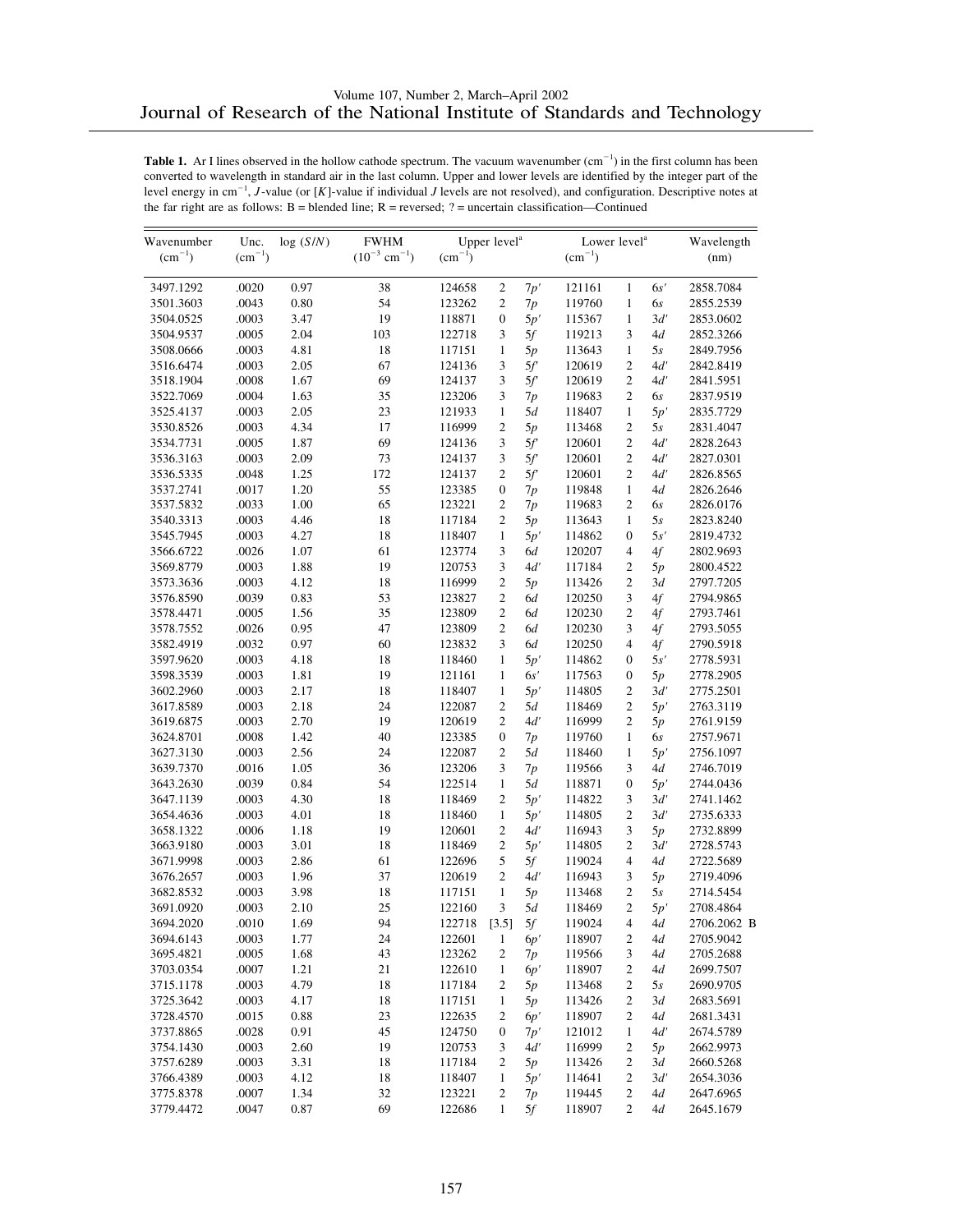| Wavenumber             | Unc.           | log(S/N)     | <b>FWHM</b>                   |                  | Upper level <sup>a</sup> |           |                  | Lower level <sup>a</sup> |          | Wavelength             |
|------------------------|----------------|--------------|-------------------------------|------------------|--------------------------|-----------|------------------|--------------------------|----------|------------------------|
| $(cm^{-1})$            | $(cm^{-1})$    |              | $(10^{-3}$ cm <sup>-1</sup> ) | $(cm^{-1})$      |                          |           | $\rm (cm^{-1})$  |                          |          | (nm)                   |
| 3779.7932              | .0003          | 2.04         | 57                            | 122686           | $\sqrt{2}$               | 5f        | 118907           | $\mathfrak{2}$           | 4d       | 2644.9258              |
| 3801.2718              | .0003          | 2.27         | 76                            | 122708           | 3                        | 5f        | 118907           | $\overline{c}$           | 4d       | 2629.9810              |
| 3810.0638              | .0005          | 1.59         | 38                            | 123255           | $\mathbf{1}$             | 7p        | 119445           | $\overline{c}$           | 4d       | 2623.9121              |
| 3810.6389              | .0036          | 0.74         | 40                            | 124061           | [3.5]                    | 6g        | 120250           | [3.5]                    | 4f       | 2623.5161 B            |
| 3810.7137              | .0003          | 2.90         | 20                            | 120753           | 3                        | 4d'       | 116943           | 3                        | 5p       | 2623.4646              |
| 3812.7985              | .0051          | 1.24         | 178                           | 124063           | [4.5]                    | 6g        | 120250           | [3.5]                    | 4f       | 2622.0301 B            |
| 3818.6059              | .0008          | 1.13         | 20                            | 118460           | $\mathbf{1}$             | 5p'       | 114641           | 2                        | 3d'      | 2618.0425              |
| 3825.0158              | .0126          | 1.19         | 389                           | 124055           | [2.5]                    | 6g        | 120230           | $\mathfrak{2}$           | 4f       | 2613.6552 B            |
| 3825.3040              | .0059          | 1.25         | 209                           | 124055           | $[2.5]$                  | 6g        | 120230           | $\mathfrak{Z}$           | 4f       | 2613.4578 B            |
| 3828.0610              | .0003          | 3.28         | 19                            | 118469           | 2                        | 5p'       | 114641           | $\mathfrak{2}$           | 3d'      | 2611.5760              |
| 3828.3245              | .0003          | 2.83         | 22                            | 121012           | $\mathbf{1}$             | 4d'       | 117184           | $\overline{c}$           | 5p       | 2611.3963              |
| 3830.5014              | .0106          | 1.21         | 343                           | 124061           | 3                        | 6g        | 120230           | $\mathfrak{2}$           | 4f       | 2609.9122              |
| 3830.7906              | .0018          | 1.75         | 200                           | 124061           | [3.5]                    | 6g        | 120230           | 3                        | 4f       | 2609.7152 B            |
| 3836.2337              | .0144          | 1.05         | 324                           | 125491           | [3.5]                    | 6g'       | 121655           | $\overline{c}$           | 4f       | 2606.0123              |
| 3836.6027              | .0062          | 1.25         | 222                           | 125491           | [3.5]                    | 6g'       | 121654           | 3                        | 4f'      | 2605.7617 B            |
| 3837.4857              | .0311          | 0.62         | 259                           | 125491           | [4.5]                    | 6g'       | 121653           | [3.5]                    | 4f'      | 2605.1621 B            |
| 3849.8042              | .0008          | 2.29         | 307                           | 124057           | [5.5]                    | 6g        | 120207           | [4.5]                    | 4f       | 2596.8262 B            |
| 3855.4906              | .0165          | 0.97         | 307                           | 124063           | [4.5]                    | 6g        | 120207           | [4.5]                    | 4f       | 2592.9962 B            |
| 3860.6123              | .0009          | 1.18         | 26                            | 122330           | 3                        | 5d        | 118469           | 2                        | 5p'      | 2589.5562              |
| 3866.4002              | .0026          | 1.76         | 294                           | 124055           | [2.5]                    | 6g        | 120189           | $\mathfrak{2}$           | 4f       | 2585.6797 B            |
| 3866.8038              | .0036          | 1.61         | 294                           | 124055           | 2                        | 6g        | 120188           | 1                        | 4f       | 2585.4098              |
| 3874.6649              | .0003          | 1.79         | 29                            | 122282           | $\overline{c}$           | 5d        | 118407           | 1                        | 5p'      | 2580.1644              |
| 3895.8981              | .0003          | 4.28         | 18                            | 118871           | $\boldsymbol{0}$         | 5p'       | 114975           | $\mathbf{1}$             | 5s'      | 2566.1021              |
| 3904.9717              | .0006          | 1.49         | 36                            | 124658           | 2                        | 7p'       | 120753           | 3<br>$\mathbf{1}$        | 4ď       | 2560.1395              |
| 3919.6961              | .0003          | 4.43         | 18                            | 117563           | $\boldsymbol{0}$         | 5p        | 113643           | 3                        | 5s       | 2550.5223              |
| 3922.4009              | .0003          | 3.73<br>1.93 | 19<br>20                      | 116943           | 3<br>$\mathfrak{2}$      | 5p<br>4d' | 113020           | $\mathbf{1}$             | 3d       | 2548.7635              |
| 3940.8940              | .0003<br>.0003 | 1.67         | 21                            | 120601<br>121097 | $\boldsymbol{0}$         | 6s'       | 116660<br>117151 | $\mathbf{1}$             | 5p       | 2536.8031              |
| 3945.2764<br>3959.0191 | .0003          | 1.68         | 20                            | 120619           | $\overline{2}$           | 4d'       | 116660           | 1                        | 5p       | 2533.9852<br>2525.1892 |
| 3977.7190              | .0007          | 1.20         | 21                            | 121161           | $\mathbf{1}$             | 6s'       | 117184           | $\mathfrak{2}$           | 5p<br>5p | 2513.3178              |
| 3978.9716              | .0003          | 4.69         | 19                            | 116999           | $\overline{2}$           | 5p        | 113020           | 3                        | 3d       | 2512.5266              |
| 3983.6714              | .0007          | 1.28         | 24                            | 122635           | 2                        | 6p'       | 118651           | $\mathbf{1}$             | 4d       | 2509.5624              |
| 3992.9132              | .0013          | 1.20         | 42                            | 123206           | 3                        | 7p        | 119213           | 3                        | 4d       | 2503.7539              |
| 4007.7998              | .0003          | 1.91         | 34                            | 123221           | $\overline{c}$           | 7p        | 119213           | 3                        | 4d       | 2494.4540              |
| 4012.5897              | .0003          | 1.57         | 23                            | 121012           | $\mathbf{1}$             | 4d'       | 116999           | $\mathfrak{2}$           | 5p       | 2491.4763              |
| 4024.3750              | .0012          | 1.20         | 38                            | 124643           | $\mathbf{1}$             | 7p'       | 120619           | $\mathfrak{2}$           | 4d'      | 2484.1800              |
| 4034.6659              | .0005          | 1.74         | 55                            | 122686           | $\mathbf{1}$             | 5f        | 118651           | $\mathbf{1}$             | 4d       | 2477.8438              |
| 4035.0096              | .0003          | 2.12         | 57                            | 122686           | 2                        | 5f        | 118651           | $\mathbf{1}$             | 4d       | 2477.6328              |
| 4042.4994              | .0017          | 1.08         | 40                            | 124643           | $\mathbf{1}$             | 7p'       | 120601           | $\overline{c}$           | 4d'      | 2473.0423              |
| 4048.6680              | .0021          | 0.78         | 25                            | 123262           | $\overline{c}$           | 7p        | 119213           | 3                        | 4d       | 2469.2743              |
| 4054.5812              | .0015          | 1.15         | 42                            | 122514           | $\mathbf{1}$             | 5d        | 118460           | 1                        | 5p'      | 2465.6732              |
| 4056.7341              | .0018          | 1.35         | 79                            | 122708           | $\overline{c}$           | $5f$      | 118651           | $\mathbf{1}$             | 4d       | 2464.3646              |
| 4097.4490              | .0028          | 0.67         | 26                            | 122610           | $\mathbf{1}$             | 6p'       | 118512           | 0                        | 4d       | 2439.8771              |
| 4106.7486              | .0028          | 0.87         | 42                            | 122514           | 1                        | 5d        | 118407           | 1                        | 5p'      | 2434.3521              |
| 4139.1473              | .0013          | 0.98         | 24                            | 122791           | $\mathbf{0}$             | 6p'       | 118651           | $\mathbf{1}$             | 4d       | 2415.2974              |
| 4161.9827              | .0018          | 0.79         | 22                            | 121161           | 1                        | 6s'       | 116999           | 2                        | 5p       | 2402.0455              |
| 4163.2368              | .0003          | 2.73         | 19                            | 117184           | 2                        | 5p        | 113020           | 3                        | 3d       | 2401.3219              |
| 4171.3499              | .0003          | 4.34         | 18                            | 111668           | $\boldsymbol{0}$         | 3d        | 107496           | $\mathbf{1}$             | 4p'      | 2396.6515              |
| 4173.8640              | .0005          | 1.83         | 57                            | 122686           | $\mathbf{1}$             | 5f        | 118512           | $\boldsymbol{0}$         | 4d       | 2395.2079              |
| 4182.1415              | .0003          | 2.01         | 36                            | 123206           | 3                        | 7p        | 119024           | 4                        | 4d       | 2390.4671              |
| 4192.6019              | .0003          | 4.81         | 19                            | 116943           | 3                        | 5p        | 112750           | 4                        | 3d       | 2384.5030              |
| 4193.5551              | .0068          | 1.15         | 192                           | 124041           | 2                        | 6f        | 119848           | 1                        | 4d       | 2383.9610              |
| 4203.8383              | .0075          | 1.14         | 206                           | 124052           | 2                        | 6f        | 119848           | 1                        | 4d       | 2378.1295              |
| 4259.7018              | .0049          | 0.49         | 30                            | 118407           | $\mathbf{1}$             | 5p'       | 114148           | $\mathbf{1}$             | 3d       | 2346.9417              |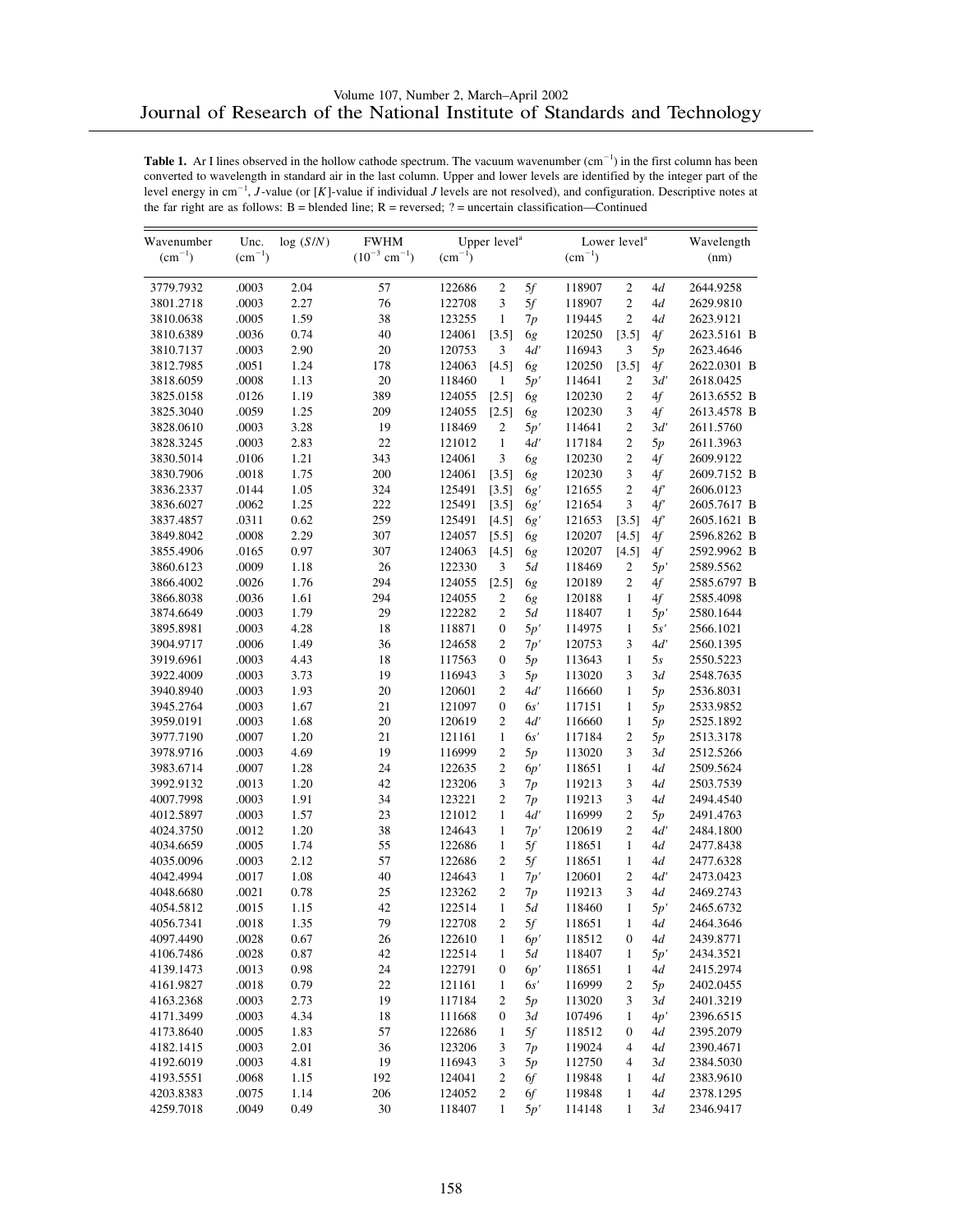| $(10^{-3}$ cm <sup>-1</sup> )<br>$(cm^{-1})$<br>$(cm^{-1})$<br>$(cm^{-1})$<br>$(cm^{-1})$<br>(nm)<br>.0023<br>0.97<br>$\mathbf{1}$<br>$\mathfrak{2}$<br>4d<br>2343.8499<br>4265.3208<br>42<br>123172<br>7p<br>118907<br>4311.8672<br>.0003<br>1.82<br>21<br>$\mathbf{1}$<br>5p'<br>$\mathbf{1}$<br>118460<br>114148<br>3d<br>2318.5481<br>.0003<br>4.28<br>18<br>111818<br>3d<br>4321.6119<br>$\mathbf{1}$<br>107496<br>$\mathbf{1}$<br>4p'<br>2313.3201<br>51<br>.0052<br>0.69<br>$\mathbf{1}$<br>$\overline{c}$<br>4348.2926<br>123255<br>7p<br>118907<br>4d<br>2299.1258<br>.0003<br>2.82<br>23<br>121012<br>$\mathbf{1}$<br>4d'<br>$\mathbf{1}$<br>2297.2086<br>4351.9215<br>116660<br>5p<br>.0005<br>1.65<br>45<br>123262<br>$\overline{2}$<br>$\overline{c}$<br>2295.6264<br>4354.9209<br>7p<br>118907<br>4d<br>25<br>.0003<br>1.75<br>$\mathbf{1}$<br>5d<br>4369.8870<br>121933<br>117563<br>$\boldsymbol{0}$<br>5p<br>2287.7643<br>22<br>.0003<br>2.07<br>121097<br>4436.6086<br>$\mathbf{0}$<br>6s'<br>116660<br>1<br>2253.3589<br>5p<br>0.42<br>108<br>$\overline{c}$<br>6f<br>4471.3904<br>.0205<br>125483<br>121012<br>$\mathbf{1}$<br>4ď<br>2235.8307<br>0.73<br>199<br>$\overline{4}$<br>3<br>4480.5603<br>.0185<br>124047<br>6f<br>119566<br>4d<br>2231.2458<br>4485.2981<br>.0166<br>0.79<br>205<br>124051<br>119566<br>3<br>2228.8980<br>3<br>6f<br>4d<br>.0055<br>1.31<br>226<br>$\overline{4}$<br>3<br>4492.1761<br>124058<br>6f<br>119566<br>4d<br>2225.4853<br>22<br>.0003<br>1.92<br>4501.3157<br>121161<br>$\mathbf{1}$<br>6s'<br>116660<br>1<br>5p<br>2220.9666<br>1.22<br>41<br>123172<br>4520.5363<br>.0012<br>1<br>118651<br>$\mathbf{1}$<br>4d<br>2211.5234<br>7p<br>.0003<br>3.38<br>20<br>$\mathfrak{2}$<br>4521.0712<br>116660<br>$\mathbf{1}$<br>5p<br>112139<br>3d<br>2211.2617<br>.0003<br>4.26<br>19<br>111818<br>$\mathbf{1}$<br>$\overline{c}$<br>4528.3284<br>3d<br>107290<br>4p'<br>2207.7179<br>.0003<br>3.65<br>19<br>3d<br>4536.0578<br>111668<br>$\mathbf{0}$<br>107132<br>$\mathbf{1}$<br>4p'<br>2203.9560<br>.0042<br>0.59<br>33<br>123468<br>$\mathbf{1}$<br>6d<br>118871<br>4597.0516<br>$\boldsymbol{0}$<br>2174.7138<br>5p'<br>$\overline{c}$<br>.0388<br>0.54<br>269<br>124052<br>$\overline{c}$<br>6f<br>2170.1273<br>4606.7673<br>119445<br>4d<br>.1252<br>0.58<br>952<br>124871<br>2163.3631 B<br>4621.1713<br>[4.5]<br>7g<br>120250<br>[3.5]<br>4f<br>.1223<br>0.43<br>658<br>124870<br>2154.6587 B<br>4639.8400<br>[3.5]<br>120230<br>[2.5]<br>4f<br>7g<br>19<br>.0003<br>4.19<br>112139<br>2<br>107496<br>2153.4203<br>4642.5082<br>3d<br>$\mathbf{1}$<br>4p'<br>0.77<br>71<br>4659.7338<br>.0060<br>123172<br>$\mathbf{1}$<br>7p<br>118512<br>$\boldsymbol{0}$<br>4d<br>2145.4598<br>.0303<br>0.80<br>382<br>124867<br>2145.2964 B<br>4660.0886<br>[5.5]<br>120207<br>[4.5]<br>4f<br>7g<br>.0150<br>0.80<br>189<br>2145.2719 B<br>4660.1418<br>124867<br>$[5.5]$<br>120207<br>[4.5]<br>4f<br>7g<br>0.25<br>681<br>4677.3691<br>.1915<br>124866<br>[2.5]<br>7g<br>120189<br>2<br>2137.3707 B<br>4f<br>.0695<br>0.10<br>175<br>124866<br>4677.8035<br>2<br>120188<br>1<br>4f<br>2137.1722<br>7g<br>.0003<br>3.48<br>19<br>$\mathbf{1}$<br>3d<br>4686.3198<br>111818<br>107132<br>$\mathbf{1}$<br>4p'<br>2133.2883<br>1.28<br>21<br>5p'<br>4723.1855<br>.0006<br>118871<br>$\boldsymbol{0}$<br>114148<br>$\mathbf{1}$<br>3d<br>2116.6375<br>.0045<br>1.08<br>109<br>125483<br>3<br>6f<br>3<br>4d'<br>4729.1871<br>120753<br>2113.9513<br>$\overline{c}$<br>.0003<br>1.67<br>26<br>121933<br>4749.2522<br>$\mathbf{1}$<br>5d<br>117184<br>5p<br>2105.0201<br>2.68<br>21<br>$\overline{c}$<br>4752.4982<br>.0003<br>118469<br>5p'<br>113717<br>3<br>3d<br>2103.5823<br>4.41<br>20<br>111818<br>$\mathbf{1}$<br>3d<br>$\boldsymbol{0}$<br>4763.7568<br>.0003<br>107054<br>4p<br>2098.6108<br>0.98<br>24<br>4781.5173<br>.0013<br>121933<br>$\mathbf{1}$<br>5d<br>117151<br>$\mathbf{1}$<br>2090.8157<br>5p<br>3.39<br>21<br>$\overline{c}$<br>4803.8323<br>.0003<br>116943<br>3<br>5p<br>112139<br>3d<br>2081.1033<br>.0003<br>2.75<br>23<br>120188<br>$\mathbf{1}$<br>4f<br>$\mathbf{1}$<br>3d'<br>4821.3722<br>115367<br>2073.3556<br>.0003<br>3.37<br>23<br>$\overline{c}$<br>4821.7833<br>120189<br>4f<br>115367<br>$\mathbf{1}$<br>3d'<br>2073.3556<br>2.64<br>21<br>4825.7921<br>.0003<br>118469<br>2<br>5p'<br>113643<br>$\mathbf{1}$<br>5s<br>2071.6332<br>1.32<br>179<br>$\overline{4}$<br>3<br>4833.7383<br>.0043<br>124047<br>6f<br>119213<br>4d<br>2068.2276<br>.0003<br>3.60<br>21<br>4841.9676<br>116660<br>$\mathbf{1}$<br>5p<br>111818<br>$\mathbf{1}$<br>3d<br>2064.7125<br>261<br>3<br>4845.3393<br>.0496<br>0.42<br>124058<br>4<br>6f<br>119213<br>4d<br>2063.2758<br>20<br>4849.2246<br>.0003<br>4.64<br>112139<br>$\sqrt{2}$<br>$3d$<br>107290<br>$\boldsymbol{2}$<br>4p'<br>2061.6226<br>4860.4029<br>.0003<br>3.09<br>21<br>116999<br>2<br>2056.8812<br>5p<br>112139<br>2<br>3d<br>$24\,$<br>4863.1981<br>.0003<br>1.91<br>120230<br>2<br>4f<br>115367<br>3d'<br>2055.6989<br>1<br>.0498<br>0.52<br>330<br>3<br>4863.6156<br>125483<br>6f<br>120619<br>2<br>4d<br>2055.5225<br>$0.20\,$<br>4881.7088<br>.0738<br>234<br>125483<br>3<br>6f<br>120601<br>2<br>4d'<br>2047.9040<br>.0619<br>0.39<br>304<br>125483<br>120601<br>$\mathfrak{2}$<br>4d'<br>4882.2183<br>3<br>6f<br>2047.6903<br>1.44<br>27<br>$\sqrt{2}$<br>4903.3195<br>.0005<br>122087<br>2<br>5d<br>117184<br>5p<br>2038.8782<br>34<br>.0022<br>0.90<br>123373<br>$\sqrt{2}$<br>$\mathfrak{2}$<br>4903.8743<br>5d'<br>118469<br>2038.6475<br>5p'<br>.0010<br>1.29<br>37<br>123373<br>5d'<br>4913.3272<br>2<br>118460<br>2034.7253<br>1<br>5p'<br>1.46<br>34<br>4916.4170<br>.0006<br>122479<br>$\mathbf{1}$<br>7s<br>117563<br>$\boldsymbol{0}$<br>5p<br>2033.4465<br>3.75<br>21<br>108723<br>4920.6418<br>.0003<br>113643<br>1<br>5s<br>$\boldsymbol{0}$<br>2031.7006<br>4p'<br>.0019<br>0.88<br>28<br>5d<br>4933.5165<br>121933<br>$\mathbf{1}$<br>116999<br>2<br>2026.3986<br>5p | Wavenumber | Unc.  | log(S/N) | <b>FWHM</b> |        | Upper level <sup>a</sup> |    |        | Lower level <sup>a</sup> |    | Wavelength |
|----------------------------------------------------------------------------------------------------------------------------------------------------------------------------------------------------------------------------------------------------------------------------------------------------------------------------------------------------------------------------------------------------------------------------------------------------------------------------------------------------------------------------------------------------------------------------------------------------------------------------------------------------------------------------------------------------------------------------------------------------------------------------------------------------------------------------------------------------------------------------------------------------------------------------------------------------------------------------------------------------------------------------------------------------------------------------------------------------------------------------------------------------------------------------------------------------------------------------------------------------------------------------------------------------------------------------------------------------------------------------------------------------------------------------------------------------------------------------------------------------------------------------------------------------------------------------------------------------------------------------------------------------------------------------------------------------------------------------------------------------------------------------------------------------------------------------------------------------------------------------------------------------------------------------------------------------------------------------------------------------------------------------------------------------------------------------------------------------------------------------------------------------------------------------------------------------------------------------------------------------------------------------------------------------------------------------------------------------------------------------------------------------------------------------------------------------------------------------------------------------------------------------------------------------------------------------------------------------------------------------------------------------------------------------------------------------------------------------------------------------------------------------------------------------------------------------------------------------------------------------------------------------------------------------------------------------------------------------------------------------------------------------------------------------------------------------------------------------------------------------------------------------------------------------------------------------------------------------------------------------------------------------------------------------------------------------------------------------------------------------------------------------------------------------------------------------------------------------------------------------------------------------------------------------------------------------------------------------------------------------------------------------------------------------------------------------------------------------------------------------------------------------------------------------------------------------------------------------------------------------------------------------------------------------------------------------------------------------------------------------------------------------------------------------------------------------------------------------------------------------------------------------------------------------------------------------------------------------------------------------------------------------------------------------------------------------------------------------------------------------------------------------------------------------------------------------------------------------------------------------------------------------------------------------------------------------------------------------------------------------------------------------------------------------------------------------------------------------------------------------------------------------------------------------------------------------------------------------------------------------------------------------------------------------------------------------------------------------------------------------------------------------------------------------------------------------------------------------------------------------------------------------------------------------------------------------------------------------------------------------------------------------------------------------------------------------------------------------------------------------------------------------------------------------------------------------------------------------------------------------------------------------------------------------------------------------------------------------------------------------------------------------------------------------------------------------------------------------------------------------------------------------------------------------------------------------------------------------------------------------------------------------------------------------------------------------------------------------------------------------------------------------|------------|-------|----------|-------------|--------|--------------------------|----|--------|--------------------------|----|------------|
|                                                                                                                                                                                                                                                                                                                                                                                                                                                                                                                                                                                                                                                                                                                                                                                                                                                                                                                                                                                                                                                                                                                                                                                                                                                                                                                                                                                                                                                                                                                                                                                                                                                                                                                                                                                                                                                                                                                                                                                                                                                                                                                                                                                                                                                                                                                                                                                                                                                                                                                                                                                                                                                                                                                                                                                                                                                                                                                                                                                                                                                                                                                                                                                                                                                                                                                                                                                                                                                                                                                                                                                                                                                                                                                                                                                                                                                                                                                                                                                                                                                                                                                                                                                                                                                                                                                                                                                                                                                                                                                                                                                                                                                                                                                                                                                                                                                                                                                                                                                                                                                                                                                                                                                                                                                                                                                                                                                                                                                                                                                                                                                                                                                                                                                                                                                                                                                                                                                                                                                                                            |            |       |          |             |        |                          |    |        |                          |    |            |
|                                                                                                                                                                                                                                                                                                                                                                                                                                                                                                                                                                                                                                                                                                                                                                                                                                                                                                                                                                                                                                                                                                                                                                                                                                                                                                                                                                                                                                                                                                                                                                                                                                                                                                                                                                                                                                                                                                                                                                                                                                                                                                                                                                                                                                                                                                                                                                                                                                                                                                                                                                                                                                                                                                                                                                                                                                                                                                                                                                                                                                                                                                                                                                                                                                                                                                                                                                                                                                                                                                                                                                                                                                                                                                                                                                                                                                                                                                                                                                                                                                                                                                                                                                                                                                                                                                                                                                                                                                                                                                                                                                                                                                                                                                                                                                                                                                                                                                                                                                                                                                                                                                                                                                                                                                                                                                                                                                                                                                                                                                                                                                                                                                                                                                                                                                                                                                                                                                                                                                                                                            |            |       |          |             |        |                          |    |        |                          |    |            |
|                                                                                                                                                                                                                                                                                                                                                                                                                                                                                                                                                                                                                                                                                                                                                                                                                                                                                                                                                                                                                                                                                                                                                                                                                                                                                                                                                                                                                                                                                                                                                                                                                                                                                                                                                                                                                                                                                                                                                                                                                                                                                                                                                                                                                                                                                                                                                                                                                                                                                                                                                                                                                                                                                                                                                                                                                                                                                                                                                                                                                                                                                                                                                                                                                                                                                                                                                                                                                                                                                                                                                                                                                                                                                                                                                                                                                                                                                                                                                                                                                                                                                                                                                                                                                                                                                                                                                                                                                                                                                                                                                                                                                                                                                                                                                                                                                                                                                                                                                                                                                                                                                                                                                                                                                                                                                                                                                                                                                                                                                                                                                                                                                                                                                                                                                                                                                                                                                                                                                                                                                            |            |       |          |             |        |                          |    |        |                          |    |            |
|                                                                                                                                                                                                                                                                                                                                                                                                                                                                                                                                                                                                                                                                                                                                                                                                                                                                                                                                                                                                                                                                                                                                                                                                                                                                                                                                                                                                                                                                                                                                                                                                                                                                                                                                                                                                                                                                                                                                                                                                                                                                                                                                                                                                                                                                                                                                                                                                                                                                                                                                                                                                                                                                                                                                                                                                                                                                                                                                                                                                                                                                                                                                                                                                                                                                                                                                                                                                                                                                                                                                                                                                                                                                                                                                                                                                                                                                                                                                                                                                                                                                                                                                                                                                                                                                                                                                                                                                                                                                                                                                                                                                                                                                                                                                                                                                                                                                                                                                                                                                                                                                                                                                                                                                                                                                                                                                                                                                                                                                                                                                                                                                                                                                                                                                                                                                                                                                                                                                                                                                                            |            |       |          |             |        |                          |    |        |                          |    |            |
|                                                                                                                                                                                                                                                                                                                                                                                                                                                                                                                                                                                                                                                                                                                                                                                                                                                                                                                                                                                                                                                                                                                                                                                                                                                                                                                                                                                                                                                                                                                                                                                                                                                                                                                                                                                                                                                                                                                                                                                                                                                                                                                                                                                                                                                                                                                                                                                                                                                                                                                                                                                                                                                                                                                                                                                                                                                                                                                                                                                                                                                                                                                                                                                                                                                                                                                                                                                                                                                                                                                                                                                                                                                                                                                                                                                                                                                                                                                                                                                                                                                                                                                                                                                                                                                                                                                                                                                                                                                                                                                                                                                                                                                                                                                                                                                                                                                                                                                                                                                                                                                                                                                                                                                                                                                                                                                                                                                                                                                                                                                                                                                                                                                                                                                                                                                                                                                                                                                                                                                                                            |            |       |          |             |        |                          |    |        |                          |    |            |
|                                                                                                                                                                                                                                                                                                                                                                                                                                                                                                                                                                                                                                                                                                                                                                                                                                                                                                                                                                                                                                                                                                                                                                                                                                                                                                                                                                                                                                                                                                                                                                                                                                                                                                                                                                                                                                                                                                                                                                                                                                                                                                                                                                                                                                                                                                                                                                                                                                                                                                                                                                                                                                                                                                                                                                                                                                                                                                                                                                                                                                                                                                                                                                                                                                                                                                                                                                                                                                                                                                                                                                                                                                                                                                                                                                                                                                                                                                                                                                                                                                                                                                                                                                                                                                                                                                                                                                                                                                                                                                                                                                                                                                                                                                                                                                                                                                                                                                                                                                                                                                                                                                                                                                                                                                                                                                                                                                                                                                                                                                                                                                                                                                                                                                                                                                                                                                                                                                                                                                                                                            |            |       |          |             |        |                          |    |        |                          |    |            |
|                                                                                                                                                                                                                                                                                                                                                                                                                                                                                                                                                                                                                                                                                                                                                                                                                                                                                                                                                                                                                                                                                                                                                                                                                                                                                                                                                                                                                                                                                                                                                                                                                                                                                                                                                                                                                                                                                                                                                                                                                                                                                                                                                                                                                                                                                                                                                                                                                                                                                                                                                                                                                                                                                                                                                                                                                                                                                                                                                                                                                                                                                                                                                                                                                                                                                                                                                                                                                                                                                                                                                                                                                                                                                                                                                                                                                                                                                                                                                                                                                                                                                                                                                                                                                                                                                                                                                                                                                                                                                                                                                                                                                                                                                                                                                                                                                                                                                                                                                                                                                                                                                                                                                                                                                                                                                                                                                                                                                                                                                                                                                                                                                                                                                                                                                                                                                                                                                                                                                                                                                            |            |       |          |             |        |                          |    |        |                          |    |            |
|                                                                                                                                                                                                                                                                                                                                                                                                                                                                                                                                                                                                                                                                                                                                                                                                                                                                                                                                                                                                                                                                                                                                                                                                                                                                                                                                                                                                                                                                                                                                                                                                                                                                                                                                                                                                                                                                                                                                                                                                                                                                                                                                                                                                                                                                                                                                                                                                                                                                                                                                                                                                                                                                                                                                                                                                                                                                                                                                                                                                                                                                                                                                                                                                                                                                                                                                                                                                                                                                                                                                                                                                                                                                                                                                                                                                                                                                                                                                                                                                                                                                                                                                                                                                                                                                                                                                                                                                                                                                                                                                                                                                                                                                                                                                                                                                                                                                                                                                                                                                                                                                                                                                                                                                                                                                                                                                                                                                                                                                                                                                                                                                                                                                                                                                                                                                                                                                                                                                                                                                                            |            |       |          |             |        |                          |    |        |                          |    |            |
|                                                                                                                                                                                                                                                                                                                                                                                                                                                                                                                                                                                                                                                                                                                                                                                                                                                                                                                                                                                                                                                                                                                                                                                                                                                                                                                                                                                                                                                                                                                                                                                                                                                                                                                                                                                                                                                                                                                                                                                                                                                                                                                                                                                                                                                                                                                                                                                                                                                                                                                                                                                                                                                                                                                                                                                                                                                                                                                                                                                                                                                                                                                                                                                                                                                                                                                                                                                                                                                                                                                                                                                                                                                                                                                                                                                                                                                                                                                                                                                                                                                                                                                                                                                                                                                                                                                                                                                                                                                                                                                                                                                                                                                                                                                                                                                                                                                                                                                                                                                                                                                                                                                                                                                                                                                                                                                                                                                                                                                                                                                                                                                                                                                                                                                                                                                                                                                                                                                                                                                                                            |            |       |          |             |        |                          |    |        |                          |    |            |
|                                                                                                                                                                                                                                                                                                                                                                                                                                                                                                                                                                                                                                                                                                                                                                                                                                                                                                                                                                                                                                                                                                                                                                                                                                                                                                                                                                                                                                                                                                                                                                                                                                                                                                                                                                                                                                                                                                                                                                                                                                                                                                                                                                                                                                                                                                                                                                                                                                                                                                                                                                                                                                                                                                                                                                                                                                                                                                                                                                                                                                                                                                                                                                                                                                                                                                                                                                                                                                                                                                                                                                                                                                                                                                                                                                                                                                                                                                                                                                                                                                                                                                                                                                                                                                                                                                                                                                                                                                                                                                                                                                                                                                                                                                                                                                                                                                                                                                                                                                                                                                                                                                                                                                                                                                                                                                                                                                                                                                                                                                                                                                                                                                                                                                                                                                                                                                                                                                                                                                                                                            |            |       |          |             |        |                          |    |        |                          |    |            |
|                                                                                                                                                                                                                                                                                                                                                                                                                                                                                                                                                                                                                                                                                                                                                                                                                                                                                                                                                                                                                                                                                                                                                                                                                                                                                                                                                                                                                                                                                                                                                                                                                                                                                                                                                                                                                                                                                                                                                                                                                                                                                                                                                                                                                                                                                                                                                                                                                                                                                                                                                                                                                                                                                                                                                                                                                                                                                                                                                                                                                                                                                                                                                                                                                                                                                                                                                                                                                                                                                                                                                                                                                                                                                                                                                                                                                                                                                                                                                                                                                                                                                                                                                                                                                                                                                                                                                                                                                                                                                                                                                                                                                                                                                                                                                                                                                                                                                                                                                                                                                                                                                                                                                                                                                                                                                                                                                                                                                                                                                                                                                                                                                                                                                                                                                                                                                                                                                                                                                                                                                            |            |       |          |             |        |                          |    |        |                          |    |            |
|                                                                                                                                                                                                                                                                                                                                                                                                                                                                                                                                                                                                                                                                                                                                                                                                                                                                                                                                                                                                                                                                                                                                                                                                                                                                                                                                                                                                                                                                                                                                                                                                                                                                                                                                                                                                                                                                                                                                                                                                                                                                                                                                                                                                                                                                                                                                                                                                                                                                                                                                                                                                                                                                                                                                                                                                                                                                                                                                                                                                                                                                                                                                                                                                                                                                                                                                                                                                                                                                                                                                                                                                                                                                                                                                                                                                                                                                                                                                                                                                                                                                                                                                                                                                                                                                                                                                                                                                                                                                                                                                                                                                                                                                                                                                                                                                                                                                                                                                                                                                                                                                                                                                                                                                                                                                                                                                                                                                                                                                                                                                                                                                                                                                                                                                                                                                                                                                                                                                                                                                                            |            |       |          |             |        |                          |    |        |                          |    |            |
|                                                                                                                                                                                                                                                                                                                                                                                                                                                                                                                                                                                                                                                                                                                                                                                                                                                                                                                                                                                                                                                                                                                                                                                                                                                                                                                                                                                                                                                                                                                                                                                                                                                                                                                                                                                                                                                                                                                                                                                                                                                                                                                                                                                                                                                                                                                                                                                                                                                                                                                                                                                                                                                                                                                                                                                                                                                                                                                                                                                                                                                                                                                                                                                                                                                                                                                                                                                                                                                                                                                                                                                                                                                                                                                                                                                                                                                                                                                                                                                                                                                                                                                                                                                                                                                                                                                                                                                                                                                                                                                                                                                                                                                                                                                                                                                                                                                                                                                                                                                                                                                                                                                                                                                                                                                                                                                                                                                                                                                                                                                                                                                                                                                                                                                                                                                                                                                                                                                                                                                                                            |            |       |          |             |        |                          |    |        |                          |    |            |
|                                                                                                                                                                                                                                                                                                                                                                                                                                                                                                                                                                                                                                                                                                                                                                                                                                                                                                                                                                                                                                                                                                                                                                                                                                                                                                                                                                                                                                                                                                                                                                                                                                                                                                                                                                                                                                                                                                                                                                                                                                                                                                                                                                                                                                                                                                                                                                                                                                                                                                                                                                                                                                                                                                                                                                                                                                                                                                                                                                                                                                                                                                                                                                                                                                                                                                                                                                                                                                                                                                                                                                                                                                                                                                                                                                                                                                                                                                                                                                                                                                                                                                                                                                                                                                                                                                                                                                                                                                                                                                                                                                                                                                                                                                                                                                                                                                                                                                                                                                                                                                                                                                                                                                                                                                                                                                                                                                                                                                                                                                                                                                                                                                                                                                                                                                                                                                                                                                                                                                                                                            |            |       |          |             |        |                          |    |        |                          |    |            |
|                                                                                                                                                                                                                                                                                                                                                                                                                                                                                                                                                                                                                                                                                                                                                                                                                                                                                                                                                                                                                                                                                                                                                                                                                                                                                                                                                                                                                                                                                                                                                                                                                                                                                                                                                                                                                                                                                                                                                                                                                                                                                                                                                                                                                                                                                                                                                                                                                                                                                                                                                                                                                                                                                                                                                                                                                                                                                                                                                                                                                                                                                                                                                                                                                                                                                                                                                                                                                                                                                                                                                                                                                                                                                                                                                                                                                                                                                                                                                                                                                                                                                                                                                                                                                                                                                                                                                                                                                                                                                                                                                                                                                                                                                                                                                                                                                                                                                                                                                                                                                                                                                                                                                                                                                                                                                                                                                                                                                                                                                                                                                                                                                                                                                                                                                                                                                                                                                                                                                                                                                            |            |       |          |             |        |                          |    |        |                          |    |            |
|                                                                                                                                                                                                                                                                                                                                                                                                                                                                                                                                                                                                                                                                                                                                                                                                                                                                                                                                                                                                                                                                                                                                                                                                                                                                                                                                                                                                                                                                                                                                                                                                                                                                                                                                                                                                                                                                                                                                                                                                                                                                                                                                                                                                                                                                                                                                                                                                                                                                                                                                                                                                                                                                                                                                                                                                                                                                                                                                                                                                                                                                                                                                                                                                                                                                                                                                                                                                                                                                                                                                                                                                                                                                                                                                                                                                                                                                                                                                                                                                                                                                                                                                                                                                                                                                                                                                                                                                                                                                                                                                                                                                                                                                                                                                                                                                                                                                                                                                                                                                                                                                                                                                                                                                                                                                                                                                                                                                                                                                                                                                                                                                                                                                                                                                                                                                                                                                                                                                                                                                                            |            |       |          |             |        |                          |    |        |                          |    |            |
|                                                                                                                                                                                                                                                                                                                                                                                                                                                                                                                                                                                                                                                                                                                                                                                                                                                                                                                                                                                                                                                                                                                                                                                                                                                                                                                                                                                                                                                                                                                                                                                                                                                                                                                                                                                                                                                                                                                                                                                                                                                                                                                                                                                                                                                                                                                                                                                                                                                                                                                                                                                                                                                                                                                                                                                                                                                                                                                                                                                                                                                                                                                                                                                                                                                                                                                                                                                                                                                                                                                                                                                                                                                                                                                                                                                                                                                                                                                                                                                                                                                                                                                                                                                                                                                                                                                                                                                                                                                                                                                                                                                                                                                                                                                                                                                                                                                                                                                                                                                                                                                                                                                                                                                                                                                                                                                                                                                                                                                                                                                                                                                                                                                                                                                                                                                                                                                                                                                                                                                                                            |            |       |          |             |        |                          |    |        |                          |    |            |
|                                                                                                                                                                                                                                                                                                                                                                                                                                                                                                                                                                                                                                                                                                                                                                                                                                                                                                                                                                                                                                                                                                                                                                                                                                                                                                                                                                                                                                                                                                                                                                                                                                                                                                                                                                                                                                                                                                                                                                                                                                                                                                                                                                                                                                                                                                                                                                                                                                                                                                                                                                                                                                                                                                                                                                                                                                                                                                                                                                                                                                                                                                                                                                                                                                                                                                                                                                                                                                                                                                                                                                                                                                                                                                                                                                                                                                                                                                                                                                                                                                                                                                                                                                                                                                                                                                                                                                                                                                                                                                                                                                                                                                                                                                                                                                                                                                                                                                                                                                                                                                                                                                                                                                                                                                                                                                                                                                                                                                                                                                                                                                                                                                                                                                                                                                                                                                                                                                                                                                                                                            |            |       |          |             |        |                          |    |        |                          |    |            |
|                                                                                                                                                                                                                                                                                                                                                                                                                                                                                                                                                                                                                                                                                                                                                                                                                                                                                                                                                                                                                                                                                                                                                                                                                                                                                                                                                                                                                                                                                                                                                                                                                                                                                                                                                                                                                                                                                                                                                                                                                                                                                                                                                                                                                                                                                                                                                                                                                                                                                                                                                                                                                                                                                                                                                                                                                                                                                                                                                                                                                                                                                                                                                                                                                                                                                                                                                                                                                                                                                                                                                                                                                                                                                                                                                                                                                                                                                                                                                                                                                                                                                                                                                                                                                                                                                                                                                                                                                                                                                                                                                                                                                                                                                                                                                                                                                                                                                                                                                                                                                                                                                                                                                                                                                                                                                                                                                                                                                                                                                                                                                                                                                                                                                                                                                                                                                                                                                                                                                                                                                            |            |       |          |             |        |                          |    |        |                          |    |            |
|                                                                                                                                                                                                                                                                                                                                                                                                                                                                                                                                                                                                                                                                                                                                                                                                                                                                                                                                                                                                                                                                                                                                                                                                                                                                                                                                                                                                                                                                                                                                                                                                                                                                                                                                                                                                                                                                                                                                                                                                                                                                                                                                                                                                                                                                                                                                                                                                                                                                                                                                                                                                                                                                                                                                                                                                                                                                                                                                                                                                                                                                                                                                                                                                                                                                                                                                                                                                                                                                                                                                                                                                                                                                                                                                                                                                                                                                                                                                                                                                                                                                                                                                                                                                                                                                                                                                                                                                                                                                                                                                                                                                                                                                                                                                                                                                                                                                                                                                                                                                                                                                                                                                                                                                                                                                                                                                                                                                                                                                                                                                                                                                                                                                                                                                                                                                                                                                                                                                                                                                                            |            |       |          |             |        |                          |    |        |                          |    |            |
|                                                                                                                                                                                                                                                                                                                                                                                                                                                                                                                                                                                                                                                                                                                                                                                                                                                                                                                                                                                                                                                                                                                                                                                                                                                                                                                                                                                                                                                                                                                                                                                                                                                                                                                                                                                                                                                                                                                                                                                                                                                                                                                                                                                                                                                                                                                                                                                                                                                                                                                                                                                                                                                                                                                                                                                                                                                                                                                                                                                                                                                                                                                                                                                                                                                                                                                                                                                                                                                                                                                                                                                                                                                                                                                                                                                                                                                                                                                                                                                                                                                                                                                                                                                                                                                                                                                                                                                                                                                                                                                                                                                                                                                                                                                                                                                                                                                                                                                                                                                                                                                                                                                                                                                                                                                                                                                                                                                                                                                                                                                                                                                                                                                                                                                                                                                                                                                                                                                                                                                                                            |            |       |          |             |        |                          |    |        |                          |    |            |
|                                                                                                                                                                                                                                                                                                                                                                                                                                                                                                                                                                                                                                                                                                                                                                                                                                                                                                                                                                                                                                                                                                                                                                                                                                                                                                                                                                                                                                                                                                                                                                                                                                                                                                                                                                                                                                                                                                                                                                                                                                                                                                                                                                                                                                                                                                                                                                                                                                                                                                                                                                                                                                                                                                                                                                                                                                                                                                                                                                                                                                                                                                                                                                                                                                                                                                                                                                                                                                                                                                                                                                                                                                                                                                                                                                                                                                                                                                                                                                                                                                                                                                                                                                                                                                                                                                                                                                                                                                                                                                                                                                                                                                                                                                                                                                                                                                                                                                                                                                                                                                                                                                                                                                                                                                                                                                                                                                                                                                                                                                                                                                                                                                                                                                                                                                                                                                                                                                                                                                                                                            |            |       |          |             |        |                          |    |        |                          |    |            |
|                                                                                                                                                                                                                                                                                                                                                                                                                                                                                                                                                                                                                                                                                                                                                                                                                                                                                                                                                                                                                                                                                                                                                                                                                                                                                                                                                                                                                                                                                                                                                                                                                                                                                                                                                                                                                                                                                                                                                                                                                                                                                                                                                                                                                                                                                                                                                                                                                                                                                                                                                                                                                                                                                                                                                                                                                                                                                                                                                                                                                                                                                                                                                                                                                                                                                                                                                                                                                                                                                                                                                                                                                                                                                                                                                                                                                                                                                                                                                                                                                                                                                                                                                                                                                                                                                                                                                                                                                                                                                                                                                                                                                                                                                                                                                                                                                                                                                                                                                                                                                                                                                                                                                                                                                                                                                                                                                                                                                                                                                                                                                                                                                                                                                                                                                                                                                                                                                                                                                                                                                            |            |       |          |             |        |                          |    |        |                          |    |            |
|                                                                                                                                                                                                                                                                                                                                                                                                                                                                                                                                                                                                                                                                                                                                                                                                                                                                                                                                                                                                                                                                                                                                                                                                                                                                                                                                                                                                                                                                                                                                                                                                                                                                                                                                                                                                                                                                                                                                                                                                                                                                                                                                                                                                                                                                                                                                                                                                                                                                                                                                                                                                                                                                                                                                                                                                                                                                                                                                                                                                                                                                                                                                                                                                                                                                                                                                                                                                                                                                                                                                                                                                                                                                                                                                                                                                                                                                                                                                                                                                                                                                                                                                                                                                                                                                                                                                                                                                                                                                                                                                                                                                                                                                                                                                                                                                                                                                                                                                                                                                                                                                                                                                                                                                                                                                                                                                                                                                                                                                                                                                                                                                                                                                                                                                                                                                                                                                                                                                                                                                                            |            |       |          |             |        |                          |    |        |                          |    |            |
|                                                                                                                                                                                                                                                                                                                                                                                                                                                                                                                                                                                                                                                                                                                                                                                                                                                                                                                                                                                                                                                                                                                                                                                                                                                                                                                                                                                                                                                                                                                                                                                                                                                                                                                                                                                                                                                                                                                                                                                                                                                                                                                                                                                                                                                                                                                                                                                                                                                                                                                                                                                                                                                                                                                                                                                                                                                                                                                                                                                                                                                                                                                                                                                                                                                                                                                                                                                                                                                                                                                                                                                                                                                                                                                                                                                                                                                                                                                                                                                                                                                                                                                                                                                                                                                                                                                                                                                                                                                                                                                                                                                                                                                                                                                                                                                                                                                                                                                                                                                                                                                                                                                                                                                                                                                                                                                                                                                                                                                                                                                                                                                                                                                                                                                                                                                                                                                                                                                                                                                                                            |            |       |          |             |        |                          |    |        |                          |    |            |
|                                                                                                                                                                                                                                                                                                                                                                                                                                                                                                                                                                                                                                                                                                                                                                                                                                                                                                                                                                                                                                                                                                                                                                                                                                                                                                                                                                                                                                                                                                                                                                                                                                                                                                                                                                                                                                                                                                                                                                                                                                                                                                                                                                                                                                                                                                                                                                                                                                                                                                                                                                                                                                                                                                                                                                                                                                                                                                                                                                                                                                                                                                                                                                                                                                                                                                                                                                                                                                                                                                                                                                                                                                                                                                                                                                                                                                                                                                                                                                                                                                                                                                                                                                                                                                                                                                                                                                                                                                                                                                                                                                                                                                                                                                                                                                                                                                                                                                                                                                                                                                                                                                                                                                                                                                                                                                                                                                                                                                                                                                                                                                                                                                                                                                                                                                                                                                                                                                                                                                                                                            |            |       |          |             |        |                          |    |        |                          |    |            |
|                                                                                                                                                                                                                                                                                                                                                                                                                                                                                                                                                                                                                                                                                                                                                                                                                                                                                                                                                                                                                                                                                                                                                                                                                                                                                                                                                                                                                                                                                                                                                                                                                                                                                                                                                                                                                                                                                                                                                                                                                                                                                                                                                                                                                                                                                                                                                                                                                                                                                                                                                                                                                                                                                                                                                                                                                                                                                                                                                                                                                                                                                                                                                                                                                                                                                                                                                                                                                                                                                                                                                                                                                                                                                                                                                                                                                                                                                                                                                                                                                                                                                                                                                                                                                                                                                                                                                                                                                                                                                                                                                                                                                                                                                                                                                                                                                                                                                                                                                                                                                                                                                                                                                                                                                                                                                                                                                                                                                                                                                                                                                                                                                                                                                                                                                                                                                                                                                                                                                                                                                            |            |       |          |             |        |                          |    |        |                          |    |            |
|                                                                                                                                                                                                                                                                                                                                                                                                                                                                                                                                                                                                                                                                                                                                                                                                                                                                                                                                                                                                                                                                                                                                                                                                                                                                                                                                                                                                                                                                                                                                                                                                                                                                                                                                                                                                                                                                                                                                                                                                                                                                                                                                                                                                                                                                                                                                                                                                                                                                                                                                                                                                                                                                                                                                                                                                                                                                                                                                                                                                                                                                                                                                                                                                                                                                                                                                                                                                                                                                                                                                                                                                                                                                                                                                                                                                                                                                                                                                                                                                                                                                                                                                                                                                                                                                                                                                                                                                                                                                                                                                                                                                                                                                                                                                                                                                                                                                                                                                                                                                                                                                                                                                                                                                                                                                                                                                                                                                                                                                                                                                                                                                                                                                                                                                                                                                                                                                                                                                                                                                                            |            |       |          |             |        |                          |    |        |                          |    |            |
|                                                                                                                                                                                                                                                                                                                                                                                                                                                                                                                                                                                                                                                                                                                                                                                                                                                                                                                                                                                                                                                                                                                                                                                                                                                                                                                                                                                                                                                                                                                                                                                                                                                                                                                                                                                                                                                                                                                                                                                                                                                                                                                                                                                                                                                                                                                                                                                                                                                                                                                                                                                                                                                                                                                                                                                                                                                                                                                                                                                                                                                                                                                                                                                                                                                                                                                                                                                                                                                                                                                                                                                                                                                                                                                                                                                                                                                                                                                                                                                                                                                                                                                                                                                                                                                                                                                                                                                                                                                                                                                                                                                                                                                                                                                                                                                                                                                                                                                                                                                                                                                                                                                                                                                                                                                                                                                                                                                                                                                                                                                                                                                                                                                                                                                                                                                                                                                                                                                                                                                                                            |            |       |          |             |        |                          |    |        |                          |    |            |
|                                                                                                                                                                                                                                                                                                                                                                                                                                                                                                                                                                                                                                                                                                                                                                                                                                                                                                                                                                                                                                                                                                                                                                                                                                                                                                                                                                                                                                                                                                                                                                                                                                                                                                                                                                                                                                                                                                                                                                                                                                                                                                                                                                                                                                                                                                                                                                                                                                                                                                                                                                                                                                                                                                                                                                                                                                                                                                                                                                                                                                                                                                                                                                                                                                                                                                                                                                                                                                                                                                                                                                                                                                                                                                                                                                                                                                                                                                                                                                                                                                                                                                                                                                                                                                                                                                                                                                                                                                                                                                                                                                                                                                                                                                                                                                                                                                                                                                                                                                                                                                                                                                                                                                                                                                                                                                                                                                                                                                                                                                                                                                                                                                                                                                                                                                                                                                                                                                                                                                                                                            |            |       |          |             |        |                          |    |        |                          |    |            |
|                                                                                                                                                                                                                                                                                                                                                                                                                                                                                                                                                                                                                                                                                                                                                                                                                                                                                                                                                                                                                                                                                                                                                                                                                                                                                                                                                                                                                                                                                                                                                                                                                                                                                                                                                                                                                                                                                                                                                                                                                                                                                                                                                                                                                                                                                                                                                                                                                                                                                                                                                                                                                                                                                                                                                                                                                                                                                                                                                                                                                                                                                                                                                                                                                                                                                                                                                                                                                                                                                                                                                                                                                                                                                                                                                                                                                                                                                                                                                                                                                                                                                                                                                                                                                                                                                                                                                                                                                                                                                                                                                                                                                                                                                                                                                                                                                                                                                                                                                                                                                                                                                                                                                                                                                                                                                                                                                                                                                                                                                                                                                                                                                                                                                                                                                                                                                                                                                                                                                                                                                            |            |       |          |             |        |                          |    |        |                          |    |            |
|                                                                                                                                                                                                                                                                                                                                                                                                                                                                                                                                                                                                                                                                                                                                                                                                                                                                                                                                                                                                                                                                                                                                                                                                                                                                                                                                                                                                                                                                                                                                                                                                                                                                                                                                                                                                                                                                                                                                                                                                                                                                                                                                                                                                                                                                                                                                                                                                                                                                                                                                                                                                                                                                                                                                                                                                                                                                                                                                                                                                                                                                                                                                                                                                                                                                                                                                                                                                                                                                                                                                                                                                                                                                                                                                                                                                                                                                                                                                                                                                                                                                                                                                                                                                                                                                                                                                                                                                                                                                                                                                                                                                                                                                                                                                                                                                                                                                                                                                                                                                                                                                                                                                                                                                                                                                                                                                                                                                                                                                                                                                                                                                                                                                                                                                                                                                                                                                                                                                                                                                                            |            |       |          |             |        |                          |    |        |                          |    |            |
|                                                                                                                                                                                                                                                                                                                                                                                                                                                                                                                                                                                                                                                                                                                                                                                                                                                                                                                                                                                                                                                                                                                                                                                                                                                                                                                                                                                                                                                                                                                                                                                                                                                                                                                                                                                                                                                                                                                                                                                                                                                                                                                                                                                                                                                                                                                                                                                                                                                                                                                                                                                                                                                                                                                                                                                                                                                                                                                                                                                                                                                                                                                                                                                                                                                                                                                                                                                                                                                                                                                                                                                                                                                                                                                                                                                                                                                                                                                                                                                                                                                                                                                                                                                                                                                                                                                                                                                                                                                                                                                                                                                                                                                                                                                                                                                                                                                                                                                                                                                                                                                                                                                                                                                                                                                                                                                                                                                                                                                                                                                                                                                                                                                                                                                                                                                                                                                                                                                                                                                                                            |            |       |          |             |        |                          |    |        |                          |    |            |
|                                                                                                                                                                                                                                                                                                                                                                                                                                                                                                                                                                                                                                                                                                                                                                                                                                                                                                                                                                                                                                                                                                                                                                                                                                                                                                                                                                                                                                                                                                                                                                                                                                                                                                                                                                                                                                                                                                                                                                                                                                                                                                                                                                                                                                                                                                                                                                                                                                                                                                                                                                                                                                                                                                                                                                                                                                                                                                                                                                                                                                                                                                                                                                                                                                                                                                                                                                                                                                                                                                                                                                                                                                                                                                                                                                                                                                                                                                                                                                                                                                                                                                                                                                                                                                                                                                                                                                                                                                                                                                                                                                                                                                                                                                                                                                                                                                                                                                                                                                                                                                                                                                                                                                                                                                                                                                                                                                                                                                                                                                                                                                                                                                                                                                                                                                                                                                                                                                                                                                                                                            |            |       |          |             |        |                          |    |        |                          |    |            |
|                                                                                                                                                                                                                                                                                                                                                                                                                                                                                                                                                                                                                                                                                                                                                                                                                                                                                                                                                                                                                                                                                                                                                                                                                                                                                                                                                                                                                                                                                                                                                                                                                                                                                                                                                                                                                                                                                                                                                                                                                                                                                                                                                                                                                                                                                                                                                                                                                                                                                                                                                                                                                                                                                                                                                                                                                                                                                                                                                                                                                                                                                                                                                                                                                                                                                                                                                                                                                                                                                                                                                                                                                                                                                                                                                                                                                                                                                                                                                                                                                                                                                                                                                                                                                                                                                                                                                                                                                                                                                                                                                                                                                                                                                                                                                                                                                                                                                                                                                                                                                                                                                                                                                                                                                                                                                                                                                                                                                                                                                                                                                                                                                                                                                                                                                                                                                                                                                                                                                                                                                            |            |       |          |             |        |                          |    |        |                          |    |            |
|                                                                                                                                                                                                                                                                                                                                                                                                                                                                                                                                                                                                                                                                                                                                                                                                                                                                                                                                                                                                                                                                                                                                                                                                                                                                                                                                                                                                                                                                                                                                                                                                                                                                                                                                                                                                                                                                                                                                                                                                                                                                                                                                                                                                                                                                                                                                                                                                                                                                                                                                                                                                                                                                                                                                                                                                                                                                                                                                                                                                                                                                                                                                                                                                                                                                                                                                                                                                                                                                                                                                                                                                                                                                                                                                                                                                                                                                                                                                                                                                                                                                                                                                                                                                                                                                                                                                                                                                                                                                                                                                                                                                                                                                                                                                                                                                                                                                                                                                                                                                                                                                                                                                                                                                                                                                                                                                                                                                                                                                                                                                                                                                                                                                                                                                                                                                                                                                                                                                                                                                                            |            |       |          |             |        |                          |    |        |                          |    |            |
|                                                                                                                                                                                                                                                                                                                                                                                                                                                                                                                                                                                                                                                                                                                                                                                                                                                                                                                                                                                                                                                                                                                                                                                                                                                                                                                                                                                                                                                                                                                                                                                                                                                                                                                                                                                                                                                                                                                                                                                                                                                                                                                                                                                                                                                                                                                                                                                                                                                                                                                                                                                                                                                                                                                                                                                                                                                                                                                                                                                                                                                                                                                                                                                                                                                                                                                                                                                                                                                                                                                                                                                                                                                                                                                                                                                                                                                                                                                                                                                                                                                                                                                                                                                                                                                                                                                                                                                                                                                                                                                                                                                                                                                                                                                                                                                                                                                                                                                                                                                                                                                                                                                                                                                                                                                                                                                                                                                                                                                                                                                                                                                                                                                                                                                                                                                                                                                                                                                                                                                                                            |            |       |          |             |        |                          |    |        |                          |    |            |
|                                                                                                                                                                                                                                                                                                                                                                                                                                                                                                                                                                                                                                                                                                                                                                                                                                                                                                                                                                                                                                                                                                                                                                                                                                                                                                                                                                                                                                                                                                                                                                                                                                                                                                                                                                                                                                                                                                                                                                                                                                                                                                                                                                                                                                                                                                                                                                                                                                                                                                                                                                                                                                                                                                                                                                                                                                                                                                                                                                                                                                                                                                                                                                                                                                                                                                                                                                                                                                                                                                                                                                                                                                                                                                                                                                                                                                                                                                                                                                                                                                                                                                                                                                                                                                                                                                                                                                                                                                                                                                                                                                                                                                                                                                                                                                                                                                                                                                                                                                                                                                                                                                                                                                                                                                                                                                                                                                                                                                                                                                                                                                                                                                                                                                                                                                                                                                                                                                                                                                                                                            |            |       |          |             |        |                          |    |        |                          |    |            |
|                                                                                                                                                                                                                                                                                                                                                                                                                                                                                                                                                                                                                                                                                                                                                                                                                                                                                                                                                                                                                                                                                                                                                                                                                                                                                                                                                                                                                                                                                                                                                                                                                                                                                                                                                                                                                                                                                                                                                                                                                                                                                                                                                                                                                                                                                                                                                                                                                                                                                                                                                                                                                                                                                                                                                                                                                                                                                                                                                                                                                                                                                                                                                                                                                                                                                                                                                                                                                                                                                                                                                                                                                                                                                                                                                                                                                                                                                                                                                                                                                                                                                                                                                                                                                                                                                                                                                                                                                                                                                                                                                                                                                                                                                                                                                                                                                                                                                                                                                                                                                                                                                                                                                                                                                                                                                                                                                                                                                                                                                                                                                                                                                                                                                                                                                                                                                                                                                                                                                                                                                            |            |       |          |             |        |                          |    |        |                          |    |            |
|                                                                                                                                                                                                                                                                                                                                                                                                                                                                                                                                                                                                                                                                                                                                                                                                                                                                                                                                                                                                                                                                                                                                                                                                                                                                                                                                                                                                                                                                                                                                                                                                                                                                                                                                                                                                                                                                                                                                                                                                                                                                                                                                                                                                                                                                                                                                                                                                                                                                                                                                                                                                                                                                                                                                                                                                                                                                                                                                                                                                                                                                                                                                                                                                                                                                                                                                                                                                                                                                                                                                                                                                                                                                                                                                                                                                                                                                                                                                                                                                                                                                                                                                                                                                                                                                                                                                                                                                                                                                                                                                                                                                                                                                                                                                                                                                                                                                                                                                                                                                                                                                                                                                                                                                                                                                                                                                                                                                                                                                                                                                                                                                                                                                                                                                                                                                                                                                                                                                                                                                                            |            |       |          |             |        |                          |    |        |                          |    |            |
|                                                                                                                                                                                                                                                                                                                                                                                                                                                                                                                                                                                                                                                                                                                                                                                                                                                                                                                                                                                                                                                                                                                                                                                                                                                                                                                                                                                                                                                                                                                                                                                                                                                                                                                                                                                                                                                                                                                                                                                                                                                                                                                                                                                                                                                                                                                                                                                                                                                                                                                                                                                                                                                                                                                                                                                                                                                                                                                                                                                                                                                                                                                                                                                                                                                                                                                                                                                                                                                                                                                                                                                                                                                                                                                                                                                                                                                                                                                                                                                                                                                                                                                                                                                                                                                                                                                                                                                                                                                                                                                                                                                                                                                                                                                                                                                                                                                                                                                                                                                                                                                                                                                                                                                                                                                                                                                                                                                                                                                                                                                                                                                                                                                                                                                                                                                                                                                                                                                                                                                                                            |            |       |          |             |        |                          |    |        |                          |    |            |
|                                                                                                                                                                                                                                                                                                                                                                                                                                                                                                                                                                                                                                                                                                                                                                                                                                                                                                                                                                                                                                                                                                                                                                                                                                                                                                                                                                                                                                                                                                                                                                                                                                                                                                                                                                                                                                                                                                                                                                                                                                                                                                                                                                                                                                                                                                                                                                                                                                                                                                                                                                                                                                                                                                                                                                                                                                                                                                                                                                                                                                                                                                                                                                                                                                                                                                                                                                                                                                                                                                                                                                                                                                                                                                                                                                                                                                                                                                                                                                                                                                                                                                                                                                                                                                                                                                                                                                                                                                                                                                                                                                                                                                                                                                                                                                                                                                                                                                                                                                                                                                                                                                                                                                                                                                                                                                                                                                                                                                                                                                                                                                                                                                                                                                                                                                                                                                                                                                                                                                                                                            |            |       |          |             |        |                          |    |        |                          |    |            |
|                                                                                                                                                                                                                                                                                                                                                                                                                                                                                                                                                                                                                                                                                                                                                                                                                                                                                                                                                                                                                                                                                                                                                                                                                                                                                                                                                                                                                                                                                                                                                                                                                                                                                                                                                                                                                                                                                                                                                                                                                                                                                                                                                                                                                                                                                                                                                                                                                                                                                                                                                                                                                                                                                                                                                                                                                                                                                                                                                                                                                                                                                                                                                                                                                                                                                                                                                                                                                                                                                                                                                                                                                                                                                                                                                                                                                                                                                                                                                                                                                                                                                                                                                                                                                                                                                                                                                                                                                                                                                                                                                                                                                                                                                                                                                                                                                                                                                                                                                                                                                                                                                                                                                                                                                                                                                                                                                                                                                                                                                                                                                                                                                                                                                                                                                                                                                                                                                                                                                                                                                            |            |       |          |             |        |                          |    |        |                          |    |            |
|                                                                                                                                                                                                                                                                                                                                                                                                                                                                                                                                                                                                                                                                                                                                                                                                                                                                                                                                                                                                                                                                                                                                                                                                                                                                                                                                                                                                                                                                                                                                                                                                                                                                                                                                                                                                                                                                                                                                                                                                                                                                                                                                                                                                                                                                                                                                                                                                                                                                                                                                                                                                                                                                                                                                                                                                                                                                                                                                                                                                                                                                                                                                                                                                                                                                                                                                                                                                                                                                                                                                                                                                                                                                                                                                                                                                                                                                                                                                                                                                                                                                                                                                                                                                                                                                                                                                                                                                                                                                                                                                                                                                                                                                                                                                                                                                                                                                                                                                                                                                                                                                                                                                                                                                                                                                                                                                                                                                                                                                                                                                                                                                                                                                                                                                                                                                                                                                                                                                                                                                                            |            |       |          |             |        |                          |    |        |                          |    |            |
|                                                                                                                                                                                                                                                                                                                                                                                                                                                                                                                                                                                                                                                                                                                                                                                                                                                                                                                                                                                                                                                                                                                                                                                                                                                                                                                                                                                                                                                                                                                                                                                                                                                                                                                                                                                                                                                                                                                                                                                                                                                                                                                                                                                                                                                                                                                                                                                                                                                                                                                                                                                                                                                                                                                                                                                                                                                                                                                                                                                                                                                                                                                                                                                                                                                                                                                                                                                                                                                                                                                                                                                                                                                                                                                                                                                                                                                                                                                                                                                                                                                                                                                                                                                                                                                                                                                                                                                                                                                                                                                                                                                                                                                                                                                                                                                                                                                                                                                                                                                                                                                                                                                                                                                                                                                                                                                                                                                                                                                                                                                                                                                                                                                                                                                                                                                                                                                                                                                                                                                                                            |            |       |          |             |        |                          |    |        |                          |    |            |
|                                                                                                                                                                                                                                                                                                                                                                                                                                                                                                                                                                                                                                                                                                                                                                                                                                                                                                                                                                                                                                                                                                                                                                                                                                                                                                                                                                                                                                                                                                                                                                                                                                                                                                                                                                                                                                                                                                                                                                                                                                                                                                                                                                                                                                                                                                                                                                                                                                                                                                                                                                                                                                                                                                                                                                                                                                                                                                                                                                                                                                                                                                                                                                                                                                                                                                                                                                                                                                                                                                                                                                                                                                                                                                                                                                                                                                                                                                                                                                                                                                                                                                                                                                                                                                                                                                                                                                                                                                                                                                                                                                                                                                                                                                                                                                                                                                                                                                                                                                                                                                                                                                                                                                                                                                                                                                                                                                                                                                                                                                                                                                                                                                                                                                                                                                                                                                                                                                                                                                                                                            |            |       |          |             |        |                          |    |        |                          |    |            |
|                                                                                                                                                                                                                                                                                                                                                                                                                                                                                                                                                                                                                                                                                                                                                                                                                                                                                                                                                                                                                                                                                                                                                                                                                                                                                                                                                                                                                                                                                                                                                                                                                                                                                                                                                                                                                                                                                                                                                                                                                                                                                                                                                                                                                                                                                                                                                                                                                                                                                                                                                                                                                                                                                                                                                                                                                                                                                                                                                                                                                                                                                                                                                                                                                                                                                                                                                                                                                                                                                                                                                                                                                                                                                                                                                                                                                                                                                                                                                                                                                                                                                                                                                                                                                                                                                                                                                                                                                                                                                                                                                                                                                                                                                                                                                                                                                                                                                                                                                                                                                                                                                                                                                                                                                                                                                                                                                                                                                                                                                                                                                                                                                                                                                                                                                                                                                                                                                                                                                                                                                            |            |       |          |             |        |                          |    |        |                          |    |            |
|                                                                                                                                                                                                                                                                                                                                                                                                                                                                                                                                                                                                                                                                                                                                                                                                                                                                                                                                                                                                                                                                                                                                                                                                                                                                                                                                                                                                                                                                                                                                                                                                                                                                                                                                                                                                                                                                                                                                                                                                                                                                                                                                                                                                                                                                                                                                                                                                                                                                                                                                                                                                                                                                                                                                                                                                                                                                                                                                                                                                                                                                                                                                                                                                                                                                                                                                                                                                                                                                                                                                                                                                                                                                                                                                                                                                                                                                                                                                                                                                                                                                                                                                                                                                                                                                                                                                                                                                                                                                                                                                                                                                                                                                                                                                                                                                                                                                                                                                                                                                                                                                                                                                                                                                                                                                                                                                                                                                                                                                                                                                                                                                                                                                                                                                                                                                                                                                                                                                                                                                                            |            |       |          |             |        |                          |    |        |                          |    |            |
|                                                                                                                                                                                                                                                                                                                                                                                                                                                                                                                                                                                                                                                                                                                                                                                                                                                                                                                                                                                                                                                                                                                                                                                                                                                                                                                                                                                                                                                                                                                                                                                                                                                                                                                                                                                                                                                                                                                                                                                                                                                                                                                                                                                                                                                                                                                                                                                                                                                                                                                                                                                                                                                                                                                                                                                                                                                                                                                                                                                                                                                                                                                                                                                                                                                                                                                                                                                                                                                                                                                                                                                                                                                                                                                                                                                                                                                                                                                                                                                                                                                                                                                                                                                                                                                                                                                                                                                                                                                                                                                                                                                                                                                                                                                                                                                                                                                                                                                                                                                                                                                                                                                                                                                                                                                                                                                                                                                                                                                                                                                                                                                                                                                                                                                                                                                                                                                                                                                                                                                                                            |            |       |          |             |        |                          |    |        |                          |    |            |
|                                                                                                                                                                                                                                                                                                                                                                                                                                                                                                                                                                                                                                                                                                                                                                                                                                                                                                                                                                                                                                                                                                                                                                                                                                                                                                                                                                                                                                                                                                                                                                                                                                                                                                                                                                                                                                                                                                                                                                                                                                                                                                                                                                                                                                                                                                                                                                                                                                                                                                                                                                                                                                                                                                                                                                                                                                                                                                                                                                                                                                                                                                                                                                                                                                                                                                                                                                                                                                                                                                                                                                                                                                                                                                                                                                                                                                                                                                                                                                                                                                                                                                                                                                                                                                                                                                                                                                                                                                                                                                                                                                                                                                                                                                                                                                                                                                                                                                                                                                                                                                                                                                                                                                                                                                                                                                                                                                                                                                                                                                                                                                                                                                                                                                                                                                                                                                                                                                                                                                                                                            |            |       |          |             |        |                          |    |        |                          |    |            |
|                                                                                                                                                                                                                                                                                                                                                                                                                                                                                                                                                                                                                                                                                                                                                                                                                                                                                                                                                                                                                                                                                                                                                                                                                                                                                                                                                                                                                                                                                                                                                                                                                                                                                                                                                                                                                                                                                                                                                                                                                                                                                                                                                                                                                                                                                                                                                                                                                                                                                                                                                                                                                                                                                                                                                                                                                                                                                                                                                                                                                                                                                                                                                                                                                                                                                                                                                                                                                                                                                                                                                                                                                                                                                                                                                                                                                                                                                                                                                                                                                                                                                                                                                                                                                                                                                                                                                                                                                                                                                                                                                                                                                                                                                                                                                                                                                                                                                                                                                                                                                                                                                                                                                                                                                                                                                                                                                                                                                                                                                                                                                                                                                                                                                                                                                                                                                                                                                                                                                                                                                            |            |       |          |             |        |                          |    |        |                          |    |            |
|                                                                                                                                                                                                                                                                                                                                                                                                                                                                                                                                                                                                                                                                                                                                                                                                                                                                                                                                                                                                                                                                                                                                                                                                                                                                                                                                                                                                                                                                                                                                                                                                                                                                                                                                                                                                                                                                                                                                                                                                                                                                                                                                                                                                                                                                                                                                                                                                                                                                                                                                                                                                                                                                                                                                                                                                                                                                                                                                                                                                                                                                                                                                                                                                                                                                                                                                                                                                                                                                                                                                                                                                                                                                                                                                                                                                                                                                                                                                                                                                                                                                                                                                                                                                                                                                                                                                                                                                                                                                                                                                                                                                                                                                                                                                                                                                                                                                                                                                                                                                                                                                                                                                                                                                                                                                                                                                                                                                                                                                                                                                                                                                                                                                                                                                                                                                                                                                                                                                                                                                                            |            |       |          |             |        |                          |    |        |                          |    |            |
|                                                                                                                                                                                                                                                                                                                                                                                                                                                                                                                                                                                                                                                                                                                                                                                                                                                                                                                                                                                                                                                                                                                                                                                                                                                                                                                                                                                                                                                                                                                                                                                                                                                                                                                                                                                                                                                                                                                                                                                                                                                                                                                                                                                                                                                                                                                                                                                                                                                                                                                                                                                                                                                                                                                                                                                                                                                                                                                                                                                                                                                                                                                                                                                                                                                                                                                                                                                                                                                                                                                                                                                                                                                                                                                                                                                                                                                                                                                                                                                                                                                                                                                                                                                                                                                                                                                                                                                                                                                                                                                                                                                                                                                                                                                                                                                                                                                                                                                                                                                                                                                                                                                                                                                                                                                                                                                                                                                                                                                                                                                                                                                                                                                                                                                                                                                                                                                                                                                                                                                                                            |            |       |          |             |        |                          |    |        |                          |    |            |
|                                                                                                                                                                                                                                                                                                                                                                                                                                                                                                                                                                                                                                                                                                                                                                                                                                                                                                                                                                                                                                                                                                                                                                                                                                                                                                                                                                                                                                                                                                                                                                                                                                                                                                                                                                                                                                                                                                                                                                                                                                                                                                                                                                                                                                                                                                                                                                                                                                                                                                                                                                                                                                                                                                                                                                                                                                                                                                                                                                                                                                                                                                                                                                                                                                                                                                                                                                                                                                                                                                                                                                                                                                                                                                                                                                                                                                                                                                                                                                                                                                                                                                                                                                                                                                                                                                                                                                                                                                                                                                                                                                                                                                                                                                                                                                                                                                                                                                                                                                                                                                                                                                                                                                                                                                                                                                                                                                                                                                                                                                                                                                                                                                                                                                                                                                                                                                                                                                                                                                                                                            | 4935.5840  | .0013 | 0.84     | 18          | 122087 | $\mathbf{2}$             | 5d | 117151 | $\mathbf{1}$             | 5p | 2025.5498  |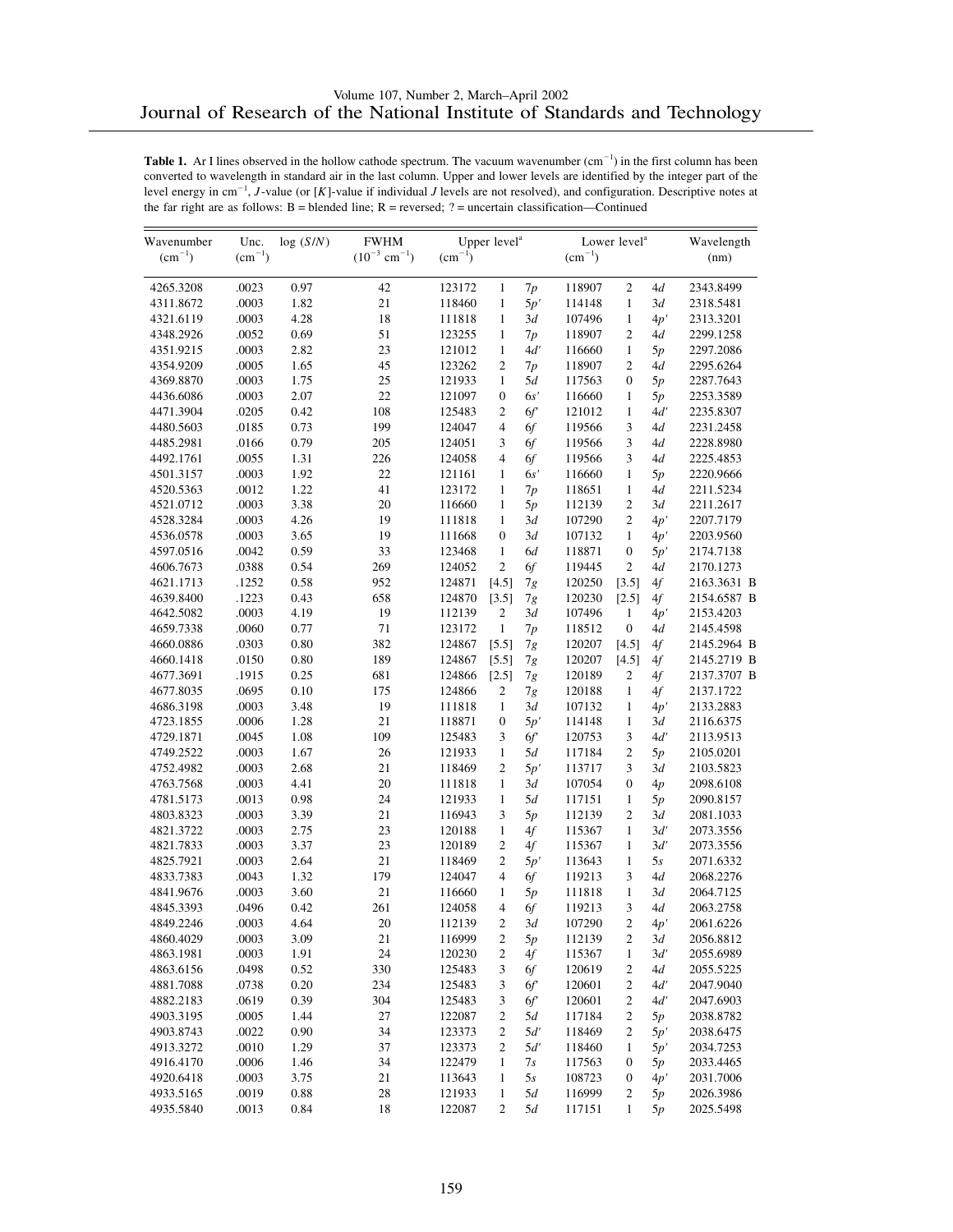| Wavenumber<br>$(cm^{-1})$ | Unc.<br>$(cm^{-1})$ | log(S/N) | <b>FWHM</b><br>$(10^{-3}$ cm <sup>-1</sup> ) | Upper level <sup>a</sup><br>$(cm^{-1})$ |                  |     | Lower level <sup>a</sup><br>$(cm^{-1})$ |                  |     | Wavelength<br>(nm) |
|---------------------------|---------------------|----------|----------------------------------------------|-----------------------------------------|------------------|-----|-----------------------------------------|------------------|-----|--------------------|
|                           |                     |          |                                              |                                         |                  |     |                                         |                  |     |                    |
| 4938.9606                 | .0019               | 0.71     | 19                                           | 118407                                  | $\mathbf{1}$     | 5p' | 113468                                  | $\mathfrak{2}$   | 5s  | 2024.1650          |
| 4981.4677                 | .0003               | 2.88     | 22                                           | 118407                                  | $\mathbf{1}$     | 5p' | 113426                                  | $\overline{c}$   | 3d  | 2006.8927          |
| 4991.1242                 | .0003               | 2.78     | 22                                           | 118460                                  | $\mathbf{1}$     | 5p' | 113468                                  | $\overline{c}$   | 5s  | 2003.0098          |
| 4992.2295                 | .0003               | 3.21     | 22                                           | 116660                                  | $\mathbf{1}$     | 5p  | 111668                                  | $\boldsymbol{0}$ | 3d  | 2002.5664          |
| 5000.5785                 | .0003               | 2.12     | 22                                           | 118469                                  | $\overline{c}$   | 5p' | 113468                                  | $\overline{c}$   | 5s  | 1999.2229          |
| 5007.2161                 | .0003               | 3.89     | 20                                           | 112139                                  | $\overline{c}$   | 3d  | 107132                                  | $\mathbf{1}$     | 4p' | 1996.5727          |
| 5011.2612                 | .0069               | 0.43     | 37                                           | 123882                                  | 1                | 7s' | 118871                                  | $\boldsymbol{0}$ | 5p' | 1994.9610          |
| 5012.4035                 | .0003               | 3.09     | 22                                           | 117151                                  | $\mathbf{1}$     | 5p  | 112139                                  | $\overline{c}$   | 3d  | 1994.5064          |
| 5022.9444                 | .0055               | 1.19     | 171                                          | 124047                                  | 5                | 6f  | 119024                                  | 4                | 4d  | 1990.3208          |
| 5033.6355                 | .0004               | 1.57     | 22                                           | 118460                                  | $\mathbf{1}$     | 5p' | 113426                                  | $\mathfrak{2}$   | 3d  | 1986.0935          |
| 5043.0896                 | .0003               | 1.65     | 22                                           | 118469                                  | $\overline{c}$   | 5p' | 113426                                  | $\overline{c}$   | 3d  | 1982.3703          |
| 5044.6682                 | .0003               | 4.11     | 22                                           | 117184                                  | $\overline{c}$   | 5p  | 112139                                  | $\overline{c}$   | 3d  | 1981.7499          |
| 5088.3662                 | .0024               | 0.76     | 27                                           | 123557                                  | 3                | 5d' | 118469                                  | $\overline{c}$   | 5p' | 1964.7310          |
| 5093.3095                 | .0003               | 2.01     | 28                                           | 122036                                  | $\overline{4}$   | 5d  | 116943                                  | 3                | 5p  | 1962.8241          |
| 5098.0554                 | .0013               | 1.03     | 28                                           | 123505                                  | $\overline{c}$   | 5'  | 118407                                  | $\mathbf{1}$     | 5p' | 1960.9969          |
| 5134.1000                 | .0004               | 1.60     | 27                                           | 121794                                  | $\mathbf{0}$     | 5d  | 116660                                  | $\mathbf{1}$     | 5p  | 1947.2294          |
| 5134.7213                 | .0111               | 0.50     | 70                                           |                                         |                  |     |                                         |                  |     | 1946.9938          |
| 5143.9814                 | .0103               | 0.50     | 65                                           |                                         |                  |     |                                         |                  |     | 1943.4889          |
| 5144.1578                 | .0041               | 0.63     | 35                                           | 122087                                  | $\overline{c}$   | 5d  | 116943                                  | $\mathfrak{Z}$   | 5p  | 1943.4222          |
| 5144.7379                 | .0185               | 0.75     | 208                                          | 124051                                  | 3                | 6f  | 118907                                  | $\overline{c}$   | 4d  | 1943.2031          |
| 5160.8178                 | .0014               | 1.02     | 30                                           | 122160                                  | 3                | 5d  | 116999                                  | $\mathfrak{2}$   | 5p  | 1937.1485          |
| 5181.2992                 | .0003               | 1.82     | 22                                           | 116999                                  | $\overline{c}$   | 5p  | 111818                                  | $\mathbf{1}$     | 3d  | 1929.4911          |
| 5213.2166                 | .0003               | 1.98     | 23                                           | 120188                                  | $\mathbf{1}$     | 4f  | 114975                                  | $\mathbf{1}$     | 5s' | 1917.6779          |
| 5213.6287                 | .0003               | 2.34     | 24                                           | 120189                                  | $\overline{c}$   | 4f  | 114975                                  | $\mathbf{1}$     | 5s' | 1917.5264          |
| 5227.6566                 | .0003               | 2.06     | 22                                           | 118871                                  | $\boldsymbol{0}$ | 5p' | 113643                                  | $\mathbf{1}$     | 5s  | 1912.3809          |
| 5255.0438                 | .0008               | 1.18     | 24                                           | 120230                                  | $\overline{c}$   | 4f  | 114975                                  | $\mathbf{1}$     | 5s' | 1902.4143          |
| 5256.4671                 | .0005               | 1.54     | 32                                           | 122440                                  | $\overline{c}$   | 7s  | 117184                                  | $\mathfrak{2}$   | 5p  | 1901.8992          |
| 5288.7302                 | .0078               | 0.59     | 61                                           | 122440                                  | $\overline{c}$   | 7s  | 117151                                  | $\mathbf{1}$     | 5p  | 1890.2969          |
| 5295.7768                 | .0013               | 1.27     | 48                                           | 122479                                  | $\mathbf{1}$     | 7s  | 117184                                  | $\overline{c}$   | 5p  | 1887.7817          |
| 5325.3649                 | .0005               | 1.43     | 27                                           | 124349                                  | 3                | 8p  | 119024                                  | $\overline{4}$   | 4d  | 1877.2930          |
| 5326.5996                 | .0003               | 1.86     | 28                                           | 120188                                  | $\mathbf{1}$     | 4f  | 114862                                  | $\boldsymbol{0}$ | 5s' | 1876.8579          |
| 5328.0407                 | .0008               | 1.47     | 43                                           | 122479                                  | 1                | 7s  | 117151                                  | $\mathbf{1}$     | 5p  | 1876.3502          |
| 5333.2985                 | .0003               | 2.75     | 26                                           | 117151                                  | 1                | 5p  | 111818                                  | $\mathbf{1}$     | 3d  | 1874.5005          |
| 5362.8422                 | .0017               | 1.30     | 69                                           | 122514                                  | $\mathbf{1}$     | 5d  | 117151                                  | $\mathbf{1}$     | 5p  | 1864.1739          |
| 5365.5629                 | .0003               | 3.03     | 26                                           | 117184                                  | $\overline{c}$   | 5p  | 111818                                  | $\mathbf{1}$     | 3d  | 1863.2286          |
| 5366.7097                 | .0005               | 1.50     | 27                                           | 120189                                  | $\mathbf{2}$     | 4f  | 114822                                  | 3                | 3d' | 1862.8305          |
| 5383.1008                 | .0003               | 2.19     | 27                                           | 120188                                  | $\mathbf{1}$     | 4f  | 114805                                  | $\overline{c}$   | 3d' | 1857.1583          |
| 5383.5132                 | .0003               | 3.06     | 28                                           | 120189                                  | $\overline{c}$   | 4f  | 114805                                  | $\overline{c}$   | 3d' | 1857.0160          |
| 5385.2359                 | .0003               | 2.86     | 28                                           | 120207                                  | $\overline{4}$   | 4f  | 114822                                  | 3                | 3d' | 1856.4220          |
| 5407.8144                 | .0003               | 2.69     | 28                                           | 120230                                  | 3                | 4f  | 114822                                  | 3                | 3d' | 1848.6711          |
| 5408.1245                 | .0003               | 1.74     | 30                                           | 120230                                  | $\overline{c}$   | 4f  | 114822                                  | 3                | 3d' | 1848.5651          |
| 5413.1355                 | .0010               | 1.40     | 50                                           | 123882                                  | 1                | 7s' | 118469                                  | 2                | 5p' | 1846.8539          |
| 5413.3861                 | .0029               | 0.96     | 52                                           | 123873                                  | $\boldsymbol{0}$ | 7s' | 118460                                  | $\mathbf{1}$     | 5p' | 1846.7684          |
| 5422.5872                 | .0031               | 0.93     | 52                                           | 123882                                  | $\mathbf{1}$     | 7s' | 118460                                  | $\mathbf{1}$     | 5p' | 1843.6348          |
| 5424.6185                 | .0003               | 3.57     | $28\,$                                       | 120230                                  | 3                | 4f  | 114805                                  | 2                | 3d' | 1842.9444          |
| 5424.9288                 | .0003               | 2.67     | 29                                           | 120230                                  | 2                | 4f  | 114805                                  | $\sqrt{2}$       | 3d' | 1842.8390          |
| 5425.1122                 | .0003               | 3.97     | 25                                           | 114148                                  | $\mathbf{1}$     | 3d  | 108723                                  | 0                | 4p' | 1842.7767          |
| 5426.9133                 | .0012               | 1.22     | 39                                           | 122087                                  | 2                | 5d  | 116660                                  | $\mathbf{1}$     | 5p  | 1842.1651          |
| 5427.9369                 | .0003               | 2.47     | 27                                           | 120250                                  | 3                | 4f  | 114822                                  | $\mathfrak{Z}$   | 3d' | 1841.8177          |
| 5427.9759                 | .0003               | 3.22     | 29                                           | 120250                                  | 4                | 4f  | 114822                                  | 3                | 3d' | 1841.8045          |
| 5440.7264                 | .0013               | 1.24     | 45                                           | 122440                                  | 2                | 7s  | 116999                                  | 2                | 5p  | 1837.4881          |
| 5444.7413                 | .0003               | 1.92     | 28                                           | 120250                                  | 3                | 4f  | 114805                                  | $\boldsymbol{2}$ | 3d' | 1836.1332          |
| 5448.6962                 | .0003               | 2.34     | 27                                           | 118469                                  | $\mathbf{2}$     | 5p' | 113020                                  | $\mathfrak{Z}$   | 3d  | 1834.8005          |
| 5465.5582                 | .0017               | 1.06     | 39                                           | 123873                                  | $\mathbf{0}$     | 7s' | 118407                                  | 1                | 5p' | 1829.1398          |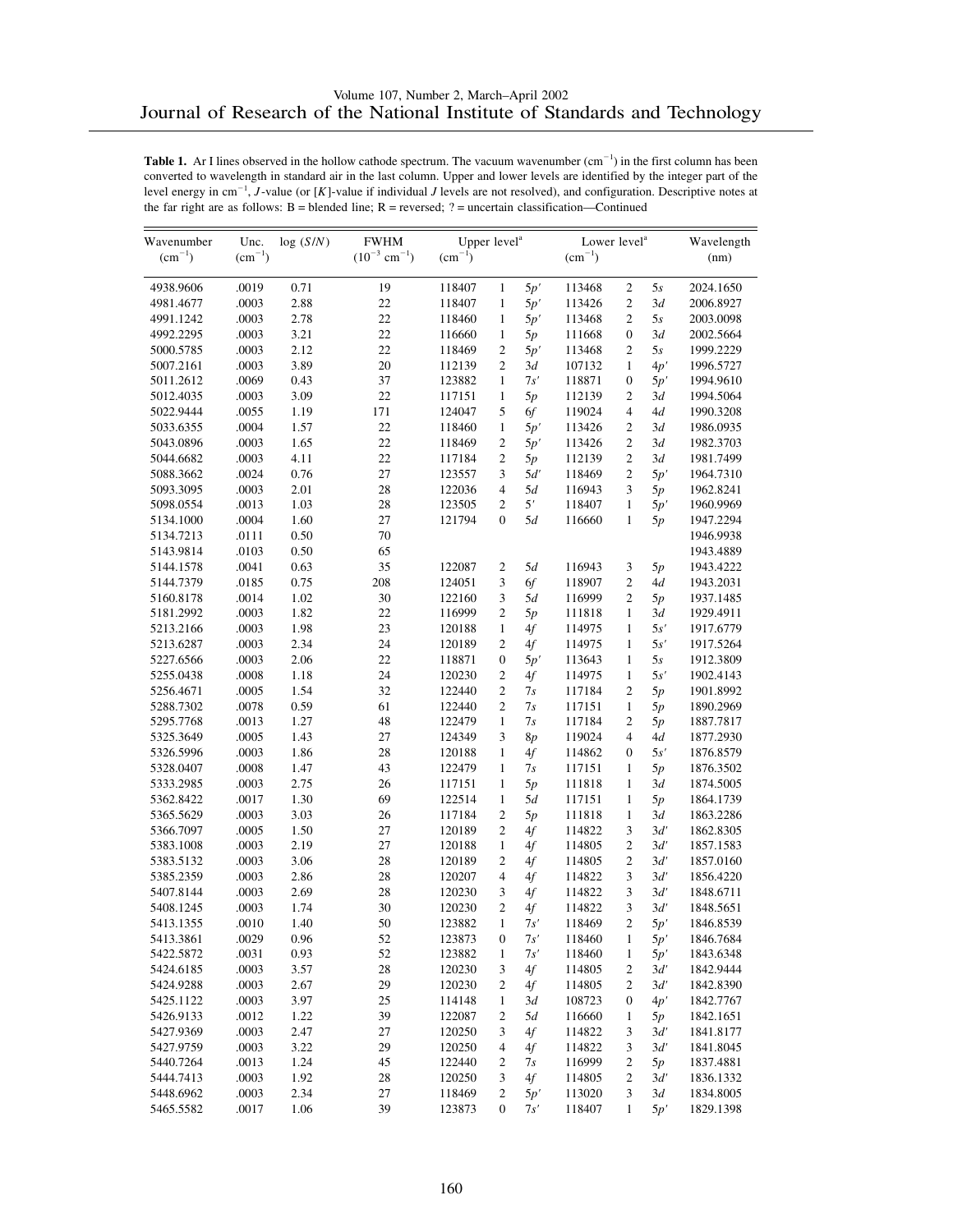| 5474.7706<br>.0003<br>1.96<br>123882<br>$\mathbf{1}$<br>7s'<br>118407<br>1826.0619<br>31<br>$\mathbf{1}$<br>5p'<br>1.86<br>.0004<br>44<br>122479<br>$\mathbf{1}$<br>7s<br>$\mathfrak{2}$<br>5480.0418<br>116999<br>5p<br>1824.3055<br>.0003<br>2.20<br>26<br>117151<br>$\mathbf{1}$<br>5p<br>$\boldsymbol{0}$<br>5483.5605<br>111668<br>3d<br>1823.1348<br>5497.2964<br>.0003<br>2.08<br>44<br>122440<br>$\overline{2}$<br>3<br>1818.5794<br>7s<br>116943<br>5p<br>$\overline{c}$<br>.0006<br>1.41<br>27<br>$\mathbf{1}$<br>4f<br>5547.2429<br>120188<br>114641<br>3d'<br>1802.2052<br>$\overline{c}$<br>$\overline{c}$<br>.0004<br>1.60<br>29<br>120189<br>4f<br>3d'<br>1802.0709<br>5547.6563<br>114641<br>.0003<br>4.46<br>25<br>111818<br>$\mathfrak{2}$<br>5580.4771<br>1<br>3d<br>106238<br>4p<br>1791.4723<br>$\mathbf{1}$<br>.0003<br>2.47<br>20<br>$\mathbf{0}$<br>3d<br>1791.4624<br>5580.5079<br>111668<br>106087<br>4p<br>.0003<br>2.38<br>29<br>120230<br>3<br>4f<br>$\mathfrak{2}$<br>3d'<br>1788.8167<br>5588.7614<br>114641<br>$\overline{c}$<br>$\overline{c}$<br>.0003<br>2.85<br>30<br>120230<br>4f<br>3d'<br>1788.7175<br>5589.0716<br>114641<br>3<br>$\overline{c}$<br>.0003<br>3.51<br>29<br>120250<br>4f<br>3d'<br>5608.8840<br>114641<br>1782.3991<br>.0003<br>2.93<br>25<br>113020<br>3<br>107290<br>$\overline{c}$<br>1744.5247<br>5730.6554<br>3d<br>4p'<br>.0003<br>3.79<br>25<br>111818<br>3d<br>$\mathbf{1}$<br>5730.7691<br>1<br>106087<br>1744.4901<br>4p<br>28<br>.0003<br>2.90<br>117563<br>5p<br>$\mathbf{1}$<br>5744.9275<br>$\boldsymbol{0}$<br>111818<br>3d<br>1740.1907<br>$\overline{c}$<br>.0004<br>1.80<br>45<br>122440<br>$\mathbf{1}$<br>1729.6140<br>5780.0583<br>7s<br>116660<br>5p<br>.0022<br>1.09<br>53<br>122479<br>$\mathbf{1}$<br>7s<br>$\mathbf{1}$<br>5819.3713<br>116660<br>1717.9295<br>5p<br>$\overline{c}$<br>$\overline{c}$<br>.0003<br>5.09<br>26<br>112139<br>3d<br>5901.3725<br>106238<br>1694.0584<br>4p<br>.0003<br>2.22<br>26<br>$\overline{c}$<br>3d<br>$\mathbf{1}$<br>5929.5467<br>113426<br>107496<br>4p'<br>1686.0090<br>$\overline{c}$<br>.0003<br>3.92<br>27<br>113468<br>5s<br>$\mathbf{1}$<br>5972.0567<br>107496<br>4p'<br>1674.0078<br>2.79<br>.0003<br>31<br>120188<br>$\mathbf{1}$<br>4f<br>$\mathbf{1}$<br>6040.5042<br>114148<br>3d<br>1655.0388<br>.0003<br>3.72<br>32<br>$\overline{c}$<br>4f<br>$\mathbf{1}$<br>6040.9167<br>120189<br>114148<br>3d<br>1654.9258<br>$\overline{c}$<br>4.19<br>27<br>112139<br>3d<br>$\mathbf{1}$<br>6051.6654<br>.0003<br>106087<br>4p<br>1651.9864<br>$\overline{c}$<br>.0003<br>4.02<br>33<br>120230<br>4f<br>$\mathbf{1}$<br>6082.3322<br>114148<br>3d<br>1643.6572<br>.0003<br>2.85<br>28<br>113643<br>$\mathbf{1}$<br>1626.4070<br>6146.8432<br>1<br>5s<br>107496<br>4p'<br>$\overline{c}$<br>$\overline{c}$<br>.0003<br>3.56<br>28<br>5s<br>1618.0022<br>6178.7732<br>113468<br>107290<br>4p'<br>1.49<br>$\overline{2}$<br>$\overline{c}$<br>6189.3304<br>.0010<br>63<br>123373<br>5d'<br>1615.2424<br>117184<br>5p<br>3.17<br>27<br>$\mathfrak{2}$<br>6200.7575<br>.0003<br>111818<br>1<br>3d<br>105617<br>1612.2657<br>4p<br>.0003<br>4.30<br>29<br>114975<br>$\mathbf{1}$<br>5s'<br>$\boldsymbol{0}$<br>6252.3992<br>108723<br>1598.9492<br>4p'<br>1.08<br>$\overline{c}$<br>6263.6021<br>.0017<br>40<br>121069<br>1596.0894<br>1<br>114805<br>3d'<br>6р<br>.0073<br>0.80<br>92<br>$\overline{c}$<br>6284.3870<br>123468<br>$\mathbf{1}$<br>6d<br>117184<br>5p<br>1590.8105<br>$\overline{c}$<br>.0003<br>3.84<br>34<br>4f'<br>$\mathbf{1}$<br>3d'<br>1589.9683<br>6287.7156<br>121655<br>115367<br>$\overline{c}$<br>.0003<br>3.22<br>28<br>113426<br>$\mathbf{1}$<br>6294.2547<br>3d<br>107132<br>4p'<br>1588.3165<br>2.84<br>31<br>$\mathbf{1}$<br>$\mathfrak{2}$<br>6320.6730<br>.0003<br>118460<br>5p'<br>112139<br>3d<br>1581.6779<br>$\overline{c}$<br>.0003<br>2.39<br>30<br>$\overline{2}$<br>3d<br>6330.1276<br>118469<br>5p'<br>112139<br>1579.3155<br>$\overline{c}$<br>.0003<br>2.24<br>29<br>113468<br>5s<br>$\mathbf{1}$<br>6336.7646<br>107132<br>4p'<br>1577.6613<br>.0003<br>2.75<br>29<br>$\mathbf{1}$<br>5s<br>$\mathfrak{2}$<br>6353.5597<br>113643<br>107290<br>4p'<br>1573.4909<br>.0016<br>1.04<br>35<br>123505<br>$\overline{2}$<br>5d'<br>$\mathbf{1}$<br>6354.1562<br>117151<br>1573.3432<br>5p<br>3<br>$\overline{c}$<br>.0003<br>2.55<br>28<br>113717<br>3d'<br>107290<br>1555.5460<br>6426.8546<br>4p'<br>0.97<br>37<br>$\overline{c}$<br>$\mathfrak{2}$<br>6465.4784<br>.0020<br>121271<br>3d'<br>1546.2534<br>6р<br>114805<br>$\overline{c}$<br>3<br>.0003<br>2.49<br>32<br>4f<br>3d<br>6472.0932<br>120189<br>1544.6731<br>113717<br>$\overline{4}$<br>3<br>3.67<br>32<br>6490.6200<br>.0003<br>120207<br>4f<br>113717<br>3d<br>1540.2640<br>6495.2257<br>.0020<br>1.02<br>41<br>121470<br>$\boldsymbol{0}$<br>6р<br>114975<br>1<br>5s'<br>1539.1718<br>.0003<br>3.50<br>30<br>6511.5511<br>113643<br>5s<br>107132<br>$\mathbf{1}$<br>1535.3128<br>1<br>4p'<br>.0003<br>3.67<br>32<br>120230<br>$4f$<br>6513.1985<br>3<br>113717<br>3<br>3d<br>1534.9245<br>.0003<br>2.03<br>35<br>6513.5093<br>120230<br>$\overline{\mathbf{c}}$<br>4f<br>113717<br>3<br>3d<br>1534.8513<br>.0003<br>3.79<br>29<br>112139<br>$\mathbf{2}$<br>6521.6538<br>2<br>3d<br>105617<br>4p<br>1532.9345<br>.0003<br>4.32<br>33<br>120250<br>$4f$<br>3<br>6533.3600<br>4<br>113717<br>3d<br>1530.1878<br>.0003<br>1.98<br>32<br>120188<br>6544.9749<br>4f<br>113643<br>$\mathbf{1}$<br>5s<br>1527.4723<br>1<br>.0008<br>1.49<br>47<br>120189<br>$\mathbf{1}$<br>6545.3873<br>$\overline{\mathbf{c}}$<br>4f<br>113643<br>5s<br>1527.3761<br>1.26<br>72<br>123557<br>$\boldsymbol{2}$<br>6558.0881<br>.0020<br>3<br>5d'<br>116999<br>5p<br>1524.4181<br>.0003<br>2.24<br>35<br>120230<br>4f<br>6586.8027<br>2<br>113643<br>$\mathbf{1}$<br>5s<br>1517.7725<br>4.27<br>30<br>6588.9881<br>.0003<br>113643<br>$\mathbf{1}$<br>5s<br>107054<br>$\boldsymbol{0}$<br>4p<br>1517.2691<br>6616.1631<br>.0020<br>1.17<br>60<br>121257<br>114641<br>$\sqrt{2}$<br>3d'<br>1511.0371<br>$\mathbf{1}$<br>6p | Wavenumber  | Unc.        | log(S/N) | <b>FWHM</b>                   | Upper level <sup>a</sup> |   |     | Lower level <sup>a</sup> |              |    | Wavelength |
|-----------------------------------------------------------------------------------------------------------------------------------------------------------------------------------------------------------------------------------------------------------------------------------------------------------------------------------------------------------------------------------------------------------------------------------------------------------------------------------------------------------------------------------------------------------------------------------------------------------------------------------------------------------------------------------------------------------------------------------------------------------------------------------------------------------------------------------------------------------------------------------------------------------------------------------------------------------------------------------------------------------------------------------------------------------------------------------------------------------------------------------------------------------------------------------------------------------------------------------------------------------------------------------------------------------------------------------------------------------------------------------------------------------------------------------------------------------------------------------------------------------------------------------------------------------------------------------------------------------------------------------------------------------------------------------------------------------------------------------------------------------------------------------------------------------------------------------------------------------------------------------------------------------------------------------------------------------------------------------------------------------------------------------------------------------------------------------------------------------------------------------------------------------------------------------------------------------------------------------------------------------------------------------------------------------------------------------------------------------------------------------------------------------------------------------------------------------------------------------------------------------------------------------------------------------------------------------------------------------------------------------------------------------------------------------------------------------------------------------------------------------------------------------------------------------------------------------------------------------------------------------------------------------------------------------------------------------------------------------------------------------------------------------------------------------------------------------------------------------------------------------------------------------------------------------------------------------------------------------------------------------------------------------------------------------------------------------------------------------------------------------------------------------------------------------------------------------------------------------------------------------------------------------------------------------------------------------------------------------------------------------------------------------------------------------------------------------------------------------------------------------------------------------------------------------------------------------------------------------------------------------------------------------------------------------------------------------------------------------------------------------------------------------------------------------------------------------------------------------------------------------------------------------------------------------------------------------------------------------------------------------------------------------------------------------------------------------------------------------------------------------------------------------------------------------------------------------------------------------------------------------------------------------------------------------------------------------------------------------------------------------------------------------------------------------------------------------------------------------------------------------------------------------------------------------------------------------------------------------------------------------------------------------------------------------------------------------------------------------------------------------------------------------------------------------------------------------------------------------------------------------------------------------------------------------------------------------------------------------------------------------------------------------------------------------------------------------------------------------------------------------------------------------------------------------------------------------------------------------------------------------------------------------------------------------------------------------------------------------------------------------------------------------------------------------------------------------------------------------------------------------------------------------------------------------------------------------------------------------------------------------------------------------------------------------------------------------------------------------------------------------------------------------------------------------------------------------------------------------------------------------|-------------|-------------|----------|-------------------------------|--------------------------|---|-----|--------------------------|--------------|----|------------|
|                                                                                                                                                                                                                                                                                                                                                                                                                                                                                                                                                                                                                                                                                                                                                                                                                                                                                                                                                                                                                                                                                                                                                                                                                                                                                                                                                                                                                                                                                                                                                                                                                                                                                                                                                                                                                                                                                                                                                                                                                                                                                                                                                                                                                                                                                                                                                                                                                                                                                                                                                                                                                                                                                                                                                                                                                                                                                                                                                                                                                                                                                                                                                                                                                                                                                                                                                                                                                                                                                                                                                                                                                                                                                                                                                                                                                                                                                                                                                                                                                                                                                                                                                                                                                                                                                                                                                                                                                                                                                                                                                                                                                                                                                                                                                                                                                                                                                                                                                                                                                                                                                                                                                                                                                                                                                                                                                                                                                                                                                                                                                                                                                                                                                                                                                                                                                                                                                                                                                                                                                                                                                                                                   | $(cm^{-1})$ | $(cm^{-1})$ |          | $(10^{-3}$ cm <sup>-1</sup> ) | $(cm^{-1})$              |   |     | $(cm^{-1})$              |              |    | (nm)       |
|                                                                                                                                                                                                                                                                                                                                                                                                                                                                                                                                                                                                                                                                                                                                                                                                                                                                                                                                                                                                                                                                                                                                                                                                                                                                                                                                                                                                                                                                                                                                                                                                                                                                                                                                                                                                                                                                                                                                                                                                                                                                                                                                                                                                                                                                                                                                                                                                                                                                                                                                                                                                                                                                                                                                                                                                                                                                                                                                                                                                                                                                                                                                                                                                                                                                                                                                                                                                                                                                                                                                                                                                                                                                                                                                                                                                                                                                                                                                                                                                                                                                                                                                                                                                                                                                                                                                                                                                                                                                                                                                                                                                                                                                                                                                                                                                                                                                                                                                                                                                                                                                                                                                                                                                                                                                                                                                                                                                                                                                                                                                                                                                                                                                                                                                                                                                                                                                                                                                                                                                                                                                                                                                   |             |             |          |                               |                          |   |     |                          |              |    |            |
|                                                                                                                                                                                                                                                                                                                                                                                                                                                                                                                                                                                                                                                                                                                                                                                                                                                                                                                                                                                                                                                                                                                                                                                                                                                                                                                                                                                                                                                                                                                                                                                                                                                                                                                                                                                                                                                                                                                                                                                                                                                                                                                                                                                                                                                                                                                                                                                                                                                                                                                                                                                                                                                                                                                                                                                                                                                                                                                                                                                                                                                                                                                                                                                                                                                                                                                                                                                                                                                                                                                                                                                                                                                                                                                                                                                                                                                                                                                                                                                                                                                                                                                                                                                                                                                                                                                                                                                                                                                                                                                                                                                                                                                                                                                                                                                                                                                                                                                                                                                                                                                                                                                                                                                                                                                                                                                                                                                                                                                                                                                                                                                                                                                                                                                                                                                                                                                                                                                                                                                                                                                                                                                                   |             |             |          |                               |                          |   |     |                          |              |    |            |
|                                                                                                                                                                                                                                                                                                                                                                                                                                                                                                                                                                                                                                                                                                                                                                                                                                                                                                                                                                                                                                                                                                                                                                                                                                                                                                                                                                                                                                                                                                                                                                                                                                                                                                                                                                                                                                                                                                                                                                                                                                                                                                                                                                                                                                                                                                                                                                                                                                                                                                                                                                                                                                                                                                                                                                                                                                                                                                                                                                                                                                                                                                                                                                                                                                                                                                                                                                                                                                                                                                                                                                                                                                                                                                                                                                                                                                                                                                                                                                                                                                                                                                                                                                                                                                                                                                                                                                                                                                                                                                                                                                                                                                                                                                                                                                                                                                                                                                                                                                                                                                                                                                                                                                                                                                                                                                                                                                                                                                                                                                                                                                                                                                                                                                                                                                                                                                                                                                                                                                                                                                                                                                                                   |             |             |          |                               |                          |   |     |                          |              |    |            |
|                                                                                                                                                                                                                                                                                                                                                                                                                                                                                                                                                                                                                                                                                                                                                                                                                                                                                                                                                                                                                                                                                                                                                                                                                                                                                                                                                                                                                                                                                                                                                                                                                                                                                                                                                                                                                                                                                                                                                                                                                                                                                                                                                                                                                                                                                                                                                                                                                                                                                                                                                                                                                                                                                                                                                                                                                                                                                                                                                                                                                                                                                                                                                                                                                                                                                                                                                                                                                                                                                                                                                                                                                                                                                                                                                                                                                                                                                                                                                                                                                                                                                                                                                                                                                                                                                                                                                                                                                                                                                                                                                                                                                                                                                                                                                                                                                                                                                                                                                                                                                                                                                                                                                                                                                                                                                                                                                                                                                                                                                                                                                                                                                                                                                                                                                                                                                                                                                                                                                                                                                                                                                                                                   |             |             |          |                               |                          |   |     |                          |              |    |            |
|                                                                                                                                                                                                                                                                                                                                                                                                                                                                                                                                                                                                                                                                                                                                                                                                                                                                                                                                                                                                                                                                                                                                                                                                                                                                                                                                                                                                                                                                                                                                                                                                                                                                                                                                                                                                                                                                                                                                                                                                                                                                                                                                                                                                                                                                                                                                                                                                                                                                                                                                                                                                                                                                                                                                                                                                                                                                                                                                                                                                                                                                                                                                                                                                                                                                                                                                                                                                                                                                                                                                                                                                                                                                                                                                                                                                                                                                                                                                                                                                                                                                                                                                                                                                                                                                                                                                                                                                                                                                                                                                                                                                                                                                                                                                                                                                                                                                                                                                                                                                                                                                                                                                                                                                                                                                                                                                                                                                                                                                                                                                                                                                                                                                                                                                                                                                                                                                                                                                                                                                                                                                                                                                   |             |             |          |                               |                          |   |     |                          |              |    |            |
|                                                                                                                                                                                                                                                                                                                                                                                                                                                                                                                                                                                                                                                                                                                                                                                                                                                                                                                                                                                                                                                                                                                                                                                                                                                                                                                                                                                                                                                                                                                                                                                                                                                                                                                                                                                                                                                                                                                                                                                                                                                                                                                                                                                                                                                                                                                                                                                                                                                                                                                                                                                                                                                                                                                                                                                                                                                                                                                                                                                                                                                                                                                                                                                                                                                                                                                                                                                                                                                                                                                                                                                                                                                                                                                                                                                                                                                                                                                                                                                                                                                                                                                                                                                                                                                                                                                                                                                                                                                                                                                                                                                                                                                                                                                                                                                                                                                                                                                                                                                                                                                                                                                                                                                                                                                                                                                                                                                                                                                                                                                                                                                                                                                                                                                                                                                                                                                                                                                                                                                                                                                                                                                                   |             |             |          |                               |                          |   |     |                          |              |    |            |
|                                                                                                                                                                                                                                                                                                                                                                                                                                                                                                                                                                                                                                                                                                                                                                                                                                                                                                                                                                                                                                                                                                                                                                                                                                                                                                                                                                                                                                                                                                                                                                                                                                                                                                                                                                                                                                                                                                                                                                                                                                                                                                                                                                                                                                                                                                                                                                                                                                                                                                                                                                                                                                                                                                                                                                                                                                                                                                                                                                                                                                                                                                                                                                                                                                                                                                                                                                                                                                                                                                                                                                                                                                                                                                                                                                                                                                                                                                                                                                                                                                                                                                                                                                                                                                                                                                                                                                                                                                                                                                                                                                                                                                                                                                                                                                                                                                                                                                                                                                                                                                                                                                                                                                                                                                                                                                                                                                                                                                                                                                                                                                                                                                                                                                                                                                                                                                                                                                                                                                                                                                                                                                                                   |             |             |          |                               |                          |   |     |                          |              |    |            |
|                                                                                                                                                                                                                                                                                                                                                                                                                                                                                                                                                                                                                                                                                                                                                                                                                                                                                                                                                                                                                                                                                                                                                                                                                                                                                                                                                                                                                                                                                                                                                                                                                                                                                                                                                                                                                                                                                                                                                                                                                                                                                                                                                                                                                                                                                                                                                                                                                                                                                                                                                                                                                                                                                                                                                                                                                                                                                                                                                                                                                                                                                                                                                                                                                                                                                                                                                                                                                                                                                                                                                                                                                                                                                                                                                                                                                                                                                                                                                                                                                                                                                                                                                                                                                                                                                                                                                                                                                                                                                                                                                                                                                                                                                                                                                                                                                                                                                                                                                                                                                                                                                                                                                                                                                                                                                                                                                                                                                                                                                                                                                                                                                                                                                                                                                                                                                                                                                                                                                                                                                                                                                                                                   |             |             |          |                               |                          |   |     |                          |              |    |            |
|                                                                                                                                                                                                                                                                                                                                                                                                                                                                                                                                                                                                                                                                                                                                                                                                                                                                                                                                                                                                                                                                                                                                                                                                                                                                                                                                                                                                                                                                                                                                                                                                                                                                                                                                                                                                                                                                                                                                                                                                                                                                                                                                                                                                                                                                                                                                                                                                                                                                                                                                                                                                                                                                                                                                                                                                                                                                                                                                                                                                                                                                                                                                                                                                                                                                                                                                                                                                                                                                                                                                                                                                                                                                                                                                                                                                                                                                                                                                                                                                                                                                                                                                                                                                                                                                                                                                                                                                                                                                                                                                                                                                                                                                                                                                                                                                                                                                                                                                                                                                                                                                                                                                                                                                                                                                                                                                                                                                                                                                                                                                                                                                                                                                                                                                                                                                                                                                                                                                                                                                                                                                                                                                   |             |             |          |                               |                          |   |     |                          |              |    |            |
|                                                                                                                                                                                                                                                                                                                                                                                                                                                                                                                                                                                                                                                                                                                                                                                                                                                                                                                                                                                                                                                                                                                                                                                                                                                                                                                                                                                                                                                                                                                                                                                                                                                                                                                                                                                                                                                                                                                                                                                                                                                                                                                                                                                                                                                                                                                                                                                                                                                                                                                                                                                                                                                                                                                                                                                                                                                                                                                                                                                                                                                                                                                                                                                                                                                                                                                                                                                                                                                                                                                                                                                                                                                                                                                                                                                                                                                                                                                                                                                                                                                                                                                                                                                                                                                                                                                                                                                                                                                                                                                                                                                                                                                                                                                                                                                                                                                                                                                                                                                                                                                                                                                                                                                                                                                                                                                                                                                                                                                                                                                                                                                                                                                                                                                                                                                                                                                                                                                                                                                                                                                                                                                                   |             |             |          |                               |                          |   |     |                          |              |    |            |
|                                                                                                                                                                                                                                                                                                                                                                                                                                                                                                                                                                                                                                                                                                                                                                                                                                                                                                                                                                                                                                                                                                                                                                                                                                                                                                                                                                                                                                                                                                                                                                                                                                                                                                                                                                                                                                                                                                                                                                                                                                                                                                                                                                                                                                                                                                                                                                                                                                                                                                                                                                                                                                                                                                                                                                                                                                                                                                                                                                                                                                                                                                                                                                                                                                                                                                                                                                                                                                                                                                                                                                                                                                                                                                                                                                                                                                                                                                                                                                                                                                                                                                                                                                                                                                                                                                                                                                                                                                                                                                                                                                                                                                                                                                                                                                                                                                                                                                                                                                                                                                                                                                                                                                                                                                                                                                                                                                                                                                                                                                                                                                                                                                                                                                                                                                                                                                                                                                                                                                                                                                                                                                                                   |             |             |          |                               |                          |   |     |                          |              |    |            |
|                                                                                                                                                                                                                                                                                                                                                                                                                                                                                                                                                                                                                                                                                                                                                                                                                                                                                                                                                                                                                                                                                                                                                                                                                                                                                                                                                                                                                                                                                                                                                                                                                                                                                                                                                                                                                                                                                                                                                                                                                                                                                                                                                                                                                                                                                                                                                                                                                                                                                                                                                                                                                                                                                                                                                                                                                                                                                                                                                                                                                                                                                                                                                                                                                                                                                                                                                                                                                                                                                                                                                                                                                                                                                                                                                                                                                                                                                                                                                                                                                                                                                                                                                                                                                                                                                                                                                                                                                                                                                                                                                                                                                                                                                                                                                                                                                                                                                                                                                                                                                                                                                                                                                                                                                                                                                                                                                                                                                                                                                                                                                                                                                                                                                                                                                                                                                                                                                                                                                                                                                                                                                                                                   |             |             |          |                               |                          |   |     |                          |              |    |            |
|                                                                                                                                                                                                                                                                                                                                                                                                                                                                                                                                                                                                                                                                                                                                                                                                                                                                                                                                                                                                                                                                                                                                                                                                                                                                                                                                                                                                                                                                                                                                                                                                                                                                                                                                                                                                                                                                                                                                                                                                                                                                                                                                                                                                                                                                                                                                                                                                                                                                                                                                                                                                                                                                                                                                                                                                                                                                                                                                                                                                                                                                                                                                                                                                                                                                                                                                                                                                                                                                                                                                                                                                                                                                                                                                                                                                                                                                                                                                                                                                                                                                                                                                                                                                                                                                                                                                                                                                                                                                                                                                                                                                                                                                                                                                                                                                                                                                                                                                                                                                                                                                                                                                                                                                                                                                                                                                                                                                                                                                                                                                                                                                                                                                                                                                                                                                                                                                                                                                                                                                                                                                                                                                   |             |             |          |                               |                          |   |     |                          |              |    |            |
|                                                                                                                                                                                                                                                                                                                                                                                                                                                                                                                                                                                                                                                                                                                                                                                                                                                                                                                                                                                                                                                                                                                                                                                                                                                                                                                                                                                                                                                                                                                                                                                                                                                                                                                                                                                                                                                                                                                                                                                                                                                                                                                                                                                                                                                                                                                                                                                                                                                                                                                                                                                                                                                                                                                                                                                                                                                                                                                                                                                                                                                                                                                                                                                                                                                                                                                                                                                                                                                                                                                                                                                                                                                                                                                                                                                                                                                                                                                                                                                                                                                                                                                                                                                                                                                                                                                                                                                                                                                                                                                                                                                                                                                                                                                                                                                                                                                                                                                                                                                                                                                                                                                                                                                                                                                                                                                                                                                                                                                                                                                                                                                                                                                                                                                                                                                                                                                                                                                                                                                                                                                                                                                                   |             |             |          |                               |                          |   |     |                          |              |    |            |
|                                                                                                                                                                                                                                                                                                                                                                                                                                                                                                                                                                                                                                                                                                                                                                                                                                                                                                                                                                                                                                                                                                                                                                                                                                                                                                                                                                                                                                                                                                                                                                                                                                                                                                                                                                                                                                                                                                                                                                                                                                                                                                                                                                                                                                                                                                                                                                                                                                                                                                                                                                                                                                                                                                                                                                                                                                                                                                                                                                                                                                                                                                                                                                                                                                                                                                                                                                                                                                                                                                                                                                                                                                                                                                                                                                                                                                                                                                                                                                                                                                                                                                                                                                                                                                                                                                                                                                                                                                                                                                                                                                                                                                                                                                                                                                                                                                                                                                                                                                                                                                                                                                                                                                                                                                                                                                                                                                                                                                                                                                                                                                                                                                                                                                                                                                                                                                                                                                                                                                                                                                                                                                                                   |             |             |          |                               |                          |   |     |                          |              |    |            |
|                                                                                                                                                                                                                                                                                                                                                                                                                                                                                                                                                                                                                                                                                                                                                                                                                                                                                                                                                                                                                                                                                                                                                                                                                                                                                                                                                                                                                                                                                                                                                                                                                                                                                                                                                                                                                                                                                                                                                                                                                                                                                                                                                                                                                                                                                                                                                                                                                                                                                                                                                                                                                                                                                                                                                                                                                                                                                                                                                                                                                                                                                                                                                                                                                                                                                                                                                                                                                                                                                                                                                                                                                                                                                                                                                                                                                                                                                                                                                                                                                                                                                                                                                                                                                                                                                                                                                                                                                                                                                                                                                                                                                                                                                                                                                                                                                                                                                                                                                                                                                                                                                                                                                                                                                                                                                                                                                                                                                                                                                                                                                                                                                                                                                                                                                                                                                                                                                                                                                                                                                                                                                                                                   |             |             |          |                               |                          |   |     |                          |              |    |            |
|                                                                                                                                                                                                                                                                                                                                                                                                                                                                                                                                                                                                                                                                                                                                                                                                                                                                                                                                                                                                                                                                                                                                                                                                                                                                                                                                                                                                                                                                                                                                                                                                                                                                                                                                                                                                                                                                                                                                                                                                                                                                                                                                                                                                                                                                                                                                                                                                                                                                                                                                                                                                                                                                                                                                                                                                                                                                                                                                                                                                                                                                                                                                                                                                                                                                                                                                                                                                                                                                                                                                                                                                                                                                                                                                                                                                                                                                                                                                                                                                                                                                                                                                                                                                                                                                                                                                                                                                                                                                                                                                                                                                                                                                                                                                                                                                                                                                                                                                                                                                                                                                                                                                                                                                                                                                                                                                                                                                                                                                                                                                                                                                                                                                                                                                                                                                                                                                                                                                                                                                                                                                                                                                   |             |             |          |                               |                          |   |     |                          |              |    |            |
|                                                                                                                                                                                                                                                                                                                                                                                                                                                                                                                                                                                                                                                                                                                                                                                                                                                                                                                                                                                                                                                                                                                                                                                                                                                                                                                                                                                                                                                                                                                                                                                                                                                                                                                                                                                                                                                                                                                                                                                                                                                                                                                                                                                                                                                                                                                                                                                                                                                                                                                                                                                                                                                                                                                                                                                                                                                                                                                                                                                                                                                                                                                                                                                                                                                                                                                                                                                                                                                                                                                                                                                                                                                                                                                                                                                                                                                                                                                                                                                                                                                                                                                                                                                                                                                                                                                                                                                                                                                                                                                                                                                                                                                                                                                                                                                                                                                                                                                                                                                                                                                                                                                                                                                                                                                                                                                                                                                                                                                                                                                                                                                                                                                                                                                                                                                                                                                                                                                                                                                                                                                                                                                                   |             |             |          |                               |                          |   |     |                          |              |    |            |
|                                                                                                                                                                                                                                                                                                                                                                                                                                                                                                                                                                                                                                                                                                                                                                                                                                                                                                                                                                                                                                                                                                                                                                                                                                                                                                                                                                                                                                                                                                                                                                                                                                                                                                                                                                                                                                                                                                                                                                                                                                                                                                                                                                                                                                                                                                                                                                                                                                                                                                                                                                                                                                                                                                                                                                                                                                                                                                                                                                                                                                                                                                                                                                                                                                                                                                                                                                                                                                                                                                                                                                                                                                                                                                                                                                                                                                                                                                                                                                                                                                                                                                                                                                                                                                                                                                                                                                                                                                                                                                                                                                                                                                                                                                                                                                                                                                                                                                                                                                                                                                                                                                                                                                                                                                                                                                                                                                                                                                                                                                                                                                                                                                                                                                                                                                                                                                                                                                                                                                                                                                                                                                                                   |             |             |          |                               |                          |   |     |                          |              |    |            |
|                                                                                                                                                                                                                                                                                                                                                                                                                                                                                                                                                                                                                                                                                                                                                                                                                                                                                                                                                                                                                                                                                                                                                                                                                                                                                                                                                                                                                                                                                                                                                                                                                                                                                                                                                                                                                                                                                                                                                                                                                                                                                                                                                                                                                                                                                                                                                                                                                                                                                                                                                                                                                                                                                                                                                                                                                                                                                                                                                                                                                                                                                                                                                                                                                                                                                                                                                                                                                                                                                                                                                                                                                                                                                                                                                                                                                                                                                                                                                                                                                                                                                                                                                                                                                                                                                                                                                                                                                                                                                                                                                                                                                                                                                                                                                                                                                                                                                                                                                                                                                                                                                                                                                                                                                                                                                                                                                                                                                                                                                                                                                                                                                                                                                                                                                                                                                                                                                                                                                                                                                                                                                                                                   |             |             |          |                               |                          |   |     |                          |              |    |            |
|                                                                                                                                                                                                                                                                                                                                                                                                                                                                                                                                                                                                                                                                                                                                                                                                                                                                                                                                                                                                                                                                                                                                                                                                                                                                                                                                                                                                                                                                                                                                                                                                                                                                                                                                                                                                                                                                                                                                                                                                                                                                                                                                                                                                                                                                                                                                                                                                                                                                                                                                                                                                                                                                                                                                                                                                                                                                                                                                                                                                                                                                                                                                                                                                                                                                                                                                                                                                                                                                                                                                                                                                                                                                                                                                                                                                                                                                                                                                                                                                                                                                                                                                                                                                                                                                                                                                                                                                                                                                                                                                                                                                                                                                                                                                                                                                                                                                                                                                                                                                                                                                                                                                                                                                                                                                                                                                                                                                                                                                                                                                                                                                                                                                                                                                                                                                                                                                                                                                                                                                                                                                                                                                   |             |             |          |                               |                          |   |     |                          |              |    |            |
|                                                                                                                                                                                                                                                                                                                                                                                                                                                                                                                                                                                                                                                                                                                                                                                                                                                                                                                                                                                                                                                                                                                                                                                                                                                                                                                                                                                                                                                                                                                                                                                                                                                                                                                                                                                                                                                                                                                                                                                                                                                                                                                                                                                                                                                                                                                                                                                                                                                                                                                                                                                                                                                                                                                                                                                                                                                                                                                                                                                                                                                                                                                                                                                                                                                                                                                                                                                                                                                                                                                                                                                                                                                                                                                                                                                                                                                                                                                                                                                                                                                                                                                                                                                                                                                                                                                                                                                                                                                                                                                                                                                                                                                                                                                                                                                                                                                                                                                                                                                                                                                                                                                                                                                                                                                                                                                                                                                                                                                                                                                                                                                                                                                                                                                                                                                                                                                                                                                                                                                                                                                                                                                                   |             |             |          |                               |                          |   |     |                          |              |    |            |
|                                                                                                                                                                                                                                                                                                                                                                                                                                                                                                                                                                                                                                                                                                                                                                                                                                                                                                                                                                                                                                                                                                                                                                                                                                                                                                                                                                                                                                                                                                                                                                                                                                                                                                                                                                                                                                                                                                                                                                                                                                                                                                                                                                                                                                                                                                                                                                                                                                                                                                                                                                                                                                                                                                                                                                                                                                                                                                                                                                                                                                                                                                                                                                                                                                                                                                                                                                                                                                                                                                                                                                                                                                                                                                                                                                                                                                                                                                                                                                                                                                                                                                                                                                                                                                                                                                                                                                                                                                                                                                                                                                                                                                                                                                                                                                                                                                                                                                                                                                                                                                                                                                                                                                                                                                                                                                                                                                                                                                                                                                                                                                                                                                                                                                                                                                                                                                                                                                                                                                                                                                                                                                                                   |             |             |          |                               |                          |   |     |                          |              |    |            |
|                                                                                                                                                                                                                                                                                                                                                                                                                                                                                                                                                                                                                                                                                                                                                                                                                                                                                                                                                                                                                                                                                                                                                                                                                                                                                                                                                                                                                                                                                                                                                                                                                                                                                                                                                                                                                                                                                                                                                                                                                                                                                                                                                                                                                                                                                                                                                                                                                                                                                                                                                                                                                                                                                                                                                                                                                                                                                                                                                                                                                                                                                                                                                                                                                                                                                                                                                                                                                                                                                                                                                                                                                                                                                                                                                                                                                                                                                                                                                                                                                                                                                                                                                                                                                                                                                                                                                                                                                                                                                                                                                                                                                                                                                                                                                                                                                                                                                                                                                                                                                                                                                                                                                                                                                                                                                                                                                                                                                                                                                                                                                                                                                                                                                                                                                                                                                                                                                                                                                                                                                                                                                                                                   |             |             |          |                               |                          |   |     |                          |              |    |            |
|                                                                                                                                                                                                                                                                                                                                                                                                                                                                                                                                                                                                                                                                                                                                                                                                                                                                                                                                                                                                                                                                                                                                                                                                                                                                                                                                                                                                                                                                                                                                                                                                                                                                                                                                                                                                                                                                                                                                                                                                                                                                                                                                                                                                                                                                                                                                                                                                                                                                                                                                                                                                                                                                                                                                                                                                                                                                                                                                                                                                                                                                                                                                                                                                                                                                                                                                                                                                                                                                                                                                                                                                                                                                                                                                                                                                                                                                                                                                                                                                                                                                                                                                                                                                                                                                                                                                                                                                                                                                                                                                                                                                                                                                                                                                                                                                                                                                                                                                                                                                                                                                                                                                                                                                                                                                                                                                                                                                                                                                                                                                                                                                                                                                                                                                                                                                                                                                                                                                                                                                                                                                                                                                   |             |             |          |                               |                          |   |     |                          |              |    |            |
|                                                                                                                                                                                                                                                                                                                                                                                                                                                                                                                                                                                                                                                                                                                                                                                                                                                                                                                                                                                                                                                                                                                                                                                                                                                                                                                                                                                                                                                                                                                                                                                                                                                                                                                                                                                                                                                                                                                                                                                                                                                                                                                                                                                                                                                                                                                                                                                                                                                                                                                                                                                                                                                                                                                                                                                                                                                                                                                                                                                                                                                                                                                                                                                                                                                                                                                                                                                                                                                                                                                                                                                                                                                                                                                                                                                                                                                                                                                                                                                                                                                                                                                                                                                                                                                                                                                                                                                                                                                                                                                                                                                                                                                                                                                                                                                                                                                                                                                                                                                                                                                                                                                                                                                                                                                                                                                                                                                                                                                                                                                                                                                                                                                                                                                                                                                                                                                                                                                                                                                                                                                                                                                                   |             |             |          |                               |                          |   |     |                          |              |    |            |
|                                                                                                                                                                                                                                                                                                                                                                                                                                                                                                                                                                                                                                                                                                                                                                                                                                                                                                                                                                                                                                                                                                                                                                                                                                                                                                                                                                                                                                                                                                                                                                                                                                                                                                                                                                                                                                                                                                                                                                                                                                                                                                                                                                                                                                                                                                                                                                                                                                                                                                                                                                                                                                                                                                                                                                                                                                                                                                                                                                                                                                                                                                                                                                                                                                                                                                                                                                                                                                                                                                                                                                                                                                                                                                                                                                                                                                                                                                                                                                                                                                                                                                                                                                                                                                                                                                                                                                                                                                                                                                                                                                                                                                                                                                                                                                                                                                                                                                                                                                                                                                                                                                                                                                                                                                                                                                                                                                                                                                                                                                                                                                                                                                                                                                                                                                                                                                                                                                                                                                                                                                                                                                                                   |             |             |          |                               |                          |   |     |                          |              |    |            |
|                                                                                                                                                                                                                                                                                                                                                                                                                                                                                                                                                                                                                                                                                                                                                                                                                                                                                                                                                                                                                                                                                                                                                                                                                                                                                                                                                                                                                                                                                                                                                                                                                                                                                                                                                                                                                                                                                                                                                                                                                                                                                                                                                                                                                                                                                                                                                                                                                                                                                                                                                                                                                                                                                                                                                                                                                                                                                                                                                                                                                                                                                                                                                                                                                                                                                                                                                                                                                                                                                                                                                                                                                                                                                                                                                                                                                                                                                                                                                                                                                                                                                                                                                                                                                                                                                                                                                                                                                                                                                                                                                                                                                                                                                                                                                                                                                                                                                                                                                                                                                                                                                                                                                                                                                                                                                                                                                                                                                                                                                                                                                                                                                                                                                                                                                                                                                                                                                                                                                                                                                                                                                                                                   |             |             |          |                               |                          |   |     |                          |              |    |            |
|                                                                                                                                                                                                                                                                                                                                                                                                                                                                                                                                                                                                                                                                                                                                                                                                                                                                                                                                                                                                                                                                                                                                                                                                                                                                                                                                                                                                                                                                                                                                                                                                                                                                                                                                                                                                                                                                                                                                                                                                                                                                                                                                                                                                                                                                                                                                                                                                                                                                                                                                                                                                                                                                                                                                                                                                                                                                                                                                                                                                                                                                                                                                                                                                                                                                                                                                                                                                                                                                                                                                                                                                                                                                                                                                                                                                                                                                                                                                                                                                                                                                                                                                                                                                                                                                                                                                                                                                                                                                                                                                                                                                                                                                                                                                                                                                                                                                                                                                                                                                                                                                                                                                                                                                                                                                                                                                                                                                                                                                                                                                                                                                                                                                                                                                                                                                                                                                                                                                                                                                                                                                                                                                   |             |             |          |                               |                          |   |     |                          |              |    |            |
|                                                                                                                                                                                                                                                                                                                                                                                                                                                                                                                                                                                                                                                                                                                                                                                                                                                                                                                                                                                                                                                                                                                                                                                                                                                                                                                                                                                                                                                                                                                                                                                                                                                                                                                                                                                                                                                                                                                                                                                                                                                                                                                                                                                                                                                                                                                                                                                                                                                                                                                                                                                                                                                                                                                                                                                                                                                                                                                                                                                                                                                                                                                                                                                                                                                                                                                                                                                                                                                                                                                                                                                                                                                                                                                                                                                                                                                                                                                                                                                                                                                                                                                                                                                                                                                                                                                                                                                                                                                                                                                                                                                                                                                                                                                                                                                                                                                                                                                                                                                                                                                                                                                                                                                                                                                                                                                                                                                                                                                                                                                                                                                                                                                                                                                                                                                                                                                                                                                                                                                                                                                                                                                                   |             |             |          |                               |                          |   |     |                          |              |    |            |
|                                                                                                                                                                                                                                                                                                                                                                                                                                                                                                                                                                                                                                                                                                                                                                                                                                                                                                                                                                                                                                                                                                                                                                                                                                                                                                                                                                                                                                                                                                                                                                                                                                                                                                                                                                                                                                                                                                                                                                                                                                                                                                                                                                                                                                                                                                                                                                                                                                                                                                                                                                                                                                                                                                                                                                                                                                                                                                                                                                                                                                                                                                                                                                                                                                                                                                                                                                                                                                                                                                                                                                                                                                                                                                                                                                                                                                                                                                                                                                                                                                                                                                                                                                                                                                                                                                                                                                                                                                                                                                                                                                                                                                                                                                                                                                                                                                                                                                                                                                                                                                                                                                                                                                                                                                                                                                                                                                                                                                                                                                                                                                                                                                                                                                                                                                                                                                                                                                                                                                                                                                                                                                                                   |             |             |          |                               |                          |   |     |                          |              |    |            |
|                                                                                                                                                                                                                                                                                                                                                                                                                                                                                                                                                                                                                                                                                                                                                                                                                                                                                                                                                                                                                                                                                                                                                                                                                                                                                                                                                                                                                                                                                                                                                                                                                                                                                                                                                                                                                                                                                                                                                                                                                                                                                                                                                                                                                                                                                                                                                                                                                                                                                                                                                                                                                                                                                                                                                                                                                                                                                                                                                                                                                                                                                                                                                                                                                                                                                                                                                                                                                                                                                                                                                                                                                                                                                                                                                                                                                                                                                                                                                                                                                                                                                                                                                                                                                                                                                                                                                                                                                                                                                                                                                                                                                                                                                                                                                                                                                                                                                                                                                                                                                                                                                                                                                                                                                                                                                                                                                                                                                                                                                                                                                                                                                                                                                                                                                                                                                                                                                                                                                                                                                                                                                                                                   |             |             |          |                               |                          |   |     |                          |              |    |            |
|                                                                                                                                                                                                                                                                                                                                                                                                                                                                                                                                                                                                                                                                                                                                                                                                                                                                                                                                                                                                                                                                                                                                                                                                                                                                                                                                                                                                                                                                                                                                                                                                                                                                                                                                                                                                                                                                                                                                                                                                                                                                                                                                                                                                                                                                                                                                                                                                                                                                                                                                                                                                                                                                                                                                                                                                                                                                                                                                                                                                                                                                                                                                                                                                                                                                                                                                                                                                                                                                                                                                                                                                                                                                                                                                                                                                                                                                                                                                                                                                                                                                                                                                                                                                                                                                                                                                                                                                                                                                                                                                                                                                                                                                                                                                                                                                                                                                                                                                                                                                                                                                                                                                                                                                                                                                                                                                                                                                                                                                                                                                                                                                                                                                                                                                                                                                                                                                                                                                                                                                                                                                                                                                   |             |             |          |                               |                          |   |     |                          |              |    |            |
|                                                                                                                                                                                                                                                                                                                                                                                                                                                                                                                                                                                                                                                                                                                                                                                                                                                                                                                                                                                                                                                                                                                                                                                                                                                                                                                                                                                                                                                                                                                                                                                                                                                                                                                                                                                                                                                                                                                                                                                                                                                                                                                                                                                                                                                                                                                                                                                                                                                                                                                                                                                                                                                                                                                                                                                                                                                                                                                                                                                                                                                                                                                                                                                                                                                                                                                                                                                                                                                                                                                                                                                                                                                                                                                                                                                                                                                                                                                                                                                                                                                                                                                                                                                                                                                                                                                                                                                                                                                                                                                                                                                                                                                                                                                                                                                                                                                                                                                                                                                                                                                                                                                                                                                                                                                                                                                                                                                                                                                                                                                                                                                                                                                                                                                                                                                                                                                                                                                                                                                                                                                                                                                                   |             |             |          |                               |                          |   |     |                          |              |    |            |
|                                                                                                                                                                                                                                                                                                                                                                                                                                                                                                                                                                                                                                                                                                                                                                                                                                                                                                                                                                                                                                                                                                                                                                                                                                                                                                                                                                                                                                                                                                                                                                                                                                                                                                                                                                                                                                                                                                                                                                                                                                                                                                                                                                                                                                                                                                                                                                                                                                                                                                                                                                                                                                                                                                                                                                                                                                                                                                                                                                                                                                                                                                                                                                                                                                                                                                                                                                                                                                                                                                                                                                                                                                                                                                                                                                                                                                                                                                                                                                                                                                                                                                                                                                                                                                                                                                                                                                                                                                                                                                                                                                                                                                                                                                                                                                                                                                                                                                                                                                                                                                                                                                                                                                                                                                                                                                                                                                                                                                                                                                                                                                                                                                                                                                                                                                                                                                                                                                                                                                                                                                                                                                                                   |             |             |          |                               |                          |   |     |                          |              |    |            |
|                                                                                                                                                                                                                                                                                                                                                                                                                                                                                                                                                                                                                                                                                                                                                                                                                                                                                                                                                                                                                                                                                                                                                                                                                                                                                                                                                                                                                                                                                                                                                                                                                                                                                                                                                                                                                                                                                                                                                                                                                                                                                                                                                                                                                                                                                                                                                                                                                                                                                                                                                                                                                                                                                                                                                                                                                                                                                                                                                                                                                                                                                                                                                                                                                                                                                                                                                                                                                                                                                                                                                                                                                                                                                                                                                                                                                                                                                                                                                                                                                                                                                                                                                                                                                                                                                                                                                                                                                                                                                                                                                                                                                                                                                                                                                                                                                                                                                                                                                                                                                                                                                                                                                                                                                                                                                                                                                                                                                                                                                                                                                                                                                                                                                                                                                                                                                                                                                                                                                                                                                                                                                                                                   |             |             |          |                               |                          |   |     |                          |              |    |            |
|                                                                                                                                                                                                                                                                                                                                                                                                                                                                                                                                                                                                                                                                                                                                                                                                                                                                                                                                                                                                                                                                                                                                                                                                                                                                                                                                                                                                                                                                                                                                                                                                                                                                                                                                                                                                                                                                                                                                                                                                                                                                                                                                                                                                                                                                                                                                                                                                                                                                                                                                                                                                                                                                                                                                                                                                                                                                                                                                                                                                                                                                                                                                                                                                                                                                                                                                                                                                                                                                                                                                                                                                                                                                                                                                                                                                                                                                                                                                                                                                                                                                                                                                                                                                                                                                                                                                                                                                                                                                                                                                                                                                                                                                                                                                                                                                                                                                                                                                                                                                                                                                                                                                                                                                                                                                                                                                                                                                                                                                                                                                                                                                                                                                                                                                                                                                                                                                                                                                                                                                                                                                                                                                   |             |             |          |                               |                          |   |     |                          |              |    |            |
|                                                                                                                                                                                                                                                                                                                                                                                                                                                                                                                                                                                                                                                                                                                                                                                                                                                                                                                                                                                                                                                                                                                                                                                                                                                                                                                                                                                                                                                                                                                                                                                                                                                                                                                                                                                                                                                                                                                                                                                                                                                                                                                                                                                                                                                                                                                                                                                                                                                                                                                                                                                                                                                                                                                                                                                                                                                                                                                                                                                                                                                                                                                                                                                                                                                                                                                                                                                                                                                                                                                                                                                                                                                                                                                                                                                                                                                                                                                                                                                                                                                                                                                                                                                                                                                                                                                                                                                                                                                                                                                                                                                                                                                                                                                                                                                                                                                                                                                                                                                                                                                                                                                                                                                                                                                                                                                                                                                                                                                                                                                                                                                                                                                                                                                                                                                                                                                                                                                                                                                                                                                                                                                                   |             |             |          |                               |                          |   |     |                          |              |    |            |
|                                                                                                                                                                                                                                                                                                                                                                                                                                                                                                                                                                                                                                                                                                                                                                                                                                                                                                                                                                                                                                                                                                                                                                                                                                                                                                                                                                                                                                                                                                                                                                                                                                                                                                                                                                                                                                                                                                                                                                                                                                                                                                                                                                                                                                                                                                                                                                                                                                                                                                                                                                                                                                                                                                                                                                                                                                                                                                                                                                                                                                                                                                                                                                                                                                                                                                                                                                                                                                                                                                                                                                                                                                                                                                                                                                                                                                                                                                                                                                                                                                                                                                                                                                                                                                                                                                                                                                                                                                                                                                                                                                                                                                                                                                                                                                                                                                                                                                                                                                                                                                                                                                                                                                                                                                                                                                                                                                                                                                                                                                                                                                                                                                                                                                                                                                                                                                                                                                                                                                                                                                                                                                                                   |             |             |          |                               |                          |   |     |                          |              |    |            |
|                                                                                                                                                                                                                                                                                                                                                                                                                                                                                                                                                                                                                                                                                                                                                                                                                                                                                                                                                                                                                                                                                                                                                                                                                                                                                                                                                                                                                                                                                                                                                                                                                                                                                                                                                                                                                                                                                                                                                                                                                                                                                                                                                                                                                                                                                                                                                                                                                                                                                                                                                                                                                                                                                                                                                                                                                                                                                                                                                                                                                                                                                                                                                                                                                                                                                                                                                                                                                                                                                                                                                                                                                                                                                                                                                                                                                                                                                                                                                                                                                                                                                                                                                                                                                                                                                                                                                                                                                                                                                                                                                                                                                                                                                                                                                                                                                                                                                                                                                                                                                                                                                                                                                                                                                                                                                                                                                                                                                                                                                                                                                                                                                                                                                                                                                                                                                                                                                                                                                                                                                                                                                                                                   |             |             |          |                               |                          |   |     |                          |              |    |            |
|                                                                                                                                                                                                                                                                                                                                                                                                                                                                                                                                                                                                                                                                                                                                                                                                                                                                                                                                                                                                                                                                                                                                                                                                                                                                                                                                                                                                                                                                                                                                                                                                                                                                                                                                                                                                                                                                                                                                                                                                                                                                                                                                                                                                                                                                                                                                                                                                                                                                                                                                                                                                                                                                                                                                                                                                                                                                                                                                                                                                                                                                                                                                                                                                                                                                                                                                                                                                                                                                                                                                                                                                                                                                                                                                                                                                                                                                                                                                                                                                                                                                                                                                                                                                                                                                                                                                                                                                                                                                                                                                                                                                                                                                                                                                                                                                                                                                                                                                                                                                                                                                                                                                                                                                                                                                                                                                                                                                                                                                                                                                                                                                                                                                                                                                                                                                                                                                                                                                                                                                                                                                                                                                   |             |             |          |                               |                          |   |     |                          |              |    |            |
|                                                                                                                                                                                                                                                                                                                                                                                                                                                                                                                                                                                                                                                                                                                                                                                                                                                                                                                                                                                                                                                                                                                                                                                                                                                                                                                                                                                                                                                                                                                                                                                                                                                                                                                                                                                                                                                                                                                                                                                                                                                                                                                                                                                                                                                                                                                                                                                                                                                                                                                                                                                                                                                                                                                                                                                                                                                                                                                                                                                                                                                                                                                                                                                                                                                                                                                                                                                                                                                                                                                                                                                                                                                                                                                                                                                                                                                                                                                                                                                                                                                                                                                                                                                                                                                                                                                                                                                                                                                                                                                                                                                                                                                                                                                                                                                                                                                                                                                                                                                                                                                                                                                                                                                                                                                                                                                                                                                                                                                                                                                                                                                                                                                                                                                                                                                                                                                                                                                                                                                                                                                                                                                                   |             |             |          |                               |                          |   |     |                          |              |    |            |
|                                                                                                                                                                                                                                                                                                                                                                                                                                                                                                                                                                                                                                                                                                                                                                                                                                                                                                                                                                                                                                                                                                                                                                                                                                                                                                                                                                                                                                                                                                                                                                                                                                                                                                                                                                                                                                                                                                                                                                                                                                                                                                                                                                                                                                                                                                                                                                                                                                                                                                                                                                                                                                                                                                                                                                                                                                                                                                                                                                                                                                                                                                                                                                                                                                                                                                                                                                                                                                                                                                                                                                                                                                                                                                                                                                                                                                                                                                                                                                                                                                                                                                                                                                                                                                                                                                                                                                                                                                                                                                                                                                                                                                                                                                                                                                                                                                                                                                                                                                                                                                                                                                                                                                                                                                                                                                                                                                                                                                                                                                                                                                                                                                                                                                                                                                                                                                                                                                                                                                                                                                                                                                                                   |             |             |          |                               |                          |   |     |                          |              |    |            |
|                                                                                                                                                                                                                                                                                                                                                                                                                                                                                                                                                                                                                                                                                                                                                                                                                                                                                                                                                                                                                                                                                                                                                                                                                                                                                                                                                                                                                                                                                                                                                                                                                                                                                                                                                                                                                                                                                                                                                                                                                                                                                                                                                                                                                                                                                                                                                                                                                                                                                                                                                                                                                                                                                                                                                                                                                                                                                                                                                                                                                                                                                                                                                                                                                                                                                                                                                                                                                                                                                                                                                                                                                                                                                                                                                                                                                                                                                                                                                                                                                                                                                                                                                                                                                                                                                                                                                                                                                                                                                                                                                                                                                                                                                                                                                                                                                                                                                                                                                                                                                                                                                                                                                                                                                                                                                                                                                                                                                                                                                                                                                                                                                                                                                                                                                                                                                                                                                                                                                                                                                                                                                                                                   |             |             |          |                               |                          |   |     |                          |              |    |            |
|                                                                                                                                                                                                                                                                                                                                                                                                                                                                                                                                                                                                                                                                                                                                                                                                                                                                                                                                                                                                                                                                                                                                                                                                                                                                                                                                                                                                                                                                                                                                                                                                                                                                                                                                                                                                                                                                                                                                                                                                                                                                                                                                                                                                                                                                                                                                                                                                                                                                                                                                                                                                                                                                                                                                                                                                                                                                                                                                                                                                                                                                                                                                                                                                                                                                                                                                                                                                                                                                                                                                                                                                                                                                                                                                                                                                                                                                                                                                                                                                                                                                                                                                                                                                                                                                                                                                                                                                                                                                                                                                                                                                                                                                                                                                                                                                                                                                                                                                                                                                                                                                                                                                                                                                                                                                                                                                                                                                                                                                                                                                                                                                                                                                                                                                                                                                                                                                                                                                                                                                                                                                                                                                   |             |             |          |                               |                          |   |     |                          |              |    |            |
|                                                                                                                                                                                                                                                                                                                                                                                                                                                                                                                                                                                                                                                                                                                                                                                                                                                                                                                                                                                                                                                                                                                                                                                                                                                                                                                                                                                                                                                                                                                                                                                                                                                                                                                                                                                                                                                                                                                                                                                                                                                                                                                                                                                                                                                                                                                                                                                                                                                                                                                                                                                                                                                                                                                                                                                                                                                                                                                                                                                                                                                                                                                                                                                                                                                                                                                                                                                                                                                                                                                                                                                                                                                                                                                                                                                                                                                                                                                                                                                                                                                                                                                                                                                                                                                                                                                                                                                                                                                                                                                                                                                                                                                                                                                                                                                                                                                                                                                                                                                                                                                                                                                                                                                                                                                                                                                                                                                                                                                                                                                                                                                                                                                                                                                                                                                                                                                                                                                                                                                                                                                                                                                                   |             |             |          |                               |                          |   |     |                          |              |    |            |
|                                                                                                                                                                                                                                                                                                                                                                                                                                                                                                                                                                                                                                                                                                                                                                                                                                                                                                                                                                                                                                                                                                                                                                                                                                                                                                                                                                                                                                                                                                                                                                                                                                                                                                                                                                                                                                                                                                                                                                                                                                                                                                                                                                                                                                                                                                                                                                                                                                                                                                                                                                                                                                                                                                                                                                                                                                                                                                                                                                                                                                                                                                                                                                                                                                                                                                                                                                                                                                                                                                                                                                                                                                                                                                                                                                                                                                                                                                                                                                                                                                                                                                                                                                                                                                                                                                                                                                                                                                                                                                                                                                                                                                                                                                                                                                                                                                                                                                                                                                                                                                                                                                                                                                                                                                                                                                                                                                                                                                                                                                                                                                                                                                                                                                                                                                                                                                                                                                                                                                                                                                                                                                                                   |             |             |          |                               |                          |   |     |                          |              |    |            |
|                                                                                                                                                                                                                                                                                                                                                                                                                                                                                                                                                                                                                                                                                                                                                                                                                                                                                                                                                                                                                                                                                                                                                                                                                                                                                                                                                                                                                                                                                                                                                                                                                                                                                                                                                                                                                                                                                                                                                                                                                                                                                                                                                                                                                                                                                                                                                                                                                                                                                                                                                                                                                                                                                                                                                                                                                                                                                                                                                                                                                                                                                                                                                                                                                                                                                                                                                                                                                                                                                                                                                                                                                                                                                                                                                                                                                                                                                                                                                                                                                                                                                                                                                                                                                                                                                                                                                                                                                                                                                                                                                                                                                                                                                                                                                                                                                                                                                                                                                                                                                                                                                                                                                                                                                                                                                                                                                                                                                                                                                                                                                                                                                                                                                                                                                                                                                                                                                                                                                                                                                                                                                                                                   |             |             |          |                               |                          |   |     |                          |              |    |            |
|                                                                                                                                                                                                                                                                                                                                                                                                                                                                                                                                                                                                                                                                                                                                                                                                                                                                                                                                                                                                                                                                                                                                                                                                                                                                                                                                                                                                                                                                                                                                                                                                                                                                                                                                                                                                                                                                                                                                                                                                                                                                                                                                                                                                                                                                                                                                                                                                                                                                                                                                                                                                                                                                                                                                                                                                                                                                                                                                                                                                                                                                                                                                                                                                                                                                                                                                                                                                                                                                                                                                                                                                                                                                                                                                                                                                                                                                                                                                                                                                                                                                                                                                                                                                                                                                                                                                                                                                                                                                                                                                                                                                                                                                                                                                                                                                                                                                                                                                                                                                                                                                                                                                                                                                                                                                                                                                                                                                                                                                                                                                                                                                                                                                                                                                                                                                                                                                                                                                                                                                                                                                                                                                   |             |             |          |                               |                          |   |     |                          |              |    |            |
|                                                                                                                                                                                                                                                                                                                                                                                                                                                                                                                                                                                                                                                                                                                                                                                                                                                                                                                                                                                                                                                                                                                                                                                                                                                                                                                                                                                                                                                                                                                                                                                                                                                                                                                                                                                                                                                                                                                                                                                                                                                                                                                                                                                                                                                                                                                                                                                                                                                                                                                                                                                                                                                                                                                                                                                                                                                                                                                                                                                                                                                                                                                                                                                                                                                                                                                                                                                                                                                                                                                                                                                                                                                                                                                                                                                                                                                                                                                                                                                                                                                                                                                                                                                                                                                                                                                                                                                                                                                                                                                                                                                                                                                                                                                                                                                                                                                                                                                                                                                                                                                                                                                                                                                                                                                                                                                                                                                                                                                                                                                                                                                                                                                                                                                                                                                                                                                                                                                                                                                                                                                                                                                                   |             |             |          |                               |                          |   |     |                          |              |    |            |
|                                                                                                                                                                                                                                                                                                                                                                                                                                                                                                                                                                                                                                                                                                                                                                                                                                                                                                                                                                                                                                                                                                                                                                                                                                                                                                                                                                                                                                                                                                                                                                                                                                                                                                                                                                                                                                                                                                                                                                                                                                                                                                                                                                                                                                                                                                                                                                                                                                                                                                                                                                                                                                                                                                                                                                                                                                                                                                                                                                                                                                                                                                                                                                                                                                                                                                                                                                                                                                                                                                                                                                                                                                                                                                                                                                                                                                                                                                                                                                                                                                                                                                                                                                                                                                                                                                                                                                                                                                                                                                                                                                                                                                                                                                                                                                                                                                                                                                                                                                                                                                                                                                                                                                                                                                                                                                                                                                                                                                                                                                                                                                                                                                                                                                                                                                                                                                                                                                                                                                                                                                                                                                                                   |             |             |          |                               |                          |   |     |                          |              |    |            |
|                                                                                                                                                                                                                                                                                                                                                                                                                                                                                                                                                                                                                                                                                                                                                                                                                                                                                                                                                                                                                                                                                                                                                                                                                                                                                                                                                                                                                                                                                                                                                                                                                                                                                                                                                                                                                                                                                                                                                                                                                                                                                                                                                                                                                                                                                                                                                                                                                                                                                                                                                                                                                                                                                                                                                                                                                                                                                                                                                                                                                                                                                                                                                                                                                                                                                                                                                                                                                                                                                                                                                                                                                                                                                                                                                                                                                                                                                                                                                                                                                                                                                                                                                                                                                                                                                                                                                                                                                                                                                                                                                                                                                                                                                                                                                                                                                                                                                                                                                                                                                                                                                                                                                                                                                                                                                                                                                                                                                                                                                                                                                                                                                                                                                                                                                                                                                                                                                                                                                                                                                                                                                                                                   |             |             |          |                               |                          |   |     |                          |              |    |            |
|                                                                                                                                                                                                                                                                                                                                                                                                                                                                                                                                                                                                                                                                                                                                                                                                                                                                                                                                                                                                                                                                                                                                                                                                                                                                                                                                                                                                                                                                                                                                                                                                                                                                                                                                                                                                                                                                                                                                                                                                                                                                                                                                                                                                                                                                                                                                                                                                                                                                                                                                                                                                                                                                                                                                                                                                                                                                                                                                                                                                                                                                                                                                                                                                                                                                                                                                                                                                                                                                                                                                                                                                                                                                                                                                                                                                                                                                                                                                                                                                                                                                                                                                                                                                                                                                                                                                                                                                                                                                                                                                                                                                                                                                                                                                                                                                                                                                                                                                                                                                                                                                                                                                                                                                                                                                                                                                                                                                                                                                                                                                                                                                                                                                                                                                                                                                                                                                                                                                                                                                                                                                                                                                   |             |             |          |                               |                          |   |     |                          |              |    |            |
|                                                                                                                                                                                                                                                                                                                                                                                                                                                                                                                                                                                                                                                                                                                                                                                                                                                                                                                                                                                                                                                                                                                                                                                                                                                                                                                                                                                                                                                                                                                                                                                                                                                                                                                                                                                                                                                                                                                                                                                                                                                                                                                                                                                                                                                                                                                                                                                                                                                                                                                                                                                                                                                                                                                                                                                                                                                                                                                                                                                                                                                                                                                                                                                                                                                                                                                                                                                                                                                                                                                                                                                                                                                                                                                                                                                                                                                                                                                                                                                                                                                                                                                                                                                                                                                                                                                                                                                                                                                                                                                                                                                                                                                                                                                                                                                                                                                                                                                                                                                                                                                                                                                                                                                                                                                                                                                                                                                                                                                                                                                                                                                                                                                                                                                                                                                                                                                                                                                                                                                                                                                                                                                                   | 6641.5687   | .0004       | 1.78     | 32                            | 118460                   | 1 | 5p' | 111818                   | $\mathbf{1}$ | 3d | 1505.2570  |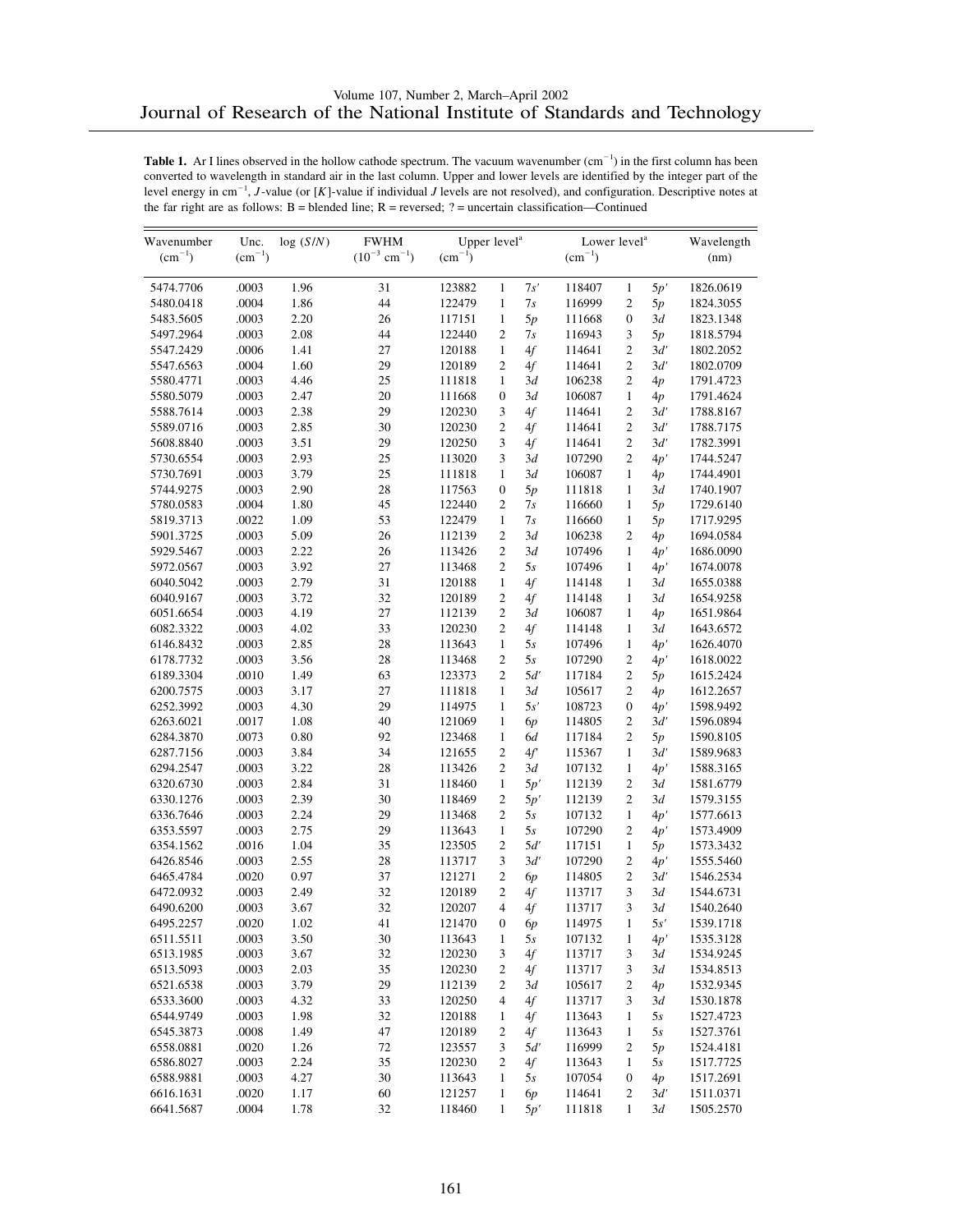| Wavenumber  | Unc.            | log(S/N) | ${\rm FWHM}$                  | Upper level <sup>a</sup> |                |        | Lower level <sup>a</sup> |                  |     | Wavelength  |
|-------------|-----------------|----------|-------------------------------|--------------------------|----------------|--------|--------------------------|------------------|-----|-------------|
| $(cm^{-1})$ | $\rm (cm^{-1})$ |          | $(10^{-3}$ cm <sup>-1</sup> ) | $(cm^{-1})$              |                |        | $(cm^{-1})$              |                  |     | (nm)        |
| 6644.2443   | .0003           | 4.82     | 31                            | 115367                   | $\mathbf{1}$   | 3d'    | 108723                   | $\mathbf{0}$     | 4p' | 1504.6505   |
| 6651.0239   | .0003           | 2.57     | 32                            | 118469                   | 2              | 5p'    | 111818                   | 1                | 3d  | 1503.1171   |
| 6651.3147   | .0003           | 3.12     | 30                            | 114148                   | $\mathbf{1}$   | 3d     | 107496                   | 1                | 4p' | 1503.0514   |
| 6676.1637   | .0003           | 1.87     | 30                            | 112139                   | 2              | 3d     | 105463                   | 3                | 4p  | 1497.4569   |
| 6679.5614   | .0003           | 2.16     | 34                            | 121655                   | $\overline{c}$ | 4f     | 114975                   | $\mathbf{1}$     | 5s' | 1496.6952   |
| 6710.4045   | .0012           | 1.45     | 65                            | 123653                   | 4              | 6d     | 116943                   | 3                | 5p  | 1489.8159   |
| 6719.7626   | .0005           | 1.58     | 31                            | 120188                   | $\mathbf{1}$   | 4f     | 113468                   | $\overline{2}$   | 5s  | 1487.7412   |
| 6720.1741   | .0003           | 2.38     | 34                            | 120189                   | $\overline{c}$ | 4f     | 113468                   | 2                | 5s  | 1487.6501   |
| 6739.6641   | .0003           | 2.10     | 33                            | 118407                   | $\mathbf{1}$   | 5p'    | 111668                   | $\boldsymbol{0}$ | 3d  | 1483.3481   |
| 6761.2791   | .0003           | 2.92     | 33                            | 120230                   | 3              | 4f     | 113468                   | $\overline{2}$   | 5s  | 1478.6060   |
| 6761.5892   | .0003           | 2.09     | 34                            | 120230                   | $\overline{c}$ | 4f     | 113468                   | $\overline{c}$   | 5s  | 1478.5382   |
| 6762.2723   | .0003           | 2.24     | 33                            | 120188                   | $\mathbf{1}$   | 4f     | 113426                   | $\overline{c}$   | 3d  | 1478.3888   |
| 6762.6812   | .0008           | 1.44     | 41                            | 120189                   | $\overline{c}$ | 4f     | 113426                   | $\overline{2}$   | 3d  | 1478.2994   |
| 6781.4033   | .0005           | 1.64     | 38                            | 120250                   | 3              | 4f     | 113468                   | 2                | 5s  | 1474.2181   |
| 6782.8037   | .0003           | 3.52     | 30                            | 113020                   | 3              | 3d     | 106238                   | 2                | 4p  | 1473.9137   |
| 6791.8316   | .0003           | 2.23     | 32                            | 118460                   | $\mathbf{1}$   | 5p'    | 111668                   | $\boldsymbol{0}$ | 3d  | 1471.9546   |
| 6803.7904   | .0003           | 2.41     | 34                            | 120230                   | 3              | 4f     | 113426                   | 2                | 3d  | 1469.3674   |
| 6804.1004   | .0003           | 3.49     | 35                            | 120230                   | $\overline{c}$ | 4f     | 113426                   | $\overline{c}$   | 3d  | 1469.3004   |
| 6807.9810   | .0018           | 1.34     | 78                            | 123468                   | $\mathbf{1}$   | 6d     | 116660                   | $\mathbf{1}$     | 5p  | 1468.4629   |
| 6823.9129   | .0003           | 4.15     | 34                            | 120250                   | 3              | 4f     | 113426                   | 2                | 3d  | 1465.0345   |
| 6831.3425   | .0003           | 4.14     | 34                            | 121653                   | $\overline{4}$ | 4f'    | 114822                   | 3                | 3d' | 1463.4411   |
| 6832.2944   | .0003           | 2.81     | 33                            | 121654                   | 3              | 4f     | 114822                   | 3                | 3d' | 1463.2372   |
| 6832.6383   | .0004           | 1.91     | 37                            | 121655                   | 2              | 4f'    | 114822                   | 3                | 3d' | 1463.1645   |
| 6848.1066   | .0003           | 2.10     | 34                            | 121653                   | 3              |        |                          | $\overline{c}$   | 3d' |             |
|             | .0003           | 3.90     | 34                            | 121654                   | 3              | 4f'    | 114805                   | $\overline{c}$   | 3d' | 1459.8586   |
| 6849.0986   |                 |          |                               |                          |                | 4f     | 114805                   |                  |     | 1459.6472   |
| 6849.4457   | .0003           | 2.67     | 35                            | 121655                   | 2              | 4f     | 114805                   | 2                | 3d' | 1459.5732   |
| 6858.0314   | .0003           | 2.68     | 31                            | 114148                   | $\mathbf{1}$   | 3d     | 107290                   | 2                | 4p' | 1457.7459   |
| 6960.4610   | .0016           | 1.05     | 36                            | 123903                   | $\overline{c}$ | 8s     | 116943                   | 3                | 5p  | 1436.2938   |
| 7012.2491   | .0003           | 3.92     | 35                            | 121653                   | 3              | 4f     | 114641                   | $\overline{c}$   | 3d' | 1425.6862   |
| 7013.2417   | .0007           | 1.42     | 35                            | 121654                   | 3              | 4f'    | 114641                   | $\overline{c}$   | 3d' | 1425.4845   |
| 7013.5887   | .0003           | 2.70     | 35                            | 121655                   | 2              | 4f     | 114641                   | $\overline{2}$   | 3d' | 1425.4139   |
| 7016.0228   | .0003           | 3.86     | 32                            | 114148                   | $\mathbf{1}$   | 3d     | 107132                   | 1                | 4p' | 1424.9194   |
| 7052.8888   | .0003           | 2.11     | 34                            | 118871                   | $\overline{0}$ | 5p'    | 111818                   | $\mathbf{1}$     | 3d  | 1417.4712   |
| 7093.4598   | .0003           | 4.80     | 33                            | 114148                   | $\mathbf{1}$   | 3d     | 107054                   | 0                | 4p  | 1409.3640   |
| 7109.4333   | .0010           | 1.42     | 51                            | 121257                   | $\mathbf{1}$   | 6p     | 114148                   | 1                | 3d  | 1406.1974   |
| 7144.5754   | .0003           | 2.55     | 31                            | 114641                   | 2              | 3d'    | 107496                   | $\mathbf{1}$     | 4p' | 1399.2807   |
| 7168.2913   | .0008           | 1.45     | 40                            | 120189                   | 2              | 4f     | 113020                   | 3                | 3d  | 1394.6513   |
| 7186.8195   | .0003           | 4.16     | 36                            | 120207                   | $\overline{4}$ | 4f     | 113020                   | 3                | 3d  | 1391.0558   |
| 7188.4115   | .0003           | 3.60     | 32                            | 113426                   | 2              | 3d     | 106238                   | 2                | 4p  | 1390.7477   |
| 7209.3980   | .0003           | 2.40     | 35                            | 120230                   | 3              | 4f     | 113020                   | 3                | 3d  | 1386.6992   |
| 7209.7084   | .0003           | 2.24     | 38                            | 120230                   | 2              | 4f     | 113020                   | 3                | 3d  | 1386.6395   |
| 7229.5208   | .0003           | 3.32     | 36                            | 120250                   | 3              | $4\!f$ | 113020                   | 3                | 3d  | 1382.8394   |
| 7229.5596   | .0003           | 2.97     | 36                            | 120250                   | 4              | 4f     | 113020                   | 3                | 3d  | 1382.8320   |
| 7230.9218   | .0003           | 4.20     | 33                            | 113468                   | 2              | 5s     | 106238                   | 2                | 4p  | 1382.5715   |
| 7287.3941   | .0003           | 5.47     | 36                            | 112750                   | 4              | 3d     | 105463                   | 3                | 4p  | 1371.8575   |
| 7308.7184   | .0003           | 4.92     | 33                            | 114805                   | 2              | 3d'    | 107496                   | $\mathbf{1}$     | 4p' | 1367.8549   |
| 7319.5339   | .0008           | 1.69     | 75                            | 122686                   | 2              | 5f     | 115367                   | 1                | 3d' | 1365.8337 B |
| 7322.4961   | .0007           | 1.58     | 47                            | 121470                   | 0              | 6р     | 114148                   | $\mathbf{1}$     | 3d  | 1365.2812   |
| 7338.7045   | .0003           | 5.07     | 33                            | 113426                   | 2              | 3d     | 106087                   | 1                | 4p  | 1362.2658   |
| 7351.2921   | .0003           | 4.23     | 33                            | 114641                   | 2              | 3d'    | 107290                   | 2                | 4p' | 1359.9332   |
| 7365.2190   | .0003           | 3.89     | 34                            | 114862                   | 0              | 5s'    | 107496                   | 1                | 4p' | 1357.3617   |
| 7381.2145   | .0003           | 3.74     | 33                            | 113468                   | 2              | 5s     | 106087                   | 1                | 4p  | 1354.4202   |
| 7403.0851   | .0003           | 5.34     | 35                            | 113020                   | 3              | 3d     | 105617                   | 2                | 4p  | 1350.4189   |
| 7405.7081   | .0003           | 4.18     | 34                            | 113643                   | $\mathbf{1}$   | 5s     | 106238                   | 2                | 4p  | 1349.9406   |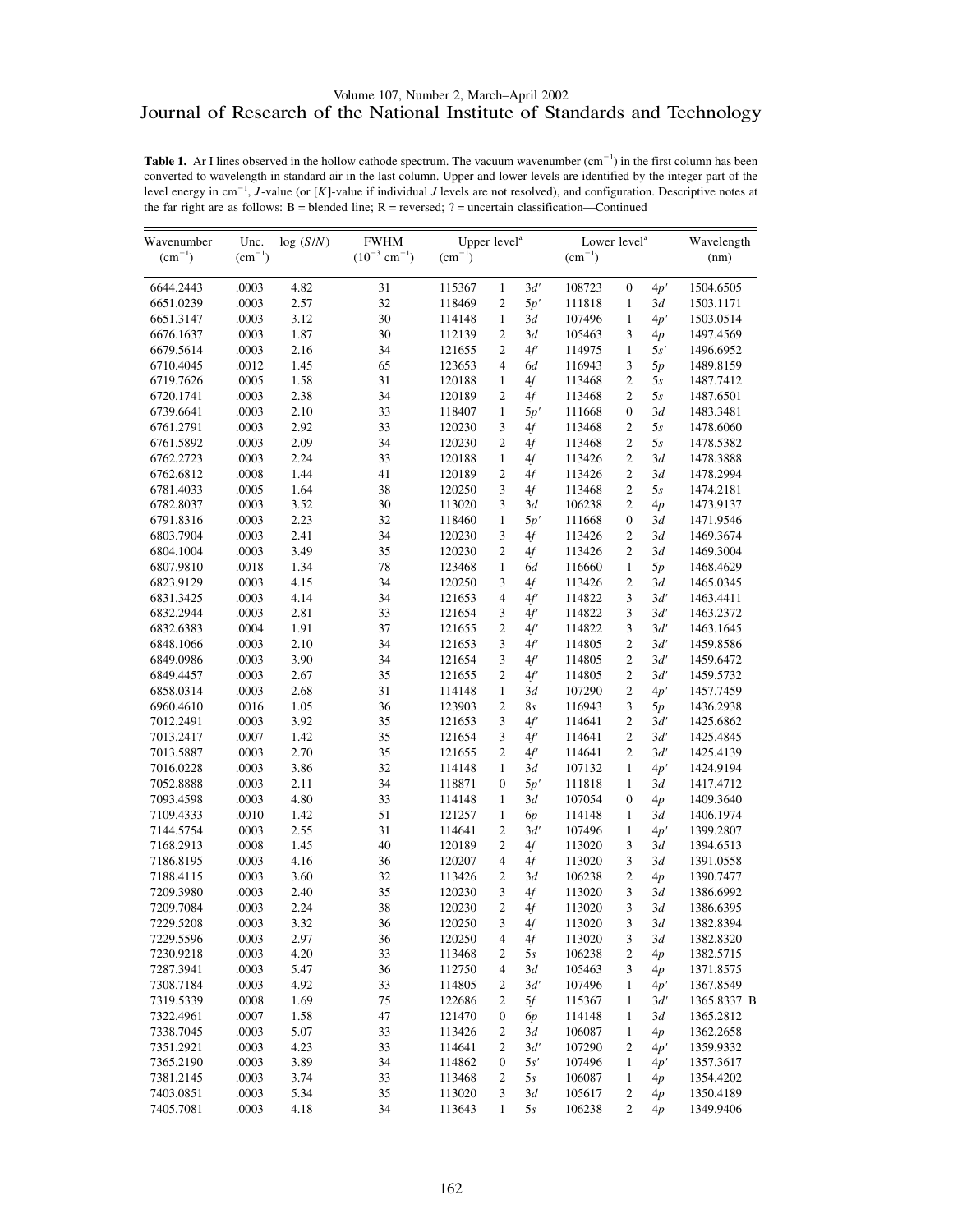| Wavenumber  | Unc.        | log(S/N) | Upper level <sup>a</sup><br><b>FWHM</b> |             |                  |            | Lower level <sup>a</sup> | Wavelength     |     |             |
|-------------|-------------|----------|-----------------------------------------|-------------|------------------|------------|--------------------------|----------------|-----|-------------|
| $(cm^{-1})$ | $(cm^{-1})$ |          | $(10^{-3}$ cm <sup>-1</sup> )           | $(cm^{-1})$ |                  |            | $(cm^{-1})$              |                |     | (nm)        |
| 7448.8049   | .0014       | 1.18     | 40                                      | 121165      | 3                | 6p         | 113717                   | 3              | 3d  | 1342.1302   |
| 7456.9807   | .0003       | 4.39     | 37                                      | 120207      | 5                | 4f         | 112750                   | 4              | 3d  | 1340.6587   |
| 7475.2491   | .0012       | 1.35     | 51                                      | 121192      | $\mathfrak{2}$   | 6р         | 113717                   | 3              | 3d  | 1337.3823   |
| 7478.6019   | .0003       | 3.94     | 34                                      | 114975      | $\mathbf{1}$     | 5s'        | 107496                   | $\mathbf{1}$   | 4p' | 1336.7827   |
| 7479.0030   | .0003       | 5.23     | 35                                      | 113717      | 3                | 3d         | 106238                   | 2              | 4p  | 1336.7110   |
| 7479.5986   | .0003       | 2.14     | 38                                      | 120230      | 3                | 4f         | 112750                   | 4              | 3d  | 1336.6046   |
| 7499.7604   | .0003       | 3.41     | 37                                      | 120250      | $\overline{4}$   | 4f         | 112750                   | 4              | 3d  | 1333.0114   |
| 7506.8488   | .0003       | 2.11     | 38                                      | 121655      | 2                | 4f         | 114148                   | $\mathbf{1}$   | 3d  | 1331.7527   |
| 7509.2835   | .0003       | 5.02     | 34                                      | 114641      | 2                | 3d'        | 107132                   | $\mathbf{1}$   | 4p' | 1331.3209   |
| 7515.4349   | .0003       | 3.45     | 33                                      | 114805      | $\mathfrak{2}$   | 3d'        | 107290                   | $\mathfrak{2}$ | 4p' | 1330.2312   |
| 7532.2390   | .0003       | 5.18     | 35                                      | 114822      | 3                | 3d'        | 107290                   | $\overline{c}$ | 4p' | 1327.2635   |
| 7548.5433   | .0004       | 1.81     | 41                                      | 121192      | 2                | 6p         | 113643                   | $\mathbf{1}$   | 5s  | 1324.3967   |
| 7554.0597   | .0004       | 1.96     | 45                                      | 121271      | $\mathfrak{2}$   | 6p         | 113717                   | 3              | 3d  | 1323.4295   |
| 7556.0010   | .0003       | 4.42     | 34                                      | 113643      | $\mathbf{1}$     | 5s         | 106087                   | $\mathbf{1}$   | 4p  | 1323.0895   |
| 7557.5951   | .0003       | 4.63     | 34                                      | 113020      | 3                | 3d         | 105463                   | 3              | 4p  | 1322.8104   |
| 7565.6667   | .0003       | 4.59     | 33                                      | 111668      | $\mathbf{0}$     | 3d         | 104102                   | $\mathbf{1}$   | 4p  | 1321.3992   |
| 7600.2631   | .0008       | 1.55     | 49                                      | 121069      | $\mathbf{1}$     | 6p         | 113468                   | $\overline{c}$ | 5s  | 1315.3842   |
| 7613.8980   | .0005       | 1.70     | 39                                      | 121257      | $\mathbf{1}$     | 6 <i>p</i> | 113643                   | 1              | 5s  | 1313.0286   |
| 7626.2064   | .0071       | 0.46     | 41                                      | 122601      | $\mathbf{1}$     | 6p'        | 114975                   | $\mathbf{1}$   | 5s' | 1310.9094   |
| 7627.3559   | .0010       | 1.36     | 44                                      | 121271      | $\mathfrak{2}$   | 6p         | 113643                   | $\mathbf{1}$   | 5s  | 1310.7118   |
| 7660.0431   | .0006       | 1.63     | 44                                      | 122635      | 2                | 6p'        | 114975                   | $\mathbf{1}$   | 5s' | 1305.1187   |
| 7673.4263   | .0003       | 3.23     | 34                                      | 114805      | $\overline{c}$   | 3d'        | 107132                   | $\mathbf{1}$   | 4p' | 1302.8424   |
| 7685.3185   | .0003       | 4.60     | 35                                      | 114975      | $\mathbf{1}$     | 5s'        | 107290                   | 2              | 4p' | 1300.8264   |
| 7696.8884   | .0004       | 2.07     | 43                                      | 121165      | 3                | 6p         | 113468                   | 2              | 5s  | 1298.8710   |
| 7715.9287   | .0003       | 4.94     | 34                                      | 111818      | $\mathbf{1}$     | 3d         | 104102                   | $\mathbf{1}$   | 4p  | 1295.6659   |
| 7729.9269   | .0003       | 4.09     | 35                                      | 114862      | $\mathbf{0}$     | 5s'        | 107132                   | 1              | 4p' | 1293.3195   |
| 7748.0090   | .0131       | 0.16     | 38                                      | 122610      | $\mathbf{1}$     | 6p'        | 114862                   | 0              | 5s' | 1290.3012   |
| 7765.8417   | .0010       | 1.45     | 51                                      | 121192      | $\mathfrak{2}$   | 6р         | 113426                   | $\overline{c}$ | 3d  | 1287.3383   |
| 7802.1377   | .0004       | 1.81     | 41                                      | 121271      | 2                | 6p         | 113468                   | 2              | 5s  | 1281.3495   |
| 7808.6929   | .0003       | 4.72     | 35                                      | 113426      | $\overline{c}$   | 3d         | 105617                   | $\overline{c}$ | 4p  | 1280.2738   |
| 7813.1258   | .0005       | 1.77     | 48                                      | 122635      | $\overline{c}$   | 6p'        | 114822                   | 3              | 3d' | 1279.5474   |
| 7815.5226   | .0012       | 1.42     | 62                                      | 122791      | $\boldsymbol{0}$ | 6p'        | 114975                   | $\mathbf{1}$   | 5s' | 1279.1550   |
| 7826.9723   | .0005       | 1.78     | 46                                      | 121470      | $\mathbf{0}$     | 6p         | 113643                   | $\mathbf{1}$   | 5s  | 1277.2838   |
| 7831.1933   | .0006       | 1.68     | 50                                      | 121257      | $\mathbf{1}$     | 6p         | 113426                   | $\overline{c}$ | 3d  | 1276.5954   |
| 7843.3100   | .0003       | 3.86     | 36                                      | 114975      | 1                | 5s'        | 107132                   | 1              | 4p' | 1274.6232   |
| 7851.2029   | .0003       | 4.04     | 35                                      | 113468      | $\overline{c}$   | 5s         | 105617                   | $\overline{c}$ | 4p  | 1273.3418   |
| 7870.4485   | .0003       | 4.64     | 36                                      | 115367      | 1                | 3d'        | 107496                   | $\mathbf{1}$   | 4p' | 1270.2281   |
| 7873.7454   | .0047       | 0.74     | 51                                      |             |                  |            |                          |                |     | 1269.6962   |
| 7881.2694   | .0037       | 0.88     | 56                                      | 122686      | 2                | 5f         | 114805                   | $\overline{c}$ | 3d' | 1268.4841   |
| 7895.9030   | .0065       | 0.91     | 105                                     | 122718      | 4                | 5f         | 114822                   | 3              | 3d' | 1266.1332 B |
| 7902.7445   | .0047       | 0.74     | 51                                      | 122708      | 3                | 5f         | 114805                   | 2              | 3d' | 1265.0371   |
| 7910.1795   | .0003       | 2.89     | 36                                      | 114148      | $\mathbf{1}$     | $3d$       | 106238                   | $\overline{c}$ |     | 1263.8480   |
| 7920.7469   | .0003       |          | 36                                      | 114975      | 1                | 5s'        | 107054                   |                | 4p  | 1262.1619   |
|             |             | 3.15     | 39                                      |             | 4                |            |                          | 0              | 4p  |             |
| 7936.7267   | .0003       | 2.65     |                                         | 121653      |                  | 4f'        | 113717                   | 3              | 3d  | 1259.6206   |
| 7937.6794   | .0008       | 1.31     | 31                                      | 121654      | 3                | 4f'        | 113717                   | 3              | 3d  | 1259.4695   |
| 7963.2029   | .0003       | 3.11     | 35                                      | 113426      | 2                | 3d         | 105463                   | 3              | 4p  | 1255.4326   |
| 7968.6520   | .0011       | 1.27     | 38                                      | 122610      | $\mathbf{1}$     | 6p'        | 114641                   | 2              | 3d' | 1254.5741   |
| 8005.7130   | .0003       | 4.88     | 38                                      | 113468      | 2                | 5s         | 105463                   | 3              | 4p  | 1248.7663   |
| 8025.9896   | .0003       | 4.66     | 37                                      | 113643      | 1                | 5s         | 105617                   | 2              | 4p  | 1245.6114   |
| 8036.8250   | .0003       | 4.85     | 36                                      | 112139      | 2                | 3d         | 104102                   | 1              | 4p  | 1243.9321   |
| 8049.3114   | .0003       | 2.25     | 38                                      | 120188      | $\mathbf{1}$     | 4f         | 112139                   | 2              | 3d  | 1242.0024   |
| 8049.7243   | .0003       | 3.23     | 39                                      | 120189      | 2                | 4f         | 112139                   | 2              | 3d  | 1241.9387   |
| 8060.4725   | .0003       | 4.78     | 37                                      | 114148      | 1                | 3d         | 106087                   | 1              | 4p  | 1240.2827   |
| 8076.8285   | .0027       | 1.10     | 68                                      | 122718      | 3                | 5f         | 114641                   | $\overline{c}$ | 3d' | 1237.7710   |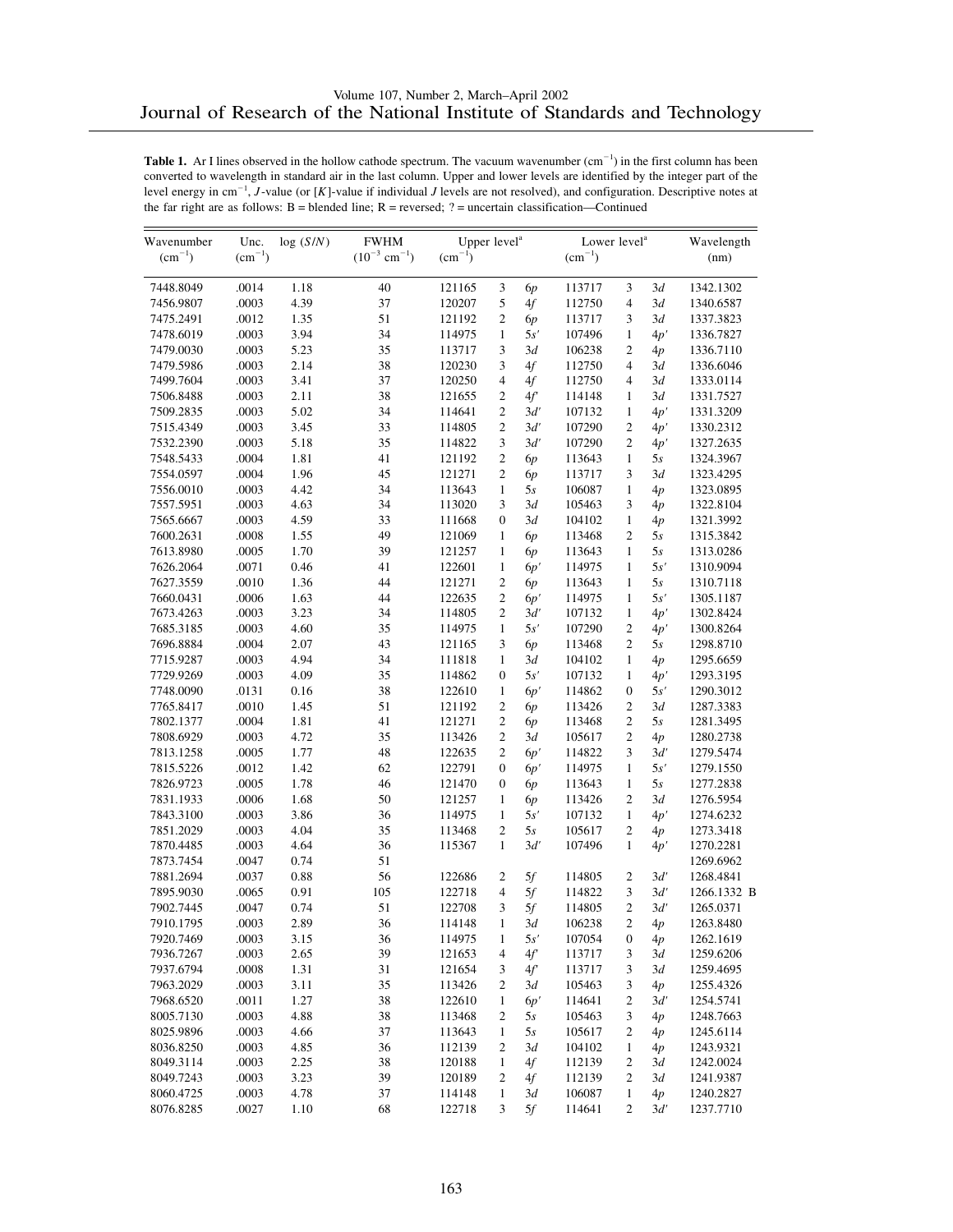| Wavenumber  | Unc.            | log(S/N) | Upper level <sup>a</sup><br><b>FWHM</b> |             |                  |            | Lower level <sup>a</sup> | Wavelength     |     |             |
|-------------|-----------------|----------|-----------------------------------------|-------------|------------------|------------|--------------------------|----------------|-----|-------------|
| $(cm^{-1})$ | $\rm (cm^{-1})$ |          | $(10^{-3}$ cm <sup>-1</sup> )           | $(cm^{-1})$ |                  |            | $(cm^{-1})$              |                |     | (nm)        |
| 8090.8295   | .0003           | 3.78     | 39                                      | 120230      | 3                | 4f         | 112139                   | $\overline{c}$ | 3d  | 1235.6291   |
| 8091.1398   | .0003           | 2.66     | 40                                      | 120230      | 2                | 4f         | 112139                   | 2              | 3d  | 1235.5817   |
| 8099.2843   | .0003           | 4.22     | 36                                      | 113717      | 3                | 3d         | 105617                   | 2              | 4p  | 1234.3392   |
| 8145.0037   | .0022           | 1.08     | 52                                      | 121165      | 3                | 6p         | 113020                   | 3              | 3d  | 1227.4106   |
| 8171.4491   | .0004           | 1.98     | 46                                      | 121192      | 2                | 6р         | 113020                   | 3              | 3d  | 1223.4383   |
| 8185.7581   | .0012           | 1.37     | 56                                      | 121654      | 3                | 4f         | 113468                   | $\overline{c}$ | 5s  | 1221.2997   |
| 8227.2780   | .0003           | 3.02     | 40                                      | 121653      | 3                | 4f'        | 113426                   | $\overline{c}$ | 3d  | 1215.1363   |
| 8228.2703   | .0006           | 1.48     | 33                                      | 121654      | 3                | 4f         | 113426                   | $\overline{c}$ | 3d  | 1214.9898   |
| 8228.6167   | .0005           | 1.72     | 40                                      | 121655      | 2                | 4f         | 113426                   | 2              | 3d  | 1214.9386   |
| 8235.1565   | .0003           | 4.34     | 38                                      | 115367      | $\mathbf{1}$     | 3d'        | 107132                   | $\mathbf{1}$   | 4p' | 1213.9738   |
| 8253.7944   | .0003           | 4.50     | 37                                      | 113717      | 3                | 3d         | 105463                   | 3              | 4p  | 1211.2325   |
| 8312.5935   | .0003           | 3.38     | 38                                      | 115367      | $\mathbf{1}$     | 3d'        | 107054                   | 0              | 4p  | 1202.6648   |
| 8370.2083   | .0003           | 3.26     | 40                                      | 120188      | $\mathbf{1}$     | 4f         | 111818                   | 1              | 3d  | 1194.3865   |
| 8370.6209   | .0003           | 3.51     | 41                                      | 120189      | 2                | 4f         | 111818                   | $\mathbf{1}$   | 3d  | 1194.3276   |
| 8403.4405   | .0003           | 2.80     | 37                                      | 114641      | 2                | 3d'        | 106238                   | $\overline{c}$ | 4p  | 1189.6632   |
| 8412.0363   | .0003           | 3.00     | 42                                      | 120230      | $\overline{c}$   | 4f         | 111818                   | $\mathbf{1}$   | 3d  | 1188.4475   |
| 8415.2098   | .0004           | 2.10     | 46                                      | 121165      | 3                | 6р         | 112750                   | 4              | 3d  | 1187.9993   |
| 8520.4703   | .0003           | 3.32     | 40                                      | 120188      | $\mathbf{1}$     | 4f         | 111668                   | 0              | 3d  | 1173.3229   |
| 8530.4611   | .0003           | 3.61     | 38                                      | 114148      | $\mathbf{1}$     | 3d         | 105617                   | $\overline{2}$ | 4p  | 1171.9488   |
| 8538.3141   | .0034           | 0.95     | 60                                      | 122686      | $\mathbf{1}$     | 5f         | 114148                   | $\mathbf{1}$   | 3d  | 1170.8709   |
| 8538.6632   | .0013           | 1.62     | 103                                     | 122686      | 2                | 5f         | 114148                   | 1              | 3d  | 1170.8230   |
| 8553.7333   | .0003           | 2.65     | 38                                      | 114641      | $\overline{c}$   | 3d'        | 106087                   | $\mathbf{1}$   | 4p  | 1168.7602   |
| 8560.3877   | .0005           | 2.38     | 158                                     | 122708      | 2                | 5f         | 114148                   | 1              | 3d  | 1167.8517   |
| 8567.5832   | .0003           | 4.33     | 38                                      | 114805      | $\overline{c}$   | 3d'        | 106238                   | 2              | 4p  | 1166.8709   |
| 8584.3886   | .0013           | 1.18     | 37                                      | 114822      | 3                | 3d'        | 106238                   | $\overline{c}$ | 4p  | 1164.5865   |
| 8632.9262   | .0003           | 2.59     | 42                                      | 121653      | $\overline{4}$   | 4f'        | 113020                   | 3              | 3d  | 1158.0387   |
| 8633.8790   | .0011           | 1.32     | 44                                      | 121654      | 3                | 4f'        | 113020                   | 3              | 3d  | 1157.9109   |
| 8702.2714   | .0003           | 4.13     | 39                                      | 104102      | $\mathbf{1}$     | 4p         | 95400                    | $\mathbf{1}$   | 4s' | 1148.8107   |
| 8717.8762   | .0003           | 3.34     | 38                                      | 114805      | 2                | 3d'        | 106087                   | 1              | 4p  | 1146.7544   |
| 8737.4668   | .0003           | 3.70     | 39                                      | 114975      | $\mathbf{1}$     | 5s'        | 106238                   | $\overline{c}$ | 4p  | 1144.1832   |
| 8770.5680   | .0093           | 0.79     | 115                                     | 124137      | $\overline{c}$   | 5f         | 115367                   | $\mathbf{1}$   | 3d' | 1139.8649   |
| 8774.3768   | .0004           | 3.31     | 39                                      | 114862      | $\boldsymbol{0}$ | 5s'        | 106087                   | 1              | 4p  | 1139.3701   |
| 8887.7599   | .0004           | 2.03     | 40                                      | 114975      | $\mathbf{1}$     | 5s'        | 106087                   | $\mathbf{1}$   | 4p  | 1124.8349   |
| 8929.8069   | .0025           | 0.90     | 40                                      | 121069      | $\mathbf{1}$     | 6р         | 112139                   | 2              | 3d  | 1119.5384   |
| 8979.1216   | .0014           | 1.61     | 112                                     | 122696      | 4                | 5f         | 113717                   | 3              | 3d  | 1113.3898   |
| 8991.3269   | .0228           | 0.42     | 120                                     | 122708      | 3                | 5f         | 113717                   | 3              | 3d  | 1111.8784   |
| 9001.2763   | .0008           | 2.10     | 166                                     | 122718      | 3                | 5f         | 113717                   | 3              | 3d  | 1110.6494   |
| 9023.7218   | .0004           | 3.63     | 40                                      | 114641      | 2                | 3d'        | 105617                   | 2              | 4p  | 1107.8868   |
| 9026.4358   | .0029           | 0.89     | 45                                      | 121165      | 3                | 6p         | 112139                   | $\mathfrak{2}$ | 3d  | 1107.5536   |
| 9118.2337   | .0024           | 0.97     | 45                                      | 121257      | $\mathbf{1}$     | 6 <i>p</i> | 112139                   | $\overline{c}$ | 3d  | 1096.4033   |
| 9129.3133   | .0004           | 3.24     | 41                                      | 115367      | $\mathbf{1}$     | 3d'        | 106238                   | $\overline{c}$ | 4p  | 1095.0727   |
| 9131.6914   | .0005           | 1.81     | 49                                      | 121271      | $\overline{c}$   | 6p         | 112139                   | $\overline{c}$ | 3d  | 1094.7875   |
| 9175.2882   | .0004           | 2.17     | 45                                      |             |                  |            |                          |                |     | 1089.5855   |
| 9178.2318   | .0004           | 2.55     | 40                                      | 114641      | 2                | 3d'        | 105463                   | 3              | 4p  | 1089.2361   |
| 9187.8647   | .0004           | 3.39     | 40                                      | 114805      | $\mathfrak{2}$   | 3d'        | 105617                   | 2              | 4p  | 1088.0941   |
| 9204.6688   | .0004           | 2.35     | 41                                      | 114822      | 3                | 3d'        | 105617                   | $\overline{c}$ |     | 1086.1077   |
|             | .0011           |          |                                         | 121069      |                  |            |                          |                | 4p  | 1080.7023   |
| 9250.7077   | .0004           | 1.37     | 48                                      |             | 1                | 6p         | 111818                   | 1              | 3d  |             |
| 9279.6063   |                 | 2.63     | 42                                      | 115367      | 1                | 3d'        | 106087                   | $\mathbf{1}$   | 4p  | 1077.3368   |
| 9282.1503   | .0037           | 1.33     | 158                                     | 122708      | 2                | 5f         | 113426                   | 2              | 3d  | 1077.0415   |
| 9313.7480   | .0007           | 2.03     | 130                                     | 124136      | 4                | 5f         | 114822                   | 3              | 3d' | 1073.3875   |
| 9315.2458   | .0076           | 0.85     | 107                                     | 124137      | 3                | 5f         | 114822                   | 3              | 3d' | 1073.2149 ? |
| 9323.8646   | .0005           | 1.74     | 41                                      | 113426      | 2                | 3d         | 104102                   | $\mathbf{1}$   | 4p  | 1072.2229   |
| 9332.0600   | .0011           | 1.80     | 124                                     | 124137      | 3                | 5f         | 114805                   | 2              | 3d' | 1071.2813   |
| 9342.3745   | .0004           | 2.87     | 41                                      | 114805      | $\overline{c}$   | 3d'        | 105463                   | 3              | 4p  | 1070.0985   |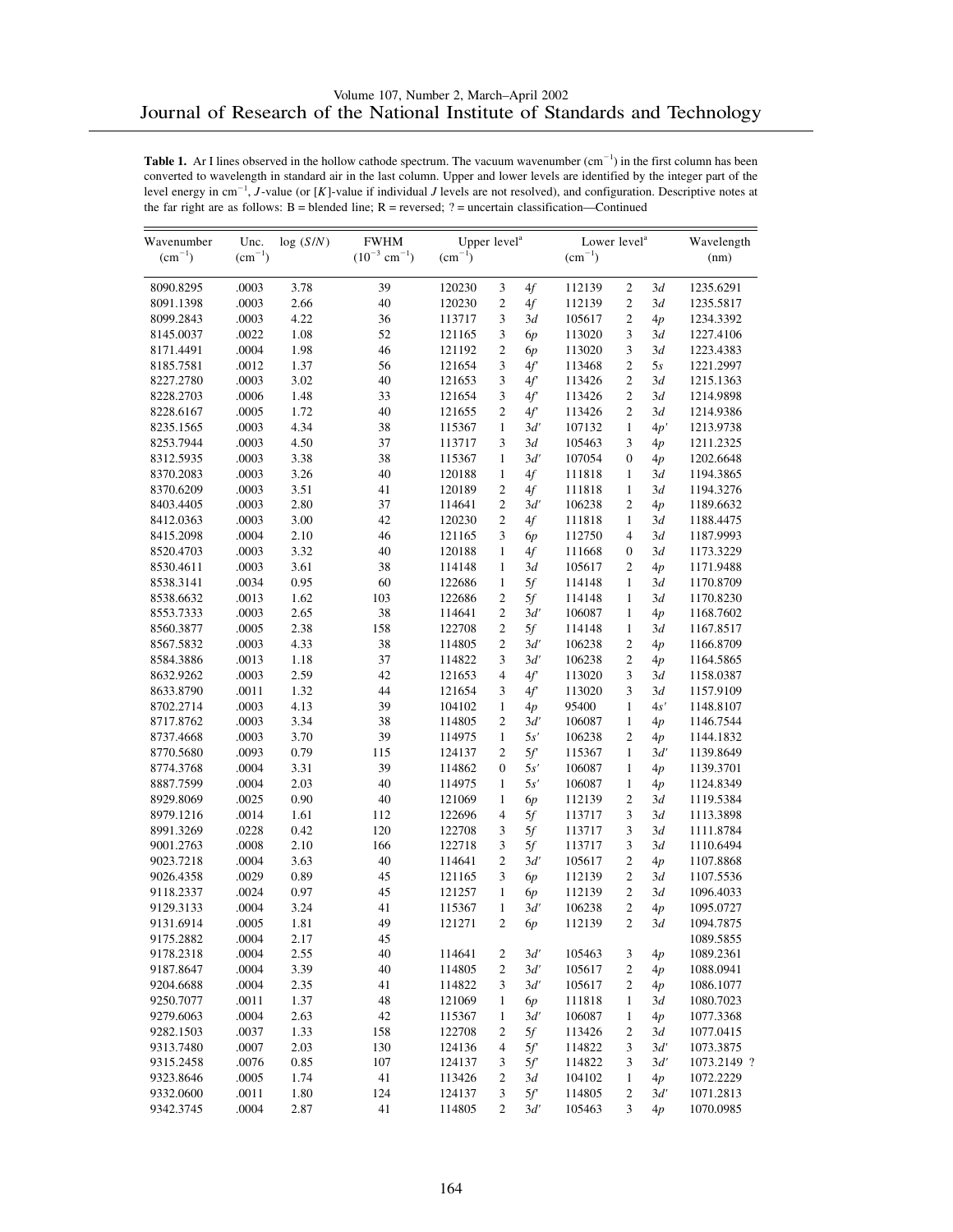| Wavenumber  |             | Unc.<br>log(S/N) | <b>FWHM</b>                   | Upper level <sup>a</sup> |                  |      | Lower level <sup>a</sup> | Wavelength       |     |            |
|-------------|-------------|------------------|-------------------------------|--------------------------|------------------|------|--------------------------|------------------|-----|------------|
| $(cm^{-1})$ | $(cm^{-1})$ |                  | $(10^{-3}$ cm <sup>-1</sup> ) | $\rm (cm^{-1})$          |                  |      | $(cm^{-1})$              |                  |     | (nm)       |
| 9357.7483   | .0004       | 2.55             | 42                            | 114975                   | $\mathbf{1}$     | 5s'  | 105617                   | $\mathfrak{2}$   | 4p  | 1068.3404  |
| 9359.1787   | .0004       | 3.80             | 41                            | 114822                   | 3                | 3d'  | 105463                   | 3                | 4p  | 1068.1771  |
| 9366.3742   | .0004       | 4.52             | 43                            | 113468                   | $\overline{c}$   | 5s   | 104102                   | $\mathbf{1}$     | 4p  | 1067.3565  |
| 9400.9699   | .0020       | 1.18             | 60                            | 121069                   | $\mathbf{1}$     | 6p   | 111668                   | $\overline{0}$   | 3d  | 1063.4286  |
| 9439.1217   | .0012       | 1.33             | 47                            | 121257                   | $\mathbf{1}$     | 6p   | 111818                   | $\mathbf{1}$     | 3d  | 1059.1304  |
| 9452.5840   | .0022       | 1.15             | 61                            | 121271                   | $\overline{c}$   | 6p   | 111818                   | $\mathbf{1}$     | 3d  | 1057.6220  |
| 9494.6660   | .0005       | 2.14             | 77                            | 124136                   | 3                | 5f   | 114641                   | $\mathfrak{2}$   | 3d' | 1052.9344  |
| 9515.3098   | .0004       | 2.95             | 45                            | 121654                   | 3                | 4f'  | 112139                   | $\overline{c}$   | 3d  | 1050.6500  |
| 9515.6569   | .0005       | 1.84             | 48                            | 121655                   | 2                | 4f'  | 112139                   | $\overline{c}$   | 3d  | 1050.6117  |
| 9541.1608   | .0004       | 3.95             | 43                            | 113643                   | $\mathbf{1}$     | 5s   | 104102                   | $\mathbf{1}$     | 4p  | 1047.8034  |
| 9548.4347   | .0004       | 4.73             | 42                            | 104102                   | $\mathbf{1}$     | 4p   | 94554                    | $\boldsymbol{0}$ | 4s' | 1047.0051  |
| 9675.3296   | .0005       | 2.39             | 113                           | 122696                   | 4                | 5f   | 113020                   | 3                | 3d  | 1033.2743  |
| 9697.4736   | .0021       | 1.57             | 151                           | 122718                   | 3                | 5f   | 113020                   | 3                | 3d  | 1030.9155  |
| 9749.5947   | .0004       | 2.06             | 45                            | 115367                   | $\mathbf{1}$     | 3d'  | 105617                   | $\mathfrak{2}$   | 4p  | 1025.4026  |
| 9836.5531   | .0004       | 2.27             | 48                            | 121655                   | 2                | 4f'  | 111818                   | $\mathbf{1}$     | 3d  | 1016.3377  |
| 9928.7757   | .0004       | 2.21             | 45                            | 118651                   | $\mathbf{1}$     | 4d   | 108723                   | $\boldsymbol{0}$ | 4p' | 1006.8975  |
| 9945.4830   | .0004       | 2.57             | 114                           | 122696                   | 5                | 5f   | 112750                   | $\overline{4}$   | 3d  | 1005.2060  |
| 9967.6693   | .0033       | 1.45             | 182                           | 122718                   | 3                | 5f   | 112750                   | $\overline{4}$   | 3d  | 1002.9686  |
| 10200.3194  | .0055       | 0.70             | 55                            | 123221                   | $\overline{c}$   | 7p   | 113020                   | 3                | 3d  | 980.0927   |
| 10217.4425  | .0004       | 4.55             | 49                            | 105617                   | 2                | 4p   | 95400                    | $\mathbf{1}$     | 4s' | 978.4502   |
| 10341.7253  | .0072       | 0.90             | 114                           | 124058                   | 3                | 6f   | 113717                   | 3                | 3d  | 966.6915 B |
| 10351.5020  | .0004       | 4.80             | 58                            | 104102                   | $\mathbf{1}$     | 4p   | 93751                    | $\mathbf{1}$     | 4s  | 965.7785   |
| 10419.1483  | .0062       | 0.75             | 69                            | 124136                   | $\overline{4}$   | 5f   | 113717                   | 3                | 3d  | 959.5081   |
| 10455.6379  | .0034       | 0.87             | 50                            | 123206                   | 3                | 7p   | 112750                   | $\overline{4}$   | 3d  | 956.1595   |
| 10547.4896  | .0012       | 1.58             | 84                            | 122686                   | $\overline{c}$   | 5f   | 112139                   | $\overline{c}$   | 3d  | 947.8328   |
| 10569.2113  | .0045       | 0.95             | 79                            | 122708                   | $\overline{c}$   | 5f   | 112139                   | $\mathfrak{2}$   | 3d  | 945.8849   |
| 10632.2932  | .0082       | 0.90             | 130                           | 124058                   | 3                | 6f   | 113426                   | $\overline{c}$   | 3d  | 940.2729 B |
| 10660.7525  | .0258       | 0.68             | 247                           | 125483                   | $\overline{4}$   | 6f   | 114822                   | 3                | 3d' | 937.7628   |
| 10678.0032  | .0110       | 0.62             | 92                            | 125483                   | 3                | 6f   | 114805                   | $\mathfrak{2}$   | 3d' | 936.2478   |
| 10687.4309  | .0004       | 4.14             | 48                            | 106087                   | $\mathbf{1}$     | 4p   | 95400                    | $\mathbf{1}$     | 4s' | 935.4219   |
| 10703.0310  | .0031       | 0.90             | 48                            | 114805                   | $\overline{c}$   | 3d'  | 104102                   | $\mathbf{1}$     | 4p  | 934.0579   |
| 10709.7104  | .0031       | 1.11             | 80                            | 124136                   | 3                | 5f   | 113426                   | $\mathfrak{2}$   | 3d  | 933.4763   |
| 10759.5356  | .0004       | 3.02             | 47                            | 114862                   | $\boldsymbol{0}$ | 5s'  | 104102                   | 1                | 4p  | 929.1530   |
| 10837.7237  | .0004       | 4.62             | 63                            | 106238                   | 2                | 4p   | 95400                    | $\mathbf{1}$     | 4s' | 922.4498   |
| 10841.6683  | .0175       | 0.68             | 167                           | 125483                   | 3                | 6f   | 114641                   | $\mathfrak{2}$   | 3d' | 922.1142 B |
| 10868.0457  | .0010       | 1.61             | 71                            | 122686                   | $\mathbf{1}$     | 5f   | 111818                   | $\mathbf{1}$     | 3d  | 919.8770   |
| 10868.3873  | .0007       | 1.86             | 71                            | 122686                   | 2                | 5f   | 111818                   | $\mathbf{1}$     | 3d  | 919.8479   |
| 10872.9204  | .0004       | 3.27             | 47                            | 114975                   | $\mathbf{1}$     | 5s'  | 104102                   | $\mathbf{1}$     | 4p  | 919.4637   |
| 10890.1131  | .0023       | 1.25             | 81                            | 122708                   | $\overline{c}$   | 5f   | 111818                   | $\mathbf{1}$     | 3d  | 918.0127   |
| 10958.3386  | .0007       | 5.89             | 71                            | 104102                   | $\mathbf{1}$     | 4p   | 93144                    | $\overline{c}$   | 4s  | 912.2990   |
| 11015.7819  | .0005       | 2.13             | 49                            | 118512                   | $\boldsymbol{0}$ | 4d   | 107496                   | $\mathbf{1}$     | 4p' | 907.5393   |
| 11018.3070  | .0009       | 1.64             | $70\,$                        | 122686                   | $\mathbf{1}$     | $5f$ | 111668                   | $\boldsymbol{0}$ | 3d  | 907.3319   |
| 11037.5531  | .0027       | 1.03             | 57                            | 119760                   | 1                | 6s   | 108723                   | $\boldsymbol{0}$ | 4p' | 905.7492   |
| 11154.9795  | .0009       | 1.52             | 48                            | 118651                   | 1                | 4d   | 107496                   | 1                | 4p' | 896.2145   |
| 11264.7696  | .0030       | 0.86             | 43                            | 115367                   | $\,1$            | 3d'  | 104102                   | $\mathbf{1}$     | 4p  | 887.4797   |
| 11296.4703  | .0036       | 1.34             | 157                           | 124047                   | 5                | 6f   | 112750                   | 4                | 3d  | 884.9917?  |
| 11361.6963  | .0005       | 1.97             | 49                            | 118651                   | 1                | 4d   | 107290                   | 2                | 4p' | 879.9086   |
| 11380.4908  | .0017       | 1.23             | 54                            | 118512                   | 0                | 4d   | 107132                   | $\mathbf{1}$     | 4p' | 878.4554   |
| 11410.1956  | .0005       | 2.39             | 49                            | 118907                   | 2                | 4d   | 107496                   | $\mathbf{1}$     | 4p' | 876.1685   |
| 11519.6873  | .0006       | 1.74             | 49                            | 118651                   | 1                | 4d   | 107132                   | 1                | 4p' | 867.8407   |
| 11533.5942  | .0005       | 4.18             | 51                            | 106087                   | 1                | 4p   | 94554                    | $\boldsymbol{0}$ | 4s' | 866.7943   |
| 11597.1244  | .0005       | 2.19             | 50                            | 118651                   | $\mathbf{1}$     | 4d   | 107054                   | 0                | 4p  | 862.0459   |
| 11616.9120  | .0005       | 2.37             | 50                            | 118907                   | 2                | 4d   | 107290                   | 2                | 4p' | 860.5775   |
| 11654.4522  | .0032       | 0.86             | 46                            | 107054                   | 0                | 4p   | 95400                    | $\mathbf{1}$     | 4s' | 857.8055   |
|             |             |                  |                               |                          |                  |      |                          |                  |     |            |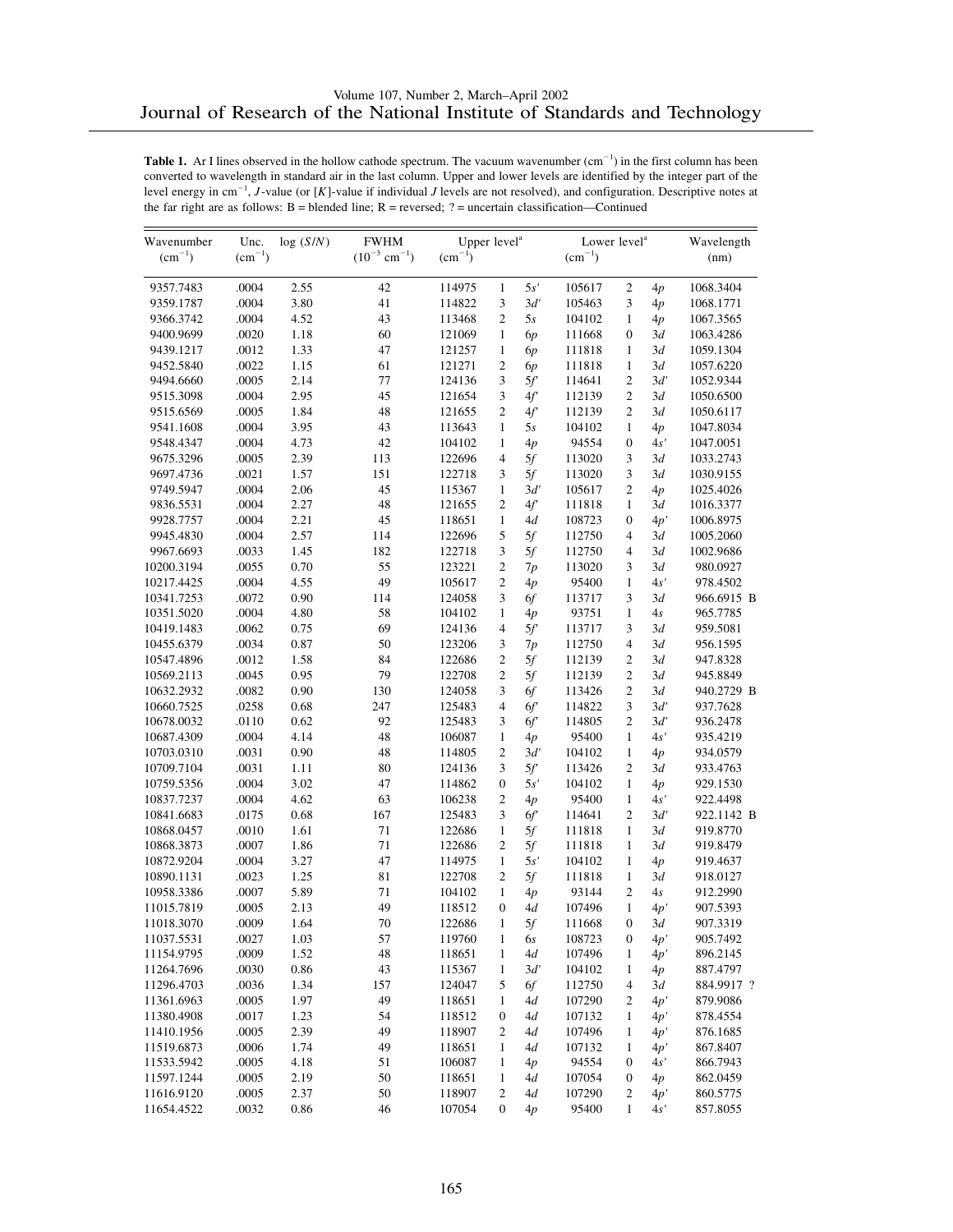| Wavenumber  | Unc.        | log(S/N) | <b>FWHM</b>                   |             | Upper level <sup>a</sup> |     |             | Lower level <sup>a</sup> |     |            |  |
|-------------|-------------|----------|-------------------------------|-------------|--------------------------|-----|-------------|--------------------------|-----|------------|--|
| $(cm^{-1})$ | $(cm^{-1})$ |          | $(10^{-3}$ cm <sup>-1</sup> ) | $(cm^{-1})$ |                          |     | $(cm^{-1})$ |                          |     | (nm)       |  |
| 11731.8805  | .0005       | 4.28     | 73                            | 107132      | $\mathbf{1}$             | 4p' | 95400       | $\mathbf{1}$             | 4s' | 852.1441   |  |
| 11774.9031  | .0011       | 1.38     | 46                            | 118907      | $\overline{c}$           | 4d  | 107132      | $\mathbf{1}$             | 4p' | 849.0306   |  |
| 11840.2156  | .0157       | 0.55     | 111                           | 124861      | $\overline{4}$           | 7f  | 113020      | 3                        | 3d  | 844.3472 ? |  |
| 11866.6727  | .0005       | 4.27     | 112                           | 105617      | 2                        | 4p  | 93751       | $\mathbf{1}$             | 4s  | 842.4647 R |  |
| 11889.8716  | .0005       | 4.25     | 105                           | 107290      | $\overline{c}$           | 4p' | 95400       | 1                        | 4s' | 840.8209 R |  |
| 11912.4488  | .0055       | 0.93     | 94                            | 124051      | 3                        | 6f  | 112139      | $\overline{c}$           | 3d  | 839.2273 ? |  |
| 11912.7258  | .0130       | 0.22     | 43                            | 124052      | $\overline{c}$           | 6f  | 112139      | $\overline{c}$           | 3d  | 839.2078 B |  |
| 11923.1757  | .0007       | 1.66     | 51                            | 119213      | 3                        | 4d  | 107290      | 2                        | 4p' | 838.4723   |  |
| 11998.2807  | .0071       | 0.77     | 83                            | 124137      | 3                        | 5f  | 112139      | $\overline{2}$           | 3d  | 833.2237   |  |
| 12096.5884  | .0005       | 4.16     | 76                            | 107496      | $\mathbf{1}$             | 4p' | 95400       | $\mathbf{1}$             | 4s' | 826.4521   |  |
| 12186.6678  | .0028       | 1.00     | 55                            | 119683      | $\overline{c}$           | 6s  | 107496      | 1                        | 4p' | 820.3433   |  |
| 12313.1259  | .0010       | 1.50     | 54                            | 119445      | $\overline{c}$           | 4d  | 107132      | 1                        | 4p' | 811.9182   |  |
| 12318.9991  | .0005       | 4.22     | 141                           | 105463      | 3                        | 4p  | 93144       | 2                        | 4s  | 811.5311 R |  |
| 12336.6612  | .0005       | 4.22     | 100                           | 106087      | $\mathbf{1}$             | 4p  | 93751       | 1                        | 4s  | 810.3692 R |  |
| 12351.3487  | .0027       | 0.97     | 50                            | 119848      | $\mathbf{1}$             | 4d  | 107496      | 1                        | 4p' | 809.4056   |  |
| 12393.3829  | .0020       | 1.12     | 51                            | 119683      | $\overline{c}$           | 6s  | 107290      | 2                        | 4p' | 806.6603   |  |
| 12413.8443  | .0005       | 2.08     | 53                            | 118651      | $\mathbf{1}$             | 4d  | 106238      | 2                        | 4p  | 805.3307   |  |
| 12424.9399  | .0008       | 1.60     | 53                            | 118512      | $\boldsymbol{0}$         | 4d  | 106087      | 1                        | 4p  | 804.6115   |  |
| 12438.6957  | .0017       | 1.28     | 62                            | 121161      | $\mathbf{1}$             | 6s' | 108723      | $\boldsymbol{0}$         | 4p' | 803.7217   |  |
| 12473.5104  | .0005       | 4.32     | 87                            | 105617      | $\mathbf{2}$             | 4p  | 93144       | $\overline{c}$           | 4s  | 801.4785 R |  |
| 12486.9545  | .0005       | 4.24     | 66                            | 106238      | 2                        | 4p  | 93751       | $\mathbf{1}$             | 4s  | 800.6155   |  |
| 12578.0436  | .0005       | 4.25     | 83                            | 107132      | $\mathbf{1}$             | 4p' | 94554       | $\overline{0}$           | 4s' | 794.8175 R |  |
| 12628.4665  | .0023       | 1.08     | 55                            | 119760      | $\mathbf{1}$             | 6s  | 107132      | $\mathbf{1}$             | 4p' | 791.6440   |  |
| 12669.0604  | .0005       | 2.19     | 53                            | 118907      | $\overline{c}$           | 4d  | 106238      | 2                        | 4p  | 789.1074   |  |
| 12705.9011  | .0012       | 1.42     | 56                            | 119760      | $\mathbf{1}$             | 6s  | 107054      | $\overline{0}$           | 4p  | 786.8194   |  |
| 12716.0561  | .0032       | 0.95     | 57                            | 119848      | 1                        | 4d  | 107132      | $\mathbf{1}$             | 4p' | 786.1910   |  |
| 12793.4975  | .0047       | 0.86     | 68                            | 119848      | $\mathbf{1}$             | 4d  | 107054      | $\boldsymbol{0}$         | 4p  | 781.4326   |  |
| 12819.3559  | .0016       | 1.22     | 52                            | 118907      | $\overline{c}$           | 4d  | 106087      | 1                        | 4p  | 779.8556   |  |
| 12942.7518  | .0005       | 4.16     | 73                            | 107496      | 1                        | 4p' | 94554       | $\overline{0}$           | 4s' | 772.4206   |  |
| 12943.4991  | .0005       | 4.21     | 63                            | 106087      | $\mathbf{1}$             | 4p  | 93144       | $\overline{c}$           | 4s  | 772.3760   |  |
| 12975.3203  | .0023       | 1.00     | 45                            | 119213      | 3                        | 4d  | 106238      | 2                        | 4p  | 770.4818   |  |
| 13034.1248  | .0009       | 1.54     | 55                            | 118651      | 1                        | 4d  | 105617      | 2                        | 4p  | 767.0057   |  |
| 13093.7911  | .0005       | 4.19     | 123                           | 106238      | $\overline{c}$           | 4p  | 93144       | $\overline{c}$           | 4s  | 763.5105 R |  |
| 13104.4750  | .0010       | 1.52     | 59                            | 120601      | $\overline{c}$           | 4d' | 107496      | $\mathbf{1}$             | 4p' | 762.8880   |  |
| 13122.6038  | .0008       | 1.77     | 64                            | 120619      | $\overline{c}$           | 4d' | 107496      | 1                        | 4p' | 761.8335 B |  |
| 13210.2160  | .0058       | 0.82     | 76                            | 121933      | $\mathbf{1}$             | 5d  | 108723      | $\overline{0}$           | 4p' | 756.7815   |  |
| 13303.6742  | .0005       | 4.23     | 80                            | 107054      | $\boldsymbol{0}$         | 4p  | 93751       | $\mathbf{1}$             | 4s  | 751.4651   |  |
| 13311.1897  | .0009       | 1.61     | 54                            | 120601      | 2                        | 4d' | 107290      | 2                        | 4p' | 751.0408   |  |
| 13322.7911  | .0005       | 4.35     | 75                            | 108723      | $\mathbf{0}$             | 4p' | 95400       | $\mathbf{1}$             | 4s' | 750.3868   |  |
| 13328.4986  | .0017       | 1.26     | 57                            | 119566      | 3                        | 4d  | 106238      | $\overline{c}$           | 4p  | 750.0655   |  |
| 13357.5779  | .0007       | 1.81     | 56                            | 119445      | $\overline{c}$           | 4d  | 106087      | $\mathbf{1}$             | 4p  | 748.4326   |  |
| 13381.1108  | .0006       | 2.05     | 54                            | 107132      | $\mathbf{1}$             | 4p' | 93751       | $\mathbf{1}$             | 4s  | 747.1163   |  |
| 13443.8523  | .0008       | 1.69     | 54                            | 118907      | $\overline{c}$           | 4d  | 105463      | 3                        | 4p  | 743.6297   |  |
| 13445.5300  | .0006       | 2.15     | 56                            | 119683      | 2                        | 6s  | 106238      | 2                        | 4p  | 743.5369   |  |
| 13463.7726  | .0008       | 1.64     | 56                            | 120753      | 3                        | 4d' | 107290      | 2                        | 4p' | 742.5294   |  |
| 13469.1842  | .0040       | 0.87     | 58                            | 120601      | 2                        | 4d' | 107132      | $\mathbf{1}$             | 4p' | 742.2311   |  |
| 13487.3079  | .0008       | 1.68     | 55                            | 120619      | 2                        | 4d' | 107132      | 1                        | 4p' | 741.2337   |  |
| 13522.6205  | .0007       | 1.87     | 56                            | 119760      | $\mathbf{1}$             | 6s  | 106238      | 2                        | 4p  | 739.2980   |  |
| 13539.1027  | .0005       | 4.26     | 82                            | 107290      | 2                        | 4p' | 93751       | 1                        | 4s  | 738.3980   |  |
| 13560.8872  | .0005       | 2.81     | 56                            | 119024      | 4                        | 4d  | 105463      | 3                        | 4p  | 737.2118   |  |
| 13595.6041  | .0006       | 2.36     | 57                            | 119213      | 3                        | 4d  | 105617      | 2                        | 4p  | 735.3293   |  |
| 13595.8213  | .0016       | 1.25     | 54                            | 119683      | 2                        | 6s  | 106087      | $\mathbf{1}$             |     | 735.3176   |  |
|             |             |          | 52                            |             |                          | 6s' |             |                          | 4p  |            |  |
| 13600.1892  | .0015       | 1.27     |                               | 121097      | $\boldsymbol{0}$         |     | 107496      | 1                        | 4p' | 735.0814   |  |
| 13664.8971  | .0007       | 1.84     | 57                            | 121161      | $\mathbf{1}$             | 6s' | 107496      | $\mathbf{1}$             | 4p' | 731.6006   |  |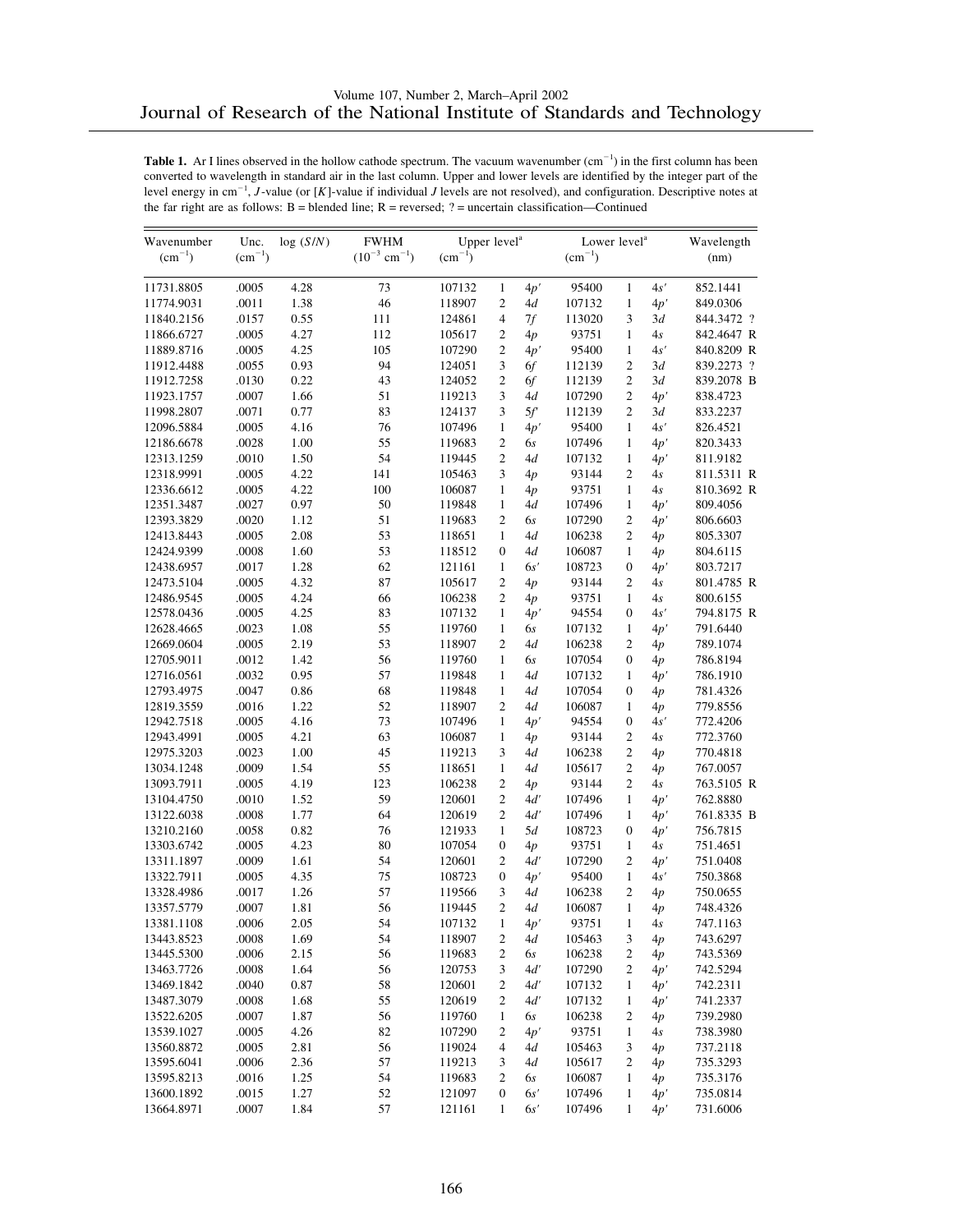| Wavenumber<br>$(cm^{-1})$ | Unc.<br>$(cm^{-1})$ | log(S/N) | <b>FWHM</b><br>$(10^{-3}$ cm <sup>-1</sup> ) | Upper level <sup>a</sup> |                  |     | Lower level <sup>a</sup><br>$(cm^{-1})$ |                  |     | Wavelength |
|---------------------------|---------------------|----------|----------------------------------------------|--------------------------|------------------|-----|-----------------------------------------|------------------|-----|------------|
|                           |                     |          |                                              | $(cm^{-1})$              |                  |     |                                         |                  |     | (nm)       |
| 13672.9133                | .0006               | 2.07     | 57                                           | 119760                   | $\mathbf{1}$     | 6s  | 106087                                  | $\mathbf{1}$     | 4p  | 731.1716   |
| 13722.2228                | .0029               | 1.03     | 60                                           | 121012                   | $\mathbf{1}$     | 4d' | 107290                                  | $\mathfrak{2}$   | 4p' | 728.5442   |
| 13745.8191                | .0005               | 3.80     | 58                                           | 107496                   | $\mathbf{1}$     | 4p' | 93751                                   | $\mathbf{1}$     | 4s  | 727.2936   |
| 13750.1138                | .0011               | 1.46     | 53                                           | 119213                   | 3                | 4d  | 105463                                  | 3                | 4p  | 727.0664   |
| 13760.5079                | .0010               | 1.55     | 62                                           | 119848                   | $\mathbf{1}$     | 4d  | 106087                                  | $\mathbf{1}$     | 4p  | 726.5172   |
| 13827.5643                | .0033               | 0.91     | 53                                           | 119445                   | $\overline{c}$   | 4d  | 105617                                  | $\mathfrak{2}$   | 4p  | 722.9943   |
| 13871.6141                | .0006               | 2.27     | 57                                           | 121161                   | $\mathbf{1}$     | 6s' | 107290                                  | $\overline{c}$   | 4p' | 720.6981   |
| 13957.6474                | .0038               | 0.98     | 71                                           | 121012                   | $\mathbf{1}$     | 4d' | 107054                                  | $\boldsymbol{0}$ | 4p  | 716.2561   |
| 13964.8985                | .0009               | 1.65     | 61                                           | 121097                   | $\mathbf{0}$     | 6s' | 107132                                  | $\mathbf{1}$     | 4p' | 715.8838   |
| 13987.9487                | .0006               | 3.50     | 56                                           | 107132                   | $\mathbf{1}$     | 4p' | 93144                                   | $\overline{2}$   | 4s  | 714.7041   |
| 14029.6054                | .0008               | 1.77     | 59                                           | 121161                   | $\mathbf{1}$     | 6s' | 107132                                  | $\mathbf{1}$     | 4p' | 712.5820   |
| 14065.8104                | .0007               | 1.85     | 57                                           | 119683                   | $\overline{c}$   | 6s  | 105617                                  | $\overline{2}$   | 4p  | 710.7478   |
| 14107.0439                | .0022               | 1.10     | 53                                           | 121161                   | $\mathbf{1}$     | 6s' | 107054                                  | $\boldsymbol{0}$ | 4p  | 708.6704   |
| 14142.9014                | .0006               | 2.42     | 58                                           | 119760                   | $\mathbf{1}$     | 6s  | 105617                                  | $\mathfrak{2}$   | 4p  | 706.8736   |
| 14145.9401                | .0006               | 4.23     | 68                                           | 107290                   | $\overline{2}$   | 4p' | 93144                                   | $\overline{c}$   | 4s  | 706.7218   |
| 14220.3212                | .0006               | 2.62     | 59                                           | 119683                   | $\mathfrak{2}$   | 6s  | 105463                                  | 3                | 4p  | 703.0252   |
| 14297.6829                | .0026               | 1.10     | 64                                           | 121794                   | $\boldsymbol{0}$ | 5d  | 107496                                  | $\mathbf{1}$     | 4p' | 699.2212   |
| 14352.6567                | .0006               | 4.17     | 70                                           | 107496                   | $\mathbf{1}$     | 4p' | 93144                                   | $\mathfrak{2}$   | 4s  | 696.5430   |
| 14363.3400                | .0011               | 1.48     | 59                                           | 120601                   | $\mathfrak{2}$   | 4d' | 106238                                  | $\overline{c}$   | 4p  | 696.0250   |
| 14381.4656                | .0012               | 1.44     | 59                                           | 120619                   | $\mathfrak{2}$   | 4d' | 106238                                  | $\overline{c}$   | 4p  | 695.1477   |
| 14410.0995                | .0006               | 2.34     | 59                                           | 118512                   | $\mathbf{0}$     | 4d  | 104102                                  | $\mathbf{1}$     | 4p  | 693.7664   |
| 14513.6311                | .0010               | 1.56     | 59                                           | 120601                   | $\mathfrak{2}$   | 4d' | 106087                                  | $\mathbf{1}$     | 4p  | 688.8175   |
| 14515.9204                | .0017               | 1.22     | 53                                           | 120753                   | 3                | 4d' | 106238                                  | $\overline{c}$   | 4p  | 688.7088   |
| 14531.7581                | .0014               | 1.37     | 59                                           | 120619                   | $\mathfrak{2}$   | 4d' | 106087                                  | $\mathbf{1}$     | 4p  | 687.9582   |
| 14549.2966                | .0006               | 2.74     | 59                                           | 118651                   | $\mathbf{1}$     | 4d  | 104102                                  | $\mathbf{1}$     | 4p  | 687.1289   |
| 14643.1510                | .0030               | 1.06     | 68                                           | 121933                   | $\mathbf{1}$     | 5d  | 107290                                  | $\overline{c}$   | 4p' | 682.7248   |
| 14774.3674                | .0011               | 1.52     | 62                                           | 121012                   | $\mathbf{1}$     | 4d' | 106238                                  | $\overline{c}$   | 4p  | 676.6612   |
| 14797.2184                | .0019               | 1.27     | 66                                           | 122087                   | $\mathfrak{2}$   | 5d  | 107290                                  | $\overline{c}$   | 4p' | 675.6165   |
| 14801.1458                | .0057               | 0.75     | 64                                           | 121933                   | $\mathbf{1}$     | 5d  | 107132                                  | $\mathbf{1}$     | 4p' | 675.4370   |
| 14804.5129                | .0006               | 2.72     | 60                                           | 118907                   | $\mathfrak{2}$   | 4d  | 104102                                  | 1                | 4p  | 675.2834   |
| 14878.5769                | .0030               | 1.07     | 70                                           | 121933                   | $\mathbf{1}$     | 5d  | 107054                                  | $\boldsymbol{0}$ | 4p  | 671.9218   |
| 14923.7635                | .0022               | 1.16     | 61                                           | 121161                   | $\mathbf{1}$     | 6s' | 106238                                  | $\overline{c}$   | 4p  | 669.8874   |
| 14972.0217                | .0006               | 2.62     | 59                                           | 108723                   | $\boldsymbol{0}$ | 4p' | 93751                                   | $\mathbf{1}$     | 4s  | 667.7281   |
| 15001.7457                | .0017               | 1.28     | 59                                           | 120619                   | $\mathfrak{2}$   | 4d' | 105617                                  | $\overline{c}$   | 4p  | 666.4051   |
| 15009.3499                | .0020               | 1.15     | 55                                           | 121097                   | $\mathbf{0}$     | 6s' | 106087                                  | $\mathbf{1}$     | 4p  | 666.0675   |
| 15136.2016                | .0010               | 1.60     | 61                                           | 120753                   | 3                | 4d' | 105617                                  | $\overline{c}$   | 4p  | 660.4854   |
| 15290.7116                | .0016               | 1.33     | 61                                           | 120753                   | 3                | 4d' | 105463                                  | 3                | 4p  | 653.8112   |
| 15394.6522                | .0056               | 0.81     | 72                                           | 121012                   | $\mathbf{1}$     | 4d' | 105617                                  | $\overline{c}$   | 4p  | 649.3968   |
| 15459.9161                | .0085               | 0.78     | 102                                          | 122514                   | $\mathbf{1}$     | 5d  | 107054                                  | $\boldsymbol{0}$ | 4p  | 646.6554   |
| 15544.0411                | .0039               | 0.88     | 59                                           | 121161                   | $\mathbf{1}$     | 6s' | 105617                                  | $\overline{2}$   | 4p  | 643.1556   |
| 15580.9823                | .0006               | 2.35     | 64                                           | 119683                   | $\overline{c}$   | 6s  | 104102                                  | $\mathbf{1}$     | 4p  | 641.6307   |
| 15658.0726                | .0008               | 1.75     | 63                                           | 119760                   | 1                | 65  | 104102                                  | 1                | 4p  | 638.4717   |
| 15695.2938                | .0020               | 1.27     | 69                                           | 121933                   | $\mathbf{1}$     | 5d  | 106238                                  | 2                | 4p  | 636.9576   |
| 15706.8445                | .0044               | 0.94     | 75                                           | 121794                   | $\boldsymbol{0}$ | 5d  | 106087                                  | $\mathbf{1}$     | 4p  | 636.4892   |
| 15849.3651                | .0012               | 1.50     | 67                                           | 122087                   | $\overline{c}$   | 5d  | 106238                                  | 2                | 4p  | 630.7657   |
| 15876.5080                | .0020               | 1.33     | 83                                           | 123373                   | $\boldsymbol{2}$ | 5d' | 107496                                  | $\mathbf{1}$     | 4p' | 629.6866   |
| 16083.2263                | .0029               | 1.08     | 68                                           | 123373                   | $\sqrt{2}$       | 5d' | 107290                                  | 2                | 4p' | 621.5939   |
| 16092.1163                | .0017               | 1.36     | 71                                           | 122330                   | 3                | 5d  | 106238                                  | 2                | 4p  | 621.2505   |
| 16194.8413                | .0015               | 1.40     | 66                                           | 122282                   | $\overline{c}$   | 5d  | 106087                                  | $\mathbf{1}$     | 4p  | 617.3098   |
| 16202.5128                | .0020               | 1.26     | 69                                           | 122440                   | $\sqrt{2}$       | 7s  | 106238                                  | 2                | 4p  | 617.0175   |
| 16215.7974                | .0077               | 0.70     | 77                                           | 123505                   | $\mathfrak{2}$   | 5d' | 107290                                  | $\sqrt{2}$       | 4p' | 616.5120   |
| 16241.8345                | .0046               | 0.93     | 77                                           | 122479                   | $\mathbf{1}$     | 7s  | 106238                                  | 2                | 4p  | 615.5237   |
| 16267.7212                | .0017               | 1.32     | 66                                           | 123557                   | 3                | 5d' | 107290                                  | $\sqrt{2}$       | 4p' | 614.5442   |
| 16373.7785                | .0016               | 1.36     | 68                                           | 123505                   | $\mathfrak{2}$   | 5d' | 107132                                  | $\mathbf{1}$     | 4p' | 610.5636   |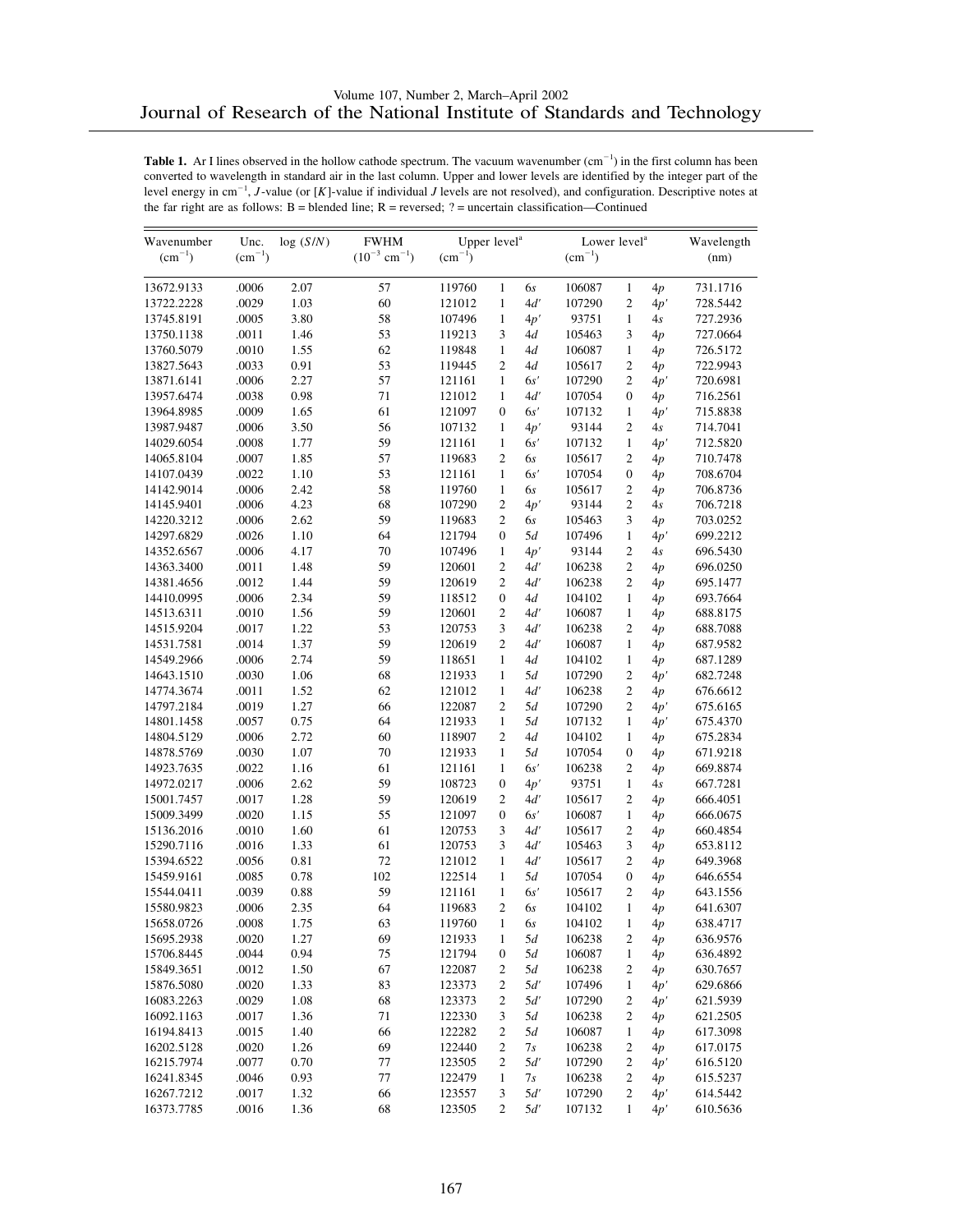| $(cm^{-1})$<br>$(10^{-3}$ cm <sup>-1</sup> )<br>$(cm^{-1})$<br>$(cm^{-1})$<br>$\rm (cm^{-1})$<br>(nm)<br>0.83<br>7s'<br>16376.5857<br>.0057<br>76<br>123873<br>$\mathbf{0}$<br>107496<br>$\mathbf{1}$<br>4p'<br>610.4589<br>.0025<br>16392.1213<br>1.20<br>77<br>122479<br>$\mathbf{1}$<br>7s<br>106087<br>$\mathbf{1}$<br>609.8804<br>4p<br>16498.7909<br>.0009<br>1.74<br>67<br>120601<br>$\mathfrak{2}$<br>4d'<br>104102<br>1<br>4p<br>605.9373<br>$\overline{c}$<br>16516.9178<br>.0015<br>1.41<br>69<br>120619<br>4d'<br>$\mathbf{1}$<br>605.2723<br>104102<br>4p<br>$\overline{c}$<br>.0008<br>1.93<br>70<br>3<br>5d<br>105617<br>16542.8781<br>122160<br>604.3224<br>4p<br>.0007<br>2.33<br>69<br>122036<br>$\overline{4}$<br>5d<br>105463<br>$\mathfrak{Z}$<br>603.2128<br>16573.3095<br>4p<br>$\overline{c}$<br>.0035<br>0.97<br>65<br>$\mathbf{1}$<br>7s'<br>107290<br>4p'<br>16592.5002<br>123882<br>602.5151<br>$\overline{2}$<br>3<br>16624.1544<br>.0044<br>0.87<br>65<br>122087<br>5d<br>105463<br>601.3678<br>4p<br>.0026<br>1.10<br>62<br>122160<br>3<br>5d<br>3<br>16697.3880<br>105463<br>4p<br>598.7303<br>$\overline{c}$<br>.0039<br>0.93<br>66<br>$\overline{c}$<br>7s<br>16822.7950<br>122440<br>105617<br>4p<br>594.2669<br>$\overline{c}$<br>.0015<br>1.43<br>75<br>122479<br>7s<br>105617<br>16862.1077<br>$\mathbf{1}$<br>4p<br>592.8814<br>16909.8197<br>.0008<br>1.97<br>70<br>121012<br>4d'<br>591.2086<br>$\mathbf{1}$<br>104102<br>1<br>4p<br>16977.3094<br>.0012<br>1.70<br>105<br>122440<br>$\overline{c}$<br>7s<br>105463<br>3<br>4p<br>588.8580<br>16994.5069<br>.0015<br>1.39<br>66<br>121097<br>6s'<br>$\mathbf{1}$<br>588.2624<br>$\mathbf{0}$<br>104102<br>4p<br>.0014<br>1.44<br>68<br>6s'<br>17059.2146<br>121161<br>$\mathbf{1}$<br>104102<br>$\mathbf{1}$<br>586.0311<br>4p<br>69<br>$\overline{2}$<br>$\overline{c}$<br>.0036<br>0.99<br>5d'<br>17135.3729<br>123373<br>106238<br>4p<br>583.4264<br>$\overline{c}$<br>17319.8714<br>.0076<br>0.89<br>117<br>123557<br>3<br>5d'<br>106238<br>577.2118<br>4p<br>66<br>.0019<br>1.26<br>123505<br>$\mathfrak{2}$<br>5d'<br>106087<br>17418.2292<br>1<br>573.9520<br>4p<br>74<br>.0011<br>1.65<br>121794<br>$\boldsymbol{0}$<br>5d<br>565.0704<br>17692.0003<br>104102<br>1<br>4p<br>17830.7477<br>.0008<br>1.95<br>72<br>121933<br>5d<br>104102<br>$\mathbf{1}$<br>560.6734<br>$\mathbf{1}$<br>4p<br>.0018<br>1.36<br>78<br>3<br>5d'<br>105617<br>$\mathfrak{2}$<br>17940.1488<br>123557<br>557.2543<br>4p<br>73<br>$\overline{2}$<br>.0009<br>1.86<br>5d<br>17984.8161<br>122087<br>104102<br>$\mathbf{1}$<br>4p<br>555.8703<br>.0043<br>1.02<br>88<br>123774<br>3<br>$\mathfrak{2}$<br>18156.5910<br>6d<br>105617<br>550.6113 B<br>4p<br>1.66<br>$\overline{4}$<br>.0012<br>82<br>123653<br>6d<br>105463<br>3<br>549.5875<br>18190.4151<br>4p<br>.0020<br>79<br>18337.9668<br>1.33<br>122440<br>$\overline{c}$<br>7s<br>104102<br>$\mathbf{1}$<br>4p<br>545.1655<br>19147.0962<br>.0060<br>1.03<br>128<br>124610<br>$\overline{4}$<br>7d<br>3<br>522.1271<br>105463<br>4p<br>.0016<br>1.51<br>87<br>123373<br>$\mathfrak{2}$<br>5d'<br>19270.8283<br>104102<br>$\mathbf{1}$<br>518.7746<br>4p<br>81<br>.0018<br>1.41<br>123468<br>$\mathbf{1}$<br>6d<br>104102<br>$\mathbf{1}$<br>516.2284<br>19365.8730<br>4p<br>91<br>.0052<br>0.95<br>123509<br>104102<br>$\mathbf{1}$<br>515.1390<br>19406.8306<br>$\mathbf{0}$<br>6d<br>4p<br>.0198<br>0.74<br>217<br>125220<br>$\overline{4}$<br>8d<br>105463<br>3<br>19757.0357<br>506.0078<br>4p<br>.0012<br>21260.1678<br>1.67<br>85<br>116660<br>95400<br>$\mathbf{1}$<br>4s'<br>470.2316<br>$\mathbf{1}$<br>5p<br>1.35<br>85<br>21599.5004<br>.0021<br>116999<br>2<br>5p<br>95400<br>$\mathbf{1}$<br>4s'<br>462.8441<br>21751.5042<br>.0016<br>1.54<br>90<br>95400<br>4s'<br>117151<br>$\mathbf{1}$<br>5p<br>1<br>459.6096<br>22106.3349<br>.0015<br>1.54<br>87<br>94554<br>$\overline{0}$<br>116660<br>$\mathbf{1}$<br>5p<br>4s'<br>452.2322<br>.0009<br>2.17<br>89<br>22163.1303<br>117563<br>$\mathbf{0}$<br>5p<br>95400<br>1<br>4s'<br>451.0733<br>22909.3977<br>.0070<br>0.82<br>92<br>93751<br>436.3793<br>116660<br>$\mathbf{1}$<br>5p<br>$\mathbf{1}$<br>4s<br>23007.6035<br>.0012<br>1.77<br>93<br>118407<br>95400<br>434.5168<br>$\mathbf{1}$<br>5p'<br>$\mathbf{1}$<br>4s'<br>1.81<br>92<br>23059.7718<br>.0012<br>118460<br>$\mathbf{1}$<br>5p'<br>95400<br>$\mathbf{1}$<br>4s'<br>433.5338<br>.0010<br>2.25<br>94<br>$\overline{c}$<br>$\mathbf{1}$<br>4s'<br>23069.2269<br>118469<br>5p'<br>95400<br>433.3561<br>2.29<br>$\overline{c}$<br>.0010<br>94<br>116999<br>93751<br>$\mathbf{1}$<br>23248.7308<br>5p<br>4s<br>430.0101<br>2.38<br>93<br>23400.7318<br>.0010<br>117151<br>$\mathbf{1}$<br>5p<br>93751<br>$\mathbf{1}$<br>4s<br>427.2169<br>.0010<br>93<br>$\sqrt{2}$<br>23432.9967<br>2.13<br>117184<br>5p<br>93751<br>$\mathbf{1}$<br>4s<br>426.6286<br>23471.0911<br>.0010<br>95<br>118871<br>95400<br>425.9362<br>2.45<br>0<br>5p'<br>$\mathbf{1}$<br>4s'<br>.0015<br>1.59<br>94<br>116660<br>93144<br>23516.2369<br>2<br>425.1185<br>1<br>5p<br>4s<br>23798.9979<br>.0010<br>2.76<br>96<br>116943<br>420.0674<br>3<br>5p<br>93144<br>2<br>4s<br>.0010<br>2.50<br>95<br>23812.3612<br>117563<br>$\boldsymbol{0}$<br>93751<br>$\mathbf{1}$<br>4s<br>419.8317<br>5p<br>94554<br>23853.7677<br>.0011<br>1.98<br>96<br>118407<br>5p'<br>4s'<br>419.1029<br>1<br>0<br>2.13<br>95<br>116999<br>23855.5677<br>.0010<br>2<br>5p<br>93144<br>2<br>4s<br>419.0713<br>.0011<br>1.97<br>94<br>94554<br>23905.9348<br>118460<br>$\mathbf{1}$<br>5p'<br>0<br>4s'<br>418.1883<br>.0011<br>1.89<br>93144<br>24007.5691<br>95<br>117151<br>2<br>416.4179<br>1<br>5p<br>4s<br>.0010<br>2.76<br>97<br>$\sqrt{2}$<br>24039.8337<br>117184<br>5p<br>93144<br>2<br>4s<br>415.8590<br>0.77<br>93751<br>24656.8287<br>.0103<br>121<br>118407<br>$\mathbf{1}$<br>5p'<br>$\mathbf{1}$<br>4s<br>405.4527<br>.0065<br>0.89<br>100<br>24709.0026<br>118460<br>5p'<br>93751<br>4s<br>404.5965<br>1<br>1<br>99<br>$\boldsymbol{2}$<br>24718.4566<br>.0011<br>1.97<br>118469<br>5p'<br>93751<br>$\mathbf{1}$<br>4s<br>404.4418 | Wavenumber | Unc. | log(S/N) | <b>FWHM</b> | Upper level <sup>a</sup> |  | Lower level <sup>a</sup> | Wavelength |  |
|----------------------------------------------------------------------------------------------------------------------------------------------------------------------------------------------------------------------------------------------------------------------------------------------------------------------------------------------------------------------------------------------------------------------------------------------------------------------------------------------------------------------------------------------------------------------------------------------------------------------------------------------------------------------------------------------------------------------------------------------------------------------------------------------------------------------------------------------------------------------------------------------------------------------------------------------------------------------------------------------------------------------------------------------------------------------------------------------------------------------------------------------------------------------------------------------------------------------------------------------------------------------------------------------------------------------------------------------------------------------------------------------------------------------------------------------------------------------------------------------------------------------------------------------------------------------------------------------------------------------------------------------------------------------------------------------------------------------------------------------------------------------------------------------------------------------------------------------------------------------------------------------------------------------------------------------------------------------------------------------------------------------------------------------------------------------------------------------------------------------------------------------------------------------------------------------------------------------------------------------------------------------------------------------------------------------------------------------------------------------------------------------------------------------------------------------------------------------------------------------------------------------------------------------------------------------------------------------------------------------------------------------------------------------------------------------------------------------------------------------------------------------------------------------------------------------------------------------------------------------------------------------------------------------------------------------------------------------------------------------------------------------------------------------------------------------------------------------------------------------------------------------------------------------------------------------------------------------------------------------------------------------------------------------------------------------------------------------------------------------------------------------------------------------------------------------------------------------------------------------------------------------------------------------------------------------------------------------------------------------------------------------------------------------------------------------------------------------------------------------------------------------------------------------------------------------------------------------------------------------------------------------------------------------------------------------------------------------------------------------------------------------------------------------------------------------------------------------------------------------------------------------------------------------------------------------------------------------------------------------------------------------------------------------------------------------------------------------------------------------------------------------------------------------------------------------------------------------------------------------------------------------------------------------------------------------------------------------------------------------------------------------------------------------------------------------------------------------------------------------------------------------------------------------------------------------------------------------------------------------------------------------------------------------------------------------------------------------------------------------------------------------------------------------------------------------------------------------------------------------------------------------------------------------------------------------------------------------------------------------------------------------------------------------------------------------------------------------------------------------------------------------------------------------------------------------------------------------------------------------------------------------------------------------------------------------------------------------------------------------------------------------------------------------------------------------------------------------------------------------------------------------------------------------------------------------------------------------------------------------------------------------------------------------------------------------------------------------------------------------------------------------------------------------------------------------------------------------------------------------------------------------------------------|------------|------|----------|-------------|--------------------------|--|--------------------------|------------|--|
|                                                                                                                                                                                                                                                                                                                                                                                                                                                                                                                                                                                                                                                                                                                                                                                                                                                                                                                                                                                                                                                                                                                                                                                                                                                                                                                                                                                                                                                                                                                                                                                                                                                                                                                                                                                                                                                                                                                                                                                                                                                                                                                                                                                                                                                                                                                                                                                                                                                                                                                                                                                                                                                                                                                                                                                                                                                                                                                                                                                                                                                                                                                                                                                                                                                                                                                                                                                                                                                                                                                                                                                                                                                                                                                                                                                                                                                                                                                                                                                                                                                                                                                                                                                                                                                                                                                                                                                                                                                                                                                                                                                                                                                                                                                                                                                                                                                                                                                                                                                                                                                                                                                                                                                                                                                                                                                                                                                                                                                                                                                                                                                                                                                                                                                                                                                                                                                                                                                                                                                                                                                                                                                                                                |            |      |          |             |                          |  |                          |            |  |
|                                                                                                                                                                                                                                                                                                                                                                                                                                                                                                                                                                                                                                                                                                                                                                                                                                                                                                                                                                                                                                                                                                                                                                                                                                                                                                                                                                                                                                                                                                                                                                                                                                                                                                                                                                                                                                                                                                                                                                                                                                                                                                                                                                                                                                                                                                                                                                                                                                                                                                                                                                                                                                                                                                                                                                                                                                                                                                                                                                                                                                                                                                                                                                                                                                                                                                                                                                                                                                                                                                                                                                                                                                                                                                                                                                                                                                                                                                                                                                                                                                                                                                                                                                                                                                                                                                                                                                                                                                                                                                                                                                                                                                                                                                                                                                                                                                                                                                                                                                                                                                                                                                                                                                                                                                                                                                                                                                                                                                                                                                                                                                                                                                                                                                                                                                                                                                                                                                                                                                                                                                                                                                                                                                |            |      |          |             |                          |  |                          |            |  |
|                                                                                                                                                                                                                                                                                                                                                                                                                                                                                                                                                                                                                                                                                                                                                                                                                                                                                                                                                                                                                                                                                                                                                                                                                                                                                                                                                                                                                                                                                                                                                                                                                                                                                                                                                                                                                                                                                                                                                                                                                                                                                                                                                                                                                                                                                                                                                                                                                                                                                                                                                                                                                                                                                                                                                                                                                                                                                                                                                                                                                                                                                                                                                                                                                                                                                                                                                                                                                                                                                                                                                                                                                                                                                                                                                                                                                                                                                                                                                                                                                                                                                                                                                                                                                                                                                                                                                                                                                                                                                                                                                                                                                                                                                                                                                                                                                                                                                                                                                                                                                                                                                                                                                                                                                                                                                                                                                                                                                                                                                                                                                                                                                                                                                                                                                                                                                                                                                                                                                                                                                                                                                                                                                                |            |      |          |             |                          |  |                          |            |  |
|                                                                                                                                                                                                                                                                                                                                                                                                                                                                                                                                                                                                                                                                                                                                                                                                                                                                                                                                                                                                                                                                                                                                                                                                                                                                                                                                                                                                                                                                                                                                                                                                                                                                                                                                                                                                                                                                                                                                                                                                                                                                                                                                                                                                                                                                                                                                                                                                                                                                                                                                                                                                                                                                                                                                                                                                                                                                                                                                                                                                                                                                                                                                                                                                                                                                                                                                                                                                                                                                                                                                                                                                                                                                                                                                                                                                                                                                                                                                                                                                                                                                                                                                                                                                                                                                                                                                                                                                                                                                                                                                                                                                                                                                                                                                                                                                                                                                                                                                                                                                                                                                                                                                                                                                                                                                                                                                                                                                                                                                                                                                                                                                                                                                                                                                                                                                                                                                                                                                                                                                                                                                                                                                                                |            |      |          |             |                          |  |                          |            |  |
|                                                                                                                                                                                                                                                                                                                                                                                                                                                                                                                                                                                                                                                                                                                                                                                                                                                                                                                                                                                                                                                                                                                                                                                                                                                                                                                                                                                                                                                                                                                                                                                                                                                                                                                                                                                                                                                                                                                                                                                                                                                                                                                                                                                                                                                                                                                                                                                                                                                                                                                                                                                                                                                                                                                                                                                                                                                                                                                                                                                                                                                                                                                                                                                                                                                                                                                                                                                                                                                                                                                                                                                                                                                                                                                                                                                                                                                                                                                                                                                                                                                                                                                                                                                                                                                                                                                                                                                                                                                                                                                                                                                                                                                                                                                                                                                                                                                                                                                                                                                                                                                                                                                                                                                                                                                                                                                                                                                                                                                                                                                                                                                                                                                                                                                                                                                                                                                                                                                                                                                                                                                                                                                                                                |            |      |          |             |                          |  |                          |            |  |
|                                                                                                                                                                                                                                                                                                                                                                                                                                                                                                                                                                                                                                                                                                                                                                                                                                                                                                                                                                                                                                                                                                                                                                                                                                                                                                                                                                                                                                                                                                                                                                                                                                                                                                                                                                                                                                                                                                                                                                                                                                                                                                                                                                                                                                                                                                                                                                                                                                                                                                                                                                                                                                                                                                                                                                                                                                                                                                                                                                                                                                                                                                                                                                                                                                                                                                                                                                                                                                                                                                                                                                                                                                                                                                                                                                                                                                                                                                                                                                                                                                                                                                                                                                                                                                                                                                                                                                                                                                                                                                                                                                                                                                                                                                                                                                                                                                                                                                                                                                                                                                                                                                                                                                                                                                                                                                                                                                                                                                                                                                                                                                                                                                                                                                                                                                                                                                                                                                                                                                                                                                                                                                                                                                |            |      |          |             |                          |  |                          |            |  |
|                                                                                                                                                                                                                                                                                                                                                                                                                                                                                                                                                                                                                                                                                                                                                                                                                                                                                                                                                                                                                                                                                                                                                                                                                                                                                                                                                                                                                                                                                                                                                                                                                                                                                                                                                                                                                                                                                                                                                                                                                                                                                                                                                                                                                                                                                                                                                                                                                                                                                                                                                                                                                                                                                                                                                                                                                                                                                                                                                                                                                                                                                                                                                                                                                                                                                                                                                                                                                                                                                                                                                                                                                                                                                                                                                                                                                                                                                                                                                                                                                                                                                                                                                                                                                                                                                                                                                                                                                                                                                                                                                                                                                                                                                                                                                                                                                                                                                                                                                                                                                                                                                                                                                                                                                                                                                                                                                                                                                                                                                                                                                                                                                                                                                                                                                                                                                                                                                                                                                                                                                                                                                                                                                                |            |      |          |             |                          |  |                          |            |  |
|                                                                                                                                                                                                                                                                                                                                                                                                                                                                                                                                                                                                                                                                                                                                                                                                                                                                                                                                                                                                                                                                                                                                                                                                                                                                                                                                                                                                                                                                                                                                                                                                                                                                                                                                                                                                                                                                                                                                                                                                                                                                                                                                                                                                                                                                                                                                                                                                                                                                                                                                                                                                                                                                                                                                                                                                                                                                                                                                                                                                                                                                                                                                                                                                                                                                                                                                                                                                                                                                                                                                                                                                                                                                                                                                                                                                                                                                                                                                                                                                                                                                                                                                                                                                                                                                                                                                                                                                                                                                                                                                                                                                                                                                                                                                                                                                                                                                                                                                                                                                                                                                                                                                                                                                                                                                                                                                                                                                                                                                                                                                                                                                                                                                                                                                                                                                                                                                                                                                                                                                                                                                                                                                                                |            |      |          |             |                          |  |                          |            |  |
|                                                                                                                                                                                                                                                                                                                                                                                                                                                                                                                                                                                                                                                                                                                                                                                                                                                                                                                                                                                                                                                                                                                                                                                                                                                                                                                                                                                                                                                                                                                                                                                                                                                                                                                                                                                                                                                                                                                                                                                                                                                                                                                                                                                                                                                                                                                                                                                                                                                                                                                                                                                                                                                                                                                                                                                                                                                                                                                                                                                                                                                                                                                                                                                                                                                                                                                                                                                                                                                                                                                                                                                                                                                                                                                                                                                                                                                                                                                                                                                                                                                                                                                                                                                                                                                                                                                                                                                                                                                                                                                                                                                                                                                                                                                                                                                                                                                                                                                                                                                                                                                                                                                                                                                                                                                                                                                                                                                                                                                                                                                                                                                                                                                                                                                                                                                                                                                                                                                                                                                                                                                                                                                                                                |            |      |          |             |                          |  |                          |            |  |
|                                                                                                                                                                                                                                                                                                                                                                                                                                                                                                                                                                                                                                                                                                                                                                                                                                                                                                                                                                                                                                                                                                                                                                                                                                                                                                                                                                                                                                                                                                                                                                                                                                                                                                                                                                                                                                                                                                                                                                                                                                                                                                                                                                                                                                                                                                                                                                                                                                                                                                                                                                                                                                                                                                                                                                                                                                                                                                                                                                                                                                                                                                                                                                                                                                                                                                                                                                                                                                                                                                                                                                                                                                                                                                                                                                                                                                                                                                                                                                                                                                                                                                                                                                                                                                                                                                                                                                                                                                                                                                                                                                                                                                                                                                                                                                                                                                                                                                                                                                                                                                                                                                                                                                                                                                                                                                                                                                                                                                                                                                                                                                                                                                                                                                                                                                                                                                                                                                                                                                                                                                                                                                                                                                |            |      |          |             |                          |  |                          |            |  |
|                                                                                                                                                                                                                                                                                                                                                                                                                                                                                                                                                                                                                                                                                                                                                                                                                                                                                                                                                                                                                                                                                                                                                                                                                                                                                                                                                                                                                                                                                                                                                                                                                                                                                                                                                                                                                                                                                                                                                                                                                                                                                                                                                                                                                                                                                                                                                                                                                                                                                                                                                                                                                                                                                                                                                                                                                                                                                                                                                                                                                                                                                                                                                                                                                                                                                                                                                                                                                                                                                                                                                                                                                                                                                                                                                                                                                                                                                                                                                                                                                                                                                                                                                                                                                                                                                                                                                                                                                                                                                                                                                                                                                                                                                                                                                                                                                                                                                                                                                                                                                                                                                                                                                                                                                                                                                                                                                                                                                                                                                                                                                                                                                                                                                                                                                                                                                                                                                                                                                                                                                                                                                                                                                                |            |      |          |             |                          |  |                          |            |  |
|                                                                                                                                                                                                                                                                                                                                                                                                                                                                                                                                                                                                                                                                                                                                                                                                                                                                                                                                                                                                                                                                                                                                                                                                                                                                                                                                                                                                                                                                                                                                                                                                                                                                                                                                                                                                                                                                                                                                                                                                                                                                                                                                                                                                                                                                                                                                                                                                                                                                                                                                                                                                                                                                                                                                                                                                                                                                                                                                                                                                                                                                                                                                                                                                                                                                                                                                                                                                                                                                                                                                                                                                                                                                                                                                                                                                                                                                                                                                                                                                                                                                                                                                                                                                                                                                                                                                                                                                                                                                                                                                                                                                                                                                                                                                                                                                                                                                                                                                                                                                                                                                                                                                                                                                                                                                                                                                                                                                                                                                                                                                                                                                                                                                                                                                                                                                                                                                                                                                                                                                                                                                                                                                                                |            |      |          |             |                          |  |                          |            |  |
|                                                                                                                                                                                                                                                                                                                                                                                                                                                                                                                                                                                                                                                                                                                                                                                                                                                                                                                                                                                                                                                                                                                                                                                                                                                                                                                                                                                                                                                                                                                                                                                                                                                                                                                                                                                                                                                                                                                                                                                                                                                                                                                                                                                                                                                                                                                                                                                                                                                                                                                                                                                                                                                                                                                                                                                                                                                                                                                                                                                                                                                                                                                                                                                                                                                                                                                                                                                                                                                                                                                                                                                                                                                                                                                                                                                                                                                                                                                                                                                                                                                                                                                                                                                                                                                                                                                                                                                                                                                                                                                                                                                                                                                                                                                                                                                                                                                                                                                                                                                                                                                                                                                                                                                                                                                                                                                                                                                                                                                                                                                                                                                                                                                                                                                                                                                                                                                                                                                                                                                                                                                                                                                                                                |            |      |          |             |                          |  |                          |            |  |
|                                                                                                                                                                                                                                                                                                                                                                                                                                                                                                                                                                                                                                                                                                                                                                                                                                                                                                                                                                                                                                                                                                                                                                                                                                                                                                                                                                                                                                                                                                                                                                                                                                                                                                                                                                                                                                                                                                                                                                                                                                                                                                                                                                                                                                                                                                                                                                                                                                                                                                                                                                                                                                                                                                                                                                                                                                                                                                                                                                                                                                                                                                                                                                                                                                                                                                                                                                                                                                                                                                                                                                                                                                                                                                                                                                                                                                                                                                                                                                                                                                                                                                                                                                                                                                                                                                                                                                                                                                                                                                                                                                                                                                                                                                                                                                                                                                                                                                                                                                                                                                                                                                                                                                                                                                                                                                                                                                                                                                                                                                                                                                                                                                                                                                                                                                                                                                                                                                                                                                                                                                                                                                                                                                |            |      |          |             |                          |  |                          |            |  |
|                                                                                                                                                                                                                                                                                                                                                                                                                                                                                                                                                                                                                                                                                                                                                                                                                                                                                                                                                                                                                                                                                                                                                                                                                                                                                                                                                                                                                                                                                                                                                                                                                                                                                                                                                                                                                                                                                                                                                                                                                                                                                                                                                                                                                                                                                                                                                                                                                                                                                                                                                                                                                                                                                                                                                                                                                                                                                                                                                                                                                                                                                                                                                                                                                                                                                                                                                                                                                                                                                                                                                                                                                                                                                                                                                                                                                                                                                                                                                                                                                                                                                                                                                                                                                                                                                                                                                                                                                                                                                                                                                                                                                                                                                                                                                                                                                                                                                                                                                                                                                                                                                                                                                                                                                                                                                                                                                                                                                                                                                                                                                                                                                                                                                                                                                                                                                                                                                                                                                                                                                                                                                                                                                                |            |      |          |             |                          |  |                          |            |  |
|                                                                                                                                                                                                                                                                                                                                                                                                                                                                                                                                                                                                                                                                                                                                                                                                                                                                                                                                                                                                                                                                                                                                                                                                                                                                                                                                                                                                                                                                                                                                                                                                                                                                                                                                                                                                                                                                                                                                                                                                                                                                                                                                                                                                                                                                                                                                                                                                                                                                                                                                                                                                                                                                                                                                                                                                                                                                                                                                                                                                                                                                                                                                                                                                                                                                                                                                                                                                                                                                                                                                                                                                                                                                                                                                                                                                                                                                                                                                                                                                                                                                                                                                                                                                                                                                                                                                                                                                                                                                                                                                                                                                                                                                                                                                                                                                                                                                                                                                                                                                                                                                                                                                                                                                                                                                                                                                                                                                                                                                                                                                                                                                                                                                                                                                                                                                                                                                                                                                                                                                                                                                                                                                                                |            |      |          |             |                          |  |                          |            |  |
|                                                                                                                                                                                                                                                                                                                                                                                                                                                                                                                                                                                                                                                                                                                                                                                                                                                                                                                                                                                                                                                                                                                                                                                                                                                                                                                                                                                                                                                                                                                                                                                                                                                                                                                                                                                                                                                                                                                                                                                                                                                                                                                                                                                                                                                                                                                                                                                                                                                                                                                                                                                                                                                                                                                                                                                                                                                                                                                                                                                                                                                                                                                                                                                                                                                                                                                                                                                                                                                                                                                                                                                                                                                                                                                                                                                                                                                                                                                                                                                                                                                                                                                                                                                                                                                                                                                                                                                                                                                                                                                                                                                                                                                                                                                                                                                                                                                                                                                                                                                                                                                                                                                                                                                                                                                                                                                                                                                                                                                                                                                                                                                                                                                                                                                                                                                                                                                                                                                                                                                                                                                                                                                                                                |            |      |          |             |                          |  |                          |            |  |
|                                                                                                                                                                                                                                                                                                                                                                                                                                                                                                                                                                                                                                                                                                                                                                                                                                                                                                                                                                                                                                                                                                                                                                                                                                                                                                                                                                                                                                                                                                                                                                                                                                                                                                                                                                                                                                                                                                                                                                                                                                                                                                                                                                                                                                                                                                                                                                                                                                                                                                                                                                                                                                                                                                                                                                                                                                                                                                                                                                                                                                                                                                                                                                                                                                                                                                                                                                                                                                                                                                                                                                                                                                                                                                                                                                                                                                                                                                                                                                                                                                                                                                                                                                                                                                                                                                                                                                                                                                                                                                                                                                                                                                                                                                                                                                                                                                                                                                                                                                                                                                                                                                                                                                                                                                                                                                                                                                                                                                                                                                                                                                                                                                                                                                                                                                                                                                                                                                                                                                                                                                                                                                                                                                |            |      |          |             |                          |  |                          |            |  |
|                                                                                                                                                                                                                                                                                                                                                                                                                                                                                                                                                                                                                                                                                                                                                                                                                                                                                                                                                                                                                                                                                                                                                                                                                                                                                                                                                                                                                                                                                                                                                                                                                                                                                                                                                                                                                                                                                                                                                                                                                                                                                                                                                                                                                                                                                                                                                                                                                                                                                                                                                                                                                                                                                                                                                                                                                                                                                                                                                                                                                                                                                                                                                                                                                                                                                                                                                                                                                                                                                                                                                                                                                                                                                                                                                                                                                                                                                                                                                                                                                                                                                                                                                                                                                                                                                                                                                                                                                                                                                                                                                                                                                                                                                                                                                                                                                                                                                                                                                                                                                                                                                                                                                                                                                                                                                                                                                                                                                                                                                                                                                                                                                                                                                                                                                                                                                                                                                                                                                                                                                                                                                                                                                                |            |      |          |             |                          |  |                          |            |  |
|                                                                                                                                                                                                                                                                                                                                                                                                                                                                                                                                                                                                                                                                                                                                                                                                                                                                                                                                                                                                                                                                                                                                                                                                                                                                                                                                                                                                                                                                                                                                                                                                                                                                                                                                                                                                                                                                                                                                                                                                                                                                                                                                                                                                                                                                                                                                                                                                                                                                                                                                                                                                                                                                                                                                                                                                                                                                                                                                                                                                                                                                                                                                                                                                                                                                                                                                                                                                                                                                                                                                                                                                                                                                                                                                                                                                                                                                                                                                                                                                                                                                                                                                                                                                                                                                                                                                                                                                                                                                                                                                                                                                                                                                                                                                                                                                                                                                                                                                                                                                                                                                                                                                                                                                                                                                                                                                                                                                                                                                                                                                                                                                                                                                                                                                                                                                                                                                                                                                                                                                                                                                                                                                                                |            |      |          |             |                          |  |                          |            |  |
|                                                                                                                                                                                                                                                                                                                                                                                                                                                                                                                                                                                                                                                                                                                                                                                                                                                                                                                                                                                                                                                                                                                                                                                                                                                                                                                                                                                                                                                                                                                                                                                                                                                                                                                                                                                                                                                                                                                                                                                                                                                                                                                                                                                                                                                                                                                                                                                                                                                                                                                                                                                                                                                                                                                                                                                                                                                                                                                                                                                                                                                                                                                                                                                                                                                                                                                                                                                                                                                                                                                                                                                                                                                                                                                                                                                                                                                                                                                                                                                                                                                                                                                                                                                                                                                                                                                                                                                                                                                                                                                                                                                                                                                                                                                                                                                                                                                                                                                                                                                                                                                                                                                                                                                                                                                                                                                                                                                                                                                                                                                                                                                                                                                                                                                                                                                                                                                                                                                                                                                                                                                                                                                                                                |            |      |          |             |                          |  |                          |            |  |
|                                                                                                                                                                                                                                                                                                                                                                                                                                                                                                                                                                                                                                                                                                                                                                                                                                                                                                                                                                                                                                                                                                                                                                                                                                                                                                                                                                                                                                                                                                                                                                                                                                                                                                                                                                                                                                                                                                                                                                                                                                                                                                                                                                                                                                                                                                                                                                                                                                                                                                                                                                                                                                                                                                                                                                                                                                                                                                                                                                                                                                                                                                                                                                                                                                                                                                                                                                                                                                                                                                                                                                                                                                                                                                                                                                                                                                                                                                                                                                                                                                                                                                                                                                                                                                                                                                                                                                                                                                                                                                                                                                                                                                                                                                                                                                                                                                                                                                                                                                                                                                                                                                                                                                                                                                                                                                                                                                                                                                                                                                                                                                                                                                                                                                                                                                                                                                                                                                                                                                                                                                                                                                                                                                |            |      |          |             |                          |  |                          |            |  |
|                                                                                                                                                                                                                                                                                                                                                                                                                                                                                                                                                                                                                                                                                                                                                                                                                                                                                                                                                                                                                                                                                                                                                                                                                                                                                                                                                                                                                                                                                                                                                                                                                                                                                                                                                                                                                                                                                                                                                                                                                                                                                                                                                                                                                                                                                                                                                                                                                                                                                                                                                                                                                                                                                                                                                                                                                                                                                                                                                                                                                                                                                                                                                                                                                                                                                                                                                                                                                                                                                                                                                                                                                                                                                                                                                                                                                                                                                                                                                                                                                                                                                                                                                                                                                                                                                                                                                                                                                                                                                                                                                                                                                                                                                                                                                                                                                                                                                                                                                                                                                                                                                                                                                                                                                                                                                                                                                                                                                                                                                                                                                                                                                                                                                                                                                                                                                                                                                                                                                                                                                                                                                                                                                                |            |      |          |             |                          |  |                          |            |  |
|                                                                                                                                                                                                                                                                                                                                                                                                                                                                                                                                                                                                                                                                                                                                                                                                                                                                                                                                                                                                                                                                                                                                                                                                                                                                                                                                                                                                                                                                                                                                                                                                                                                                                                                                                                                                                                                                                                                                                                                                                                                                                                                                                                                                                                                                                                                                                                                                                                                                                                                                                                                                                                                                                                                                                                                                                                                                                                                                                                                                                                                                                                                                                                                                                                                                                                                                                                                                                                                                                                                                                                                                                                                                                                                                                                                                                                                                                                                                                                                                                                                                                                                                                                                                                                                                                                                                                                                                                                                                                                                                                                                                                                                                                                                                                                                                                                                                                                                                                                                                                                                                                                                                                                                                                                                                                                                                                                                                                                                                                                                                                                                                                                                                                                                                                                                                                                                                                                                                                                                                                                                                                                                                                                |            |      |          |             |                          |  |                          |            |  |
|                                                                                                                                                                                                                                                                                                                                                                                                                                                                                                                                                                                                                                                                                                                                                                                                                                                                                                                                                                                                                                                                                                                                                                                                                                                                                                                                                                                                                                                                                                                                                                                                                                                                                                                                                                                                                                                                                                                                                                                                                                                                                                                                                                                                                                                                                                                                                                                                                                                                                                                                                                                                                                                                                                                                                                                                                                                                                                                                                                                                                                                                                                                                                                                                                                                                                                                                                                                                                                                                                                                                                                                                                                                                                                                                                                                                                                                                                                                                                                                                                                                                                                                                                                                                                                                                                                                                                                                                                                                                                                                                                                                                                                                                                                                                                                                                                                                                                                                                                                                                                                                                                                                                                                                                                                                                                                                                                                                                                                                                                                                                                                                                                                                                                                                                                                                                                                                                                                                                                                                                                                                                                                                                                                |            |      |          |             |                          |  |                          |            |  |
|                                                                                                                                                                                                                                                                                                                                                                                                                                                                                                                                                                                                                                                                                                                                                                                                                                                                                                                                                                                                                                                                                                                                                                                                                                                                                                                                                                                                                                                                                                                                                                                                                                                                                                                                                                                                                                                                                                                                                                                                                                                                                                                                                                                                                                                                                                                                                                                                                                                                                                                                                                                                                                                                                                                                                                                                                                                                                                                                                                                                                                                                                                                                                                                                                                                                                                                                                                                                                                                                                                                                                                                                                                                                                                                                                                                                                                                                                                                                                                                                                                                                                                                                                                                                                                                                                                                                                                                                                                                                                                                                                                                                                                                                                                                                                                                                                                                                                                                                                                                                                                                                                                                                                                                                                                                                                                                                                                                                                                                                                                                                                                                                                                                                                                                                                                                                                                                                                                                                                                                                                                                                                                                                                                |            |      |          |             |                          |  |                          |            |  |
|                                                                                                                                                                                                                                                                                                                                                                                                                                                                                                                                                                                                                                                                                                                                                                                                                                                                                                                                                                                                                                                                                                                                                                                                                                                                                                                                                                                                                                                                                                                                                                                                                                                                                                                                                                                                                                                                                                                                                                                                                                                                                                                                                                                                                                                                                                                                                                                                                                                                                                                                                                                                                                                                                                                                                                                                                                                                                                                                                                                                                                                                                                                                                                                                                                                                                                                                                                                                                                                                                                                                                                                                                                                                                                                                                                                                                                                                                                                                                                                                                                                                                                                                                                                                                                                                                                                                                                                                                                                                                                                                                                                                                                                                                                                                                                                                                                                                                                                                                                                                                                                                                                                                                                                                                                                                                                                                                                                                                                                                                                                                                                                                                                                                                                                                                                                                                                                                                                                                                                                                                                                                                                                                                                |            |      |          |             |                          |  |                          |            |  |
|                                                                                                                                                                                                                                                                                                                                                                                                                                                                                                                                                                                                                                                                                                                                                                                                                                                                                                                                                                                                                                                                                                                                                                                                                                                                                                                                                                                                                                                                                                                                                                                                                                                                                                                                                                                                                                                                                                                                                                                                                                                                                                                                                                                                                                                                                                                                                                                                                                                                                                                                                                                                                                                                                                                                                                                                                                                                                                                                                                                                                                                                                                                                                                                                                                                                                                                                                                                                                                                                                                                                                                                                                                                                                                                                                                                                                                                                                                                                                                                                                                                                                                                                                                                                                                                                                                                                                                                                                                                                                                                                                                                                                                                                                                                                                                                                                                                                                                                                                                                                                                                                                                                                                                                                                                                                                                                                                                                                                                                                                                                                                                                                                                                                                                                                                                                                                                                                                                                                                                                                                                                                                                                                                                |            |      |          |             |                          |  |                          |            |  |
|                                                                                                                                                                                                                                                                                                                                                                                                                                                                                                                                                                                                                                                                                                                                                                                                                                                                                                                                                                                                                                                                                                                                                                                                                                                                                                                                                                                                                                                                                                                                                                                                                                                                                                                                                                                                                                                                                                                                                                                                                                                                                                                                                                                                                                                                                                                                                                                                                                                                                                                                                                                                                                                                                                                                                                                                                                                                                                                                                                                                                                                                                                                                                                                                                                                                                                                                                                                                                                                                                                                                                                                                                                                                                                                                                                                                                                                                                                                                                                                                                                                                                                                                                                                                                                                                                                                                                                                                                                                                                                                                                                                                                                                                                                                                                                                                                                                                                                                                                                                                                                                                                                                                                                                                                                                                                                                                                                                                                                                                                                                                                                                                                                                                                                                                                                                                                                                                                                                                                                                                                                                                                                                                                                |            |      |          |             |                          |  |                          |            |  |
|                                                                                                                                                                                                                                                                                                                                                                                                                                                                                                                                                                                                                                                                                                                                                                                                                                                                                                                                                                                                                                                                                                                                                                                                                                                                                                                                                                                                                                                                                                                                                                                                                                                                                                                                                                                                                                                                                                                                                                                                                                                                                                                                                                                                                                                                                                                                                                                                                                                                                                                                                                                                                                                                                                                                                                                                                                                                                                                                                                                                                                                                                                                                                                                                                                                                                                                                                                                                                                                                                                                                                                                                                                                                                                                                                                                                                                                                                                                                                                                                                                                                                                                                                                                                                                                                                                                                                                                                                                                                                                                                                                                                                                                                                                                                                                                                                                                                                                                                                                                                                                                                                                                                                                                                                                                                                                                                                                                                                                                                                                                                                                                                                                                                                                                                                                                                                                                                                                                                                                                                                                                                                                                                                                |            |      |          |             |                          |  |                          |            |  |
|                                                                                                                                                                                                                                                                                                                                                                                                                                                                                                                                                                                                                                                                                                                                                                                                                                                                                                                                                                                                                                                                                                                                                                                                                                                                                                                                                                                                                                                                                                                                                                                                                                                                                                                                                                                                                                                                                                                                                                                                                                                                                                                                                                                                                                                                                                                                                                                                                                                                                                                                                                                                                                                                                                                                                                                                                                                                                                                                                                                                                                                                                                                                                                                                                                                                                                                                                                                                                                                                                                                                                                                                                                                                                                                                                                                                                                                                                                                                                                                                                                                                                                                                                                                                                                                                                                                                                                                                                                                                                                                                                                                                                                                                                                                                                                                                                                                                                                                                                                                                                                                                                                                                                                                                                                                                                                                                                                                                                                                                                                                                                                                                                                                                                                                                                                                                                                                                                                                                                                                                                                                                                                                                                                |            |      |          |             |                          |  |                          |            |  |
|                                                                                                                                                                                                                                                                                                                                                                                                                                                                                                                                                                                                                                                                                                                                                                                                                                                                                                                                                                                                                                                                                                                                                                                                                                                                                                                                                                                                                                                                                                                                                                                                                                                                                                                                                                                                                                                                                                                                                                                                                                                                                                                                                                                                                                                                                                                                                                                                                                                                                                                                                                                                                                                                                                                                                                                                                                                                                                                                                                                                                                                                                                                                                                                                                                                                                                                                                                                                                                                                                                                                                                                                                                                                                                                                                                                                                                                                                                                                                                                                                                                                                                                                                                                                                                                                                                                                                                                                                                                                                                                                                                                                                                                                                                                                                                                                                                                                                                                                                                                                                                                                                                                                                                                                                                                                                                                                                                                                                                                                                                                                                                                                                                                                                                                                                                                                                                                                                                                                                                                                                                                                                                                                                                |            |      |          |             |                          |  |                          |            |  |
|                                                                                                                                                                                                                                                                                                                                                                                                                                                                                                                                                                                                                                                                                                                                                                                                                                                                                                                                                                                                                                                                                                                                                                                                                                                                                                                                                                                                                                                                                                                                                                                                                                                                                                                                                                                                                                                                                                                                                                                                                                                                                                                                                                                                                                                                                                                                                                                                                                                                                                                                                                                                                                                                                                                                                                                                                                                                                                                                                                                                                                                                                                                                                                                                                                                                                                                                                                                                                                                                                                                                                                                                                                                                                                                                                                                                                                                                                                                                                                                                                                                                                                                                                                                                                                                                                                                                                                                                                                                                                                                                                                                                                                                                                                                                                                                                                                                                                                                                                                                                                                                                                                                                                                                                                                                                                                                                                                                                                                                                                                                                                                                                                                                                                                                                                                                                                                                                                                                                                                                                                                                                                                                                                                |            |      |          |             |                          |  |                          |            |  |
|                                                                                                                                                                                                                                                                                                                                                                                                                                                                                                                                                                                                                                                                                                                                                                                                                                                                                                                                                                                                                                                                                                                                                                                                                                                                                                                                                                                                                                                                                                                                                                                                                                                                                                                                                                                                                                                                                                                                                                                                                                                                                                                                                                                                                                                                                                                                                                                                                                                                                                                                                                                                                                                                                                                                                                                                                                                                                                                                                                                                                                                                                                                                                                                                                                                                                                                                                                                                                                                                                                                                                                                                                                                                                                                                                                                                                                                                                                                                                                                                                                                                                                                                                                                                                                                                                                                                                                                                                                                                                                                                                                                                                                                                                                                                                                                                                                                                                                                                                                                                                                                                                                                                                                                                                                                                                                                                                                                                                                                                                                                                                                                                                                                                                                                                                                                                                                                                                                                                                                                                                                                                                                                                                                |            |      |          |             |                          |  |                          |            |  |
|                                                                                                                                                                                                                                                                                                                                                                                                                                                                                                                                                                                                                                                                                                                                                                                                                                                                                                                                                                                                                                                                                                                                                                                                                                                                                                                                                                                                                                                                                                                                                                                                                                                                                                                                                                                                                                                                                                                                                                                                                                                                                                                                                                                                                                                                                                                                                                                                                                                                                                                                                                                                                                                                                                                                                                                                                                                                                                                                                                                                                                                                                                                                                                                                                                                                                                                                                                                                                                                                                                                                                                                                                                                                                                                                                                                                                                                                                                                                                                                                                                                                                                                                                                                                                                                                                                                                                                                                                                                                                                                                                                                                                                                                                                                                                                                                                                                                                                                                                                                                                                                                                                                                                                                                                                                                                                                                                                                                                                                                                                                                                                                                                                                                                                                                                                                                                                                                                                                                                                                                                                                                                                                                                                |            |      |          |             |                          |  |                          |            |  |
|                                                                                                                                                                                                                                                                                                                                                                                                                                                                                                                                                                                                                                                                                                                                                                                                                                                                                                                                                                                                                                                                                                                                                                                                                                                                                                                                                                                                                                                                                                                                                                                                                                                                                                                                                                                                                                                                                                                                                                                                                                                                                                                                                                                                                                                                                                                                                                                                                                                                                                                                                                                                                                                                                                                                                                                                                                                                                                                                                                                                                                                                                                                                                                                                                                                                                                                                                                                                                                                                                                                                                                                                                                                                                                                                                                                                                                                                                                                                                                                                                                                                                                                                                                                                                                                                                                                                                                                                                                                                                                                                                                                                                                                                                                                                                                                                                                                                                                                                                                                                                                                                                                                                                                                                                                                                                                                                                                                                                                                                                                                                                                                                                                                                                                                                                                                                                                                                                                                                                                                                                                                                                                                                                                |            |      |          |             |                          |  |                          |            |  |
|                                                                                                                                                                                                                                                                                                                                                                                                                                                                                                                                                                                                                                                                                                                                                                                                                                                                                                                                                                                                                                                                                                                                                                                                                                                                                                                                                                                                                                                                                                                                                                                                                                                                                                                                                                                                                                                                                                                                                                                                                                                                                                                                                                                                                                                                                                                                                                                                                                                                                                                                                                                                                                                                                                                                                                                                                                                                                                                                                                                                                                                                                                                                                                                                                                                                                                                                                                                                                                                                                                                                                                                                                                                                                                                                                                                                                                                                                                                                                                                                                                                                                                                                                                                                                                                                                                                                                                                                                                                                                                                                                                                                                                                                                                                                                                                                                                                                                                                                                                                                                                                                                                                                                                                                                                                                                                                                                                                                                                                                                                                                                                                                                                                                                                                                                                                                                                                                                                                                                                                                                                                                                                                                                                |            |      |          |             |                          |  |                          |            |  |
|                                                                                                                                                                                                                                                                                                                                                                                                                                                                                                                                                                                                                                                                                                                                                                                                                                                                                                                                                                                                                                                                                                                                                                                                                                                                                                                                                                                                                                                                                                                                                                                                                                                                                                                                                                                                                                                                                                                                                                                                                                                                                                                                                                                                                                                                                                                                                                                                                                                                                                                                                                                                                                                                                                                                                                                                                                                                                                                                                                                                                                                                                                                                                                                                                                                                                                                                                                                                                                                                                                                                                                                                                                                                                                                                                                                                                                                                                                                                                                                                                                                                                                                                                                                                                                                                                                                                                                                                                                                                                                                                                                                                                                                                                                                                                                                                                                                                                                                                                                                                                                                                                                                                                                                                                                                                                                                                                                                                                                                                                                                                                                                                                                                                                                                                                                                                                                                                                                                                                                                                                                                                                                                                                                |            |      |          |             |                          |  |                          |            |  |
|                                                                                                                                                                                                                                                                                                                                                                                                                                                                                                                                                                                                                                                                                                                                                                                                                                                                                                                                                                                                                                                                                                                                                                                                                                                                                                                                                                                                                                                                                                                                                                                                                                                                                                                                                                                                                                                                                                                                                                                                                                                                                                                                                                                                                                                                                                                                                                                                                                                                                                                                                                                                                                                                                                                                                                                                                                                                                                                                                                                                                                                                                                                                                                                                                                                                                                                                                                                                                                                                                                                                                                                                                                                                                                                                                                                                                                                                                                                                                                                                                                                                                                                                                                                                                                                                                                                                                                                                                                                                                                                                                                                                                                                                                                                                                                                                                                                                                                                                                                                                                                                                                                                                                                                                                                                                                                                                                                                                                                                                                                                                                                                                                                                                                                                                                                                                                                                                                                                                                                                                                                                                                                                                                                |            |      |          |             |                          |  |                          |            |  |
|                                                                                                                                                                                                                                                                                                                                                                                                                                                                                                                                                                                                                                                                                                                                                                                                                                                                                                                                                                                                                                                                                                                                                                                                                                                                                                                                                                                                                                                                                                                                                                                                                                                                                                                                                                                                                                                                                                                                                                                                                                                                                                                                                                                                                                                                                                                                                                                                                                                                                                                                                                                                                                                                                                                                                                                                                                                                                                                                                                                                                                                                                                                                                                                                                                                                                                                                                                                                                                                                                                                                                                                                                                                                                                                                                                                                                                                                                                                                                                                                                                                                                                                                                                                                                                                                                                                                                                                                                                                                                                                                                                                                                                                                                                                                                                                                                                                                                                                                                                                                                                                                                                                                                                                                                                                                                                                                                                                                                                                                                                                                                                                                                                                                                                                                                                                                                                                                                                                                                                                                                                                                                                                                                                |            |      |          |             |                          |  |                          |            |  |
|                                                                                                                                                                                                                                                                                                                                                                                                                                                                                                                                                                                                                                                                                                                                                                                                                                                                                                                                                                                                                                                                                                                                                                                                                                                                                                                                                                                                                                                                                                                                                                                                                                                                                                                                                                                                                                                                                                                                                                                                                                                                                                                                                                                                                                                                                                                                                                                                                                                                                                                                                                                                                                                                                                                                                                                                                                                                                                                                                                                                                                                                                                                                                                                                                                                                                                                                                                                                                                                                                                                                                                                                                                                                                                                                                                                                                                                                                                                                                                                                                                                                                                                                                                                                                                                                                                                                                                                                                                                                                                                                                                                                                                                                                                                                                                                                                                                                                                                                                                                                                                                                                                                                                                                                                                                                                                                                                                                                                                                                                                                                                                                                                                                                                                                                                                                                                                                                                                                                                                                                                                                                                                                                                                |            |      |          |             |                          |  |                          |            |  |
|                                                                                                                                                                                                                                                                                                                                                                                                                                                                                                                                                                                                                                                                                                                                                                                                                                                                                                                                                                                                                                                                                                                                                                                                                                                                                                                                                                                                                                                                                                                                                                                                                                                                                                                                                                                                                                                                                                                                                                                                                                                                                                                                                                                                                                                                                                                                                                                                                                                                                                                                                                                                                                                                                                                                                                                                                                                                                                                                                                                                                                                                                                                                                                                                                                                                                                                                                                                                                                                                                                                                                                                                                                                                                                                                                                                                                                                                                                                                                                                                                                                                                                                                                                                                                                                                                                                                                                                                                                                                                                                                                                                                                                                                                                                                                                                                                                                                                                                                                                                                                                                                                                                                                                                                                                                                                                                                                                                                                                                                                                                                                                                                                                                                                                                                                                                                                                                                                                                                                                                                                                                                                                                                                                |            |      |          |             |                          |  |                          |            |  |
|                                                                                                                                                                                                                                                                                                                                                                                                                                                                                                                                                                                                                                                                                                                                                                                                                                                                                                                                                                                                                                                                                                                                                                                                                                                                                                                                                                                                                                                                                                                                                                                                                                                                                                                                                                                                                                                                                                                                                                                                                                                                                                                                                                                                                                                                                                                                                                                                                                                                                                                                                                                                                                                                                                                                                                                                                                                                                                                                                                                                                                                                                                                                                                                                                                                                                                                                                                                                                                                                                                                                                                                                                                                                                                                                                                                                                                                                                                                                                                                                                                                                                                                                                                                                                                                                                                                                                                                                                                                                                                                                                                                                                                                                                                                                                                                                                                                                                                                                                                                                                                                                                                                                                                                                                                                                                                                                                                                                                                                                                                                                                                                                                                                                                                                                                                                                                                                                                                                                                                                                                                                                                                                                                                |            |      |          |             |                          |  |                          |            |  |
|                                                                                                                                                                                                                                                                                                                                                                                                                                                                                                                                                                                                                                                                                                                                                                                                                                                                                                                                                                                                                                                                                                                                                                                                                                                                                                                                                                                                                                                                                                                                                                                                                                                                                                                                                                                                                                                                                                                                                                                                                                                                                                                                                                                                                                                                                                                                                                                                                                                                                                                                                                                                                                                                                                                                                                                                                                                                                                                                                                                                                                                                                                                                                                                                                                                                                                                                                                                                                                                                                                                                                                                                                                                                                                                                                                                                                                                                                                                                                                                                                                                                                                                                                                                                                                                                                                                                                                                                                                                                                                                                                                                                                                                                                                                                                                                                                                                                                                                                                                                                                                                                                                                                                                                                                                                                                                                                                                                                                                                                                                                                                                                                                                                                                                                                                                                                                                                                                                                                                                                                                                                                                                                                                                |            |      |          |             |                          |  |                          |            |  |
|                                                                                                                                                                                                                                                                                                                                                                                                                                                                                                                                                                                                                                                                                                                                                                                                                                                                                                                                                                                                                                                                                                                                                                                                                                                                                                                                                                                                                                                                                                                                                                                                                                                                                                                                                                                                                                                                                                                                                                                                                                                                                                                                                                                                                                                                                                                                                                                                                                                                                                                                                                                                                                                                                                                                                                                                                                                                                                                                                                                                                                                                                                                                                                                                                                                                                                                                                                                                                                                                                                                                                                                                                                                                                                                                                                                                                                                                                                                                                                                                                                                                                                                                                                                                                                                                                                                                                                                                                                                                                                                                                                                                                                                                                                                                                                                                                                                                                                                                                                                                                                                                                                                                                                                                                                                                                                                                                                                                                                                                                                                                                                                                                                                                                                                                                                                                                                                                                                                                                                                                                                                                                                                                                                |            |      |          |             |                          |  |                          |            |  |
|                                                                                                                                                                                                                                                                                                                                                                                                                                                                                                                                                                                                                                                                                                                                                                                                                                                                                                                                                                                                                                                                                                                                                                                                                                                                                                                                                                                                                                                                                                                                                                                                                                                                                                                                                                                                                                                                                                                                                                                                                                                                                                                                                                                                                                                                                                                                                                                                                                                                                                                                                                                                                                                                                                                                                                                                                                                                                                                                                                                                                                                                                                                                                                                                                                                                                                                                                                                                                                                                                                                                                                                                                                                                                                                                                                                                                                                                                                                                                                                                                                                                                                                                                                                                                                                                                                                                                                                                                                                                                                                                                                                                                                                                                                                                                                                                                                                                                                                                                                                                                                                                                                                                                                                                                                                                                                                                                                                                                                                                                                                                                                                                                                                                                                                                                                                                                                                                                                                                                                                                                                                                                                                                                                |            |      |          |             |                          |  |                          |            |  |
|                                                                                                                                                                                                                                                                                                                                                                                                                                                                                                                                                                                                                                                                                                                                                                                                                                                                                                                                                                                                                                                                                                                                                                                                                                                                                                                                                                                                                                                                                                                                                                                                                                                                                                                                                                                                                                                                                                                                                                                                                                                                                                                                                                                                                                                                                                                                                                                                                                                                                                                                                                                                                                                                                                                                                                                                                                                                                                                                                                                                                                                                                                                                                                                                                                                                                                                                                                                                                                                                                                                                                                                                                                                                                                                                                                                                                                                                                                                                                                                                                                                                                                                                                                                                                                                                                                                                                                                                                                                                                                                                                                                                                                                                                                                                                                                                                                                                                                                                                                                                                                                                                                                                                                                                                                                                                                                                                                                                                                                                                                                                                                                                                                                                                                                                                                                                                                                                                                                                                                                                                                                                                                                                                                |            |      |          |             |                          |  |                          |            |  |
|                                                                                                                                                                                                                                                                                                                                                                                                                                                                                                                                                                                                                                                                                                                                                                                                                                                                                                                                                                                                                                                                                                                                                                                                                                                                                                                                                                                                                                                                                                                                                                                                                                                                                                                                                                                                                                                                                                                                                                                                                                                                                                                                                                                                                                                                                                                                                                                                                                                                                                                                                                                                                                                                                                                                                                                                                                                                                                                                                                                                                                                                                                                                                                                                                                                                                                                                                                                                                                                                                                                                                                                                                                                                                                                                                                                                                                                                                                                                                                                                                                                                                                                                                                                                                                                                                                                                                                                                                                                                                                                                                                                                                                                                                                                                                                                                                                                                                                                                                                                                                                                                                                                                                                                                                                                                                                                                                                                                                                                                                                                                                                                                                                                                                                                                                                                                                                                                                                                                                                                                                                                                                                                                                                |            |      |          |             |                          |  |                          |            |  |
|                                                                                                                                                                                                                                                                                                                                                                                                                                                                                                                                                                                                                                                                                                                                                                                                                                                                                                                                                                                                                                                                                                                                                                                                                                                                                                                                                                                                                                                                                                                                                                                                                                                                                                                                                                                                                                                                                                                                                                                                                                                                                                                                                                                                                                                                                                                                                                                                                                                                                                                                                                                                                                                                                                                                                                                                                                                                                                                                                                                                                                                                                                                                                                                                                                                                                                                                                                                                                                                                                                                                                                                                                                                                                                                                                                                                                                                                                                                                                                                                                                                                                                                                                                                                                                                                                                                                                                                                                                                                                                                                                                                                                                                                                                                                                                                                                                                                                                                                                                                                                                                                                                                                                                                                                                                                                                                                                                                                                                                                                                                                                                                                                                                                                                                                                                                                                                                                                                                                                                                                                                                                                                                                                                |            |      |          |             |                          |  |                          |            |  |
|                                                                                                                                                                                                                                                                                                                                                                                                                                                                                                                                                                                                                                                                                                                                                                                                                                                                                                                                                                                                                                                                                                                                                                                                                                                                                                                                                                                                                                                                                                                                                                                                                                                                                                                                                                                                                                                                                                                                                                                                                                                                                                                                                                                                                                                                                                                                                                                                                                                                                                                                                                                                                                                                                                                                                                                                                                                                                                                                                                                                                                                                                                                                                                                                                                                                                                                                                                                                                                                                                                                                                                                                                                                                                                                                                                                                                                                                                                                                                                                                                                                                                                                                                                                                                                                                                                                                                                                                                                                                                                                                                                                                                                                                                                                                                                                                                                                                                                                                                                                                                                                                                                                                                                                                                                                                                                                                                                                                                                                                                                                                                                                                                                                                                                                                                                                                                                                                                                                                                                                                                                                                                                                                                                |            |      |          |             |                          |  |                          |            |  |
|                                                                                                                                                                                                                                                                                                                                                                                                                                                                                                                                                                                                                                                                                                                                                                                                                                                                                                                                                                                                                                                                                                                                                                                                                                                                                                                                                                                                                                                                                                                                                                                                                                                                                                                                                                                                                                                                                                                                                                                                                                                                                                                                                                                                                                                                                                                                                                                                                                                                                                                                                                                                                                                                                                                                                                                                                                                                                                                                                                                                                                                                                                                                                                                                                                                                                                                                                                                                                                                                                                                                                                                                                                                                                                                                                                                                                                                                                                                                                                                                                                                                                                                                                                                                                                                                                                                                                                                                                                                                                                                                                                                                                                                                                                                                                                                                                                                                                                                                                                                                                                                                                                                                                                                                                                                                                                                                                                                                                                                                                                                                                                                                                                                                                                                                                                                                                                                                                                                                                                                                                                                                                                                                                                |            |      |          |             |                          |  |                          |            |  |
|                                                                                                                                                                                                                                                                                                                                                                                                                                                                                                                                                                                                                                                                                                                                                                                                                                                                                                                                                                                                                                                                                                                                                                                                                                                                                                                                                                                                                                                                                                                                                                                                                                                                                                                                                                                                                                                                                                                                                                                                                                                                                                                                                                                                                                                                                                                                                                                                                                                                                                                                                                                                                                                                                                                                                                                                                                                                                                                                                                                                                                                                                                                                                                                                                                                                                                                                                                                                                                                                                                                                                                                                                                                                                                                                                                                                                                                                                                                                                                                                                                                                                                                                                                                                                                                                                                                                                                                                                                                                                                                                                                                                                                                                                                                                                                                                                                                                                                                                                                                                                                                                                                                                                                                                                                                                                                                                                                                                                                                                                                                                                                                                                                                                                                                                                                                                                                                                                                                                                                                                                                                                                                                                                                |            |      |          |             |                          |  |                          |            |  |
|                                                                                                                                                                                                                                                                                                                                                                                                                                                                                                                                                                                                                                                                                                                                                                                                                                                                                                                                                                                                                                                                                                                                                                                                                                                                                                                                                                                                                                                                                                                                                                                                                                                                                                                                                                                                                                                                                                                                                                                                                                                                                                                                                                                                                                                                                                                                                                                                                                                                                                                                                                                                                                                                                                                                                                                                                                                                                                                                                                                                                                                                                                                                                                                                                                                                                                                                                                                                                                                                                                                                                                                                                                                                                                                                                                                                                                                                                                                                                                                                                                                                                                                                                                                                                                                                                                                                                                                                                                                                                                                                                                                                                                                                                                                                                                                                                                                                                                                                                                                                                                                                                                                                                                                                                                                                                                                                                                                                                                                                                                                                                                                                                                                                                                                                                                                                                                                                                                                                                                                                                                                                                                                                                                |            |      |          |             |                          |  |                          |            |  |
|                                                                                                                                                                                                                                                                                                                                                                                                                                                                                                                                                                                                                                                                                                                                                                                                                                                                                                                                                                                                                                                                                                                                                                                                                                                                                                                                                                                                                                                                                                                                                                                                                                                                                                                                                                                                                                                                                                                                                                                                                                                                                                                                                                                                                                                                                                                                                                                                                                                                                                                                                                                                                                                                                                                                                                                                                                                                                                                                                                                                                                                                                                                                                                                                                                                                                                                                                                                                                                                                                                                                                                                                                                                                                                                                                                                                                                                                                                                                                                                                                                                                                                                                                                                                                                                                                                                                                                                                                                                                                                                                                                                                                                                                                                                                                                                                                                                                                                                                                                                                                                                                                                                                                                                                                                                                                                                                                                                                                                                                                                                                                                                                                                                                                                                                                                                                                                                                                                                                                                                                                                                                                                                                                                |            |      |          |             |                          |  |                          |            |  |
|                                                                                                                                                                                                                                                                                                                                                                                                                                                                                                                                                                                                                                                                                                                                                                                                                                                                                                                                                                                                                                                                                                                                                                                                                                                                                                                                                                                                                                                                                                                                                                                                                                                                                                                                                                                                                                                                                                                                                                                                                                                                                                                                                                                                                                                                                                                                                                                                                                                                                                                                                                                                                                                                                                                                                                                                                                                                                                                                                                                                                                                                                                                                                                                                                                                                                                                                                                                                                                                                                                                                                                                                                                                                                                                                                                                                                                                                                                                                                                                                                                                                                                                                                                                                                                                                                                                                                                                                                                                                                                                                                                                                                                                                                                                                                                                                                                                                                                                                                                                                                                                                                                                                                                                                                                                                                                                                                                                                                                                                                                                                                                                                                                                                                                                                                                                                                                                                                                                                                                                                                                                                                                                                                                |            |      |          |             |                          |  |                          |            |  |